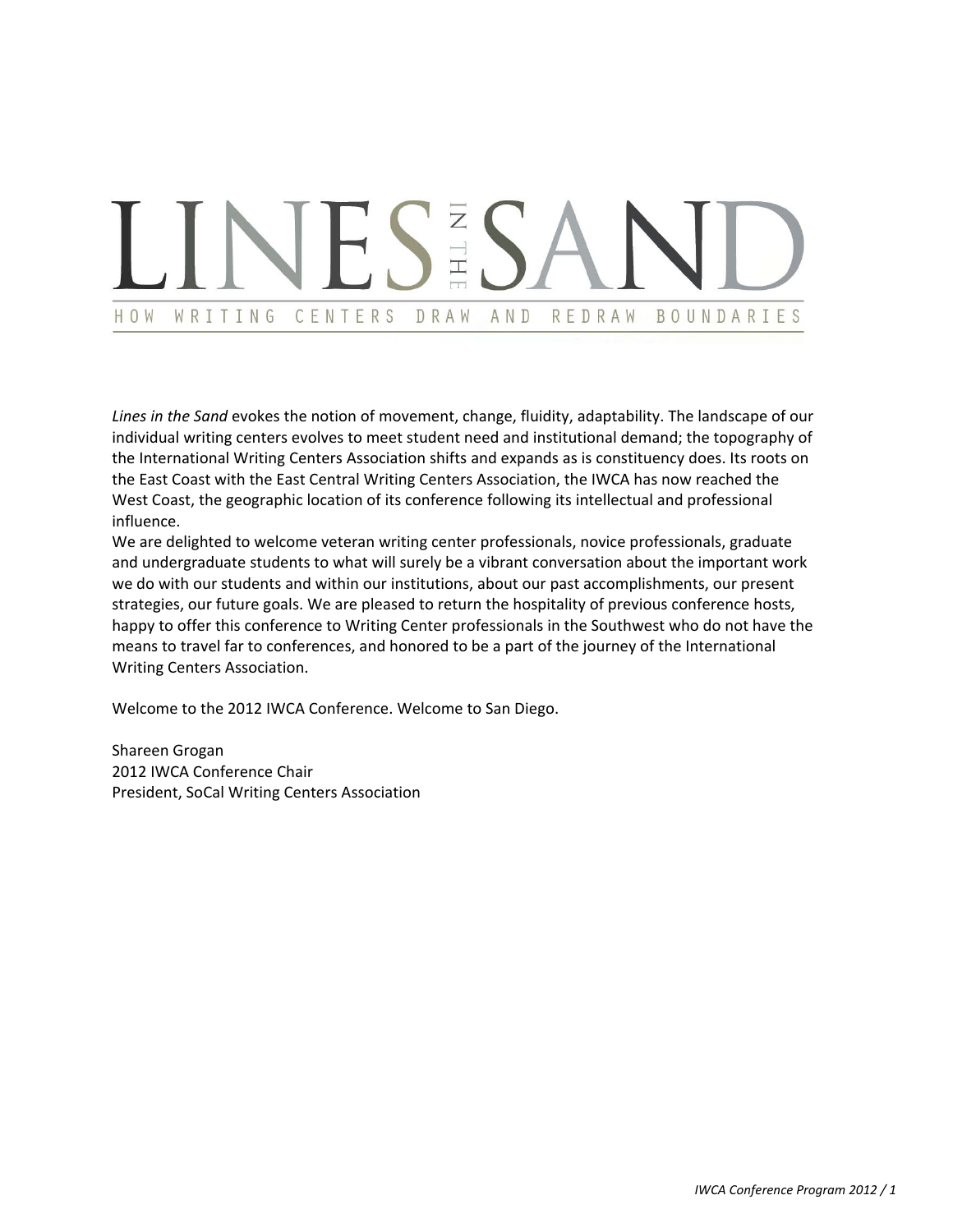# **IWCA 2012 Conference Overview**

### **WEDNESDAY, OCTOBER 24**

| $5:00-8:00$<br>Registration | 2nd Floor |
|-----------------------------|-----------|
|-----------------------------|-----------|

### **THURSDAY, OCTOBER 25**

| 7 a.m.-8 p.m. | Registration                        | 2nd Floor                              |
|---------------|-------------------------------------|----------------------------------------|
| $9:30-5:00$   | Exhibits                            | 2nd Floor                              |
| $9:00-10:15$  | Session 1                           |                                        |
| 10:30-11:45   | Session 2                           |                                        |
| 12:00-1:15    | Session 3                           |                                        |
| $1:30-2:45$   | Session 4                           |                                        |
| $2:00-4:45$   | <b>Poster Sessions</b>              | 3 <sup>rd</sup> Floor Mezzanine        |
| $3:00-4:15$   | Session 5                           |                                        |
| 4:30-5:45     | Session 6                           |                                        |
| $6:00-6:45$   | Writing Center Research Project SIG | <b>Emerald Ballroom</b>                |
| $7:00-9:00$   | Reception                           | East Pool Deck (3 <sup>rd</sup> floor) |
|               |                                     |                                        |

### **FRIDAY, OCTOBER 26**

| 7 a.m.-8 p.m. | Registration                       | 2nd Floor               |
|---------------|------------------------------------|-------------------------|
| 9:30-5:00     | Exhibits                           | 2nd Floor               |
| $7:45-8:30$   | <b>IWCA Annual General Meeting</b> | Emerald Ballroom        |
| $8:45-10:00$  | Session 7                          |                         |
| 10:15-11:30   | Session 8                          |                         |
| 11:45-1:30    | Luncheon and Keynote               | <b>Emerald Ballroom</b> |
| 1:45-3:00     | Session 9                          |                         |
| $2:00-3:45$   | <b>Poster Sessions</b>             | 3rd Floor Mezzanine     |
| $3:15-4:30$   | Session 10                         |                         |
| $4:45-6:00$   | Session 11                         |                         |
| $6:15 - 7:15$ | SIG Session 1                      |                         |
| 7:30-8:30     | SIG Session 2                      |                         |

### **SATURDAY, OCTOBER 27**

| $8:00-12:00$ | Registration             | 2nd Floor |
|--------------|--------------------------|-----------|
| $9:30-12:30$ | Exhibits                 | 2nd Floor |
| $7:45-8:30$  | <b>Regional Meetings</b> |           |
| 8:45-10:00   | Session 12               |           |
| 10:15-11:30  | Session 13               |           |
| 11:45-1:00   | Session 14               |           |
| $1:15-2:30$  | Session 15               |           |
| $2:45-4:00$  | Session 16               |           |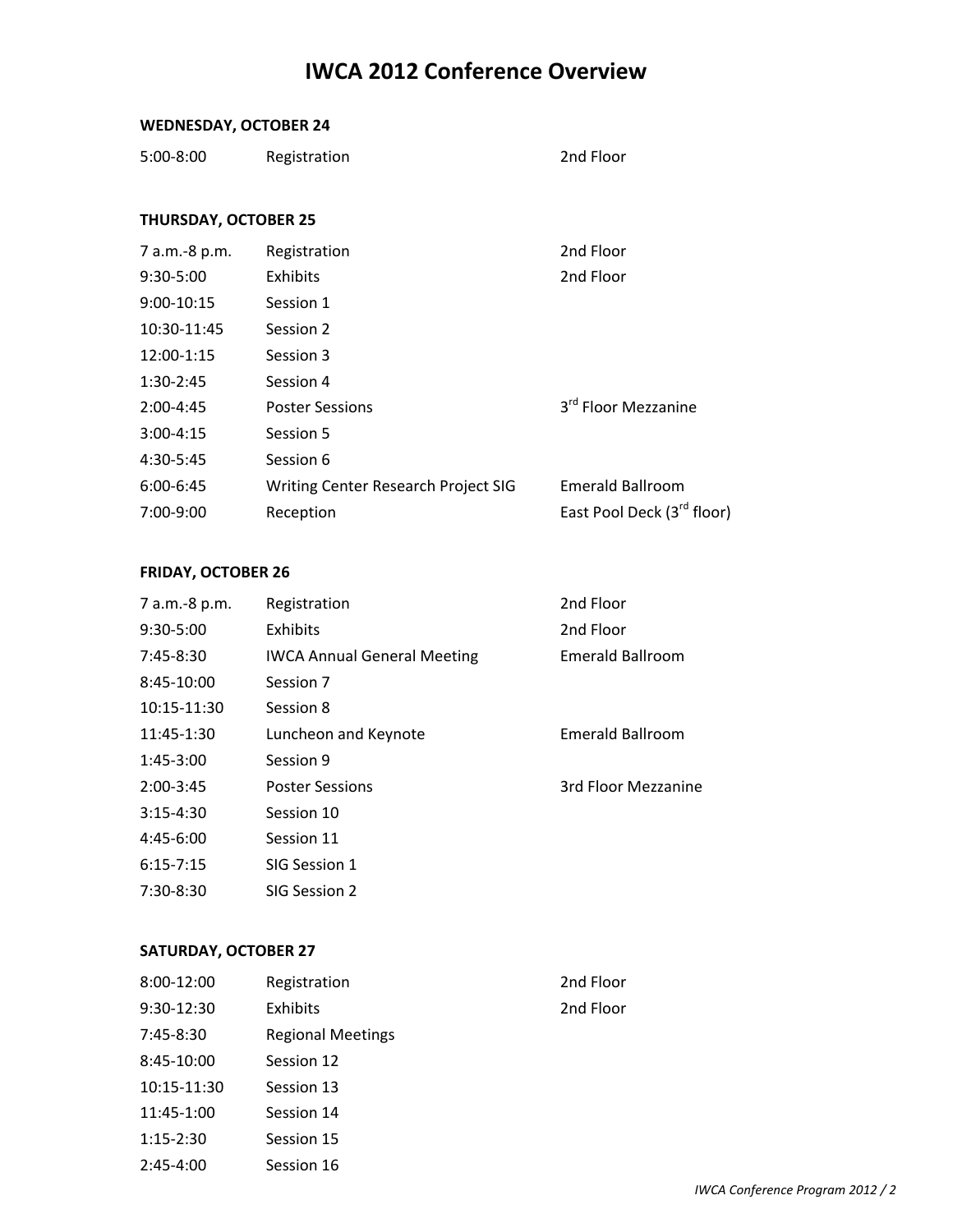# THEMATIC SCHEDULE

## **Ethical Issues in Tutoring & Writing**

2H, 3F, 3J, 5J

### **Practice & Application**

1C, 1B, 2A, 3A, 3B, 3G, 4B, 4C, 4D, 5A, 5B, 6B, 6C, 7A, 7B, 7C, 7D, 9B, 10A, 10B, 10C, 11A, 11B, 12B, 12C, 13A, 13B, 13C, 14A, 14B, 15A, 15B, 15C, 15G, 16A,  $16B$ , 16C, 16D, 16J

### **Research & Theory**

1D, 1E, 2B, 2C, 3C, 3D, 4E, 5C, 5D, 6A, 6E, 6F, 6G, 7E, 8B, 9C, 10D, 11C, 12D, 13D, 14C, 14D, 15D, 15E, 15F, 15G

### **Specific Student or Tutor Populations**

1F, 1G, 1H, 2D, 2E, 2J, 2I, 3E, 3F, 3G, 3J, 4F, 4G, 4I, 4J, 5E, 5F, 5G, 6A, 6H, 6I, 7F, 7I, 8C, 8D, 8E, 9D, 9E, 9F, 9G, 10E, 10F, 10G, 10K, 11D, 11E, 12E, 12F, 12G, 13E, 13F, 13G, 14E, 14F, 14G, 15G, 16E, 16F, 16G, 16H

### **Technology**

2F, 3H, 5H, 6D, 8F, 9H, 9J, 10H, 11F, 11K, 12H, 14H, 15H, 16I

## **The Writing Center and the Community**

 $1I, 2A, 4A, 5C$ 

## **The Writing Center within the University**

1J, 2G, 3I, 3J, 4H, 6J, 7G, 8A, 8G, 8H, 9A, 9I, 10I, 11C, 11G, 11H, 11I, 12I, 14A, 14I, 15I, 16G, 16I,

## **Tutor & Staff Training and Pedagogy**

1A, 2A, 3E, 3J, 5J, 6A, 7H, 7J, 10J, 11J, 13H, 14J, 15J, 16J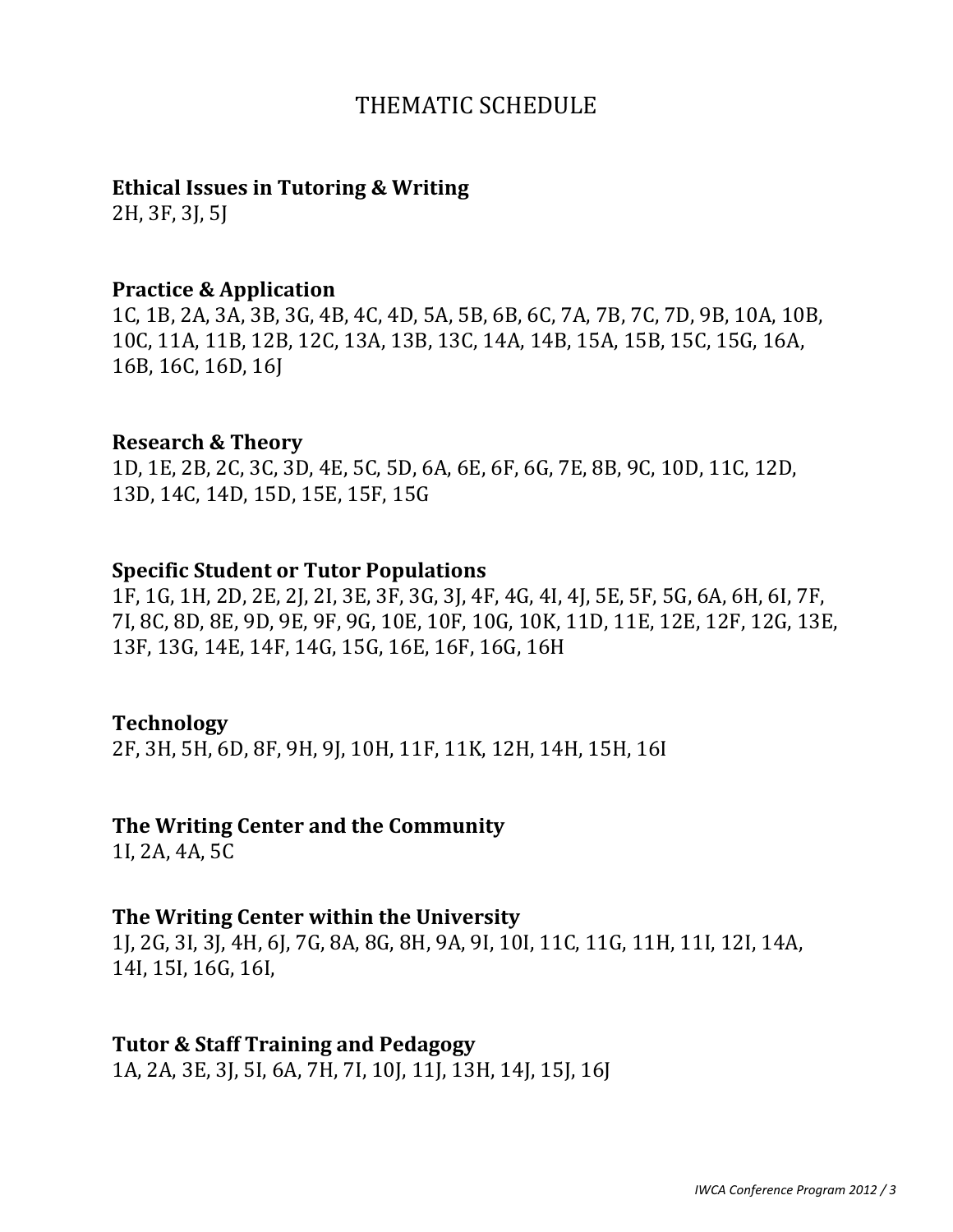# Conference Planner

| Thursday  |
|-----------|
| Session 1 |
| Session 2 |
|           |
| Session 4 |
|           |
|           |
|           |
|           |

### Friday

| Session 8        |  |
|------------------|--|
|                  |  |
|                  |  |
|                  |  |
|                  |  |
| SIG <sub>1</sub> |  |
| SIG <sub>2</sub> |  |

### Saturday

| Session 14 |  |
|------------|--|
|            |  |
|            |  |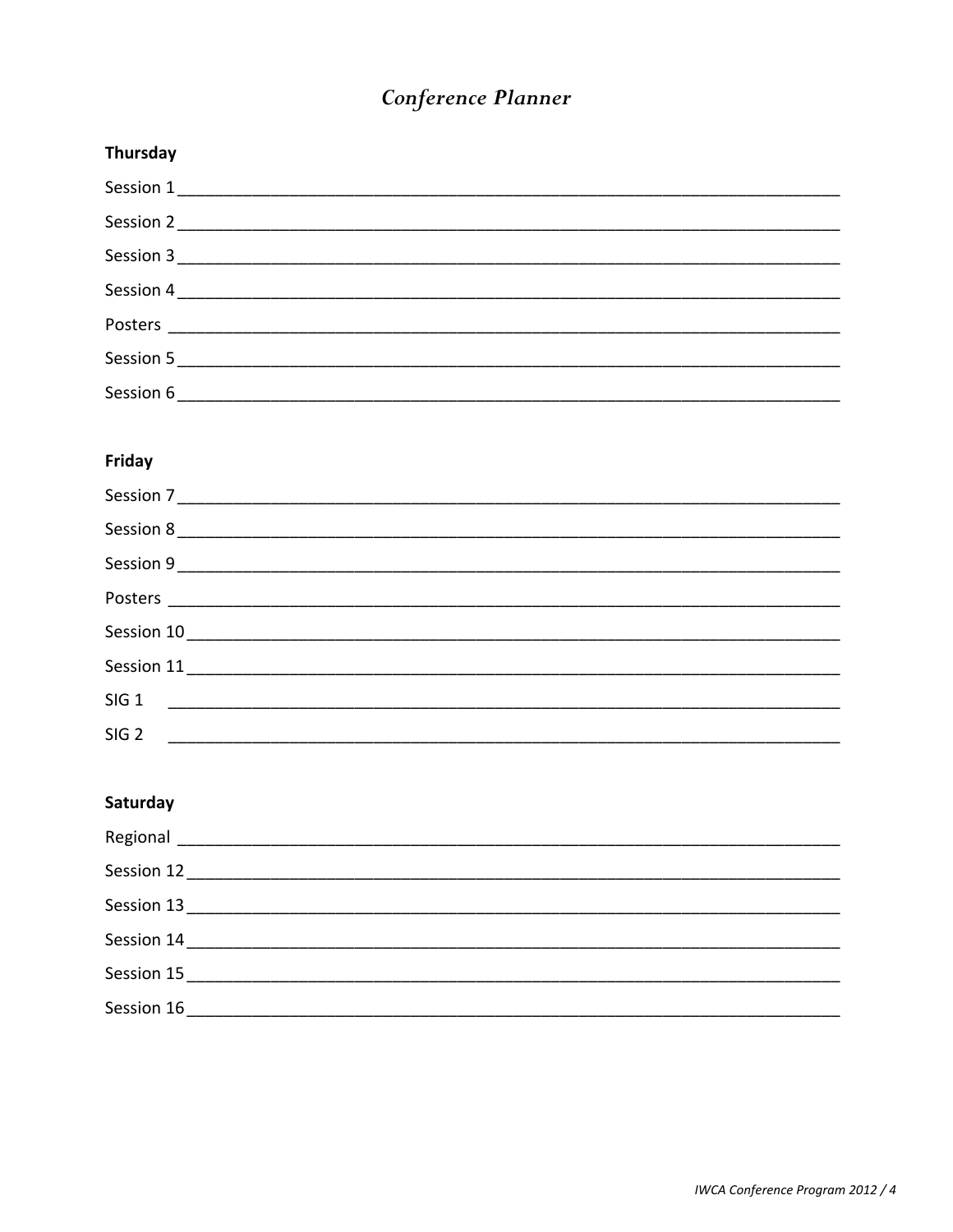## **IWCA 2012 Luncheon and Keynote Friday 11:45Ǧ1:30 Emerald Ballroom**

### **Lauren Fitzgerald,** *Undergraduate Writing Tutors as Researchers: Redrawing Boundaries*

Lauren Fitzgerald has worked in writing centers for twenty years, the majority of which she's spent as Director of the Wilf Campus Writing Center at Yeshiva University where she is also Associate Professor of English. She has authored and co-authored articles and chapters on writing centers, collaborative learning, authorship, and writing program administration for *The Writing Center Journal, The Writing Lab Newsletter, Composition Studies, WPA: Writing Program Administration*, and a number of edited collections, including, with Denise Stephenson, *The Writing Center Director's Resource Book* (edited by Murphy and Stay) and most recently *Exploring Composition Studies: Sites, Issues, and Perspectives* (edited by Ritter and Matsuda), in which her chapter "Writing Center Scholarship: A 'Big Cross-Disciplinary Tent'" appeared. In addition, she has engaged in a range of professional service in writing studies—as an IWCA Summer Institute leader, a of Northeast Writing Centers Association Steering Committee member, a founding member of the Metro-NYC Writing Centers Group, a Council of Writing Program Administrators Executive Board member and Summer Workshop co-leader, and a CCCC Executive Committee member. Currently, with Melissa Ianetta she edits *Writing Center Journal*, which won the Council of Editors of Learned Journals' 2010 Phoenix Award for Significant Editorial Achievement, and is coͲauthoring *The Oxford Guide for Writing Tutors: Practice and Research* (under contract with Oxford University Press).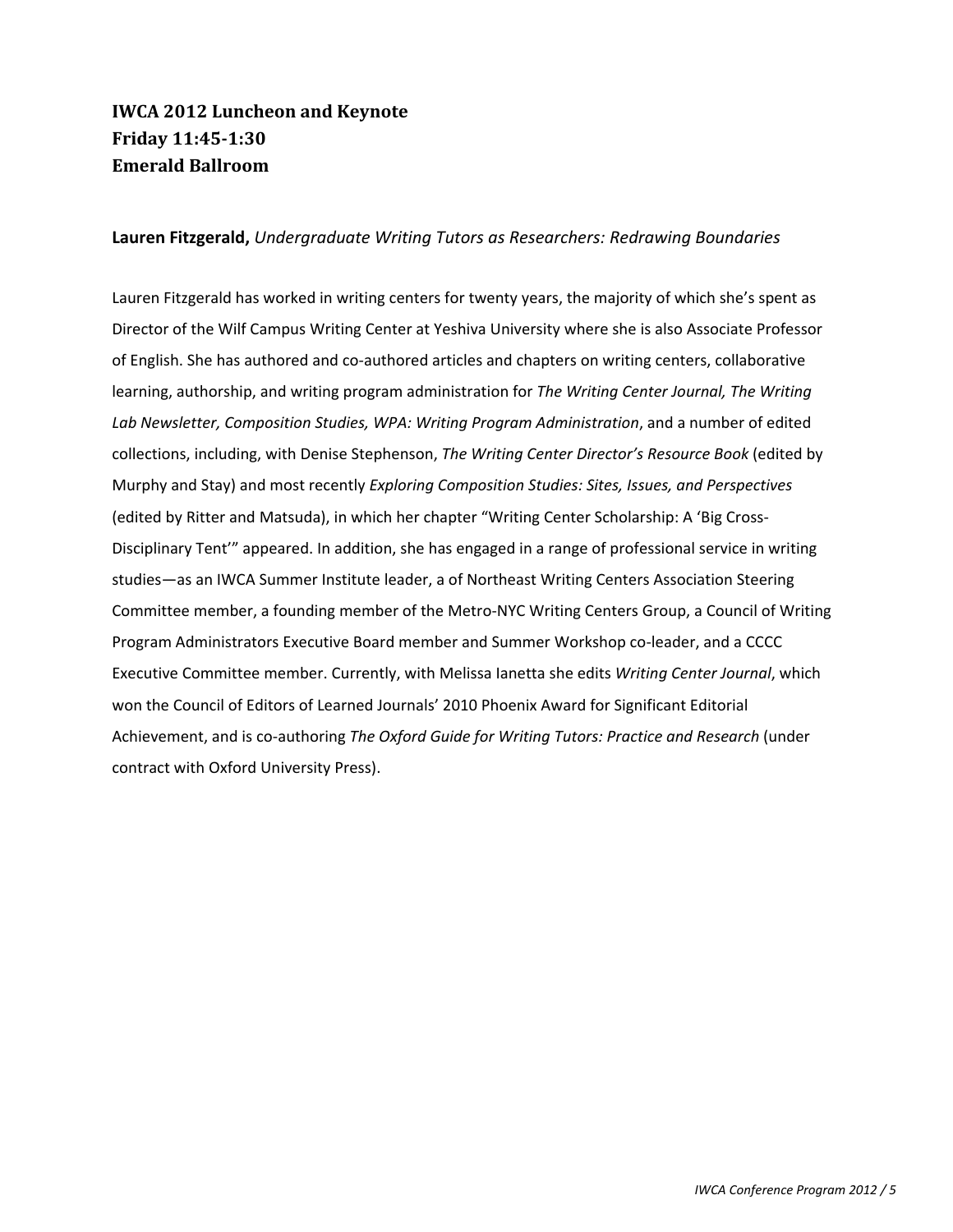# **IWCA Conference 2012 Program Schedule**

# **THURSDAY, OCTOBER 25, 2012**

| Thursday, Oct. 25                                                           | <b>Concurrent Sessions</b>             | $9:00 - 10:15$ a.m. |
|-----------------------------------------------------------------------------|----------------------------------------|---------------------|
|                                                                             |                                        |                     |
| <b>Session: 1A</b>                                                          | Panel                                  | 1340                |
| <b>Fostering a Professional Community: Peer Consultant Mentoring and</b>    |                                        |                     |
| <b>Undergraduate Writing Center Research</b>                                |                                        |                     |
| Alaine Perconti                                                             | Miami University                       |                     |
| Chelsea Milligan                                                            | Miami University                       |                     |
| Mark Kylander                                                               | Miami University                       |                     |
| Melissa Maykut                                                              | Miami University                       |                     |
| Josh Kiger                                                                  | Miami University                       |                     |
| <b>Session: 1B</b>                                                          | Workshop                               | <b>Topaz</b>        |
| The Idea of a Writing Center, In Haiku                                      |                                        |                     |
| <b>Rick Coonrod</b>                                                         | College of Western Idaho               |                     |
| <b>Session: 1C</b>                                                          | Workshop                               | 1360A               |
| Drawing Lines in the Sand is Fine, but Building Sandcastles is Better:      |                                        |                     |
| the Value of Play in the Writing Center                                     |                                        |                     |
| Kylie Kinley                                                                | Kansas State University                |                     |
| <b>Session: 1D</b>                                                          | Panel                                  | <b>Diamond II</b>   |
| <b>Tutor-Scholar: Hearing Tutor Voices in Writing Center Research</b>       |                                        |                     |
| Melissa lanetta                                                             | University of Delaware                 |                     |
| Lauren Fitzgerald                                                           | Yeshiva University                     |                     |
| <b>Brian Fallon</b>                                                         | Fashion Institute of Technology - SUNY |                     |
| <b>Session: 1E</b>                                                          | Panel                                  | <b>Emerald</b>      |
| The Rhetorical Dimensions of Transfer in Writing Center Theory and Practice |                                        |                     |
| Rebecca Nowacek                                                             | <b>Marquette University</b>            |                     |
| Rebecca Lorimer                                                             | University of Massachusetts-Amherst    |                     |
| <b>Bradley Hughes</b>                                                       | University of Wisconsin-Madison        |                     |
| <b>Session: 1F</b>                                                          | Panel                                  | <b>Ivory</b>        |
| <b>Research and Recommendations: Consulting with NNES Writers</b>           |                                        |                     |
| Kate Francis                                                                | Miami University                       |                     |
| Kelly Grossman                                                              | Miami University                       |                     |
| Lucy Manley                                                                 | Miami University                       |                     |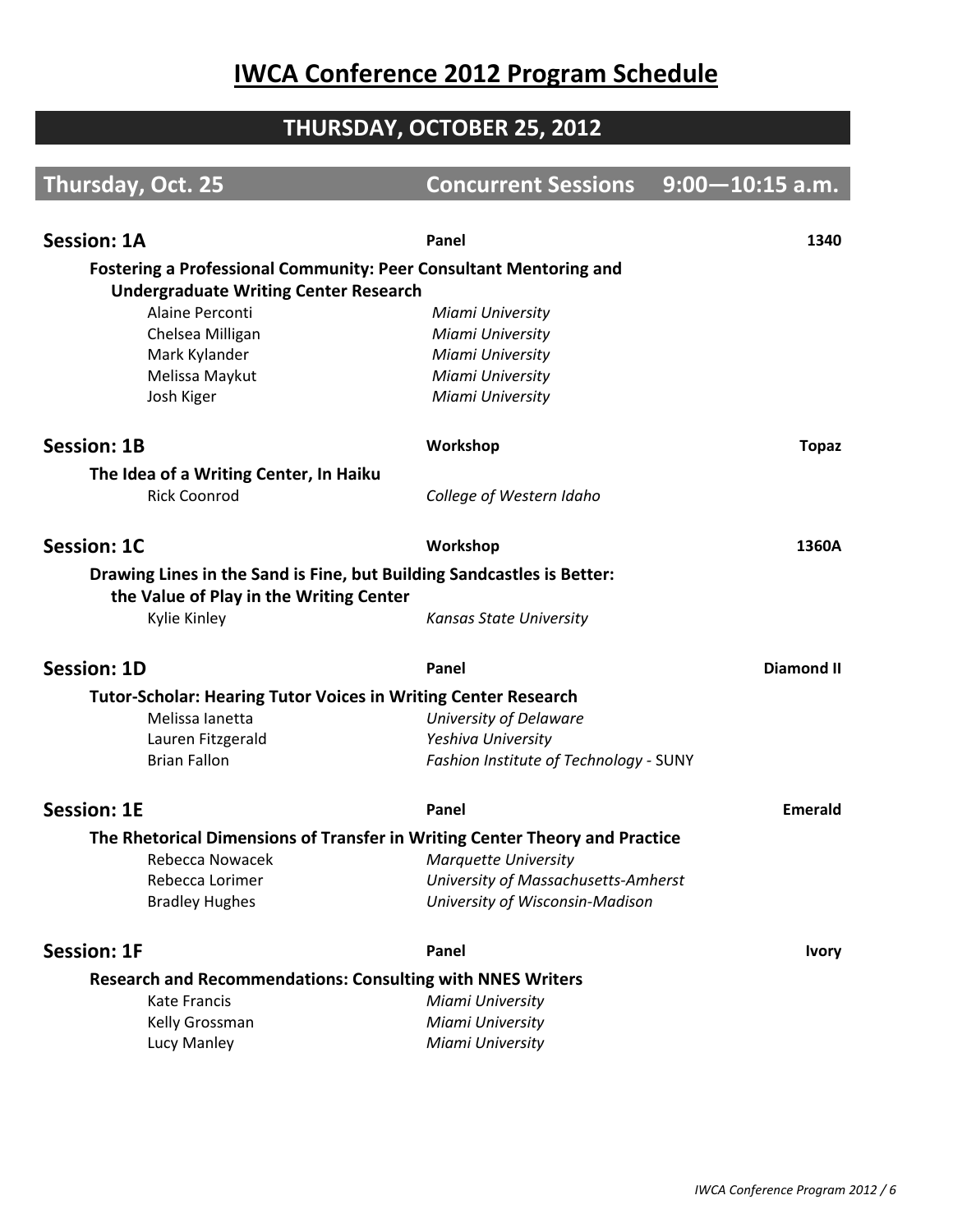| <b>Session: 1G</b>       |                                                                            | Panel                                                                                                            | 1360B     |
|--------------------------|----------------------------------------------------------------------------|------------------------------------------------------------------------------------------------------------------|-----------|
|                          |                                                                            | Playing in the Sand: Challenges of Incorporating Student-Athletes into the Writing Center                        |           |
|                          | <b>Marcus Meade</b>                                                        | University of Nebraska at Lincoln                                                                                |           |
|                          | J. Michael Rifenburg                                                       | University of Oklahoma                                                                                           |           |
|                          | Ryan Aiello                                                                | University of Nebraska at Lincoln                                                                                |           |
| <b>Session: 1H</b>       |                                                                            | Roundtable                                                                                                       | Coral     |
|                          |                                                                            | Drawn Together: Erasing Hierarchal Lines Between Traditional and Newer Peer                                      |           |
|                          | <b>Tutoring Programs for a Unified, Inclusive Writing Center Community</b> |                                                                                                                  |           |
|                          | Amanda Bryant                                                              | <b>DePaul University</b>                                                                                         |           |
|                          | Catherine Brown                                                            | <b>DePaul University</b>                                                                                         |           |
|                          |                                                                            | Mastering the Sculling Draw: or, Sliding Sideways Towards a Successful Writing Fellows Program                   |           |
|                          | Dawn M. Janke                                                              | California Polytechnic State University San Luis Obispo                                                          |           |
| Session: 11              |                                                                            | Roundtable                                                                                                       | Pearl     |
|                          | A Discussion Concerning the IWCA becoming an NCTE Conference               |                                                                                                                  |           |
|                          | Kevin Dvorak                                                               | Nova Southeastern University                                                                                     |           |
|                          | Pam Childers                                                               | <b>Executive Editor, The Clearing House</b>                                                                      |           |
|                          | <b>Neal Lerner</b>                                                         | Northeastern University                                                                                          |           |
|                          | <b>Clint Gardner</b>                                                       | Salt Lake Community College                                                                                      |           |
| Session: 1J              |                                                                            | Roundtable                                                                                                       | Diamond I |
|                          | <b>Castles in the Sand: Building Communities in Times of Change</b>        |                                                                                                                  |           |
|                          | Natalie DeVaull                                                            | Albertus Magnus College                                                                                          |           |
|                          | Martha Jerim                                                               | <b>University of Kansas</b>                                                                                      |           |
|                          | <b>Brooke Baker</b>                                                        | <b>Finger Lakes Community College</b>                                                                            |           |
|                          | Liliana Naydan                                                             | University of Michigan                                                                                           |           |
|                          |                                                                            |                                                                                                                  |           |
| <b>Thursday, Oct. 25</b> |                                                                            | <b>Concurrent Sessions</b><br>$10:30 - 11:45$ a.m.                                                               |           |
| <b>Session: 2A</b>       |                                                                            | Panel                                                                                                            | Pearl     |
|                          |                                                                            |                                                                                                                  |           |
|                          | Dylan Kitts                                                                | Implications of Higher, Lower Order Concerns for the Writing Center in the 21st Century<br>St. John's University |           |
|                          | <b>Writing Center Privatization: Perceptions and Possibilities</b>         |                                                                                                                  |           |
|                          | <b>Emily Nye</b>                                                           | University of Hawaii, W. Oahu                                                                                    |           |
|                          | Crossing the Line-For-Profit Tutoring and the Future of Writing Centers    |                                                                                                                  |           |
|                          | <b>Neal Lerner</b>                                                         | Northeastern University                                                                                          |           |
|                          | <b>But Fixing Grammar is What I Do Best!</b>                               |                                                                                                                  |           |
|                          | <b>Todd Bunnell</b>                                                        | Mississippi University for Women                                                                                 |           |
| <b>Session: 2B</b>       |                                                                            | Panel                                                                                                            | 1360B     |
|                          |                                                                            | Research Report: Clarifying Disciplinary and Institutional Networks for More Successful                          |           |
|                          | <b>Writing-Across-the-Curriculum Writing Centers</b>                       |                                                                                                                  |           |
|                          | Joanna Castner Post                                                        | University of Central Arkansas                                                                                   |           |
|                          | Dylan Tillman                                                              | University of Central Arkansas                                                                                   |           |
|                          |                                                                            |                                                                                                                  |           |
|                          | Sarah Jane Cogswell-Gattlin                                                | University of Central Arkansas                                                                                   |           |
|                          | Jordan Wilkerson                                                           | University of Central Arkansas                                                                                   |           |

I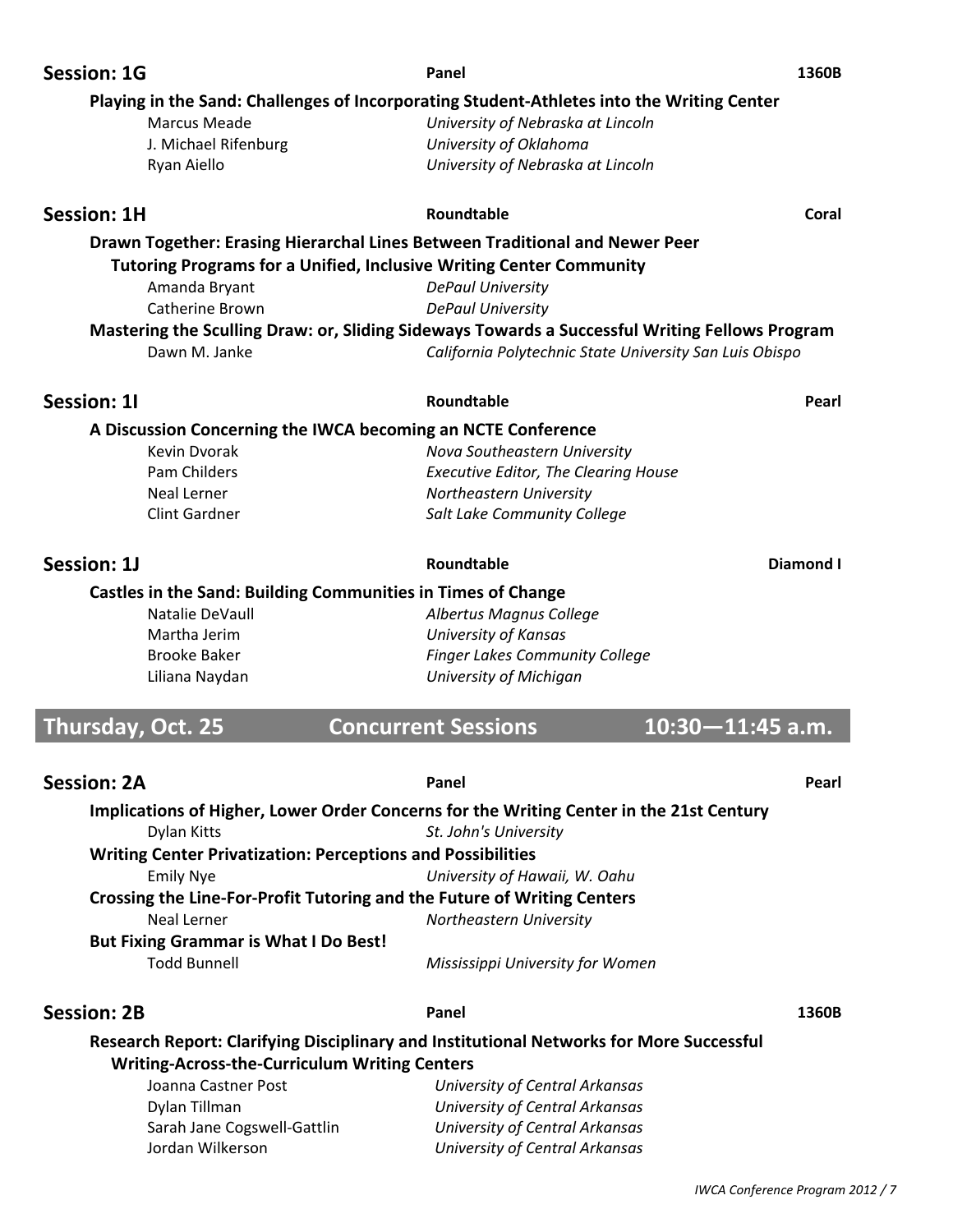| <b>Session: 2C</b>                                                           | Workshop<br>1340                                                                           |  |
|------------------------------------------------------------------------------|--------------------------------------------------------------------------------------------|--|
| <b>Questioning Questions in Writing Center Dialogue</b>                      |                                                                                            |  |
| Roberta Kjesrud                                                              | <b>Western Washington University</b>                                                       |  |
| Michelle Wallace                                                             | Western Washington University                                                              |  |
|                                                                              |                                                                                            |  |
| <b>Session: 2D</b>                                                           | Panel<br><b>Emerald</b>                                                                    |  |
|                                                                              | Riding the Wave: Connecting the Ever-Expanding Professional Majors to Writing Center Work  |  |
| Abby Cline                                                                   | Cedarville University                                                                      |  |
| Chelsea Musser                                                               | Cedarville University                                                                      |  |
| Sarah Wilson                                                                 | Cedarville University                                                                      |  |
| <b>Session: 2E</b>                                                           | Roundtable<br><b>Ivory</b>                                                                 |  |
| <b>Academic Englishes: Preparing a Diverse Tutoring and Fellowing Staff</b>  |                                                                                            |  |
| Paula Gillespie                                                              | Florida International University                                                           |  |
| Glenn Hutchinson                                                             | Florida International University                                                           |  |
| <b>Charles Donate</b>                                                        | Florida International University                                                           |  |
|                                                                              |                                                                                            |  |
| <b>Session: 2F</b>                                                           | Panel<br><b>Topaz</b>                                                                      |  |
| A New Wave of Writing Tutors: Redefining Roles in the Digital Age            |                                                                                            |  |
| <b>Emily Arcuri</b>                                                          | Bloomsburg University of Pennsylvania                                                      |  |
| <b>Mariah Mott</b>                                                           | Bloomsburg University of Pennsylvania                                                      |  |
| Jordan Flaherty                                                              | Bloomsburg University of Pennsylvania                                                      |  |
| An Online Odyssey: One Writing Center's Story to Cyberspace and Back         |                                                                                            |  |
| Jessyka Scoppetta                                                            | University of Saint Joseph                                                                 |  |
| Tami Fagan                                                                   | University of Saint Joseph                                                                 |  |
|                                                                              | Perhaps Being at the Center Isn't So Important: Providing Writing Center Support within an |  |
| <b>Online Course</b>                                                         |                                                                                            |  |
| Kurt Kearcher                                                                | California University of Pennsylvania                                                      |  |
| Ayanna Lyles                                                                 | California University of Pennsylvania                                                      |  |
|                                                                              |                                                                                            |  |
| <b>Session: 2G</b>                                                           | Roundtable<br>Coral                                                                        |  |
| Writing Center as Oasis: Renewal in the Midst of Institutional Drought       |                                                                                            |  |
| Jennifer Halpin                                                              | University of Washington                                                                   |  |
| Gioioa Von Disterlo                                                          | University of Washington                                                                   |  |
| Karl Eckhardt                                                                | University of Washington                                                                   |  |
| <b>Session: 2H</b>                                                           | Diamond I<br>Panel                                                                         |  |
|                                                                              |                                                                                            |  |
| Ethical Dilemmas: Generosity, Reciprocity, and Gifting in the Writing Center |                                                                                            |  |
| Frankie Condon                                                               | University of Nebraska-Lincoln<br>University of Oklahoma                                   |  |
| Dan Emery<br>Kathleen Klompien                                               | California State University, Channel Islands                                               |  |
| <b>Kevin Davis</b>                                                           | East Central University of Oklahoma                                                        |  |
|                                                                              |                                                                                            |  |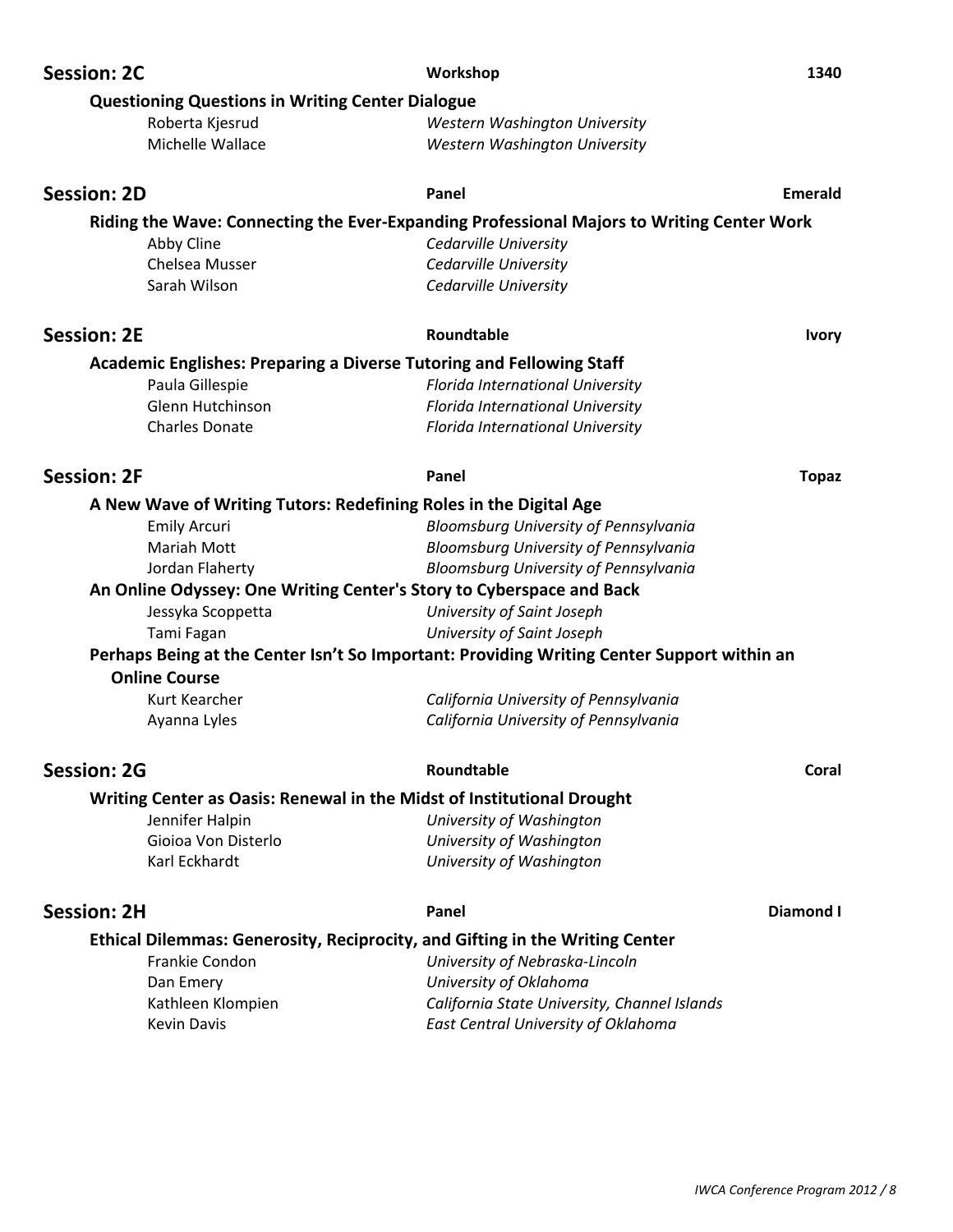### **Session: 2I Presentation Diamond II**

|                    |                     | Adjusting to the Tide: Tutoring the Influx of Students with Asperger's Syndrome in the Writing    |       |
|--------------------|---------------------|---------------------------------------------------------------------------------------------------|-------|
| <b>Center</b>      |                     |                                                                                                   |       |
|                    | Michayla Lehman     | Cedarville University<br><b>Writing Centers in Transition: Different Needs, Different Methods</b> |       |
|                    | Michelle L. Elliott | Texas State University-San Marcos                                                                 |       |
| Nancy Wilson       |                     | Texas State University-San Marcos                                                                 |       |
| Eric .S. Nelson    |                     | Texas State University-San Marcos                                                                 |       |
| <b>Session: 2J</b> |                     | Panel                                                                                             | 1360A |
|                    |                     | <b>Crossing Academic Boundaries: High School-College Writing Center Collaborations</b>            |       |

 Daniel Gutierrez *Windward School* Pamela B. Childers *Lesley University*

 Julie A. Story *Lock Haven University* Jacob Blumner *University of MichiganͲFlint*

# **Thursday, Oct. 25 Concurrent Sessions 12:00-1:15 p.m.**

| <b>Session: 3A</b>                                                           | Roundtable                                                                           | 1340  |
|------------------------------------------------------------------------------|--------------------------------------------------------------------------------------|-------|
| <b>Calling the Shots: The Negotiation of Power in Peer-tutoring Sessions</b> |                                                                                      |       |
| Francesca Astiazaran                                                         | California State University, San Bernardino                                          |       |
| Nicole Ivey                                                                  | California State University, San Bernardino                                          |       |
| <b>Bri Lafond</b>                                                            | California State University, San Bernardino                                          |       |
| Jessica Lee                                                                  | California State University, San Bernardino                                          |       |
| Manar Sabbah                                                                 | California State University, San Bernardino                                          |       |
|                                                                              | "Talk makes it serious." Researching the role of tutor feedback on student revisions |       |
| Gail Nash                                                                    | Oklahoma Christian University                                                        |       |
| Morgan Nash                                                                  | <b>ELS Oklahoma City</b>                                                             |       |
|                                                                              | When in Rome, Speak English, Please: Toward A New Way of Approaching Local Revisions |       |
| Jonathan Gimpel                                                              | The Ohio State University at Newark                                                  |       |
| <b>Session: 3B</b>                                                           | Roundtable                                                                           | Coral |
| Space-Shifting and Role-Morphing: Learning in/from Group Tutorial Settings   |                                                                                      |       |
| Fiona Glade                                                                  | California State University, Sacramento                                              |       |
| <b>Beth Pearsall</b>                                                         | California State University, Sacramento                                              |       |
| Sarah Faye                                                                   | California State University, Sacramento                                              |       |
| <b>Session: 3C</b>                                                           | Panel                                                                                | 1360B |
| <b>Faculty as Writers: Envisioning Writing Center Services for Faculty</b>   |                                                                                      |       |
| Jennifer Follett                                                             | <b>Temple University</b>                                                             |       |
| Lynee Lewis Gaillet                                                          | Georgia State University                                                             |       |
| Angela Clark-Oates                                                           | Arizona State University, Phoenix                                                    |       |
| <b>Violet Dutcher</b>                                                        | <b>Eastern Mennonite University</b>                                                  |       |
| Ellen Schendel                                                               | <b>Grand Valley State University</b>                                                 |       |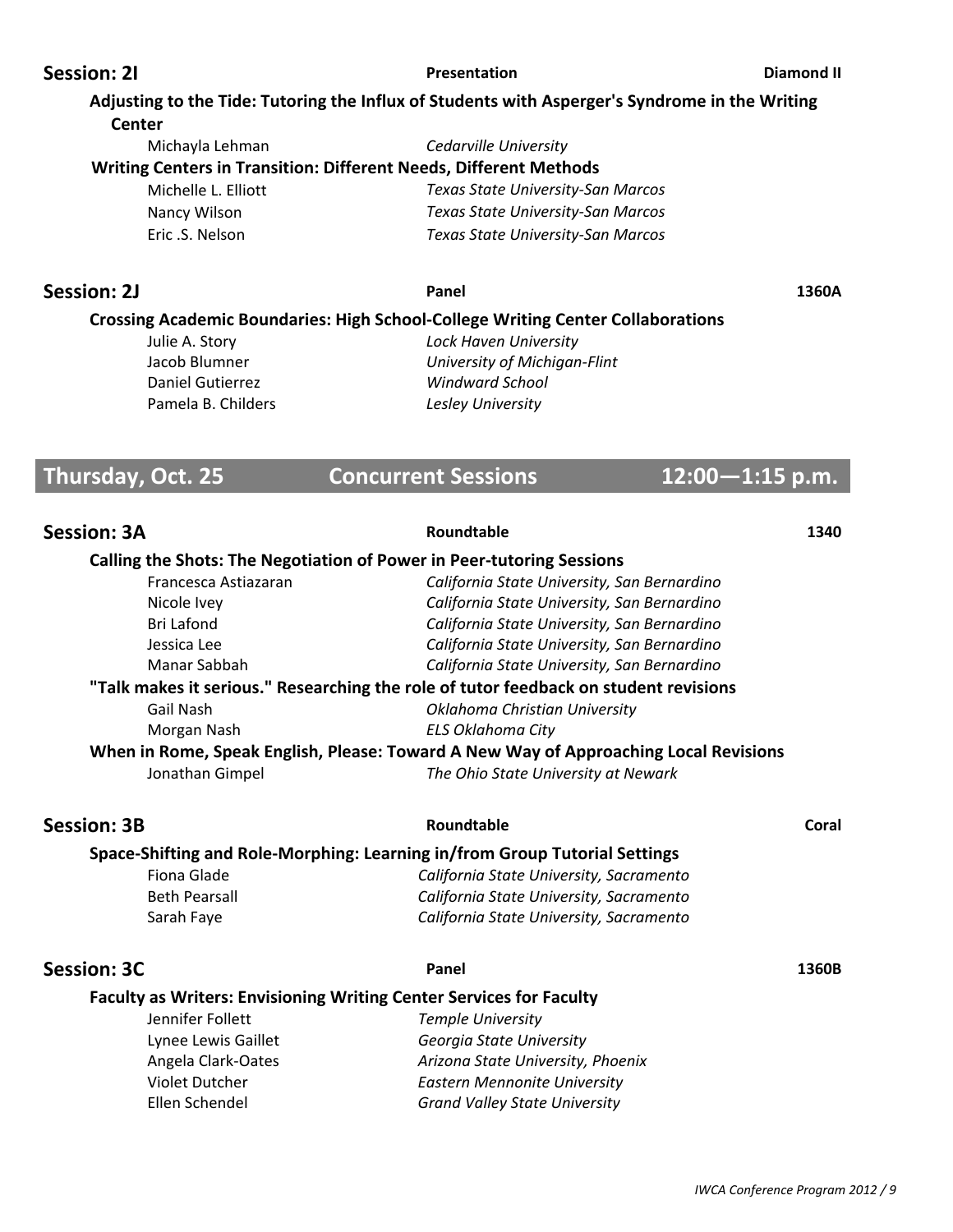| Session: 3D                                                    | Panel                                                                                        | <b>Diamond I</b>  |
|----------------------------------------------------------------|----------------------------------------------------------------------------------------------|-------------------|
|                                                                | Inquiry, Energy, and Scholarship: The Writing Center as Nexus of Undergraduate Research      |                   |
| Sara Littlejohn                                                | <b>UNCG</b>                                                                                  |                   |
| Jennifer Whitaker                                              | <b>UNCG</b>                                                                                  |                   |
| Alan Benson                                                    | University of Wisconsin Eau Claire                                                           |                   |
| Jordan Daniels                                                 | <b>Grimsely High School</b>                                                                  |                   |
| <b>Session: 3E</b>                                             | Panel                                                                                        | <b>Diamond II</b> |
| <b>Erasing Lines of White Privilege in Writing Center Work</b> |                                                                                              |                   |
| Dan Melzer                                                     | Cal State University, Sacramento                                                             |                   |
| Matt Kronzer                                                   | Cal State University, Sacramento                                                             |                   |
| <b>Mandy Proctor</b>                                           | Cal State University, Sacramento                                                             |                   |
| Janelle MacDonald                                              | Cal State University, Sacramento                                                             |                   |
|                                                                | In-between Teacher and Friend: Exploring the Boundaries of Tutor Conversation and the        |                   |
| <b>Contemporary Role of Collaboration</b>                      |                                                                                              |                   |
| Kelsey Newman                                                  | Cedarville University                                                                        |                   |
| <b>Session: 3F</b>                                             | Panel                                                                                        | <b>Ivory</b>      |
|                                                                | Graduate Writing Groups: Providing Specialized Writing Support Outside of the Writing Center |                   |
| <b>Grant Eckstein</b>                                          | University of California, Davis                                                              |                   |
| Katherine Evans                                                | University of California, Davis                                                              |                   |
| Daniel Moglen                                                  | University of California, Davis                                                              |                   |
| Whitney Whitener                                               | University of California, Davis                                                              |                   |
| On a Far Horizon                                               |                                                                                              |                   |
| <b>Brooke Baker</b>                                            | Finger Lakes Community College-SUNY                                                          |                   |
| <b>Traditionally Aged Student Writers</b>                      | Role Reversal: Negotiating Diverse Experiences in the Tutoring and Mentoring of Non-         |                   |
| Jessica Citti                                                  | University of Iowa                                                                           |                   |
|                                                                | Drawing a Line in the Sand: Contesting Everyday Oppression in/through Writing Centers        |                   |
| Lauren Williams                                                | St. John's University                                                                        |                   |
| Nancy Alvarez                                                  | St. John's University                                                                        |                   |
| Harry Denny                                                    | St. John's University                                                                        |                   |
| <b>Session: 3G</b>                                             | Panel                                                                                        | 1360A             |
|                                                                | Re-visiting Exceptions: Non-Native Nroficiency in Collaborative Writing Center Discourse     |                   |
| <b>Charitianne Williams</b>                                    | University of Illinois, Chicago                                                              |                   |
|                                                                | <b>Including ESL: Redefining our Local Work amidst Global Changes</b>                        |                   |
| Jennifer Mitchell                                              | <b>SUNY Potsdam</b>                                                                          |                   |
|                                                                | <b>Shifting Paradigms: Negotiating Tutorial Performances in NNS Writing Conferences</b>      |                   |
| Patricia Portanova                                             | University of New Hampshire                                                                  |                   |
|                                                                | Extending the Boundaries of Reflective Practice: Multilingual Writers and Tutor Reflection   |                   |
| Dalennan Dallertt                                              | $M = 1.6$ $M = 1.7$ $M = 2.7$                                                                |                   |

Rebecca Powell *New Mexico State University*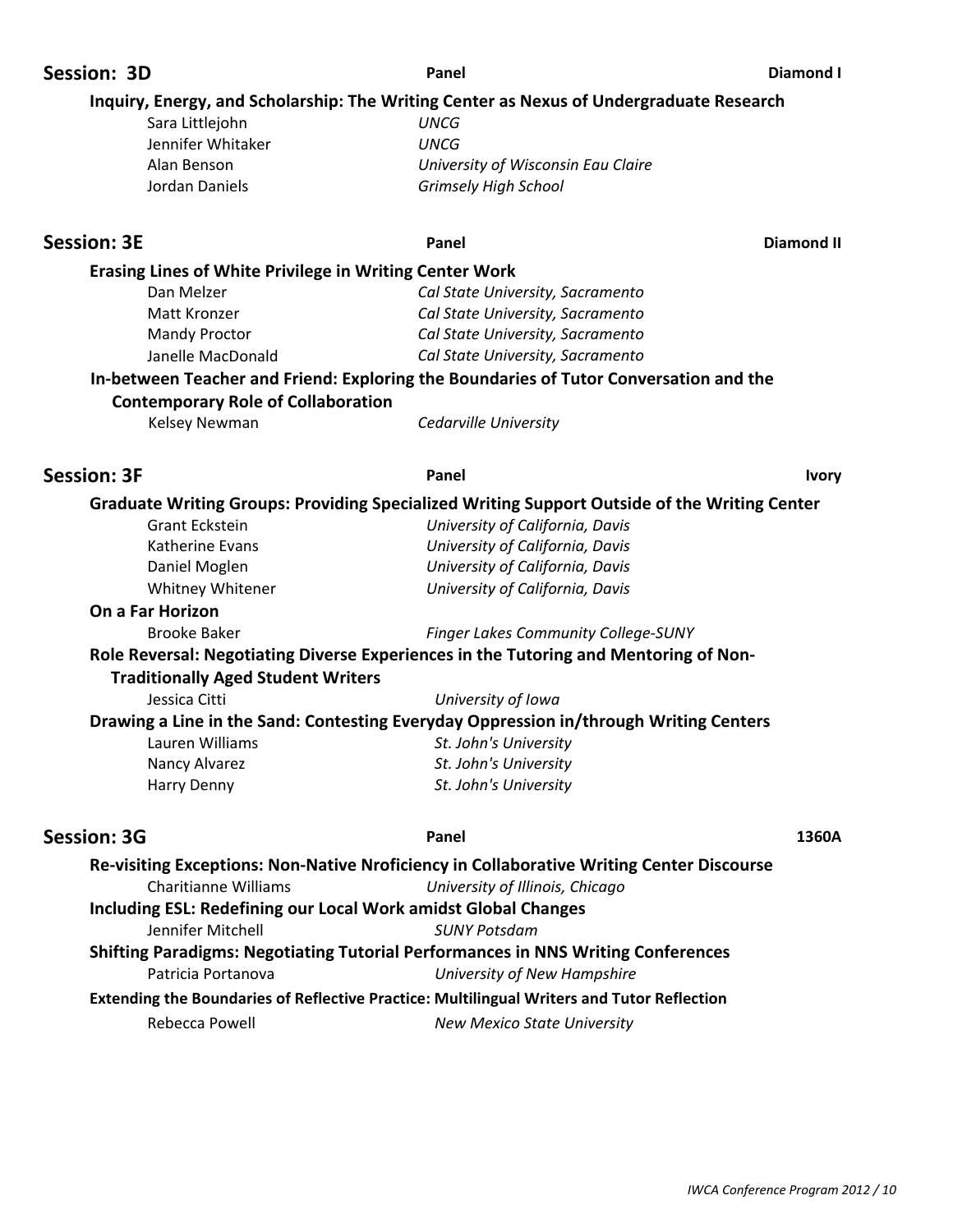| <b>Session: 3H</b>                                                 | Panel                                                                                                                     | <b>Topaz</b>       |
|--------------------------------------------------------------------|---------------------------------------------------------------------------------------------------------------------------|--------------------|
| <b>IWCA</b> grant)                                                 | Perceptions of Writing Consultants Towards Online Writing Consultation (funded in part by an                              |                    |
| Janet Dengel                                                       | Montclair State University, New Jersey                                                                                    |                    |
| The Assistive Technology Lab as Writing Center                     |                                                                                                                           |                    |
| Julie Moss                                                         | San Diego State University, Student Disability Services                                                                   |                    |
| Lindsay Sabatino                                                   | Recasting the (On)Line: Online Tutoring Practices Adapt to Students' Shifting Sands<br>Indiana University of Pennsylvania |                    |
| <b>Online Tutoring: How it Improves Our Face-to-Face Work</b>      |                                                                                                                           |                    |
| Sam Savela                                                         | North Hennepin Community College                                                                                          |                    |
| <b>Session: 31</b>                                                 | Workshop                                                                                                                  | Pearl              |
| <b>Writing Center Praxis</b>                                       | Mapping the Lines in the Sand: Exploring the Interdependent Relationship Between Identity &                               |                    |
| <b>Rachel Meads</b>                                                | University of Utah                                                                                                        |                    |
| Elizabeth Coleman                                                  | Ontario College of Art & Design University                                                                                |                    |
| Dacia Holliday                                                     | University of Utah                                                                                                        |                    |
| <b>Session: 3J</b>                                                 | Panel                                                                                                                     | Emerald            |
| <b>Startup Story</b>                                               | Drawing Regional Boundaries to Elicit Meaningful Conversations via a Regional Newsletter: A                               |                    |
| Anthony Garrison                                                   | University of Rochester                                                                                                   |                    |
| <b>Decolonizing the Writing Center</b>                             |                                                                                                                           |                    |
| M. Melissa Elston                                                  | Texas A&M University                                                                                                      |                    |
|                                                                    | The Academic Success Center Writing Lab: Shifting Lines, Redefining Spaces                                                |                    |
| <b>Kelly Leavitt</b>                                               | <b>Missouri Baptist University</b>                                                                                        |                    |
| Paulo Freire and the UIC Writing Center: Social Justice and Praxis |                                                                                                                           |                    |
| Lydia A. Saravia                                                   | University of Illinois at Chicago                                                                                         |                    |
|                                                                    |                                                                                                                           |                    |
| Thursday, Oct. 25                                                  | <b>Concurrent Sessions</b>                                                                                                | $1:30 - 2:45$ p.m. |
| <b>Session: 4A</b>                                                 | Panel                                                                                                                     | <b>Topaz</b>       |

### **Spaces and Expectations: Shifting Writing Center Practice and Pedagogical Dynamics Inside and Outside of the Writing Center** Andrea Malouf *Salt Lake Community College* Clint Gardner *Salt Lake Community College* Faye Fischer *Salt Lake Community College* **Drawing Lines for Community Outreach** Kara Bollinger *University of Kansas* **The Writing Center as an AGEnt of Social Change: Bringing Our Best Practices to a Community Literacy Program for Senior Citizens** Leonard Grant *Virginia Tech*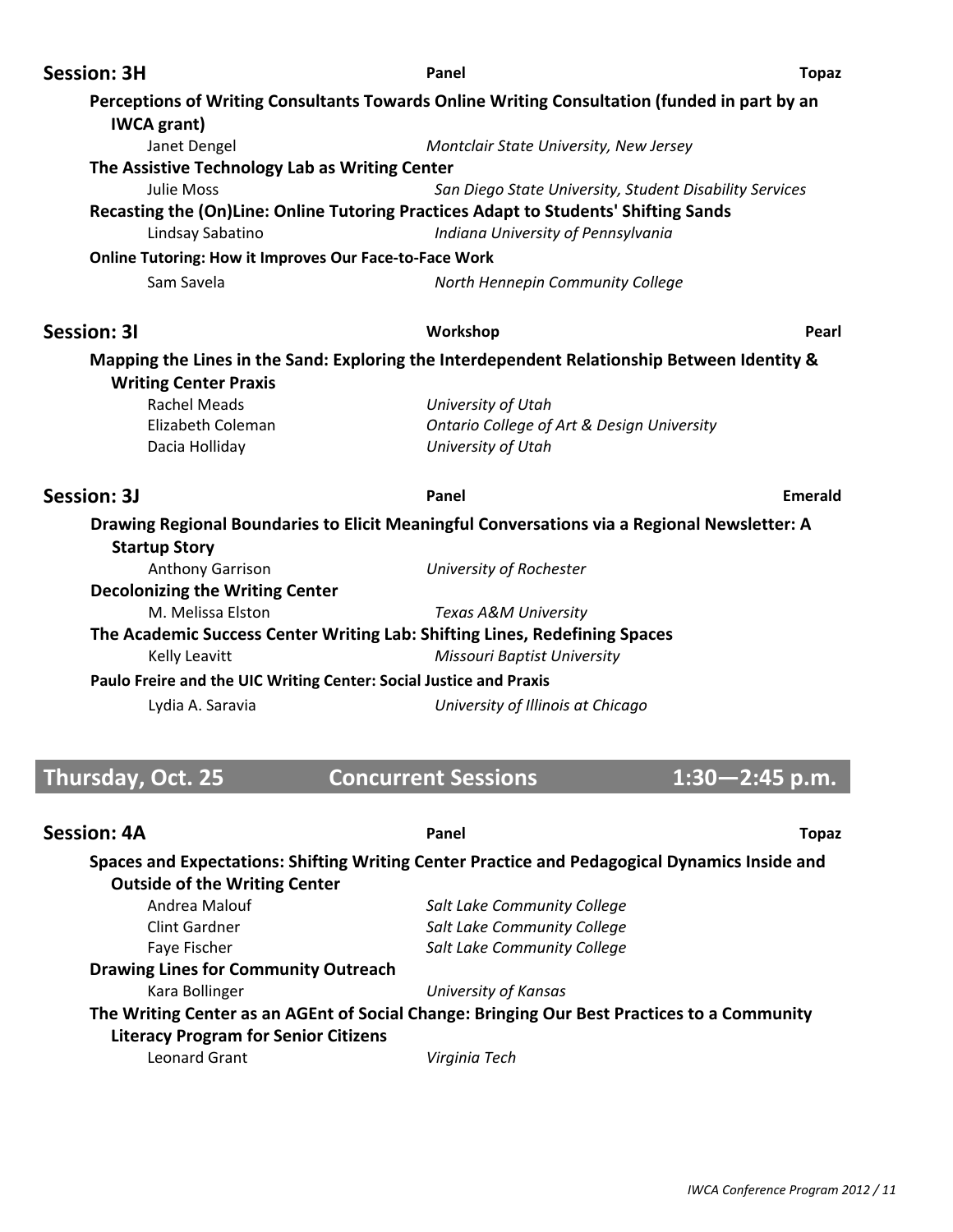|                    | <b>Session: 4B</b>                                                                 | Workshop                                                                                         | 1340    |
|--------------------|------------------------------------------------------------------------------------|--------------------------------------------------------------------------------------------------|---------|
|                    |                                                                                    | Making the Shift from Tutor to Teacher: Morphing Our Best Writing Center Practices into          |         |
|                    | <b>Composition Classroom Pedagogy</b>                                              |                                                                                                  |         |
|                    | Maggie Cecil                                                                       | California State University, San Bernardino                                                      |         |
|                    | Kathy Hansler                                                                      | California State University, San Bernardino                                                      |         |
|                    | The Undergraduate as Administrator                                                 |                                                                                                  |         |
|                    | Elisabeth Piedmont-Marton                                                          | Southwestern University                                                                          |         |
|                    | Devin Corbitt                                                                      | Southwestern University                                                                          |         |
|                    | Andrea Gannon                                                                      | Southwestern University                                                                          |         |
|                    | <b>Session: 4C</b>                                                                 | Workshop                                                                                         | 1360A   |
|                    | Seminar                                                                            | Shifting Focus: Addressing the Knowledge Domains of Writing Expertise in a Peer Tutoring         |         |
|                    | John Boyd                                                                          | <b>Washington College</b>                                                                        |         |
|                    | Moriah Purdy                                                                       | <b>Washington College</b>                                                                        |         |
|                    | <b>Session: 4D</b>                                                                 | Roundtable                                                                                       | Emerald |
|                    | <b>Timed Writing: Erasing the Lines in the Sand</b>                                |                                                                                                  |         |
|                    | Setareh Tabrizi                                                                    | California State University, Sacramento                                                          |         |
|                    | <b>Tod Pagle</b>                                                                   | California State University, Sacramento                                                          |         |
|                    | Julie Colombo                                                                      | California State University, Sacramento                                                          |         |
| <b>Session: 4E</b> |                                                                                    | Roundtable                                                                                       | Coral   |
|                    |                                                                                    | "The Problems of Remaking Are Many": Contingency in 21st Century Writing Centers                 |         |
|                    | Jackie Grutsch McKinney                                                            | <b>Ball State University</b>                                                                     |         |
|                    | Jason Luther                                                                       | <b>Syracuse University</b>                                                                       |         |
|                    | <b>Allison Hitt</b>                                                                | <b>Syracuse University</b>                                                                       |         |
|                    | Rebecca Jackson                                                                    | <b>Texas State University</b>                                                                    |         |
| Session: 4F        |                                                                                    | Workshop                                                                                         | Ivory   |
|                    | Waiter! There's a Scientist in my Writing Center!                                  |                                                                                                  |         |
|                    | Elizabeth Schofield                                                                | <b>Harvey Mudd College</b>                                                                       |         |
|                    | Nate Pinsky                                                                        | <b>Harvey Mudd College</b>                                                                       |         |
|                    | <b>Taylor McAdam</b>                                                               | <b>Harvey Mudd College</b>                                                                       |         |
|                    | Wendy Menefee-Libey                                                                | <b>Harvey Mudd College</b>                                                                       |         |
|                    | Anne Clark                                                                         | <b>Harvey Mudd College</b>                                                                       |         |
|                    | <b>Session: 4G</b>                                                                 | Panel                                                                                            | 1360B   |
|                    | Academic Honesty and ESOL Writers: Where is the Line?                              |                                                                                                  |         |
|                    | Amy Cook                                                                           | <b>Bowling Green State University</b>                                                            |         |
|                    | <b>Meaning within ESL Sessions</b>                                                 | Writing Centers as Rosetta Stones: Analyzing the Effectiveness of Translation and Negotiation of |         |
|                    | Kathryn Huebschmann                                                                | <b>Boise State University</b>                                                                    |         |
|                    | Is the Practice of Reading Aloud Optimal: Analyzing It in L2 Tutorials<br>Lan Wang | SUNY-Fredonia                                                                                    |         |
|                    |                                                                                    | The Rising Tide of International Students: Re-imagining Writing Center Roles and Services        |         |
|                    | Sue Dinitz                                                                         | University of Vermont                                                                            |         |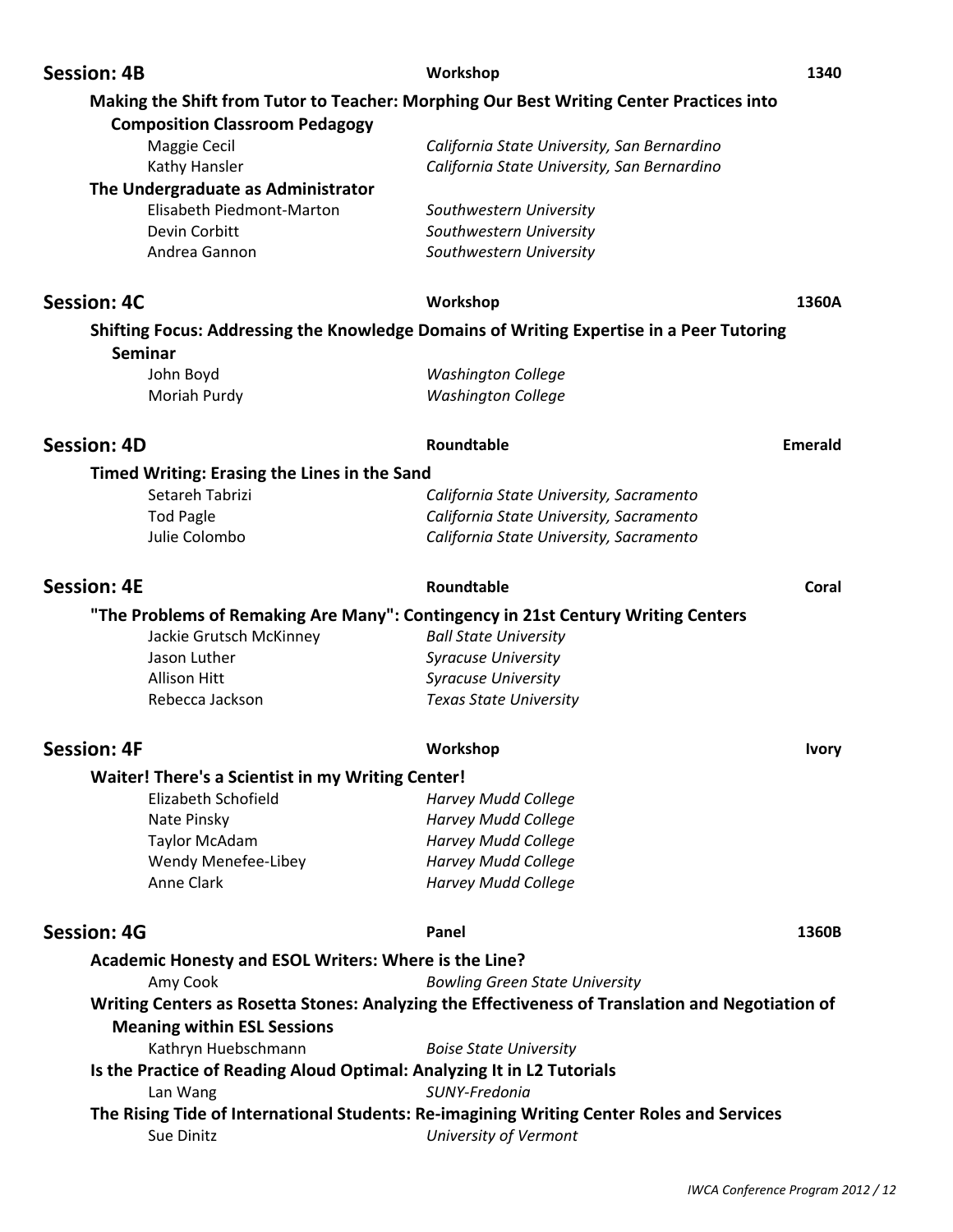| <b>Session: 4H</b>                                                                                            | Panel                                    | Pearl                      |
|---------------------------------------------------------------------------------------------------------------|------------------------------------------|----------------------------|
| <b>Exploring the Boundaries: Writing Centers and Writing Programs</b>                                         |                                          |                            |
| <b>Madeleine Picciotto</b>                                                                                    | University of California, San Diego      |                            |
| <b>Holly Bauer</b>                                                                                            | University of California, San Diego      |                            |
| Jenny Haden                                                                                                   | University of California, San Diego      |                            |
| <b>Session: 41</b>                                                                                            | Roundtable                               | <b>Diamond II</b>          |
| The Fading Line Between First-Year Writing and Tutor Training Pedagogies                                      |                                          |                            |
| Jared Featherstone                                                                                            | James Madison University                 |                            |
| Karen McDonnell                                                                                               | James Madison University                 |                            |
| Laura Schubert                                                                                                | James Madison University                 |                            |
| <b>Session: 4J</b>                                                                                            | Panel                                    | Diamond I                  |
| <b>Responding to a Changing Population of Multilingual Writers</b>                                            |                                          |                            |
| <b>Kim Ballard</b>                                                                                            | <b>Western Michigan University</b>       |                            |
| Linda Bergmann                                                                                                | <b>Purdue University</b>                 |                            |
|                                                                                                               |                                          |                            |
|                                                                                                               |                                          |                            |
| Thursday, Oct. 25                                                                                             | <b>Poster Session</b>                    | $2:00 - 2:45$ p.m.         |
|                                                                                                               |                                          | <b>3rd Floor Mezzanine</b> |
| <b>ESL Students and the Writing Process: Acknowledging Challenges to</b><br><b>Create Independent Writers</b> |                                          |                            |
| Brynya Bowden                                                                                                 | Allegheny College                        |                            |
| Rachel Kloecker                                                                                               | Allegheny College                        |                            |
| Roma Panganiban                                                                                               | Allegheny College                        |                            |
|                                                                                                               |                                          |                            |
| Wave Watching: Marking the Moves of Tutors' Body Language                                                     |                                          | <b>3rd Floor Mezzanine</b> |
| Amy Asendorf                                                                                                  | <b>Muhlenberg College</b>                |                            |
| Serving, Transforming, Sustaining: K - 12 Writing Centers and Service-                                        |                                          | <b>3rd Floor Mezzanine</b> |
| <b>Oriented Colleges Working Together</b>                                                                     |                                          |                            |
| Benjamin D. Thiel                                                                                             | University of Iowa                       |                            |
| Ebb and Flow of Cross-cultural Collaboration: A Tide of Racial Awareness                                      |                                          | <b>3rd Floor Mezzanine</b> |
| in ESL/ELL Pedagogy                                                                                           |                                          |                            |
| <b>Brohgan Dieker</b>                                                                                         | Kansas State University                  |                            |
| Where Do We Draw the Line? - The Writing Centre in the Classroom                                              |                                          | <b>3rd Floor Mezzanine</b> |
| Carl Johan Carlsson                                                                                           | <b>Chalmers University of Technology</b> |                            |
| <b>Tracing our Footsteps: Multi-faceted Assessment of Writing Centers</b>                                     |                                          | <b>3rd Floor Mezzanine</b> |
| Caitlyn Connolly                                                                                              | <b>Bloomsburg University</b>             |                            |
| <b>Identity Crisis: Dispelling the Urban Legends of Writing Centers</b>                                       |                                          | <b>3rd Floor Mezzanine</b> |
| Leigh Ann Copas                                                                                               | <b>Utah Valley University</b>            |                            |

J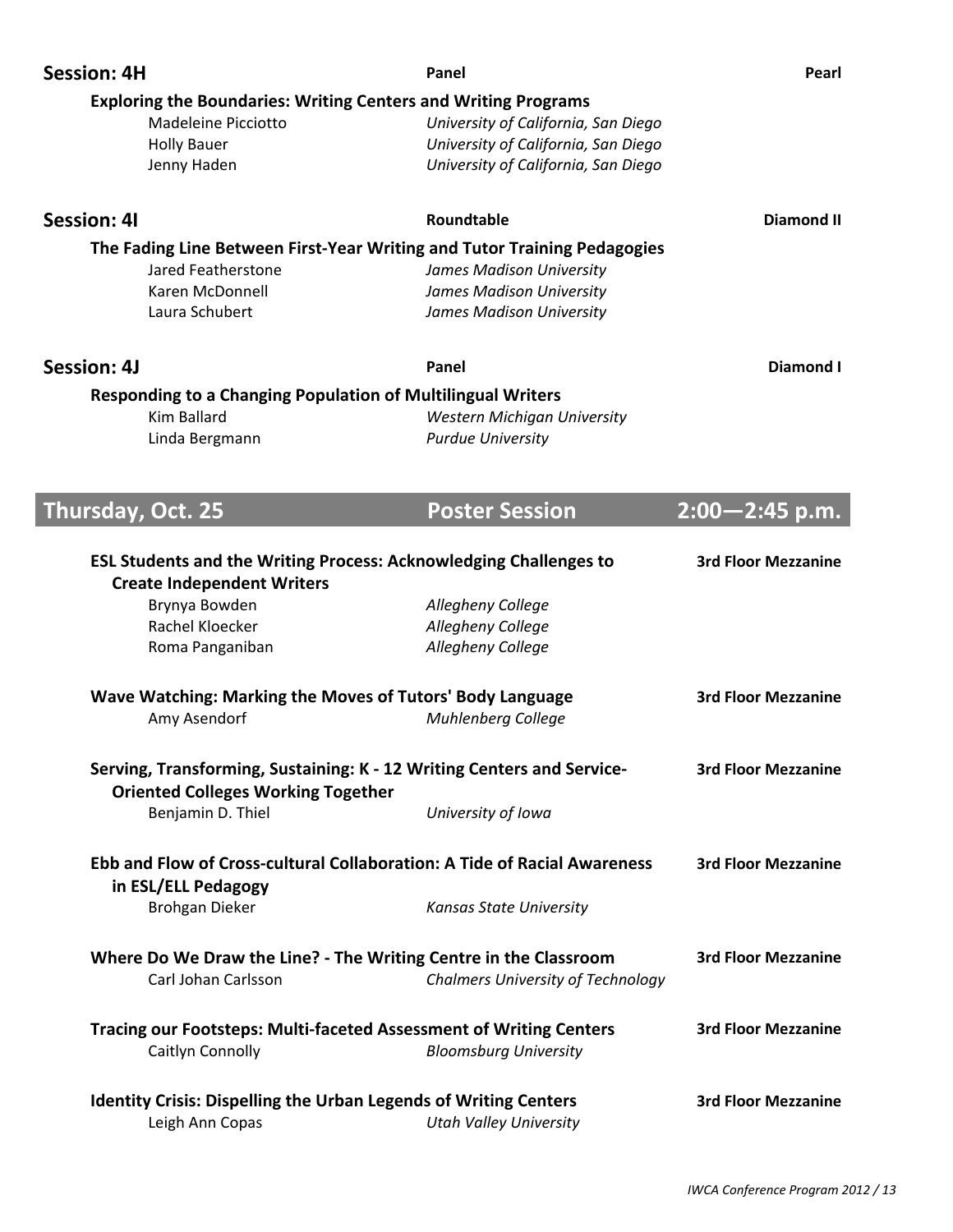| Methodology<br>Cara Pawlowski                                                                                                               |                                                          |                                                                                                              |
|---------------------------------------------------------------------------------------------------------------------------------------------|----------------------------------------------------------|--------------------------------------------------------------------------------------------------------------|
|                                                                                                                                             |                                                          |                                                                                                              |
| Jon Shadden                                                                                                                                 | St. Cloud State University<br>St. Cloud State University |                                                                                                              |
| Tanya Dotseth                                                                                                                               | St. Cloud State University                               |                                                                                                              |
|                                                                                                                                             |                                                          |                                                                                                              |
| How Writing Center Geography Impacts Perceptions and Expectations                                                                           |                                                          | <b>3rd Floor Mezzanine</b>                                                                                   |
| <b>Daniel Torrance</b>                                                                                                                      | University of California, Irvine                         |                                                                                                              |
| Nathan Directo                                                                                                                              | University of California, Irvine                         |                                                                                                              |
| Answering the Question: What Students Really Need?                                                                                          |                                                          | <b>3rd Floor Mezzanine</b>                                                                                   |
| Dawn Boeck                                                                                                                                  | Texas A&M University-Corpus Christi                      |                                                                                                              |
| Romeo Garcia                                                                                                                                | Texas A&M University-Corpus Christi                      |                                                                                                              |
| Clarissa Reeves                                                                                                                             | Texas A&M University-Corpus Christi                      |                                                                                                              |
| Noelle Ballmer                                                                                                                              | Texas A&M University-Corpus Christi                      |                                                                                                              |
| "Types, Tension, and the Writer-Teacher-Tutor Triangle": How Myers-<br>Briggs' Type Theory Develops Better Understanding of Students, their |                                                          | <b>3rd Floor Mezzanine</b>                                                                                   |
| <b>Instructors, and Effective Tutoring Strategies</b>                                                                                       |                                                          |                                                                                                              |
| Danielle McDonald                                                                                                                           | Cedarville University                                    |                                                                                                              |
| Developmental Writers in the Writing Center                                                                                                 |                                                          | <b>3rd Floor Mezzanine</b>                                                                                   |
| Dawn Mendoza                                                                                                                                | Dean College                                             |                                                                                                              |
| The LEADERFUL Writing Center: Influencing Change in the First Year<br><b>Student Seminar</b>                                                |                                                          | <b>3rd Floor Mezzanine</b>                                                                                   |
| Julie A. Story                                                                                                                              | Lock Haven University                                    |                                                                                                              |
| <b>Leadership in the Writing Center</b>                                                                                                     |                                                          | <b>3rd Floor Mezzanine</b>                                                                                   |
| Mary Beth Schaefer                                                                                                                          | Texas A&M University                                     |                                                                                                              |
|                                                                                                                                             |                                                          |                                                                                                              |
|                                                                                                                                             |                                                          |                                                                                                              |
| Thursday, Oct. 25                                                                                                                           | <b>Poster Session</b>                                    |                                                                                                              |
| Rethinking the Boundary of Time: Using Epochal Time in the Writing<br>Center                                                                |                                                          |                                                                                                              |
| Dory Hammersley                                                                                                                             | <b>Boise State University</b>                            |                                                                                                              |
| Writing Center Director, Writing Center Consultant and the Blurry Lines In<br><b>Between</b>                                                |                                                          |                                                                                                              |
| David Elder                                                                                                                                 |                                                          |                                                                                                              |
| Demi Dunn                                                                                                                                   | Morningside College                                      |                                                                                                              |
|                                                                                                                                             | Morningside College                                      |                                                                                                              |
| Cameron Oakley<br>Samantha Hansen                                                                                                           | Morningside College<br>Morningside College               |                                                                                                              |
|                                                                                                                                             |                                                          |                                                                                                              |
| <b>Blurring the Lines: Giving Students a Space of Their Own</b><br>Eleni Mastorakos                                                         | California State University, Los Angeles                 | $3:00 - 3:45$ p.m.<br><b>3rd Floor Mezzanine</b><br><b>3rd Floor Mezzanine</b><br><b>3rd Floor Mezzanine</b> |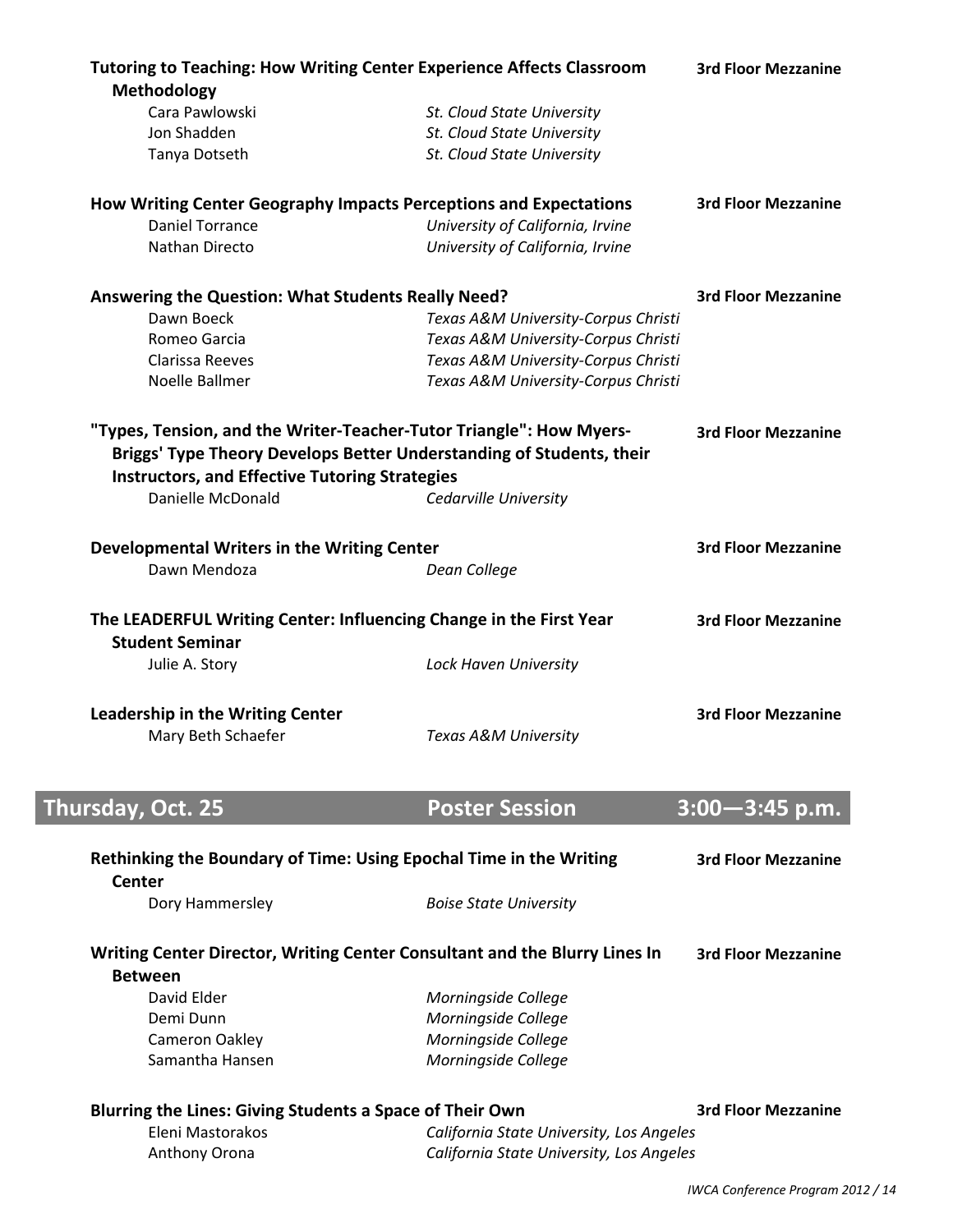| Erasing the Lines: The Necessity of the Creative with ESL Writers                             |                                  | <b>3rd Floor Mezzanine</b> |
|-----------------------------------------------------------------------------------------------|----------------------------------|----------------------------|
| Faye Fischer                                                                                  | <b>Community Writing Center</b>  |                            |
| Sam Nggilari                                                                                  | <b>Community Writing Center</b>  |                            |
| Brandon Schembri                                                                              | <b>Community Writing Center</b>  |                            |
| Ahmyah Smith                                                                                  | <b>Community Writing Center</b>  |                            |
| Nkenna Onwuzuruoha                                                                            | <b>Community Writing Center</b>  |                            |
| Beyond Translating: Helping ESL Students Master the Discourse of Science                      |                                  | <b>3rd Floor Mezzanine</b> |
| <b>Abstracts</b>                                                                              |                                  |                            |
| Laura Hartwell                                                                                | Université Joseph Fourier        |                            |
| <b>Seasoned Citizens and the Writing Center</b>                                               |                                  | <b>3rd Floor Mezzanine</b> |
| <b>Heath Shepard</b>                                                                          | <b>Boise State University</b>    |                            |
| <b>Metacognition, Voice, and Technology</b>                                                   |                                  | <b>3rd Floor Mezzanine</b> |
| Jennifer Jones                                                                                | University Of Central Oklahoma   |                            |
| Synching Up to Next-Gen Learning Environments: Effective Strategies for                       |                                  | <b>3rd Floor Mezzanine</b> |
| <b>Synchronous Online Tutorials</b>                                                           |                                  |                            |
| Jennifer Kunka                                                                                | <b>Francis Marion University</b> |                            |
| <b>Anthony Gregg</b>                                                                          | <b>Francis Marion University</b> |                            |
| Alexis Johnson                                                                                | <b>Francis Marion University</b> |                            |
| Justin McGee                                                                                  | <b>Francis Marion University</b> |                            |
| Co-Drawing the Lines: Negotiating Language, Status, Disciplinarity, and                       |                                  | <b>3rd Floor Mezzanine</b> |
| <b>Personality in the Writing Center</b>                                                      |                                  |                            |
| Bianca Shi                                                                                    | University of Washington         |                            |
| Yunfei Zhao                                                                                   | University of Washington         |                            |
| Ron Keller                                                                                    | University of Washington         |                            |
| Stepping into the Realm of the Great Conversation: Redefining the                             |                                  | <b>3rd Floor Mezzanine</b> |
| <b>Tutor's Role</b>                                                                           |                                  |                            |
| <b>Emily Nickel</b>                                                                           | Carthage College                 |                            |
| <b>Emily Oleson</b>                                                                           | Carthage College                 |                            |
|                                                                                               |                                  | $3:00 - 4:15$ p.m.         |
| Thursday, Oct. 25                                                                             | <b>Concurrent Sessions</b>       |                            |
| <b>Session: 5A</b>                                                                            | Panel                            | Pearl                      |
| You Want Us to Do What? Directing Writing Centers in a Time of Budget Cuts<br>Margaret Garner | University of Wyoming            |                            |
| <b>Building a History: Preserving a Writing Center's Legacy</b>                               |                                  |                            |
| <b>Robert Cedillo</b>                                                                         | University of Nevada, Reno       |                            |
| <b>Writing Center Boundaries: Bright and Darksides</b>                                        |                                  |                            |
| Mark Waldo                                                                                    | University of Nevada, Reno       |                            |
|                                                                                               |                                  |                            |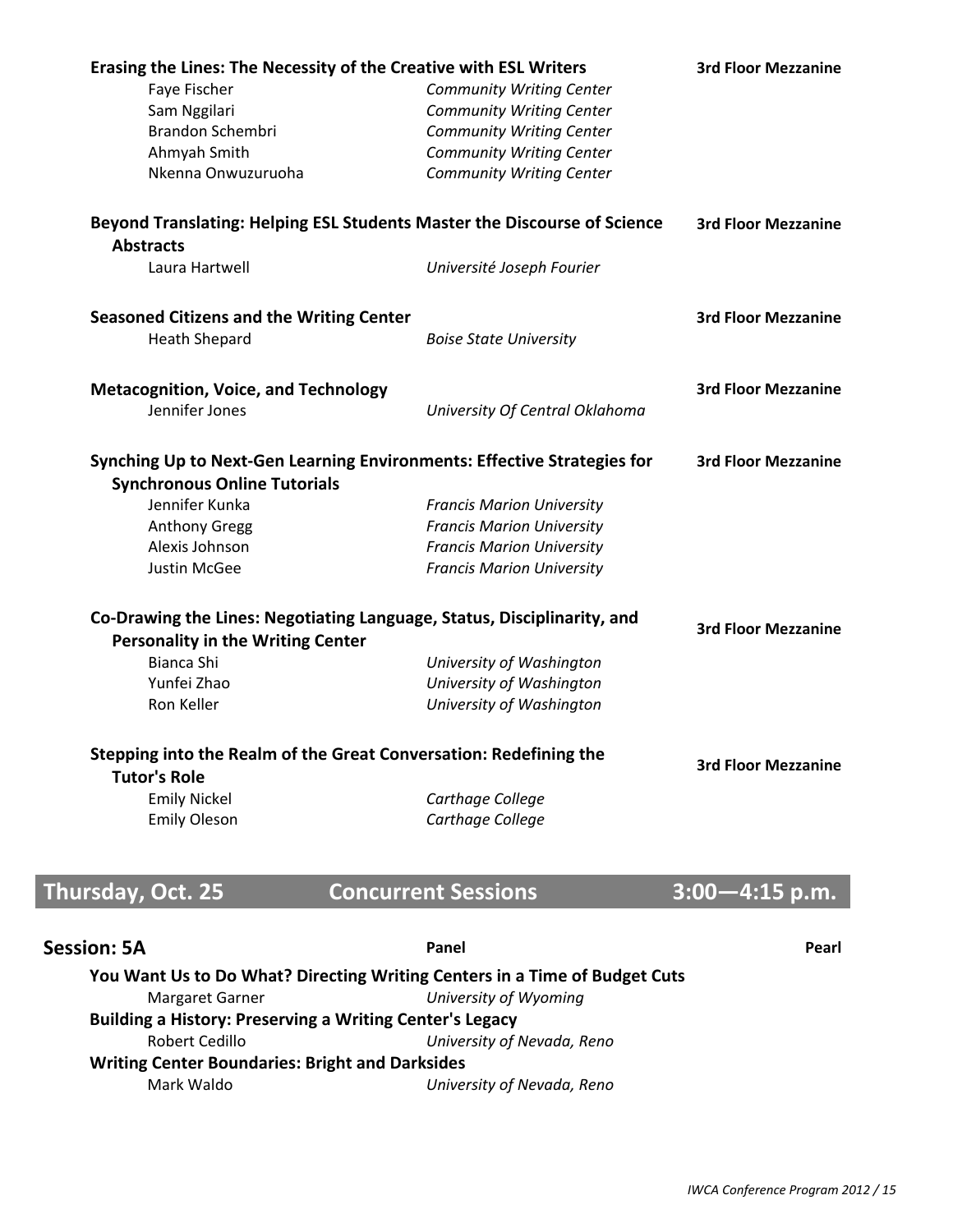| <b>Session: 5B</b>                                                      | Panel                                                                                          | 1360A             |
|-------------------------------------------------------------------------|------------------------------------------------------------------------------------------------|-------------------|
| Who's Afraid of Overqualified Tutors? Learning to Adapt to and Tap into |                                                                                                |                   |
| Professionalized Peer Tutors at the Community College Level             |                                                                                                |                   |
| Jennifer Derilo                                                         | Southwestern College                                                                           |                   |
| Benjamin Nahoum                                                         | Southwestern College                                                                           |                   |
| Angela Garcia-Sermeno                                                   | Southwestern College                                                                           |                   |
| Emily Lohorn                                                            | Southwestern College                                                                           |                   |
| <b>Session: 5C</b>                                                      | Panel                                                                                          | <b>Topaz</b>      |
|                                                                         | Blurring Boundaries: Developing Collaborative Activities among Tennessee Writing Centers       |                   |
| <b>Stacia Watkins</b>                                                   | Lipscomb University                                                                            |                   |
|                                                                         | The Sponsorship Continuum: A Response to Gaps in the Training, Support,                        |                   |
| and RAD Research Practices of Writing Center Administrators             |                                                                                                |                   |
| Sherry Wynn Perdue                                                      | <b>Oakland University</b>                                                                      |                   |
| Dana Lynn Driscoll                                                      | <b>Oakland University</b>                                                                      |                   |
| Linda S. Bergmann                                                       | <b>Purdue University</b>                                                                       |                   |
| <b>Session: 5D</b>                                                      | Panel                                                                                          | Diamond I         |
| <b>Making Better Talkers: Dialogue Beyond the Writing Center</b>        |                                                                                                |                   |
| Kristen Garrison                                                        | Midwestern State University                                                                    |                   |
| <b>Brittany Norman</b>                                                  | Midwestern State University                                                                    |                   |
| Heidi Hakimi-Hood                                                       | Midwestern State University                                                                    |                   |
| Anna Lerew-Phillips                                                     | Midwestern State University                                                                    |                   |
| <b>Session: 5E</b>                                                      | Roundtable                                                                                     | <b>Diamond II</b> |
|                                                                         | <b>Extending the Lines: Addressing the Distinctive Needs of Graduate Student Writers</b>       |                   |
| and Writing Consultants                                                 |                                                                                                |                   |
| Netta Avineri                                                           | University of California, Los Angeles                                                          |                   |
| Rebecca Hill                                                            | University of California, Los Angeles                                                          |                   |
| Renee Hudson                                                            | University of California, Los Angeles                                                          |                   |
| Lisa Yamasaki                                                           | University of California, Los Angeles                                                          |                   |
| <b>Session: 5F</b>                                                      | Roundtable                                                                                     | <b>Ivory</b>      |
|                                                                         |                                                                                                |                   |
| "Remedial" Students Speak Out: Challenging Writing Center Labeling      |                                                                                                |                   |
| Gina Hanson<br><b>Carol Peterson Haviland</b>                           | California State University, San Bernardino<br>California State University, San Bernardino     |                   |
| <b>Session: 5G</b>                                                      | Panel                                                                                          | 1340              |
| Write, Escribir, Écrire: A Vision of the Multilingual Writing Center    |                                                                                                |                   |
| Andrew Soria                                                            | Azusa Pacific University                                                                       |                   |
| Foreign Affairs: A Harmony Between Chinese and English                  |                                                                                                |                   |
| Elizabeth Brandeberry                                                   | Texas A&M University                                                                           |                   |
|                                                                         | Evolving Terms & Shifting Practices: Representations of Multilingual Writers in Writing Center |                   |
| <b>Studies</b>                                                          |                                                                                                |                   |
|                                                                         |                                                                                                |                   |
| Libby Anthony                                                           | Virginia Tech                                                                                  |                   |
| Sand Surfing, or How Flexible Practices can rest on Bedrock Principles  |                                                                                                |                   |
| Shireen Campbell                                                        | Davidson College                                                                               |                   |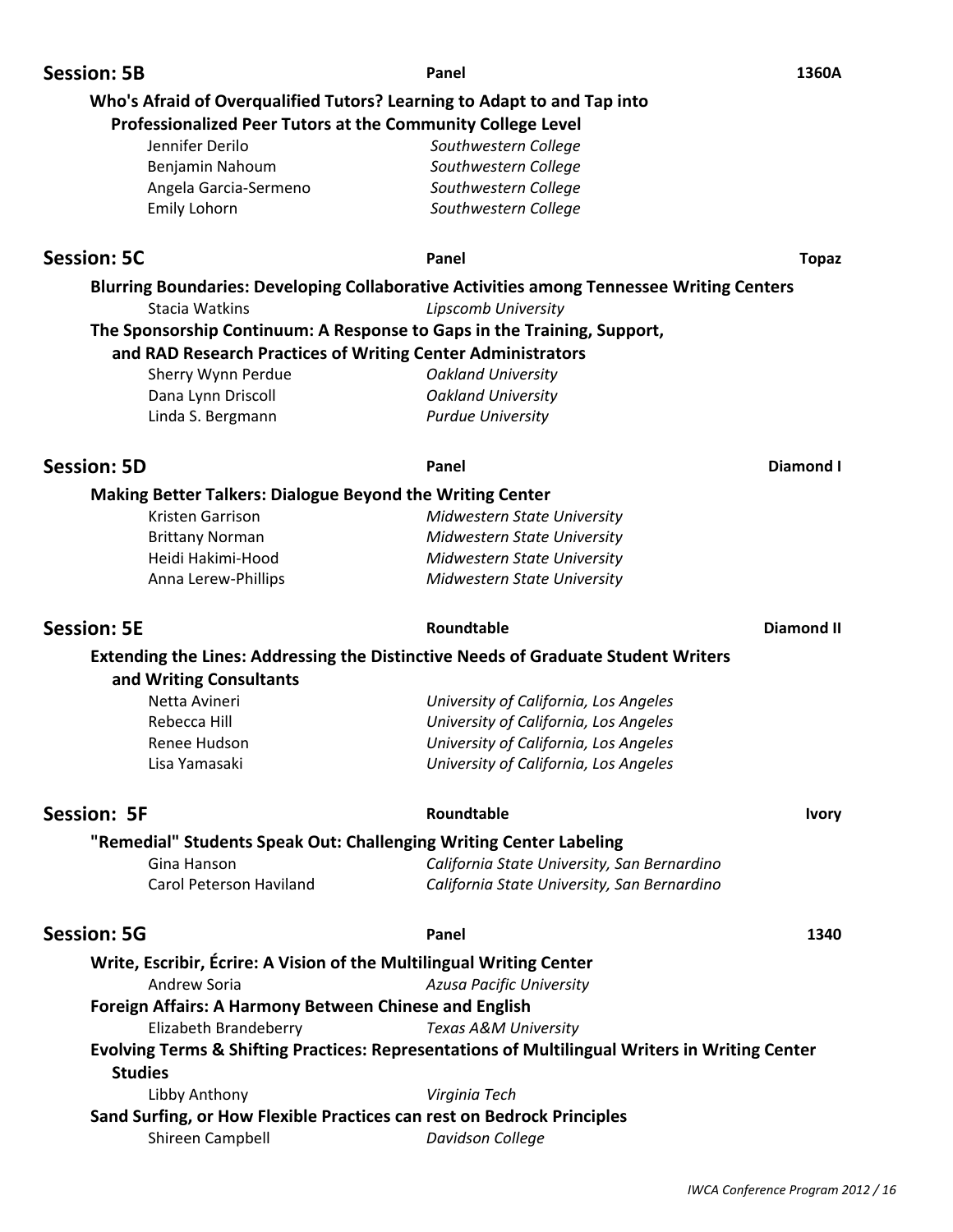| <b>Session: 5H</b>                                  |                                                                                | Panel                                                                          | 1360B                      |  |
|-----------------------------------------------------|--------------------------------------------------------------------------------|--------------------------------------------------------------------------------|----------------------------|--|
|                                                     | Web 2.0: Giving a Voice to Online Writing Labs                                 |                                                                                |                            |  |
| Anthony Bushner<br>University of Wisconsin, Oshkosh |                                                                                |                                                                                |                            |  |
|                                                     | <b>Scalability &amp; Efficiency of the Online Writing Center</b>               |                                                                                |                            |  |
|                                                     | Janet Brugger                                                                  | University of the Rockies                                                      |                            |  |
|                                                     |                                                                                |                                                                                |                            |  |
| <b>Session: 51</b>                                  |                                                                                | Roundtable                                                                     | <b>Emerald</b>             |  |
|                                                     |                                                                                | "Writing 'bout a Revolution: How Our Writing Center Dealt with a Staff Mutiny" |                            |  |
|                                                     | <b>Tom Philipose</b>                                                           | St. John's University                                                          |                            |  |
|                                                     | Mike Morettoni                                                                 | St. John's University                                                          |                            |  |
|                                                     | Devon Niccoli                                                                  | St. John's University                                                          |                            |  |
| <b>Session: 5J</b>                                  |                                                                                |                                                                                | Coral                      |  |
|                                                     |                                                                                | Workshop                                                                       |                            |  |
|                                                     | <b>Antiracist Hope and Tutor Education</b>                                     |                                                                                |                            |  |
|                                                     | Frankie Condon                                                                 | University of Nebraska-Lincoln                                                 |                            |  |
|                                                     | Moira Ozias                                                                    | University of Oklahoma                                                         |                            |  |
|                                                     | Katie Levin                                                                    | University of Minnesota                                                        |                            |  |
|                                                     | Sherita Roundtree                                                              | University of Nebraska-Lincoln                                                 |                            |  |
|                                                     |                                                                                |                                                                                |                            |  |
| Thursday, Oct. 25                                   |                                                                                | <b>Poster Session</b>                                                          | $4:00 - 4:45$ p.m.         |  |
|                                                     |                                                                                |                                                                                |                            |  |
|                                                     |                                                                                |                                                                                |                            |  |
|                                                     | <b>Adapting to the Rising Tide of ESL Students</b>                             |                                                                                | <b>3rd Floor Mezzanine</b> |  |
|                                                     | John Hall                                                                      | <b>Boston University</b>                                                       |                            |  |
|                                                     |                                                                                |                                                                                |                            |  |
|                                                     | <b>First Year Students &amp; the Writing Center</b>                            |                                                                                | <b>3rd Floor Mezzanine</b> |  |
|                                                     | Karen K. Gibson                                                                | St. Lawrence University                                                        |                            |  |
|                                                     |                                                                                |                                                                                |                            |  |
|                                                     | The Coolness Quotient: Using Modern Spaces to Destigmatize Center Use          |                                                                                | <b>3rd Floor Mezzanine</b> |  |
|                                                     | Karen Head                                                                     | Georgia Institution of Technology                                              |                            |  |
|                                                     |                                                                                |                                                                                |                            |  |
|                                                     | <b>The Non-Traditional Student</b>                                             |                                                                                | <b>3rd Floor Mezzanine</b> |  |
|                                                     | Tina LeRoy-Homan                                                               | Northwestern Michigan College                                                  |                            |  |
|                                                     |                                                                                |                                                                                |                            |  |
|                                                     | Reading Between the Lines: How Students Really Perceive their Writing          |                                                                                | <b>3rd Floor Mezzanine</b> |  |
|                                                     | <b>Center Tutorials and Why We Need to Listen</b>                              |                                                                                |                            |  |
|                                                     | Maggie Herb                                                                    | Indiana University of Pennsylvania                                             |                            |  |
|                                                     |                                                                                |                                                                                |                            |  |
| and Practice                                        | A Linguist at the Writing Center: Negotiating the Line Between Theory          |                                                                                | <b>3rd Floor Mezzanine</b> |  |
|                                                     | Malavika Shetty                                                                | Georgia Institute of Technology                                                |                            |  |
|                                                     |                                                                                |                                                                                |                            |  |
|                                                     |                                                                                |                                                                                | <b>3rd Floor Mezzanine</b> |  |
|                                                     | <b>Putting the Reflective Potential of Word Clouds to Work</b><br>Maradee Kern | San Jacinto College South                                                      |                            |  |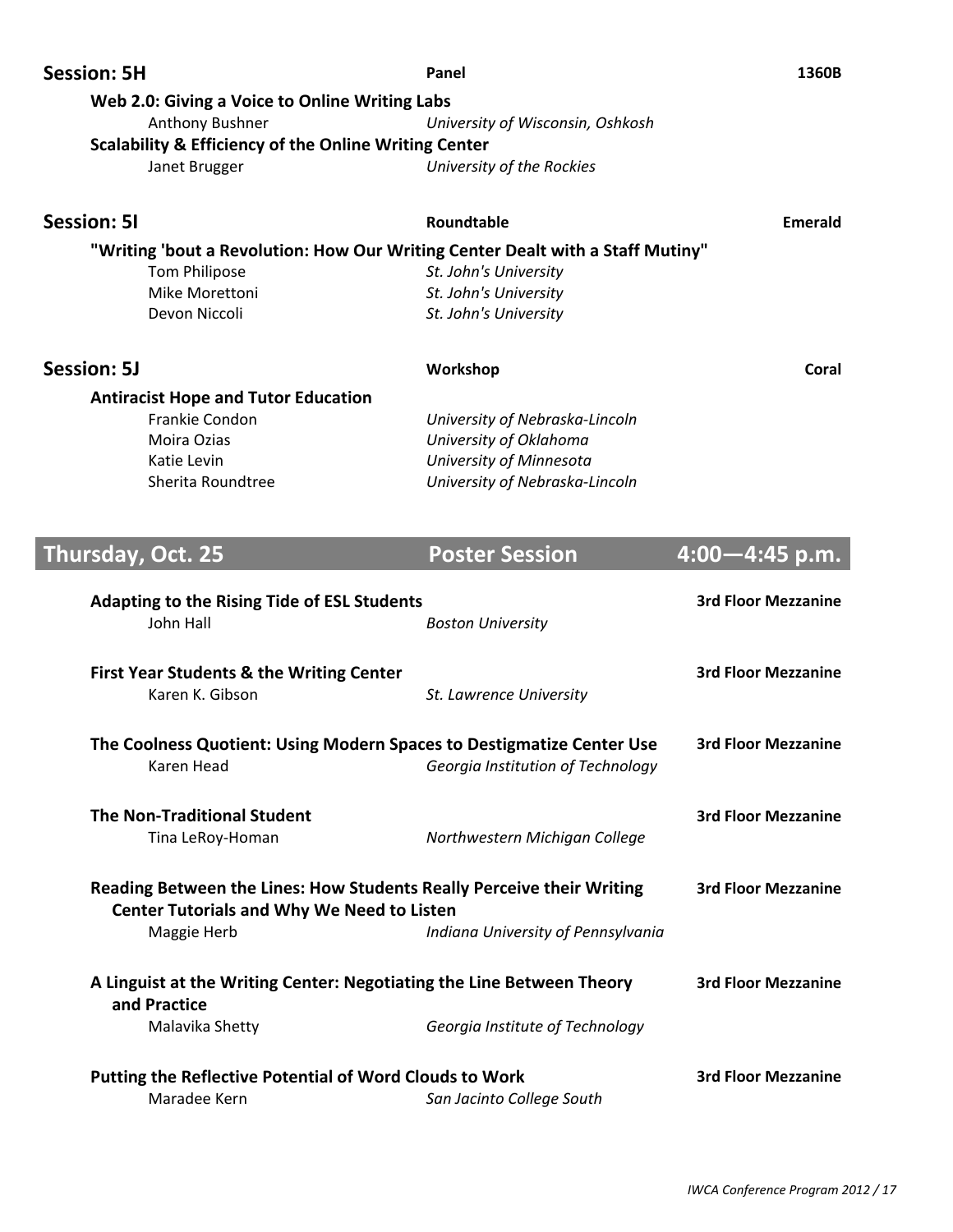# **Thursday, Oct. 25 Concurrent Sessions4:30R5:45 p.m.**

| <b>Session: 6A</b>                                                                                   | Panel                                                                                                        | <b>Topaz</b>   |
|------------------------------------------------------------------------------------------------------|--------------------------------------------------------------------------------------------------------------|----------------|
|                                                                                                      | Paths, Edges and Nodes: Kenneth Lynch's The Image of the City and the Roles of Writing Centers               |                |
| Alba Newmann Holmes                                                                                  | University of Denver                                                                                         |                |
| A Welcoming Theory: Accounting for Context in Writing Center Theory and Practice<br>Brandy L. Grabow | North Carolina State University                                                                              |                |
| Kimberley Hardin                                                                                     | The Wandering Center: Using Nomadic Strategies to Cross Boundaries and Adapt to the Tides<br>Del Mar College |                |
| <b>Establishing Writing Center Best Practices for Observing and Assessment</b>                       |                                                                                                              |                |
| R. Mark Hall                                                                                         | University of Central Florida                                                                                |                |
| <b>Session: 6B</b>                                                                                   | Panel                                                                                                        | Pearl          |
| Elaborating the Assistant Director as Ally Tutor: Clarifying Boundaries in the Center                |                                                                                                              |                |
| Grace Hall                                                                                           | Abilene Christian University                                                                                 |                |
| The Language of Power: Reinterpreting Academic Discourse in the Writing Center                       |                                                                                                              |                |
| Hannah Janvrin                                                                                       | Allegheny College                                                                                            |                |
| Matt Kelley                                                                                          | Allegheny College                                                                                            |                |
| <b>Heather Nelson</b>                                                                                | Allegheny College                                                                                            |                |
| Session: 6C                                                                                          | Workshop                                                                                                     | 1360A          |
| Writing-Centered Workshops: a Methodology for Situated Curricular Design                             |                                                                                                              |                |
| Keri Bertino                                                                                         | <b>Baruch College, CUNY</b>                                                                                  |                |
| <b>Heather Samples</b>                                                                               | <b>Baruch College, CUNY</b>                                                                                  |                |
| <b>Session: 6D</b>                                                                                   | Workshop                                                                                                     | <b>Emerald</b> |
|                                                                                                      | Caught in the (Inter)Net? Negotiating Technology and Sustainability in the Writing Center.                   |                |
| Richard Sévère                                                                                       | Centenary College, New Jersey                                                                                |                |
| Erin Durkin                                                                                          | Centenary College, New Jersey                                                                                |                |
| <b>Brad Laden</b>                                                                                    | Centenary College, New Jersey                                                                                |                |
| Amanda Stevens                                                                                       | Centenary College, New Jersey                                                                                |                |
| <b>Session: 6E</b>                                                                                   | Panel                                                                                                        | Coral          |
| Ancient Innovations: Greek and Roman Rhetoric in the Writing Center                                  |                                                                                                              |                |
| Maureen Clark                                                                                        | University of Utah                                                                                           |                |
| LeAnn Nash                                                                                           | <b>Waldorf College</b>                                                                                       |                |
| Christopher LeCluyse                                                                                 | Westminster College (UT)                                                                                     |                |
| <b>Session: 6F</b>                                                                                   | Panel                                                                                                        | Diamond I      |
|                                                                                                      | The Theory/Practice Divide: Tempering, Troubling, and Tying Together Theoretical Traditions                  |                |
| and Writing Center Praxes in the Scholarship                                                         |                                                                                                              |                |
| Citlalin Xochime                                                                                     | <b>New Mexico State University</b>                                                                           |                |
|                                                                                                      | Encouraging Knowledge Transfer: Expanding the Writing Tutor's Role in Interdisciplinary                      |                |
| <b>Consultations</b>                                                                                 |                                                                                                              |                |
| James Sandberg                                                                                       | Cedarville University                                                                                        |                |
| Can You Handle This?: Tutors, Transfer, and Recontexualization                                       |                                                                                                              |                |
| Susanne Hall                                                                                         | California Institute of Technology                                                                           |                |
|                                                                                                      |                                                                                                              |                |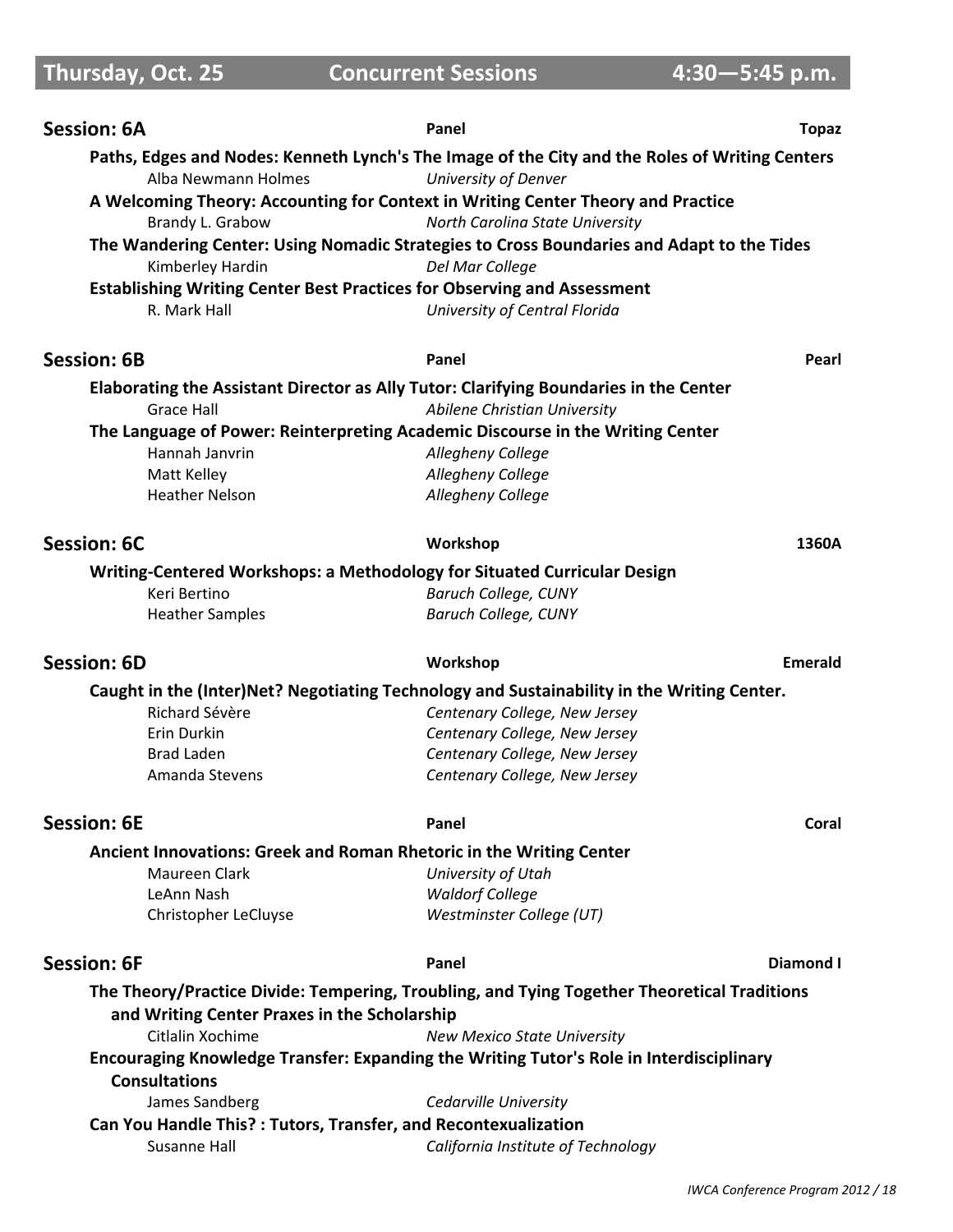| <b>Session: 6G</b>                                                                          | Panel                                                        | 1360B              |
|---------------------------------------------------------------------------------------------|--------------------------------------------------------------|--------------------|
| Knowing by Showing: Students Research Gender, Self-Perception, and Language Learning in the |                                                              |                    |
| <b>Writing Center</b>                                                                       |                                                              |                    |
| Lauren Allen                                                                                | Westminster College (UT)                                     |                    |
| Jessica Kaushal                                                                             | Pomona College                                               |                    |
| Leslie Brown                                                                                | Westminster College (UT)                                     |                    |
| Mary Hedengren                                                                              | University of Texas at Austin                                |                    |
| <b>Session: 6H</b>                                                                          | Workshop                                                     | <b>Ivory</b>       |
| <b>Pedagogical Implications of Contrastive Linguistics for Writing Centers</b>              |                                                              |                    |
| Brianna Johnson                                                                             | University of Iowa                                           |                    |
| <b>Terah Keim</b>                                                                           | Spring International Language Center, University of Arkansas |                    |
| Session: 61                                                                                 | Panel                                                        | <b>Diamond II</b>  |
| <b>Permeable Boundaries: Dialogue Across the Lines</b>                                      |                                                              |                    |
| Kristen Nicolaisen                                                                          | Sonoma State University                                      |                    |
| <b>Robert Barrett</b>                                                                       | Sonoma State University                                      |                    |
| M. Bryn Schut                                                                               | Sonoma State University                                      |                    |
| <b>Emily Sanchez</b>                                                                        | Sonoma State University                                      |                    |
| Session: 6J                                                                                 | Panel                                                        | 1340               |
| "It's Just Lunch," But in Our Burkean Parlor                                                |                                                              |                    |
| Leigh Ryan                                                                                  | University of Maryland                                       |                    |
| <b>Heather Lindenman</b>                                                                    | University of Maryland                                       |                    |
| Thursday, Oct. 25                                                                           |                                                              | $6:00 - 6:45$ p.m. |
|                                                                                             |                                                              |                    |
| Writing Contor Possarch Droigst SIC                                                         |                                                              | Emorald            |

### **Writing Center Research Project SIG Emerald**

Allison Holland *University of Arkansas, Little Rock*

# **Thursday, Oct. 25** *All the State Company of the Company of the Company of the Company of the Company of the Company of the Company of the Company of the Company of the Company of the Company of the Company of the Compan*

# **Reception East Pool Deck (3rd floor)**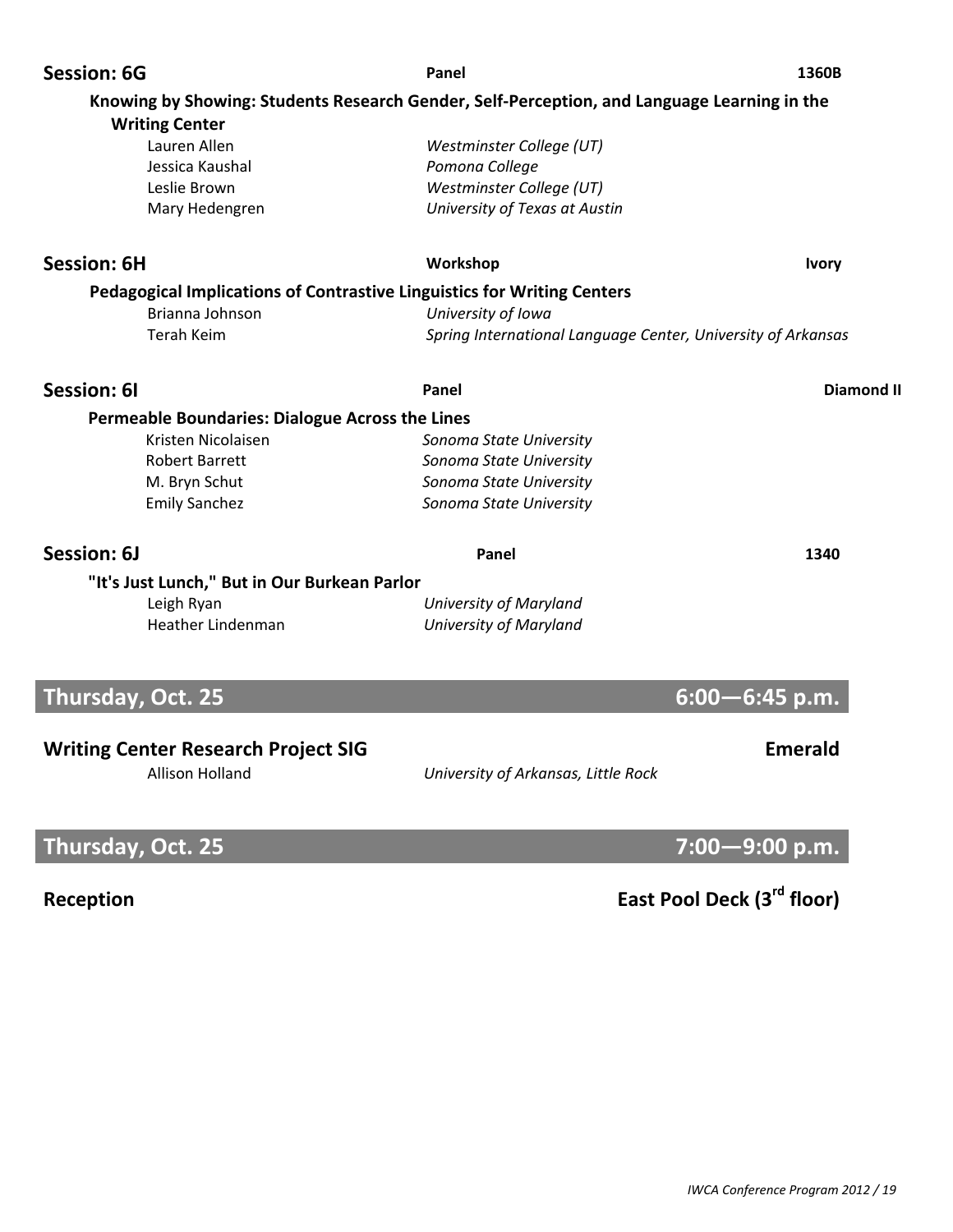## **FRIDAY, OCTOBER 26, 2012**

# **Friday, Oct. 26** *ACC* **<b>***R8:30* **a.m.** *Priday, Oct. 26 ACCC*

### **IWCA Annual General Meeting Emerald**

# **Friday, Oct. 26 Concurrent Sessions 8:45-10:00 a.m. Session: 7A Panel Pearl Finding an Audience Beyond the Classroom: Strengthening Purpose and Passion** Kimberly Del Bright *The Pennsylvania State University* **Sand, Shale, and Slate: Creating Stronger Foundations for Science and Engineering Writing Tutoring** Sarah Jayne Hitt *Colorado School of Mines* **Session: 7B Panel 1340 When Enough is Enough: Drawing the Line in the Sand and Jumping out of the Shoot** Leigh A. Smith *University of Central Oklahoma* **Drawing Arrows in the Sand** Nancy K. Peterson *Eastern New Mexico University* **What's Your Leadership Style?: Directors' Leadership Style and Its Impact on Writing Centers** Whitney Barksdale *Bloomsburg University* **Session: 7C Roundtable 1360A Crossing the Lines: Centering on Grammar** Denise R. Stephenson *MiraCosta College* Brandi Blahnik *MiraCosta College* **Melissa Lloyd-Jones** *MiraCosta College*  Sarah Pultz *MiraCosta College* **Session: 7D CONFIDENTIFY <b>CONFIDENT Roundtable CONFIDENTIFY <b>CONFIDENT Diamond I Writing Center at High Tide: The Climate of Encouragement** Katie Stahlnecker *Metropolitan Community College* Kym Snelling *Metropolitan Community College* Sana Amoura Patterson *Metropolitan Community College* Jen Lambert *Metropolitan Community College* **Session: 7E Panel 1360B Charting the Tides: Research on Current Practices in Writing Centers** Lori Salem *Temple University* Sarah Summers *Penn State University* Zachary Beare *University of NebraskaͲLincoln*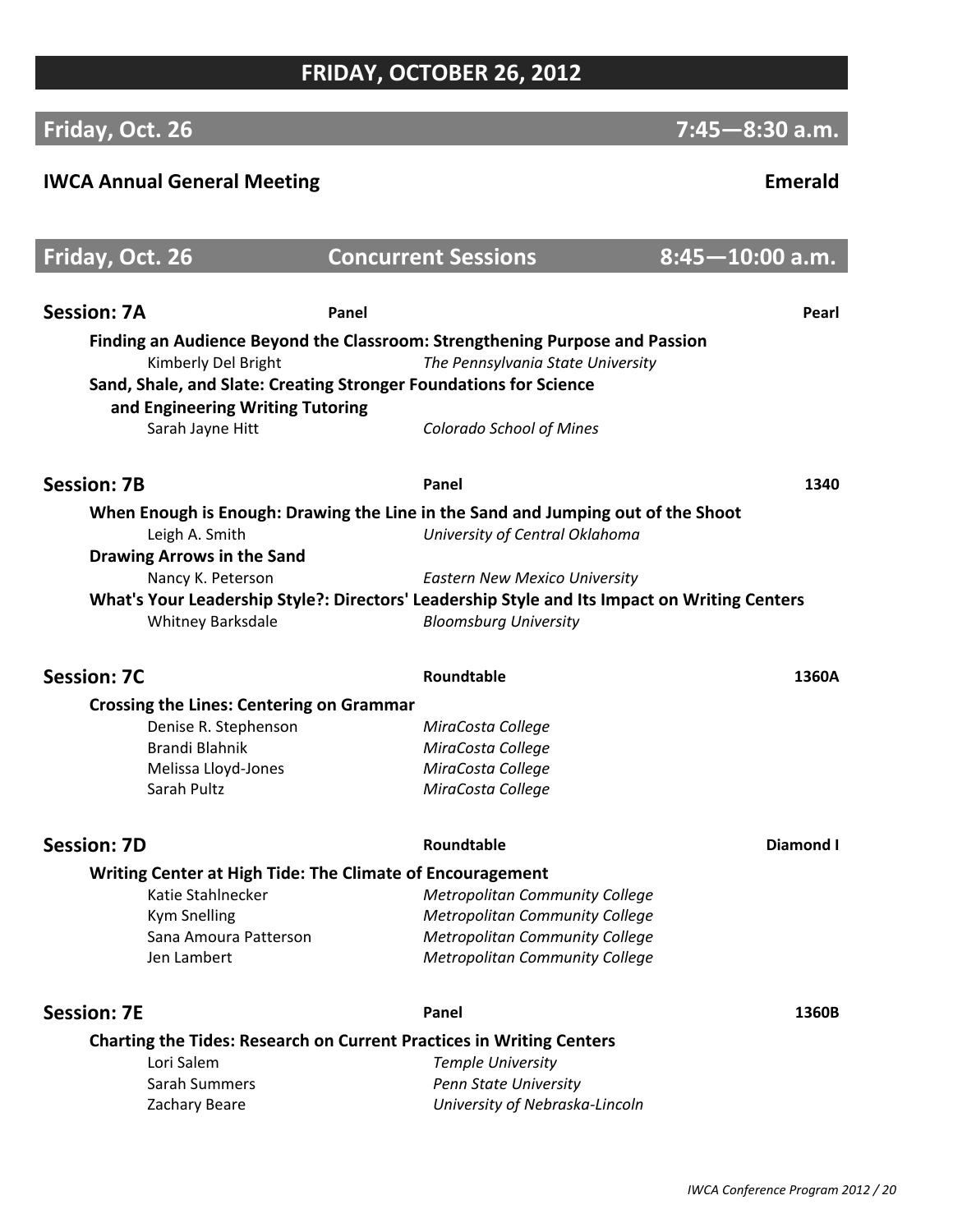| <b>Session: 7F</b>        |                                                                   | Panel                                                                               | <b>Diamond II</b> |
|---------------------------|-------------------------------------------------------------------|-------------------------------------------------------------------------------------|-------------------|
|                           |                                                                   | Space, Race, and Saving Face: What Writing Centers Can Do to Minimize Division      |                   |
| Nancy Wilson              |                                                                   | <b>Texas State University</b>                                                       |                   |
| <b>Morgan Gross</b>       |                                                                   | <b>Pittsburg State University</b>                                                   |                   |
| Megan Boeshart            |                                                                   | <b>Ohio State University-Newark</b>                                                 |                   |
| <b>Session: 7G</b>        |                                                                   | Panel                                                                               | Emerald           |
|                           | <b>Crisis as Kairos: Activism and the Two-Year Writing Center</b> |                                                                                     |                   |
|                           | Alexis Presseau Maloof                                            | <b>Illinois Central College</b>                                                     |                   |
| James Decker              |                                                                   | <b>Illinois Central College</b>                                                     |                   |
| <b>Session: 7H</b>        |                                                                   | Panel                                                                               | <b>Topaz</b>      |
| <b>Reflective Records</b> |                                                                   |                                                                                     |                   |
| Jessica Banke             |                                                                   | Texas A&M University                                                                |                   |
|                           | Elizabeth Brandeberry                                             | Texas A&M University                                                                |                   |
|                           | <b>Two Perspectives: Discovering Shifting Praxis</b>              |                                                                                     |                   |
| Kristen Welch             |                                                                   | Longwood University                                                                 |                   |
| Meredith Grady            |                                                                   | Longwood University                                                                 |                   |
|                           |                                                                   | Moving the Measuring Stick: Assessing Tutors' Immediate Learning                    |                   |
| <b>Crystal Mueller</b>    |                                                                   | University of Wisconsin Oshkosh                                                     |                   |
| <b>Session: 7I</b>        |                                                                   | Panel                                                                               | Coral             |
|                           | <b>Apprenticeship in the Writing Center</b>                       |                                                                                     |                   |
| Amber Bowden              |                                                                   | <b>Utah State University</b>                                                        |                   |
| Susan Andersen            |                                                                   | <b>Utah State University</b>                                                        |                   |
|                           |                                                                   | Tutor Deployment of the Collective Self-Reference "We" to Appeal to Distinct Frames |                   |
| of Reference              |                                                                   |                                                                                     |                   |
| <b>Matthew Allen</b>      |                                                                   | <b>Purdue University</b>                                                            |                   |
|                           |                                                                   | Creative Writing Studies and the Writing Center: A Study of Perception and          |                   |
|                           | <b>Collaboration (or "Can You Really Help With That?")</b>        |                                                                                     |                   |
| David R. DiSarro          |                                                                   | <b>Endicott College</b>                                                             |                   |
|                           |                                                                   |                                                                                     |                   |

| <b>Works In Progress</b> |                                          | <b>Ivory</b> |
|--------------------------|------------------------------------------|--------------|
| Evelyn Doman             | University of Macau                      |              |
| Andrea Efthymiou         | Yeshiva University                       |              |
| Sherita Roundtree        | University of Nebraska-Lincoln           |              |
| Julia Bleakney           | <b>Stanford University</b>               |              |
| Patti Hanlon-Baker       | <b>Stanford University</b>               |              |
| Caitlin Caron            | Hobart and William Smith Colleges        |              |
| Alex Janney              | <b>Hobart and William Smith Colleges</b> |              |
| Hannah Dickinson         | Hobart and William Smith Colleges        |              |
| Julie Colombo            | California State University, Sacramento  |              |
| <b>Taylor McAdam</b>     | <b>Harvey Mudd College</b>               |              |
| Sue Mendelsohn           | Columbia University                      |              |
| Charlesia McKinney       | Kansas State University                  |              |
| Lisa Zimmerelli          | Loyola University Maryland               |              |
| <b>Graham Stowe</b>      | University of South Carolina             |              |

**Friday, Oct. 26 8:45-11:30 a.m.**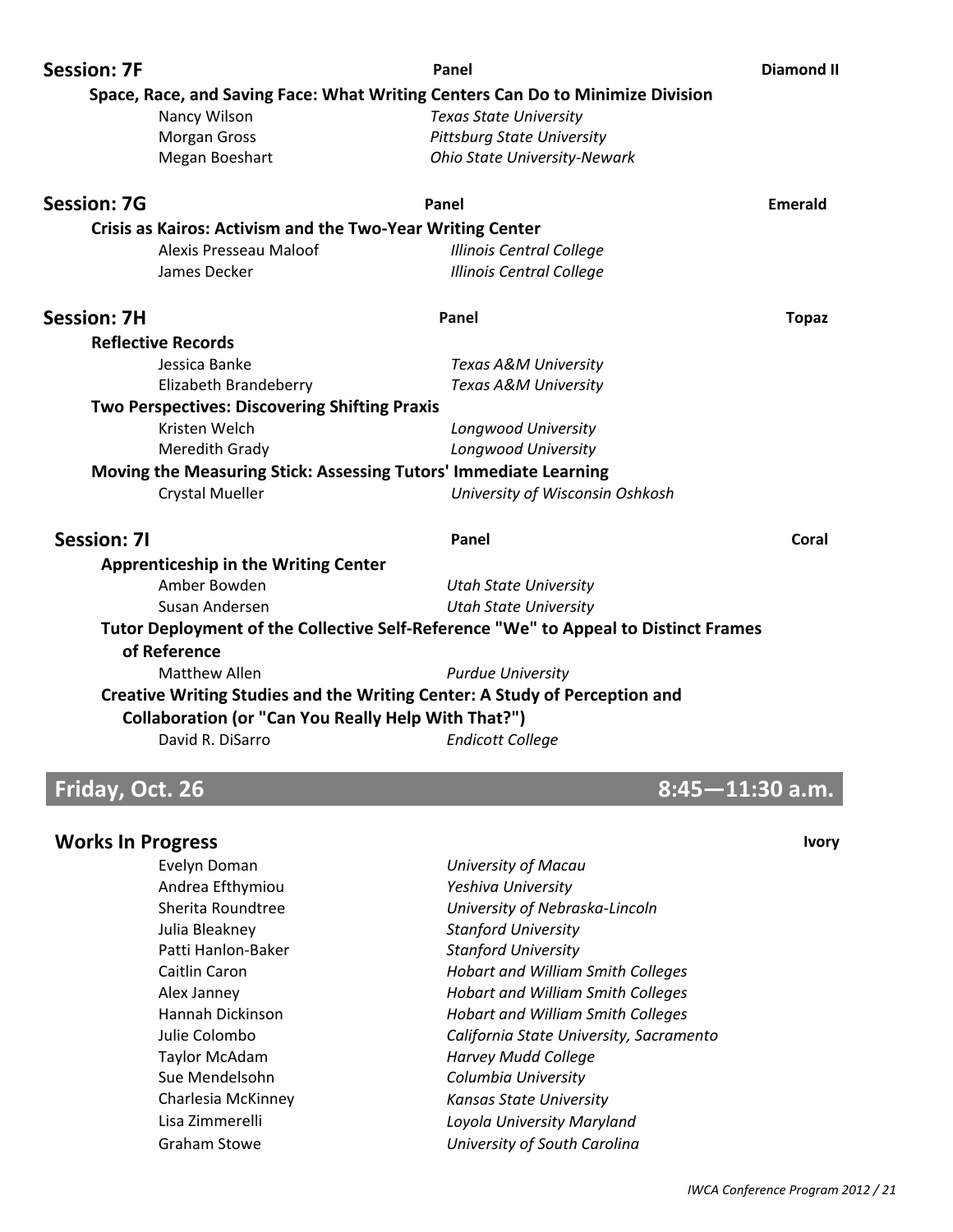# **Friday, Oct. 26 Concurrent Sessions 10:15-11:30 a.m.**

| The Line Between Research and Writing: Empowering Peer Writing Tutors through          |                                     |
|----------------------------------------------------------------------------------------|-------------------------------------|
| <b>Information Literacy</b>                                                            |                                     |
| Dory Ann Cochran                                                                       | Kansas State University             |
| Kate Nygren                                                                            | <b>Kansas State University</b>      |
| <b>Session: 8B</b>                                                                     | Panel<br><b>Topaz</b>               |
| "Comfort", Goals, and Needs: Tutors' Constructions of Writing Center Theory, Practice, |                                     |
| and Space                                                                              |                                     |
| Christopher DiBiase                                                                    | University of Massachusetts Amherst |
| Making Assessment Work for You: Developing and Sustaining a Values-Based               |                                     |
| <b>Framework for Writing Center Assessment</b>                                         |                                     |
| <b>Matthew Moberly</b>                                                                 | University of California, Merced    |
| Charting Institutional Tides with Panoramic Vision: Total Economic Valuation and       |                                     |
| <b>Writing Center Assessment</b>                                                       |                                     |
| Nicole Kraemer Munday                                                                  | <b>Salisbury University</b>         |
| Being There: (Re)Defining the Boundaries of the 21st Century Writing Center            |                                     |
| Chloe Diepenbrock                                                                      | University of Houston-Clear Lake    |
| Katie Hart                                                                             | University of Houston-Clear Lake    |
| Joseph Boone                                                                           | University of Houston-Clear Lake    |
| Ann Nelson                                                                             | University of Houston-Clear Lake    |
| <b>Session: 8C</b>                                                                     | Roundtable<br>Coral                 |
| Crafting Together: Welcoming Creative Writers into the Writing Center                  |                                     |
| <b>Adriana Martinez</b>                                                                | University of Nebraska - Lincoln    |
| Eric Holt                                                                              | University of Nebraska - Lincoln    |
| <b>Neal Gebhard</b>                                                                    | University of Nebraska - Lincoln    |
| Daniel Nyikos                                                                          | University of Nebraska - Lincoln    |
| <b>Session: 8D</b>                                                                     | Roundtable<br><b>Diamond I</b>      |
| <b>Stressful Times: Assisting Students with Unique Needs During a Time of Crisis</b>   |                                     |
| Andrew Rempt                                                                           | Southwestern College                |
| Susan Yonker                                                                           | Southwestern College                |
| Jennifer Derilo                                                                        | Southwestern College                |
| Lisa Tiedemann                                                                         | Southwestern College                |
| <b>Session: 8E</b>                                                                     | <b>Diamond II</b><br>Workshop       |
| The Shifting Sands of Creative and Academic Vision: Helping Writers to Think (and      |                                     |
| <b>Compose) like Artists</b>                                                           |                                     |
| Pamela B. Childers                                                                     | Lesley University                   |
| <b>Steve Sherwood</b><br><b>Malcolm Childers</b>                                       | <b>Texas Christian University</b>   |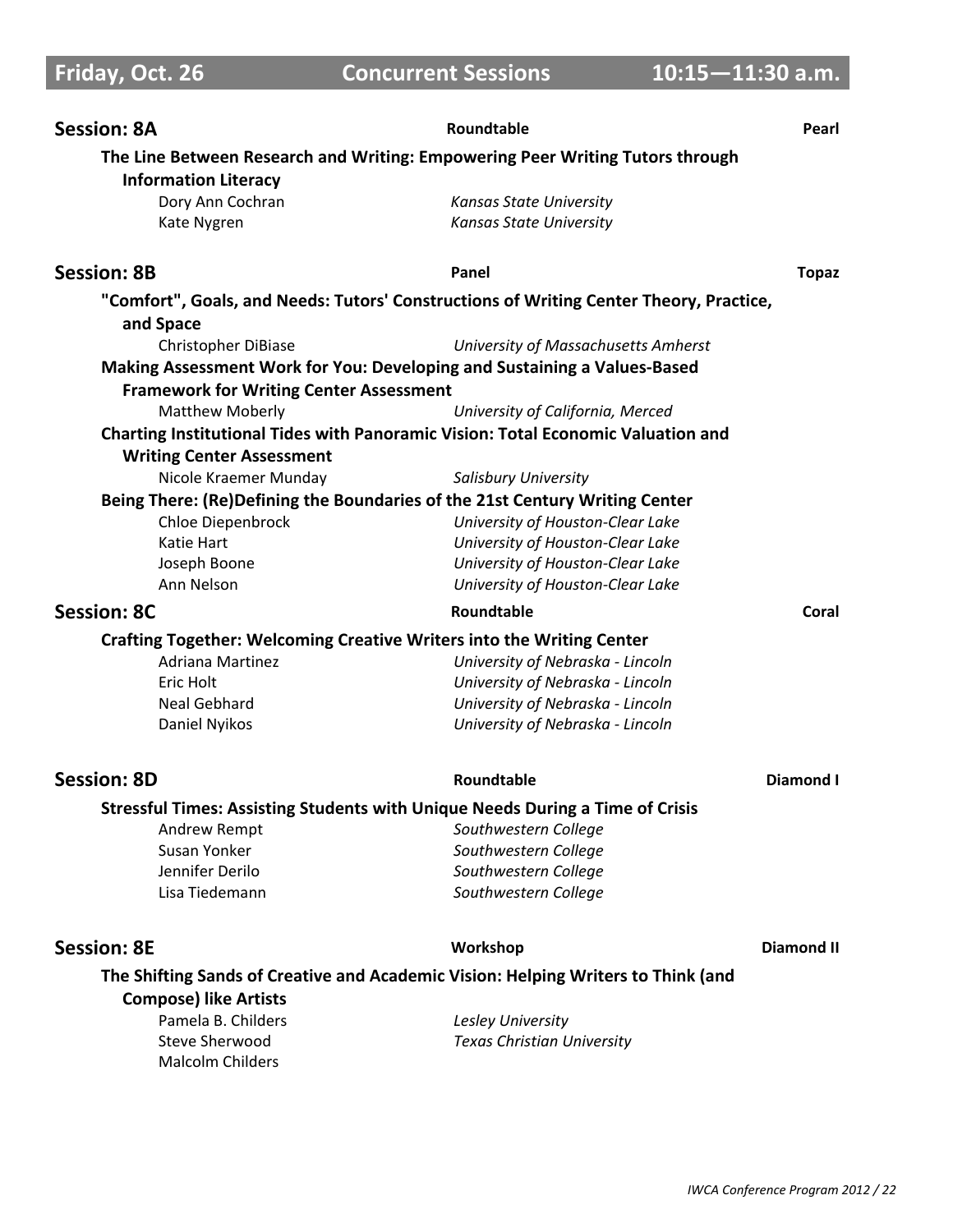| <b>Session: 8F</b>                                | Panel                                                                                | 1360A          |
|---------------------------------------------------|--------------------------------------------------------------------------------------|----------------|
| <b>Scenario/Critical Reader Builder</b>           | <b>Designing Computer Simulations for Tutor Education: Introducing Case</b>          |                |
| <b>Bradley Hughes</b>                             | University of Wisconsin-Madison                                                      |                |
| Rebecca Nowacek                                   | <b>Marquette University</b>                                                          |                |
| <b>Blaire Bundy</b>                               | University of Wisconsin-Madison                                                      |                |
| <b>Session: 8G</b>                                | Panel                                                                                | 1340           |
|                                                   | Shifting Conceptions of Literacy Terrains: Writing Center and Library Instruction in |                |
| <b>Third Spaces</b>                               |                                                                                      |                |
| Sarah Blazer                                      | Lehman College, CUNY                                                                 |                |
| Emily Drabinski                                   | Long Island University, Brooklyn                                                     |                |
| Katherine Dimitropoulou                           | Long Island University, Brooklyn                                                     |                |
| Lynn Hassan                                       | Long Island University, Brooklyn                                                     |                |
|                                                   | Librarians and Writing Advisers merge intentions, information, and identities: new   |                |
|                                                   | collaborations based upon research and analysis of how students integrate sources    |                |
| Tereza Joy Kramer                                 | Saint Mary's College of California                                                   |                |
| <b>Sharon Radcliff</b>                            | Saint Mary's College of California                                                   |                |
| Elise Y Wong                                      | Saint Mary's College of California                                                   |                |
| Jeff Chon                                         | Saint Mary's College of California                                                   |                |
|                                                   |                                                                                      |                |
| <b>Session: 8H</b>                                | Workshop                                                                             | 1360B          |
|                                                   | <b>Negotiating Boundaries Through Strategic Planning: A Hands-on Approach</b>        |                |
|                                                   |                                                                                      |                |
|                                                   |                                                                                      |                |
| Crystal Bickford                                  | Southern New Hampshire University                                                    |                |
|                                                   |                                                                                      |                |
| Friday, Oct. 26                                   | 11:45 $a.m. - 1:30 p.m.$                                                             |                |
|                                                   |                                                                                      |                |
| <b>Keynote &amp; Luncheon</b>                     | Lauren Fitzgerald                                                                    | <b>Emerald</b> |
|                                                   |                                                                                      |                |
| Friday, Oct. 26                                   | <b>Concurrent Sessions</b><br>$1:45 - 3:00$ p.m.                                     |                |
|                                                   |                                                                                      |                |
| <b>Session: 9A</b>                                | Panel                                                                                | Pearl          |
| How Guerilla Instruction can Foster a WAC Program |                                                                                      |                |
| <b>Chad Verbais</b>                               | Southern Illinois University, Edwardsville                                           |                |
|                                                   | "'I See Writing People ': Writing Center Directors and Institutional Identity on     |                |
| <b>Campuses without WAC"</b>                      |                                                                                      |                |
| Andrea Deacon                                     | University of Wisconsin-Stout                                                        |                |
| Kristin Risley                                    | University of Wisconsin-Stout                                                        |                |
|                                                   | A Writing Center with a New WAC Focus: Solid Rock or Sinking Sand?                   |                |
| <b>Deborah Davis Schlacks</b>                     | University of Wisconsin-Superior                                                     |                |
|                                                   | Redirecting Faculty Strategies: Two WAC/WID Faculty Development Projects             |                |
| Susan Mueller<br><b>Carol Martin</b>              | St. Louis College of Pharmacy<br>North Park University                               |                |

 $\overline{\phantom{a}}$ 

I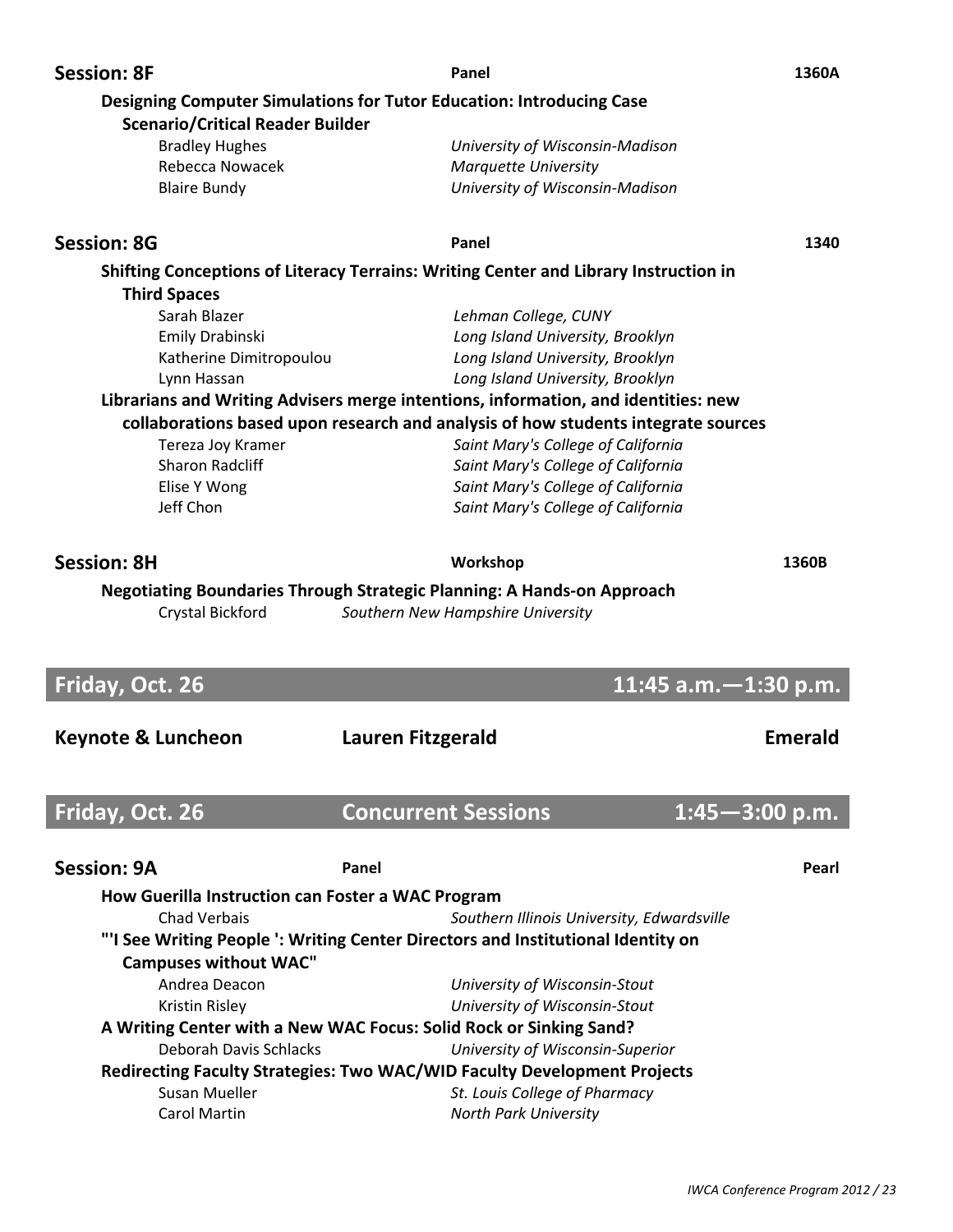| <b>Session: 9B</b>                                                                   | Roundtable                                                                              | 1360A             |
|--------------------------------------------------------------------------------------|-----------------------------------------------------------------------------------------|-------------------|
|                                                                                      | Writing Across the Core: Shifting Roles and Collaborative Opportunities for Peer Tutors |                   |
| and Writing Centers<br>La'Tonya Rease Miles                                          | Loyola Marymount University                                                             |                   |
| Lilianna Myers                                                                       | Loyola Marymount University                                                             |                   |
| Jacquelyn Wood                                                                       | Loyola Marymount University                                                             |                   |
| <b>Session: 9C</b>                                                                   | Panel                                                                                   | 1340              |
|                                                                                      | Shifting Theory and Praxis: A Writing Center's Role in the Transfer of Writing          |                   |
| Knowledge                                                                            |                                                                                         |                   |
| Margaret Stahr                                                                       | Catawba College                                                                         |                   |
| Susan Hahn                                                                           | <b>DePaul University</b>                                                                |                   |
| <b>Session: 9D</b>                                                                   | Roundtable                                                                              | <b>Diamond I</b>  |
| The Plagiarism Paradigm: Teaching and Learning with ELL Writers                      |                                                                                         |                   |
| Bobbi Olson                                                                          | University of Nebraska-Lincoln                                                          |                   |
| Jing Shao                                                                            | University of Nebraska-Lincoln                                                          |                   |
| Kelly Meyer                                                                          | University of Nebraska-Lincoln                                                          |                   |
| Yue Wang                                                                             | University of Nebraska-Lincoln                                                          |                   |
| <b>Session: 9E</b>                                                                   | Roundtable                                                                              | Opal              |
| <b>Directors</b>                                                                     | Crossover Identities: Professional Creative Writers on Their Roles as Writing Center    |                   |
| Karen Head                                                                           | The Georgia Institute of Technology                                                     |                   |
| Julie L. Moore                                                                       | Cedarville University                                                                   |                   |
| Daniel Gallagher                                                                     | University of Maryland College                                                          |                   |
| Lane Anderson                                                                        | Yeshiva University                                                                      |                   |
| Christy Zink                                                                         | George Washington University                                                            |                   |
| <b>Session: 9F</b>                                                                   | Panel                                                                                   | <b>Ivory</b>      |
|                                                                                      | Shifting Definitions of the Scholar: Integrating Reflective Practice into Dissertation  |                   |
| <b>Boot Camp</b>                                                                     |                                                                                         |                   |
| Katya Fairbanks                                                                      | <b>Claremont Graduate University</b>                                                    |                   |
| Shamini Dias                                                                         | <b>Claremont Graduate University</b>                                                    |                   |
| Paula McGee                                                                          | <b>Claremont Graduate University</b>                                                    |                   |
| <b>Session: 9G</b>                                                                   | Workshop                                                                                | <b>Diamond II</b> |
| Shifting Lines of Perception: 5th Graders CAN Be Effective Peer Tutors!              |                                                                                         |                   |
| Rebecca Damron                                                                       | Oklahoma State University                                                               |                   |
| Jennifer Sanders                                                                     | Oklahoma State University                                                               |                   |
|                                                                                      | Shifting Sands: How a Semester of Study in Spain Shaped a Writing Center Tutor's        |                   |
| Approaches To Working with Hispanic English Language Learners<br><b>Ashley Moore</b> | Cedarville University                                                                   |                   |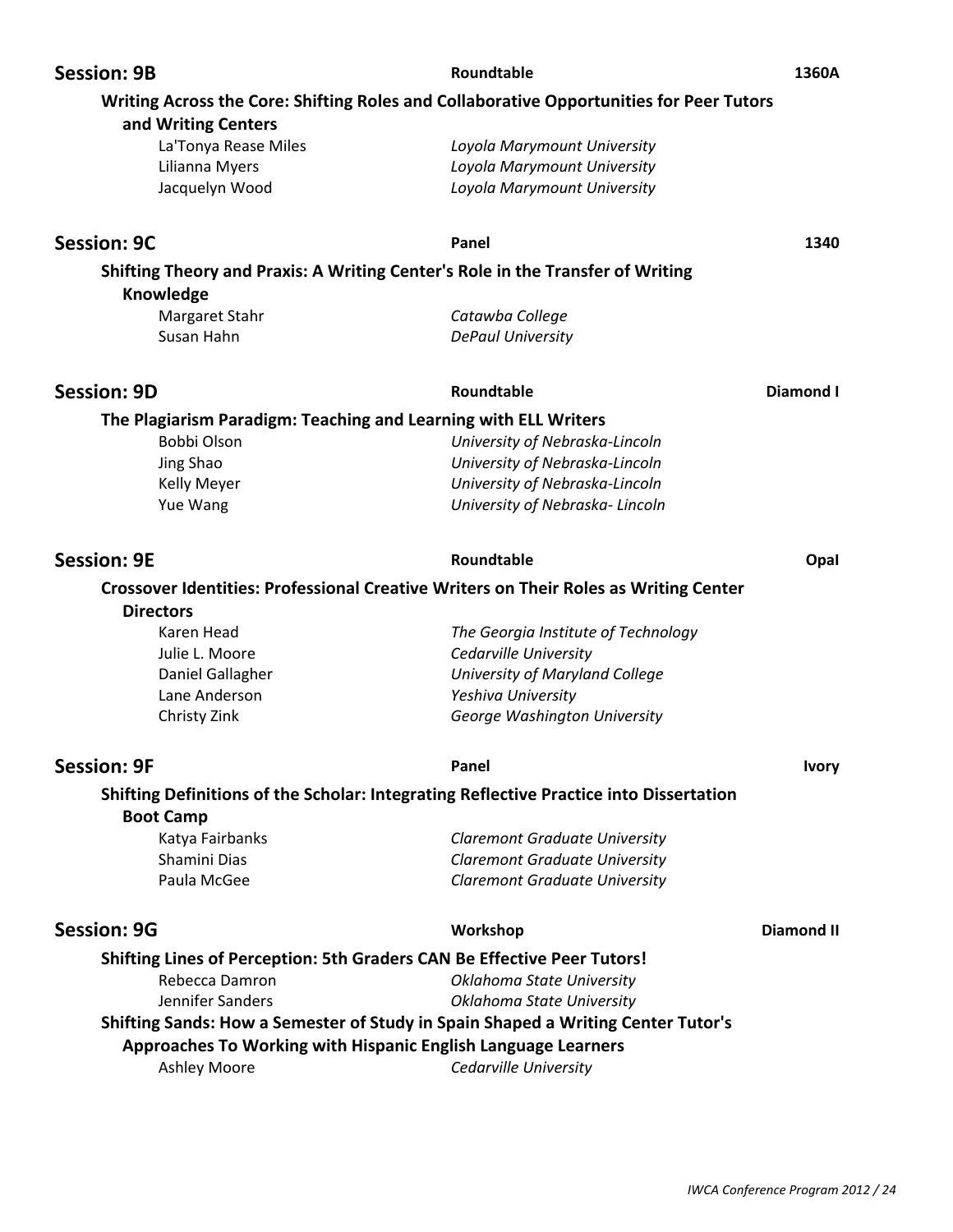|                    | <b>Session: 9H</b>                                                  | Roundtable                                                                            | Coral                      |
|--------------------|---------------------------------------------------------------------|---------------------------------------------------------------------------------------|----------------------------|
|                    |                                                                     | If You Build It, They Will Come: Establishing a Writing Lab Online                    |                            |
|                    | Elisa Hedrick                                                       | Southwestern College                                                                  |                            |
|                    | Laura Brooks                                                        | Southwestern College                                                                  |                            |
|                    | Hana Lohorn                                                         | Southwestern College                                                                  |                            |
|                    | Justin Dykes                                                        | Southwestern College                                                                  |                            |
| <b>Session: 91</b> |                                                                     | Workshop                                                                              | <b>Topaz</b>               |
|                    |                                                                     |                                                                                       |                            |
|                    |                                                                     | Information Literacy at the Center: Adapting to the New Realities of Academic Writing |                            |
|                    | Caren Baldwin-DiMeo                                                 | Colby-Sawyer College                                                                  |                            |
|                    | Sondra VanderPloeg                                                  | Colby-Sawyer College                                                                  |                            |
| <b>Session: 9J</b> |                                                                     | Panel                                                                                 | 1360B                      |
|                    | <b>Online Instructional Scaffolding</b>                             |                                                                                       |                            |
|                    | Sara Culver                                                         | <b>Walden University</b>                                                              |                            |
|                    | Jonah Charney-Sirott                                                | <b>Walden University</b>                                                              |                            |
|                    | Beth Oyler                                                          | <b>Walden University</b>                                                              |                            |
|                    |                                                                     |                                                                                       |                            |
|                    |                                                                     |                                                                                       |                            |
| Friday, Oct. 26    |                                                                     | <b>Poster Session</b>                                                                 | $2:00 - 2:45$ p.m.         |
|                    | <b>Student Agency</b>                                               | <b>Building Confidence: The Writing Center's Role in Reinforcing</b>                  | <b>3rd Floor Mezzanine</b> |
|                    | Meghan Facciuto                                                     | Sacramento City College                                                               |                            |
|                    | <b>Elizabeth Geisser</b>                                            | Sacramento City College                                                               |                            |
|                    | Juan Espinoza                                                       | Sacramento City College                                                               |                            |
|                    | Jesus Limon                                                         | Sacramento City College                                                               |                            |
|                    |                                                                     |                                                                                       |                            |
|                    |                                                                     |                                                                                       |                            |
|                    |                                                                     | Changing Identities: The Development of New Proficiencies when                        | <b>3rd Floor Mezzanine</b> |
|                    |                                                                     | <b>Transitioning from an Undergraduate to a Graduate Tutoring Position</b>            |                            |
|                    | Michelle Fisher                                                     | Shippensburg University                                                               |                            |
|                    | Karen Johnson                                                       | Shippensburg University                                                               |                            |
|                    |                                                                     |                                                                                       |                            |
|                    | Age Lines or How to Help a Writer's Crow's Feet Disappear           |                                                                                       | <b>3rd Floor Mezzanine</b> |
|                    | <b>During a Tutorial</b>                                            |                                                                                       |                            |
|                    | Martha Jerrim                                                       | University of Kansas                                                                  |                            |
|                    | <b>Principles and Practices of Productive Diversity Training at</b> |                                                                                       | <b>3rd Floor Mezzanine</b> |
|                    |                                                                     |                                                                                       |                            |
|                    | <b>Midwest Writing Centers</b><br>Molly Rentscher                   | University of Wisconsin-Madison                                                       |                            |
|                    |                                                                     |                                                                                       |                            |
|                    | <b>Multilingualism and the Writing Process</b>                      |                                                                                       | <b>3rd Floor Mezzanine</b> |
|                    | Nathan Pinsky                                                       | <b>Harvey Mudd College</b>                                                            |                            |
|                    |                                                                     | Re-Imagining Handouts: Online Multimedia Writing Strategy Demos                       | <b>3rd Floor Mezzanine</b> |
|                    | Percival Guevarra                                                   | <b>UNC Chapel Hill</b>                                                                |                            |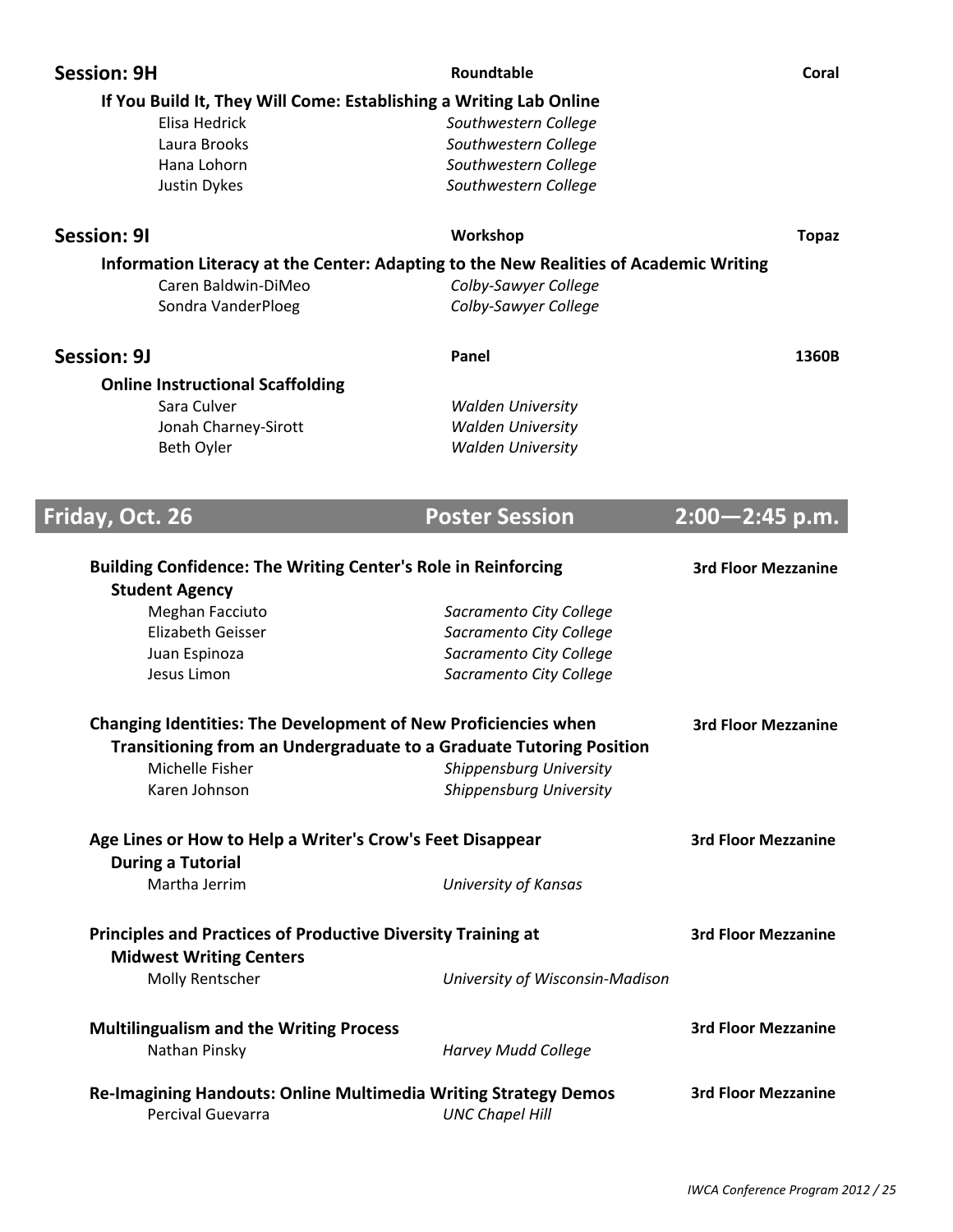| Gladwell's Blink: The Use of "Thin-slicing" to Improve                 |                                      | <b>3rd Floor Mezzanine</b> |
|------------------------------------------------------------------------|--------------------------------------|----------------------------|
| <b>Student Writing</b>                                                 |                                      |                            |
| Peggy Johnson                                                          | Saint Mary's University of Minnesota |                            |
| Draw, Erase, and Redraw: Blurring the Boundaries Between               |                                      | <b>3rd Floor Mezzanine</b> |
| <b>Classrooms and a Writing Center Staffed by Faculty</b>              |                                      |                            |
| Patricia Dyer                                                          | <b>Widener University</b>            |                            |
| Tara Friedman                                                          | <b>Widener University</b>            |                            |
| Jayne Thompson                                                         | <b>Widener University</b>            |                            |
| Putting a Face on the Digital Student: How a Writing Center            |                                      | <b>3rd Floor Mezzanine</b> |
| Searches for Asynchronous Tutorial Demographic Information             |                                      |                            |
| <b>Reuben Ellis</b>                                                    | <b>Woodbury University</b>           |                            |
| The Writing Cooperative: Fighting Procrastination One Draft            |                                      | <b>3rd Floor Mezzanine</b> |
| at a Time                                                              |                                      |                            |
| Raquel Falk                                                            | University of Notre Dame             |                            |
| A Writing Center Moves into a New Sand Castle                          |                                      | <b>3rd Floor Mezzanine</b> |
| <b>Bob Marrs</b>                                                       | Coe College                          |                            |
| Anna Barton                                                            | Coe College                          |                            |
| Lauren Chiavetta                                                       | Coe College                          |                            |
| Ashley Collom                                                          | Coe College                          |                            |
| <b>Hailley Fargo</b>                                                   | Coe College                          |                            |
| Heidi Heaton                                                           | Coe College                          |                            |
| Jane Lindemann                                                         | Coe College                          |                            |
| Taylor Mayenschein                                                     | Coe College                          |                            |
| Maureen Stapleton                                                      | Coe College                          |                            |
| Haley Welby                                                            | Coe College                          |                            |
| <b>The Writing Center Plus</b>                                         |                                      | <b>3rd Floor Mezzanine</b> |
| Max Badesheim                                                          | <b>Boise State University</b>        |                            |
|                                                                        |                                      |                            |
| Friday, Oct. 26                                                        | <b>Poster Session</b>                | $3:00 - 3:45$ p.m.         |
| <b>E-Portfolios in a Writing Center: Creating Digital Sand Castles</b> |                                      | <b>3rd Floor Mezzanine</b> |
| <b>Bob Marrs</b>                                                       | Coe College                          |                            |
| Kelci deHaas                                                           | Coe College                          |                            |
| Margaret Gruhler                                                       | Coe College                          |                            |
| McKenna Inskeep                                                        | Coe College                          |                            |
| Julia Pillard                                                          | Coe College                          |                            |
| <b>Greg Ponder</b>                                                     | Coe College                          |                            |
| <b>Chloe Reichelt</b>                                                  | Coe College                          |                            |
| <b>William Spencer</b>                                                 | Coe College                          |                            |
| Connor Swanson                                                         | Coe College                          |                            |
|                                                                        |                                      |                            |

Connor Swanson *Coe College*

Ariana Uding *Coe College*

*IWCA Conference Program 2012 / 26*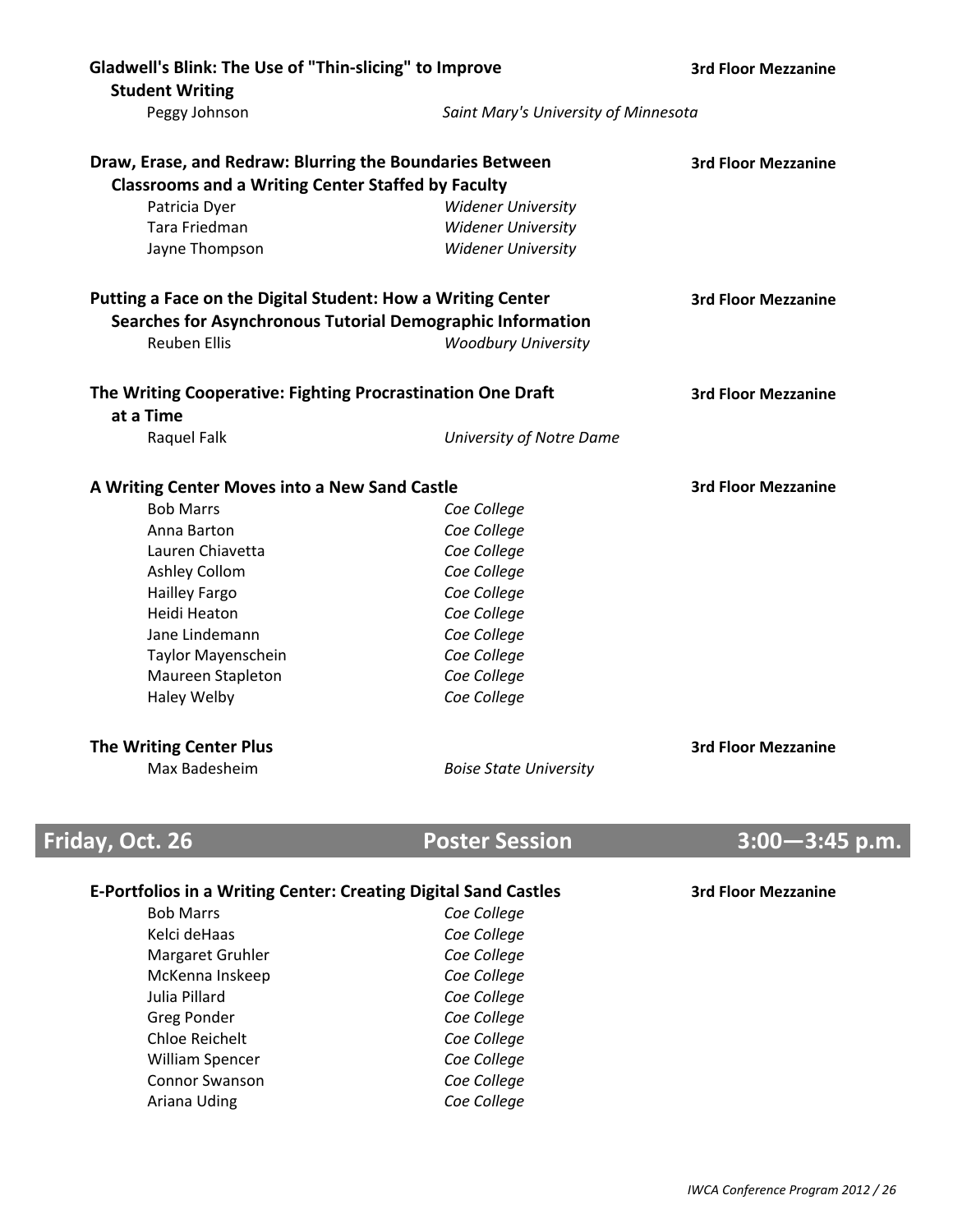| <b>Expectations Unfulfilled: Sand Castles Washed Away</b>                                                                          |                              | <b>3rd Floor Mezzanine</b> |
|------------------------------------------------------------------------------------------------------------------------------------|------------------------------|----------------------------|
| <b>Bob Marrs</b>                                                                                                                   | Coe College                  |                            |
| Mike Anderson                                                                                                                      | Coe College                  |                            |
| Millie Osburn                                                                                                                      | Coe College                  |                            |
| Nicole Peterson                                                                                                                    | Coe College                  |                            |
| Connor Roth                                                                                                                        | Coe College                  |                            |
| Sara Sweeney                                                                                                                       | Coe College                  |                            |
| Ryan Tripp                                                                                                                         | Coe College                  |                            |
| Olivia Watson                                                                                                                      | Coe College                  |                            |
| <b>Emily Weber</b>                                                                                                                 | Coe College                  |                            |
| Courtney Worthington                                                                                                               | Coe College                  |                            |
| <b>Sand Castle Remodeling: Revising or Editing?</b>                                                                                |                              | <b>3rd Floor Mezzanine</b> |
| <b>Bob Marrs</b>                                                                                                                   | Coe College                  |                            |
| Katie Gibson                                                                                                                       | Coe College                  |                            |
| Peter Madsen                                                                                                                       | Coe College                  |                            |
| <b>Tim Salis</b>                                                                                                                   | Coe College                  |                            |
| Spilling the Beans: A History of a Writing Center Sand Castle                                                                      |                              | <b>3rd Floor Mezzanine</b> |
| <b>Bob Marrs</b>                                                                                                                   | Coe College                  |                            |
| Samantha Burt                                                                                                                      | Coe College                  |                            |
| Anna Hampton                                                                                                                       | Coe College                  |                            |
| Angela Kettle                                                                                                                      | Coe College                  |                            |
| Leeann Oelrich                                                                                                                     | Coe College                  |                            |
| Felicia Owens                                                                                                                      | Coe College                  |                            |
| Samantha Patterson                                                                                                                 | Coe College                  |                            |
| Spencer Roth                                                                                                                       | Coe College                  |                            |
| <b>Beth Wallace</b>                                                                                                                | Coe College                  |                            |
| <b>Emily Williams</b>                                                                                                              | Coe College                  |                            |
| The Line of the Learning Curve: Reflecting on the First Year                                                                       |                              | <b>3rd Floor Mezzanine</b> |
| of a UK Writing Centre                                                                                                             |                              |                            |
| Sian Harris                                                                                                                        | University of Exeter, UK     |                            |
|                                                                                                                                    |                              |                            |
| <b>Shoring Up Student Writing: Interdepartmental Collaborations</b><br><b>Combine Expertise to Improve the Teaching of Writing</b> |                              | <b>3rd Floor Mezzanine</b> |
| Samantha Strine                                                                                                                    | Shippensburg University      |                            |
| Karen Johnson                                                                                                                      | Shippensburg University      |                            |
| Life Not-Examined Is Not Worth Living: Redefining Myself                                                                           |                              | <b>3rd Floor Mezzanine</b> |
| and My Work                                                                                                                        |                              |                            |
| Z. Z. Lehmberg                                                                                                                     | Northern Michigan University |                            |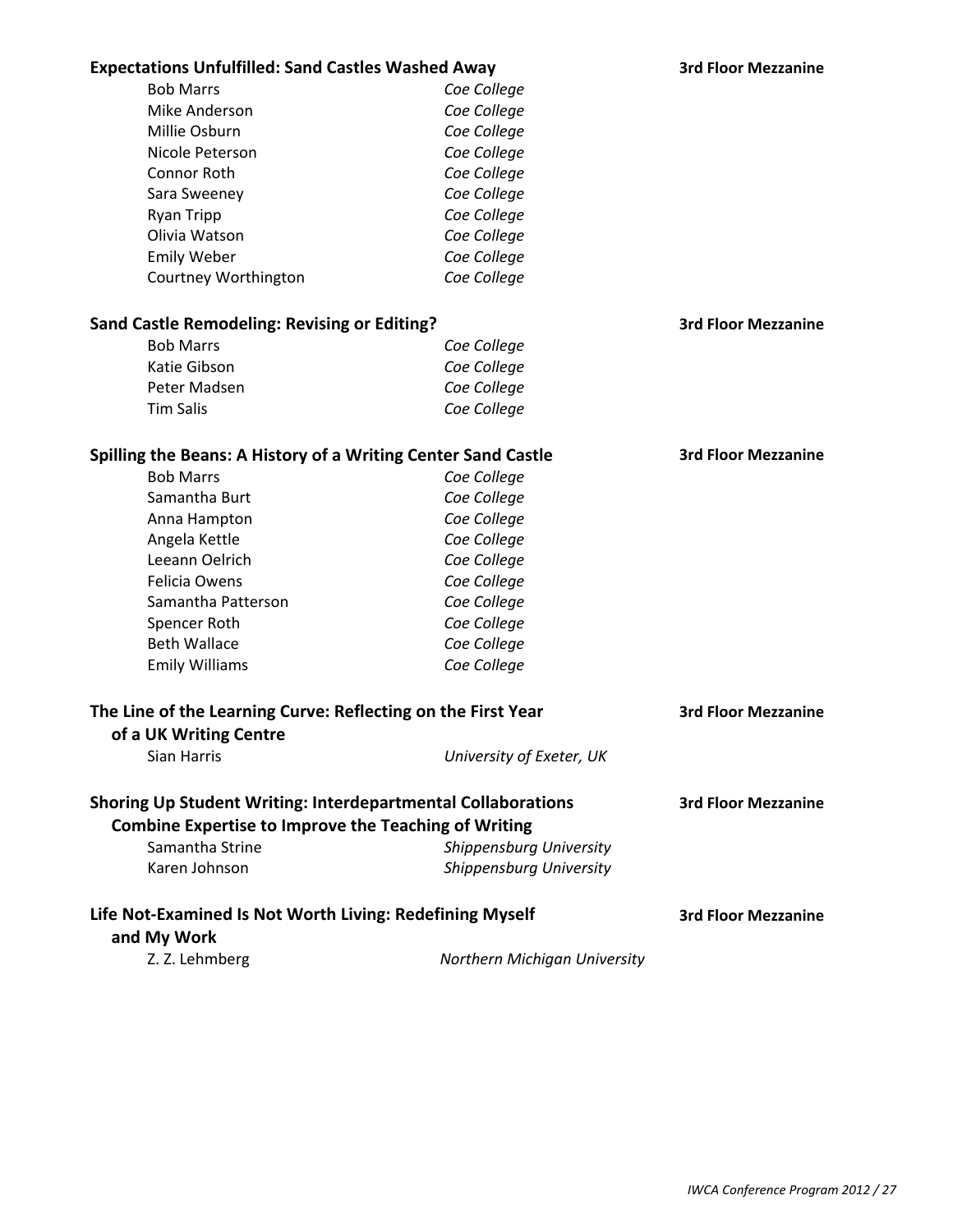**Friday, Oct. 26 Concurrent Session 3:15-4:30 p.m.** 

| <b>Session: 10A</b>                                           | Panel                                                                                                             | 1360A             |
|---------------------------------------------------------------|-------------------------------------------------------------------------------------------------------------------|-------------------|
| <b>Rick Coonrod</b>                                           | Crossing the Lines: Bringing Writing Center Pedagogy to the Creative Writing Workshop<br>College of Western Idaho |                   |
|                                                               | Write Brain Thinking: Creative Writing and the Writing Center                                                     |                   |
| Trisha Suhr                                                   | Midwestern State University                                                                                       |                   |
| Dawn Bond                                                     | Midwestern State University                                                                                       |                   |
| <b>Vickie Starr</b>                                           | <b>Midwestern State University</b>                                                                                |                   |
| <b>Session: 10B</b>                                           | Panel                                                                                                             | 1340              |
|                                                               | We've Got Style: Balancing the Rubric with Student Creativity                                                     |                   |
| Anna Sundbo                                                   | University of Notre Dame                                                                                          |                   |
| Richard                                                       | University of Notre Dame                                                                                          |                   |
| Bevington                                                     |                                                                                                                   |                   |
| Matt Doyle                                                    | University of Notre Dame                                                                                          |                   |
| <b>Session: 10C</b>                                           | Panel                                                                                                             | Pearl             |
| of Peer and Mentor                                            | Redrawing Lines of Authority and Advocacy: How Lead Tutors Bestride the Boundaries                                |                   |
| Lauren Benjamin                                               | Sonoma State University                                                                                           |                   |
| <b>Scott Miller</b>                                           | Sonoma State University                                                                                           |                   |
| Loriann Negri                                                 | Sonoma State University                                                                                           |                   |
| <b>Emily Hostutler</b>                                        | Sonoma State University                                                                                           |                   |
|                                                               |                                                                                                                   |                   |
| <b>Session: 10D</b>                                           | Panel                                                                                                             | <b>Diamond I</b>  |
|                                                               |                                                                                                                   |                   |
| Nicole Bailey                                                 | <b>Shifting Tides: Assessing the University Writing Center</b><br>Indiana State University                        |                   |
| Susan Andersen                                                | <b>Utah State University</b>                                                                                      |                   |
| Amber Bowden                                                  | <b>Utah State University</b>                                                                                      |                   |
| Sarah Blazer                                                  | Lehman College, CUNY                                                                                              |                   |
| <b>Session: 10E</b>                                           | Panel                                                                                                             | <b>Diamond II</b> |
|                                                               |                                                                                                                   |                   |
| Carol Severino                                                | "Putting Ourselves in Their Feet": Tutors as Second Language Writers<br>University of Iowa                        |                   |
| Lina Maria Ferreira                                           |                                                                                                                   |                   |
| Jette Irgens                                                  | University of Iowa<br><b>Wartburg College</b>                                                                     |                   |
| <b>Session: 10F</b>                                           | Panel                                                                                                             | <b>Ivory</b>      |
|                                                               |                                                                                                                   |                   |
|                                                               | Blurring the Lines between Writing Centers & Writing Classrooms: How Writing                                      |                   |
|                                                               | Fellows, Embedded Tutoring, and Course-Based Tutoring Programs can                                                |                   |
| <b>Improve First-year Composition Courses</b><br>Kevin Dvorak |                                                                                                                   |                   |
| Shanti Bruce                                                  | Nova Southeastern University<br>Nova Southeastern University                                                      |                   |
| <b>Star Medzerian</b>                                         | Nova Southeastern University                                                                                      |                   |
| Kelly Concannon Mannise                                       | Nova Southeastern University                                                                                      |                   |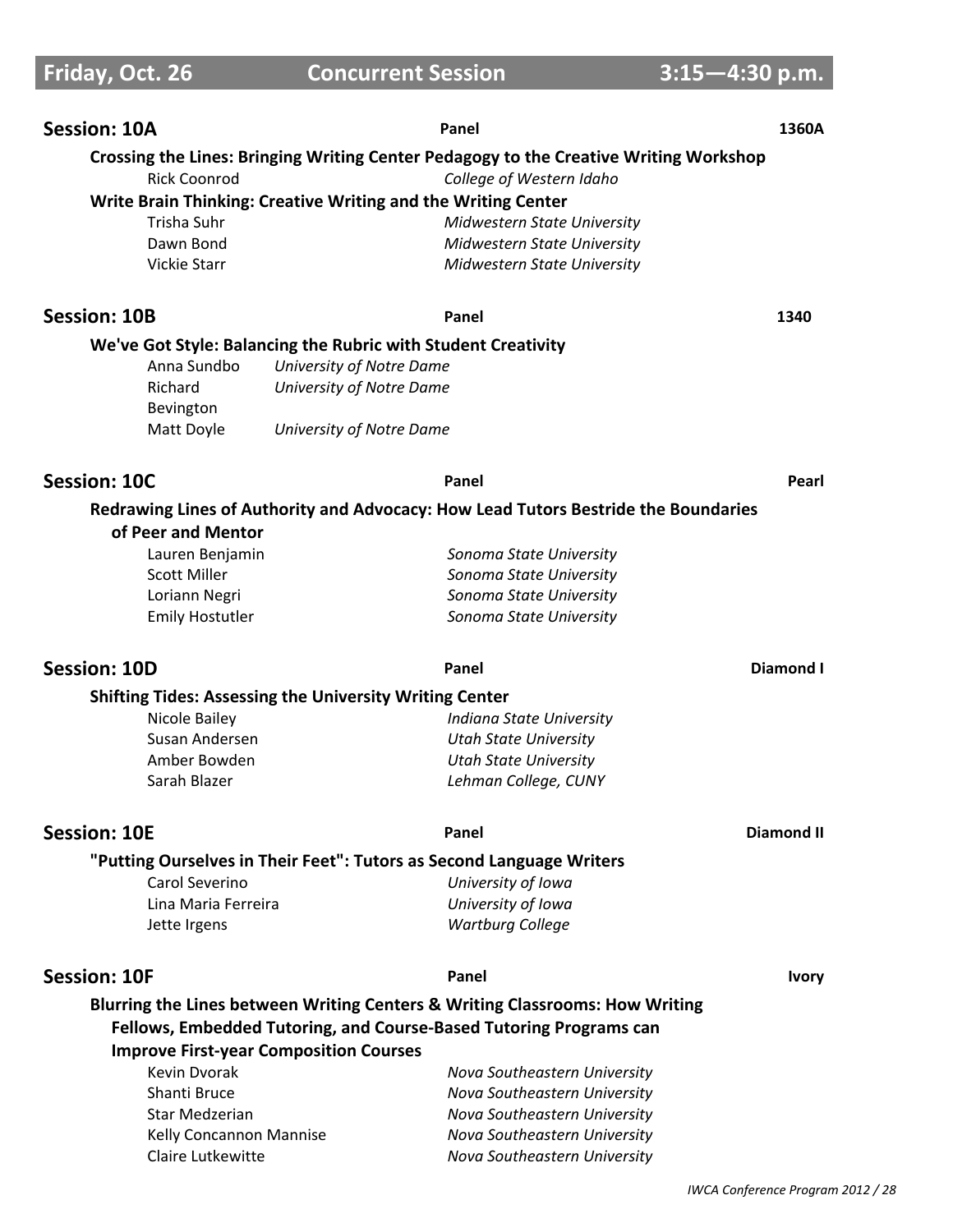| Getting Their Feet Wet: Preparing Tutors to Dive into Working with ELL Writers<br>Carleton College<br>Renata Fitzpatrick<br>Jenni Runte<br><b>Metropolitan State University</b><br><b>Session: 10H</b><br>Panel<br>Coral<br>Plugged In: The Integration of Technology in the Writing Center |
|---------------------------------------------------------------------------------------------------------------------------------------------------------------------------------------------------------------------------------------------------------------------------------------------|
|                                                                                                                                                                                                                                                                                             |
|                                                                                                                                                                                                                                                                                             |
|                                                                                                                                                                                                                                                                                             |
|                                                                                                                                                                                                                                                                                             |
|                                                                                                                                                                                                                                                                                             |
| Gretchen Vollmer<br><b>Texas State University</b>                                                                                                                                                                                                                                           |
| Kristie O'Donnell<br><b>Texas State University</b>                                                                                                                                                                                                                                          |
| Lauren Schiely<br><b>Texas State University</b>                                                                                                                                                                                                                                             |
| Caroline Richardson<br><b>Texas State University</b>                                                                                                                                                                                                                                        |
| Session: 10I<br>Roundtable<br><b>Emerald</b>                                                                                                                                                                                                                                                |
| Writing Centers and Our Allies -- Redrawing the Lines in the Sand Through Professional                                                                                                                                                                                                      |
| <b>Development</b>                                                                                                                                                                                                                                                                          |
| Gina DeNardi<br><b>Kent State University</b>                                                                                                                                                                                                                                                |
| <b>Kent State University</b><br>Megan Connor                                                                                                                                                                                                                                                |
| Jeanne Smith<br><b>Kent State University</b>                                                                                                                                                                                                                                                |
| Jeffrey Pellegrino<br>Kent State University                                                                                                                                                                                                                                                 |
| Session: 10J<br>Panel<br><b>Topaz</b>                                                                                                                                                                                                                                                       |
| <b>Expanding Tutor Training Practices: Adapting to the Moving Tides of New Technologies</b>                                                                                                                                                                                                 |
| Rensselaer Polytechnic Institute<br>Lisa Litterio                                                                                                                                                                                                                                           |
| "Silence - It's Complicated: The Context-Dependent Roles of Silence in Tutorial Sessions"                                                                                                                                                                                                   |
| Marissa Bottino<br><b>Muhlenberg College</b>                                                                                                                                                                                                                                                |
| <b>Online Feedback: Lessons Learned from Audio Feedback</b>                                                                                                                                                                                                                                 |
| John Chapin<br>University of Baltimore                                                                                                                                                                                                                                                      |
|                                                                                                                                                                                                                                                                                             |
| <b>Session: 10K</b><br>Panel<br>Opal                                                                                                                                                                                                                                                        |
| The Ebb and Flow of Centers and Their Services: Advancing Writing Support for                                                                                                                                                                                                               |
| <b>Graduate Students with a Title V Grant</b>                                                                                                                                                                                                                                               |
| <b>Corrine Hinton</b><br>University of La Verne                                                                                                                                                                                                                                             |
| University of La Verne<br>Lisa Rodriguez                                                                                                                                                                                                                                                    |
| Rebecca Valdez<br>University of La Verne                                                                                                                                                                                                                                                    |
|                                                                                                                                                                                                                                                                                             |
| Friday, Oct. 26<br>$4:45 - 6:00$ p.m.<br><b>Concurrent Sessions</b>                                                                                                                                                                                                                         |
|                                                                                                                                                                                                                                                                                             |

## **Session: 11A Diamond <b>I Roundtable Diamond I**

### **Beyond the Triangulated Relationship Between Tutors, Students, and Evaluators**

Becca Johnson *University of Nebraska-Lincoln* Hye-Ran Jung *University of Nebraska-Lincoln University of Nebraska-Lincoln University of Nebraska-Lincoln*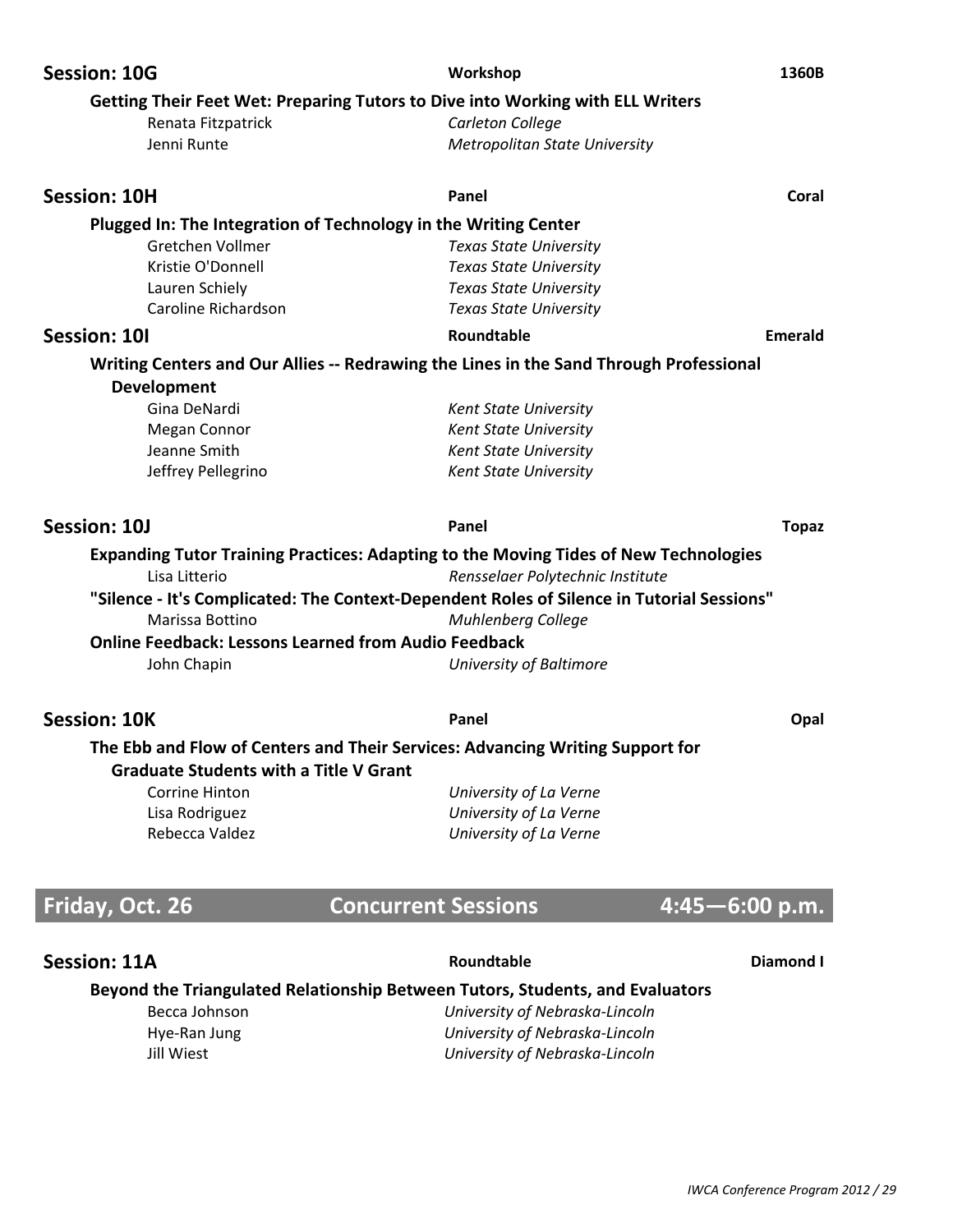| <b>Session: 11B</b> |                                                              | Panel                                                                                | <b>Ivory</b>   |
|---------------------|--------------------------------------------------------------|--------------------------------------------------------------------------------------|----------------|
| <b>Writing</b>      |                                                              | Blending the Lines Between Group and Individual Tutoring or Tutorial Conversation in |                |
|                     | Magda Gilewicz                                               | California State University, Fresno                                                  |                |
|                     | <b>Kirk Stone</b>                                            | California State University, Fresno                                                  |                |
|                     | <b>Tyler Richmond</b>                                        | California State University, Fresno                                                  |                |
|                     | Marcus Chinn                                                 | <b>Gateway Community College</b>                                                     |                |
|                     |                                                              |                                                                                      |                |
| <b>Session: 11C</b> |                                                              | Panel                                                                                | Diamond II     |
|                     | <b>Writing Center Work</b>                                   | Negotiating the Agenda: Defining a New Writing Center amid Varying Definitions of    |                |
|                     | Diana Awad Scrocco                                           | Carnegie Mellon University                                                           |                |
|                     | The Bridge to Academia                                       |                                                                                      |                |
|                     | Benjamin Feintech                                            | University of Wisconsin, Oshkosh                                                     |                |
|                     | The Writing Center in Ruins                                  |                                                                                      |                |
|                     | Victoria Hurst                                               | Clemson University                                                                   |                |
|                     | Sophia Basaldua                                              | Clemson University                                                                   |                |
|                     | <b>Steffanie Golliher</b>                                    | Clemson University                                                                   |                |
| <b>Session: 11D</b> |                                                              | Roundtable                                                                           | 1360A          |
|                     |                                                              | Sands of Time: The First Generation of Writing Center Scholars Reflect               |                |
|                     | Lisa Zimmerelli                                              | Loyola University Maryland                                                           |                |
|                     | Leigh Ryan                                                   | University of Maryland College Park                                                  |                |
|                     | <b>Michael Pemberton</b>                                     | Georgia Southern University                                                          |                |
|                     | Pamela B. Childers                                           | Lesley University                                                                    |                |
| <b>Session: 11E</b> |                                                              | Panel                                                                                | 1340           |
|                     | <b>Crossing the Line? Tutors as Second-Language Teachers</b> |                                                                                      |                |
|                     | <b>Terese Thonus</b>                                         | <b>University of Kansas</b>                                                          |                |
|                     | Carol Severino                                               | University of Iowa                                                                   |                |
|                     | Shih-ni Sun Prim                                             | University of Iowa                                                                   |                |
|                     | Jane Cogie                                                   | Southern Illinois University                                                         |                |
| <b>Session: 11F</b> | Panel                                                        |                                                                                      | Coral          |
|                     |                                                              | <b>Flowing Dunes: Using Blogs Across Institutions for Tutor Development</b>          |                |
|                     | Holly Ryan                                                   | Penn State University, Berks                                                         |                |
|                     | Vicki Russell                                                | <b>Duke University</b>                                                               |                |
|                     | <b>Eric Klinger</b>                                          | University of Colorado, Boulder                                                      |                |
|                     | Chris Brendel                                                | Penn State University, Berks                                                         |                |
|                     | Kara Kennedy                                                 | Penn State University, Berks                                                         |                |
| <b>Session: 11G</b> |                                                              | Workshop                                                                             | <b>Emerald</b> |
|                     | Mind the Gap: Reimagining Our Institutional Identities       |                                                                                      |                |
|                     | Kathy Evertz                                                 | Carleton College                                                                     |                |
|                     | Renata Fitzpatrick                                           | Carleton College                                                                     |                |
|                     | Andrew Chael                                                 | Carleton College                                                                     |                |
|                     | Deborah Wong                                                 | Carleton College                                                                     |                |
|                     |                                                              |                                                                                      |                |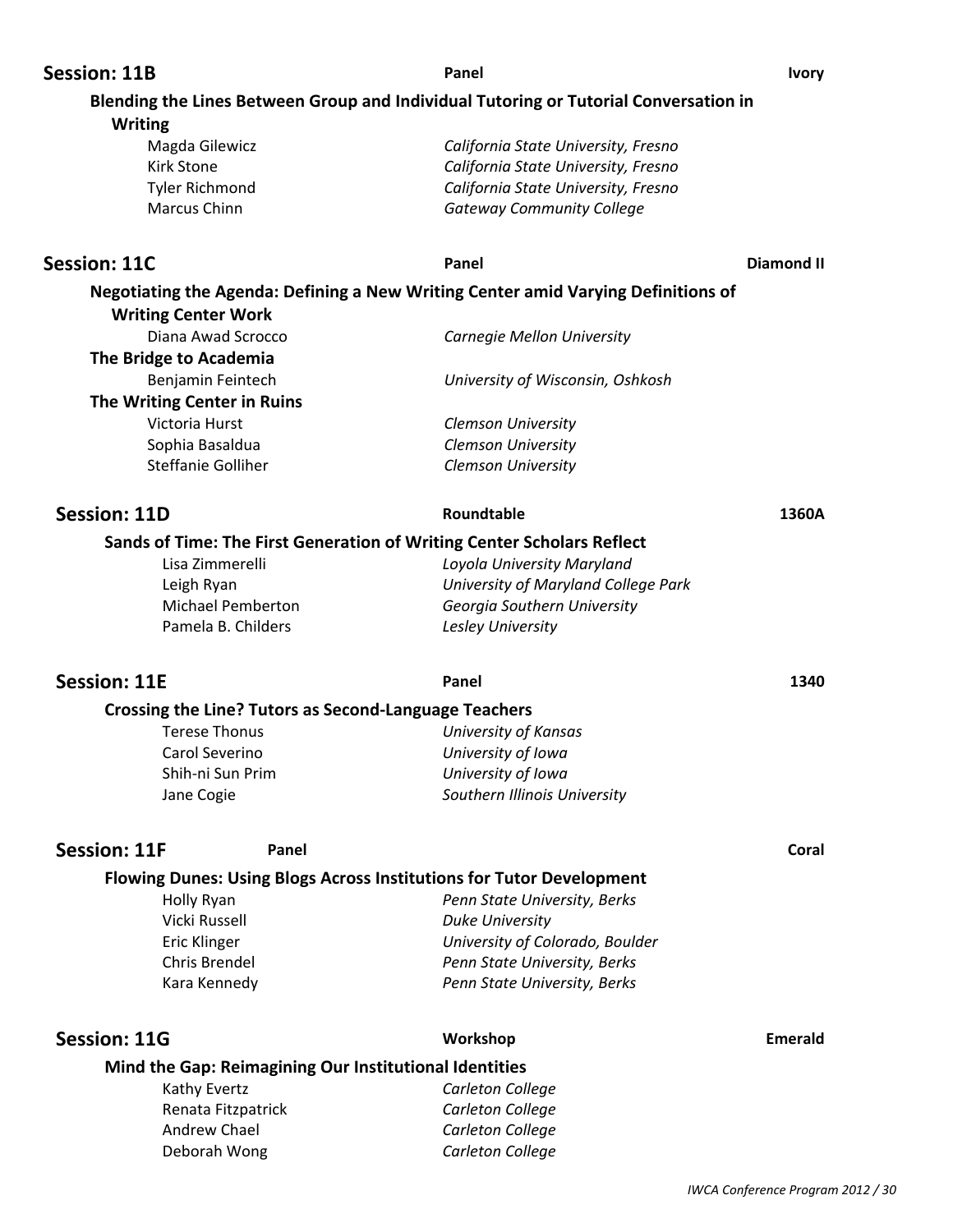| <b>Session: 11H</b>                                                            | Panel                                                                                     | Pearl        |
|--------------------------------------------------------------------------------|-------------------------------------------------------------------------------------------|--------------|
|                                                                                | Unscripted Lines: Libraries, Learning Commons, and Writing Centers in Collaboration       |              |
| <b>Wesley Houp</b>                                                             | Middle Tennessee State University                                                         |              |
| Caty Chapman                                                                   | Middle Tennessee State University                                                         |              |
| Jenny Rowan                                                                    | Middle Tennessee State University                                                         |              |
| <b>Session: 111</b>                                                            | Workshop                                                                                  | Opal         |
|                                                                                | Tired of Getting Sand Kicked in Our Faces? Determining Survival Strategies for Today's    |              |
| <b>Beleaguered Writing Center Communities</b>                                  |                                                                                           |              |
| <b>Muriel Harris</b>                                                           | Writing Lab Newsletter, Purdue University                                                 |              |
| Kim Ballard                                                                    | Western Michigan University                                                               |              |
| Nicole Caswell                                                                 | <b>East Carolina University</b>                                                           |              |
| <b>Michael Meinhardt</b>                                                       | Loyola University, Chicago                                                                |              |
| <b>Session: 11J</b>                                                            | Roundtable                                                                                | <b>Topaz</b> |
| "Get Over Yourself": Redefining Boundaries for Peer-Conferencing Among Interns |                                                                                           |              |
| Kelsie Walker                                                                  | University of Arkansas, Little Rock                                                       |              |
| Joshua Johnson                                                                 | University of Arkansas, Little Rock                                                       |              |
| Jason Cessor                                                                   | University of Arkansas, Little Rock                                                       |              |
| Anna Waller                                                                    | University of Arkansas, Little Rock                                                       |              |
| <b>Creating Collaboration in Thirty Minutes or Less</b>                        |                                                                                           |              |
| Karla Seamons                                                                  | Dixie State College of Utah                                                               |              |
|                                                                                |                                                                                           |              |
| <b>Session: 11K</b>                                                            | Panel                                                                                     | 1360B        |
|                                                                                |                                                                                           |              |
|                                                                                | Advancing the Line: Extending the University Writing Center's Services Through the Use of |              |
| <b>Blackboard Community</b>                                                    |                                                                                           |              |
| Drew Glover<br>James Wilson                                                    | University of Arkansas at Little Rock<br>University of Arkansas at Little Rock            |              |
|                                                                                |                                                                                           |              |
| Friday, Oct. 26                                                                | <b>SIG Session 1</b><br>$6:15 - 7:15$ p.m.                                                |              |
|                                                                                |                                                                                           |              |
| <b>Research SIG</b>                                                            |                                                                                           | <b>Ivory</b> |
| Rebecca Babcock                                                                | University of Texas of the Parmian Basin                                                  |              |
| <b>Assessment SIG</b>                                                          |                                                                                           | Pearl        |
| <b>Kim Ballard</b>                                                             |                                                                                           |              |
| Sipai Klein                                                                    | Western Michigan University<br><b>Clayton State University</b>                            |              |
| <b>Mentoring SIG</b>                                                           |                                                                                           | 1340         |
| <b>Carol Peterson Haviland</b>                                                 |                                                                                           |              |
| Michele Eodice                                                                 | California State University, San Bernardino                                               |              |
| <b>Brian Fallon</b>                                                            | University of Oklahoma Brian Fallon<br>Fashion Institute of Tech., SUNY                   |              |
| Maggie Cecil                                                                   | California State University, San Bernardino                                               |              |

 Nicole Munday *Salisbury University* Vershawn A. Young *University of Kentucky*

*IWCA Conference Program 2012 / 31*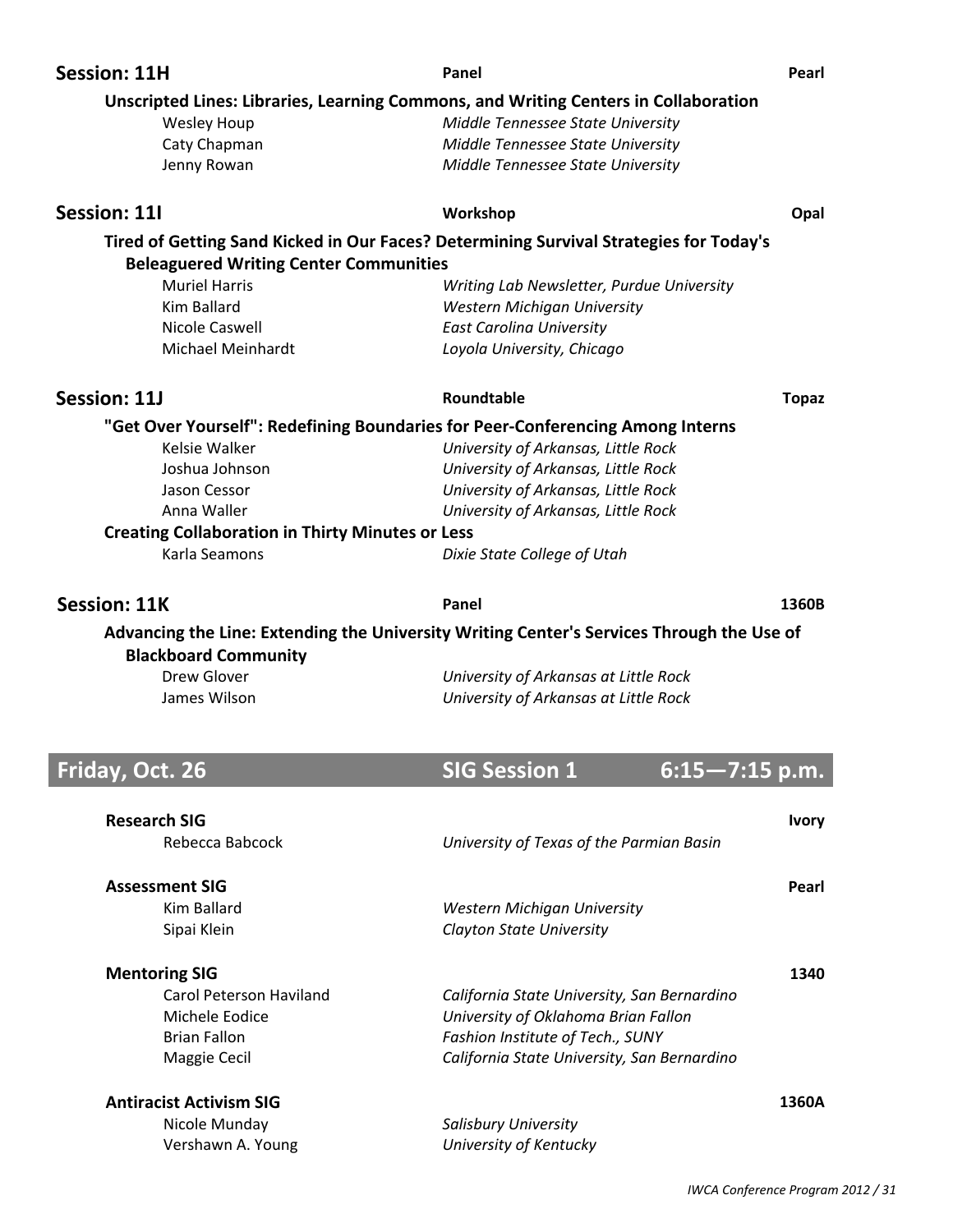| <b>Writing Center Regional Leaders Network SIG</b>                 |                                             | <b>Topaz</b>      |
|--------------------------------------------------------------------|---------------------------------------------|-------------------|
| Lori Salem                                                         | <b>Temple University</b>                    |                   |
| Writing Centers as Transformative Sites at Mission-Driven &        |                                             | 1360B             |
| <b>Religious-Affiliated Institutions SIG</b>                       |                                             |                   |
| Mitch Nakaue                                                       | University of Iowa                          |                   |
| Lisa Zimmerelli                                                    | Loyola University Maryland                  |                   |
| <b>SLAC (Small Liberal Arts College) Writing Centers SIG</b>       |                                             | Diamond I         |
| Elisabeth Piedmont-Martin                                          | Southwestern University                     |                   |
| Sarah Skripsky                                                     | <b>Westmont College</b>                     |                   |
| The Roles of Writing Centers in Graduate Education: Exploring the  |                                             |                   |
| <b>Possibilities</b>                                               |                                             | <b>Diamond II</b> |
| Linda S. Bergmann                                                  | <b>Purdue University</b>                    |                   |
| <b>Bradley Hughes</b>                                              | University of Wisconsin-Madison             |                   |
| Neill Johnson                                                      | Pennsylvania State University               |                   |
| Carol Severino                                                     | University of Iowa                          |                   |
| A Discussion Concerning the IWCA Becoming an NCTE Conference       |                                             | Emerald           |
| <b>Kevin Dvorak</b>                                                | Nova Southeastern University                |                   |
| Pam Childers                                                       | <b>Executive Editor, The Clearing House</b> |                   |
| Neal Lerner                                                        | Northeastern University                     |                   |
| <b>Clint Gardner</b>                                               | Salt Lake Community College                 |                   |
|                                                                    |                                             |                   |
| Friday, Oct. 26                                                    | <b>SIG Session 2</b>                        | 7:30-8:00 p.m.    |
| <b>Veterans' Writing Groups in the Writing Center</b>              |                                             | <b>Ivory</b>      |
| <b>Cheryl Carithers</b>                                            | <b>Texas Christian University</b>           |                   |
| Cynthia Shearer                                                    | <b>Texas Christian University</b>           |                   |
| <b>Undergraduate Research Initiatives and the Writing Center</b>   |                                             | Pearl             |
| Elizabeth Boquet                                                   | <b>Fairfield University</b>                 |                   |
| Michele Eodice                                                     | University of Oklahoma                      |                   |
| <b>Graduate Student Network SIG</b>                                |                                             | 1340              |
| <b>Matt Gilchrist</b>                                              | University of Iowa                          |                   |
| <b>Empirical Instruments to Measure Effects of Writing Centers</b> |                                             | 1360A             |
| Katherine Schmidt                                                  | Western Oregon University                   |                   |
| Joel Alexander                                                     | <b>Western Oregon University</b>            |                   |
| The Role of Workshops at the Writing Center                        |                                             | <b>Topaz</b>      |
| Sipai Klein                                                        | <b>Clayton State University</b>             |                   |

**LGBTQ SIG 1360B**<br>
Richard Sévère **1360B** *Centenary College* 

Richard Sévère *Centenary College*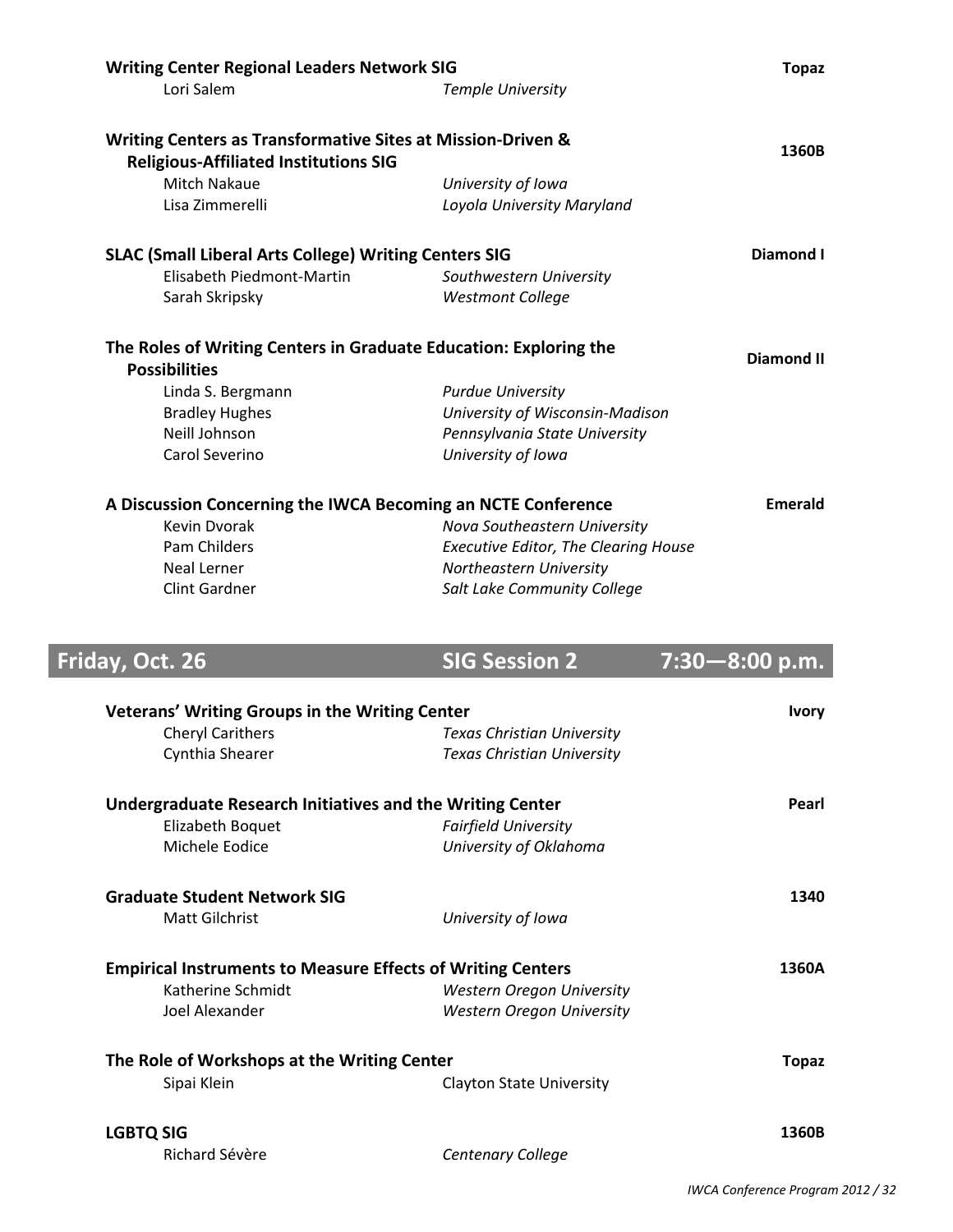| <b>Writing Centers Serving Healthcare Programs</b> |                                                                  | Diamond I  |
|----------------------------------------------------|------------------------------------------------------------------|------------|
| Susan Mueller                                      | St. Louis College of Pharmacy                                    |            |
|                                                    |                                                                  |            |
|                                                    | Writing Centers, Multimodal Composition, and Faculty Development | Diamond II |
| Leslie Valley                                      | Eastern Kentucky University                                      |            |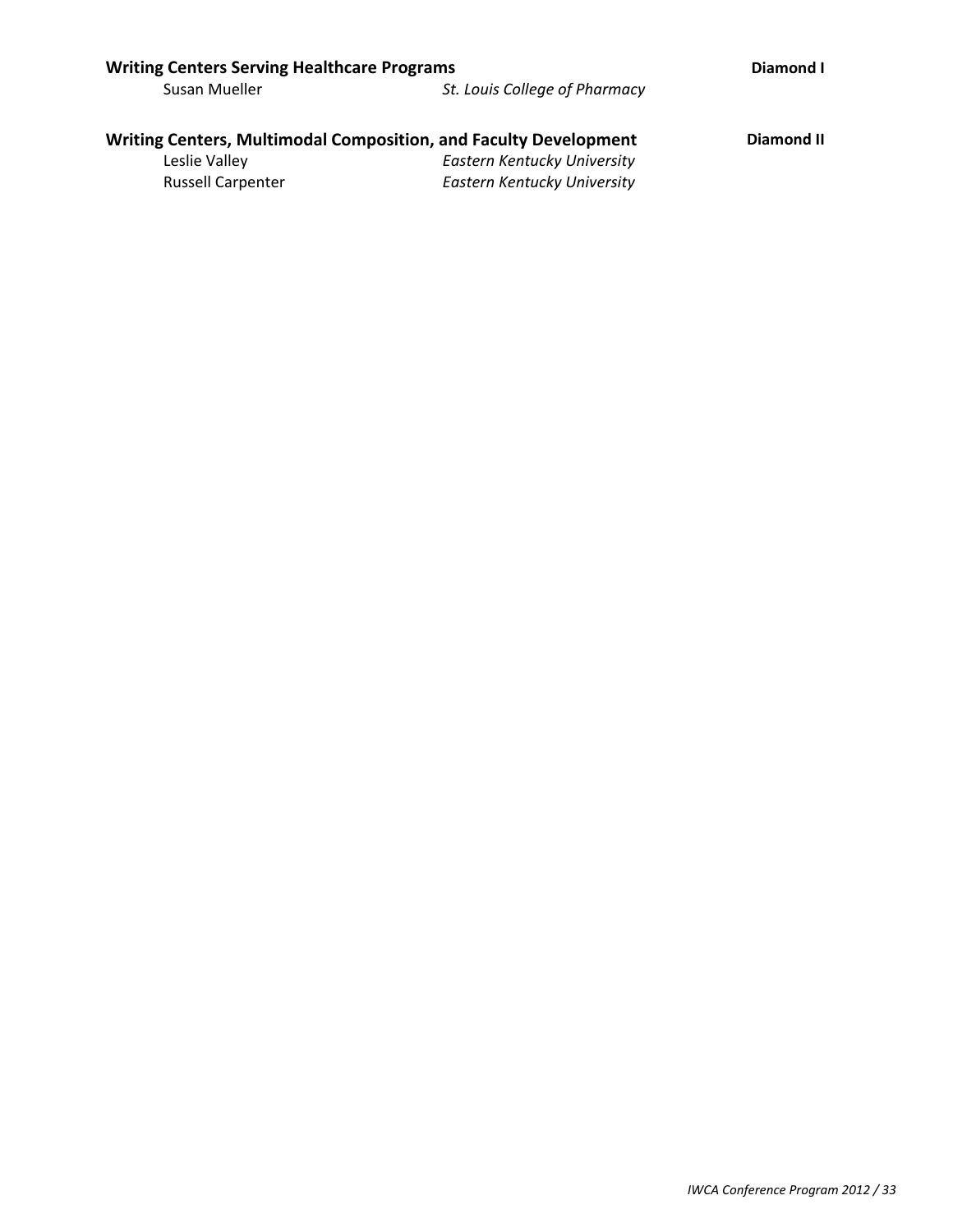# **SATURDAY, OCTOBER 27, 2012**

| Saturday, Oct. 27                                        | <b>Regional Meetings</b> | $7:45 - 8:30$ a.m. |
|----------------------------------------------------------|--------------------------|--------------------|
| European                                                 |                          | <b>Ivory</b>       |
| <b>Middle East/North Africa Writing Centers Alliance</b> |                          | Pearl              |
| <b>East Central</b>                                      |                          | 1340               |
| <b>Mid-Atlantic</b>                                      |                          | 1360A              |
| <b>Midwest</b>                                           |                          | <b>Topaz</b>       |
| <b>Northeast</b>                                         |                          | 1360B              |
| <b>Pacific Northwest</b>                                 |                          | <b>Diamond I</b>   |
| <b>Rocky Mountain</b>                                    |                          | <b>Diamond I</b>   |
| <b>South Central</b>                                     |                          | Coral              |
| Southeastern                                             |                          | <b>Diamond II</b>  |
| <b>Northern California</b>                               |                          | <b>Emerald</b>     |
| <b>Southern California</b>                               |                          | <b>Emerald</b>     |

**Saturday, Oct. 27 Concurrent Sessions 8:45-10:00 a.m.** 

| <b>Session: 12A</b>                                                | Workshop                              | Pearl        |
|--------------------------------------------------------------------|---------------------------------------|--------------|
| Strengthening Writing Center Boundaries When the Lines Keep Moving |                                       |              |
| Allison Holland                                                    | University of Arkansas at Little Rock |              |
| Harold Brown                                                       | University of Arkansas at Little Rock |              |
| Jason Cessor                                                       | University of Arkansas at Little Rock |              |
| <b>Session: 12B</b>                                                | Workshop                              | <b>Ivory</b> |
| <b>Putting Poetics Back in Academic Discourse</b>                  |                                       |              |
| <b>Blaze Owens</b>                                                 | University of Nebraska-Lincoln        |              |
| Allie O'Dell                                                       | University of Nebraska-Lincoln        |              |
| Session: 12C                                                       | Panel                                 | Emerald      |
| <b>Required Visits: Standing on Shifting Sands</b>                 |                                       |              |
| Sandee McGlaun                                                     | Roanoke College                       |              |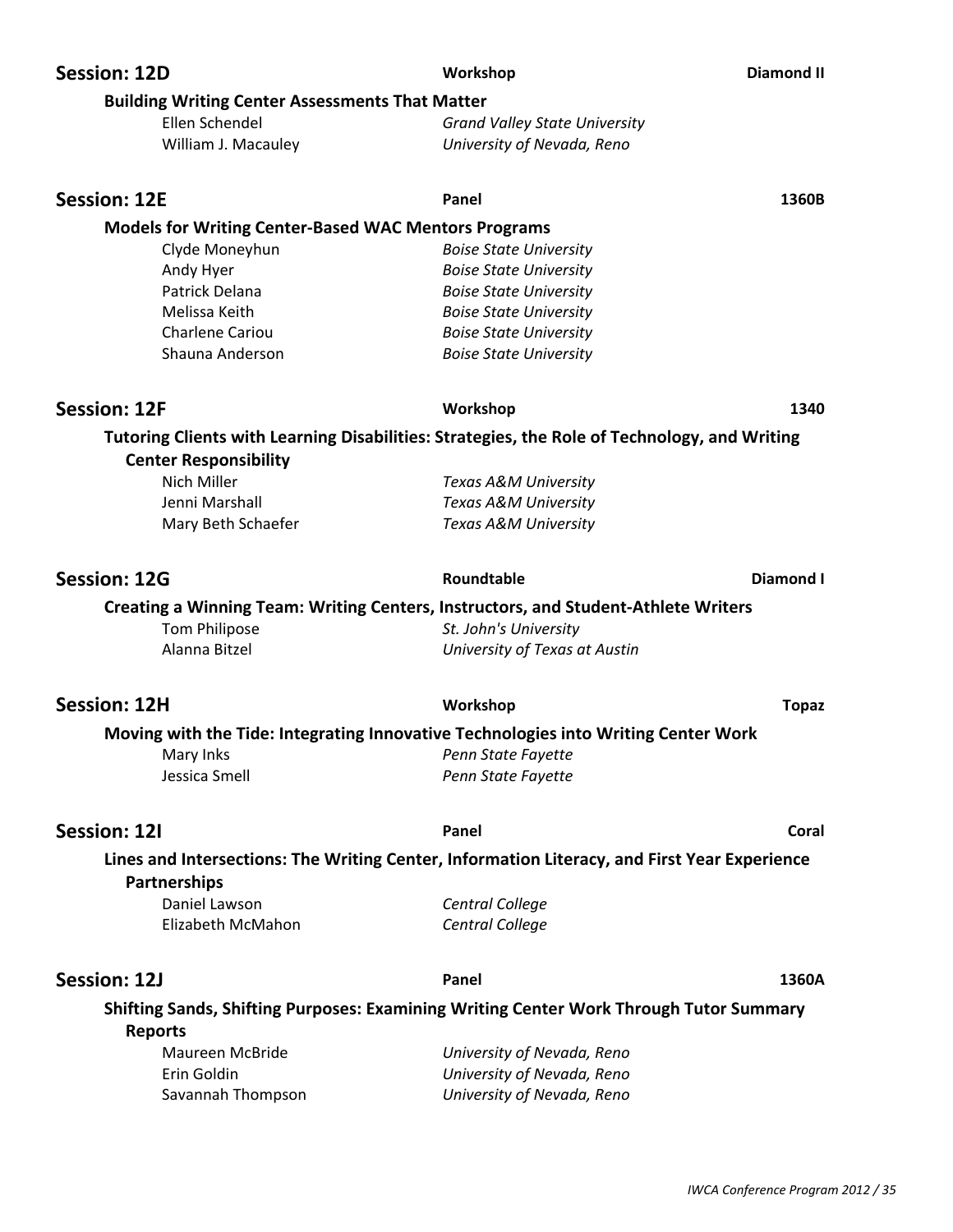| <b>Session: 13A</b>                                          | Panel                                                                                    | 1340           |
|--------------------------------------------------------------|------------------------------------------------------------------------------------------|----------------|
| The Sound of Progression in the Writing Center               |                                                                                          |                |
| Caleb Sawyer                                                 | Texas A&M University - Corpus Christi                                                    |                |
| <b>Ed Quintana</b>                                           | Texas A&M University - Corpus Christi                                                    |                |
| Jessica Slentz                                               | Texas A&M University - Corpus Christi                                                    |                |
| <b>Session: 13B</b>                                          | Panel                                                                                    | <b>Ivory</b>   |
|                                                              | One Campus, Fourteen Centers: The Boundaries, Burdens, and Boons of Disciplinary Writing |                |
| <b>Support</b>                                               |                                                                                          |                |
| <b>Matthew Gilchrist</b>                                     | University of Iowa                                                                       |                |
| Thomas Keegan                                                | University of Iowa                                                                       |                |
|                                                              | Strange Navigations: Demarginalizing the Writing Center in Response to Budget Realities  |                |
| Scott L. Miller                                              | Sonoma State University                                                                  |                |
| Loriann Negri                                                | Sonoma State University                                                                  |                |
| <b>Emily Hostutler</b>                                       | Sonoma State University                                                                  |                |
| Session: 13C                                                 | Workshop                                                                                 | Diamond I      |
| Fire or Fizzle: Creating Writing Workshops with Pizzazz      |                                                                                          |                |
| Nancy Rowe                                                   | Loyola University New Orleans                                                            |                |
|                                                              |                                                                                          |                |
| <b>Session: 13D</b>                                          | Panel                                                                                    | <b>Topaz</b>   |
|                                                              | <b>Correlating Writing Center "Pitches" and Tutorial Visits: A Mixed Methods Study</b>   |                |
| Julia Bleakney                                               | <b>Stanford University</b>                                                               |                |
| Sohui Lee                                                    | <b>Stanford University</b>                                                               |                |
| <b>Session: 13E</b>                                          | Panel                                                                                    | 1360B          |
| <b>How Writing Centers Can Support ELL Graduate Students</b> |                                                                                          |                |
| Deborah Sundmacher                                           | University of San Diego                                                                  |                |
| Jennifer Lagerdrost                                          | University of San Diego                                                                  |                |
| Sarina Molina                                                | University of San Diego                                                                  |                |
| <b>Session: 13F</b>                                          | Panel                                                                                    | 1360A          |
|                                                              | Winds of Change, Sands of Time: Dialect Diversity in the Writing Center                  |                |
| Kelsey Updegrave                                             | Bloomsburg University of Pennsylvania                                                    |                |
| Anne Reno                                                    | Bloomsburg University of Pennsylvania                                                    |                |
| Chelsea Rae Meade                                            | Bloomsburg University of Pennsylvania                                                    |                |
|                                                              | Outlines and Outliers: Assessing the Impact of an American Cultural Approach to          |                |
| <b>Composition Among International Students</b>              |                                                                                          |                |
| Tara Keenan                                                  | John Cabot University                                                                    |                |
| <b>Session: 13H</b>                                          | Panel                                                                                    | <b>Emerald</b> |
|                                                              | Line Dancing: How Professional Tutors Can Promenade Between Roles of Teacher and Tutor   |                |
| Benjamin M. Erwin                                            | <b>Syracuse University</b>                                                               |                |
| Kiffen Dosch                                                 | <b>Syracuse University</b>                                                               |                |
| Dawnelle Jager                                               | <b>Syracuse University</b>                                                               |                |
|                                                              |                                                                                          |                |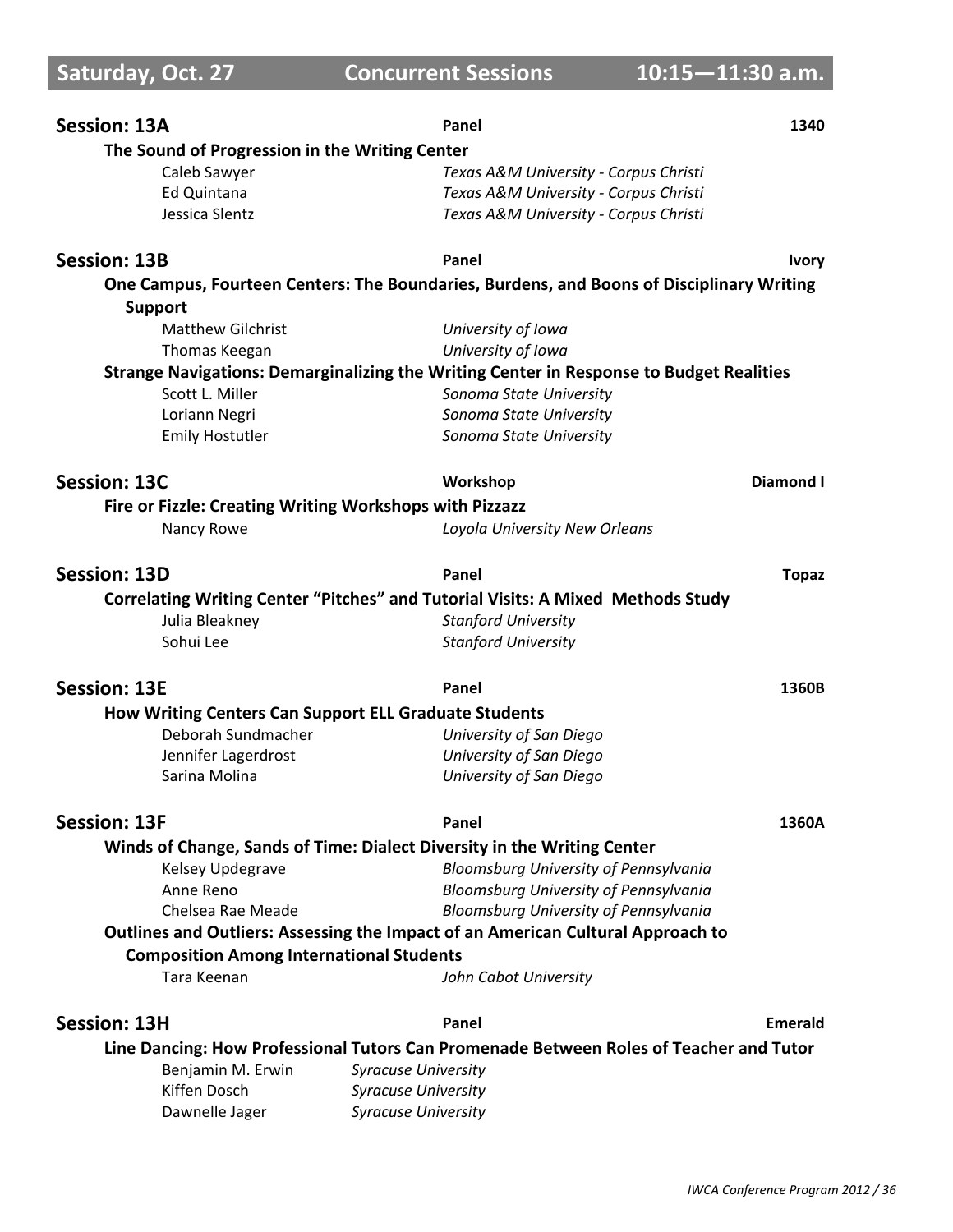**Saturday, Oct. 27 Concurrent Sessions 11:45-1:00 p.m.** 

| <b>Session: 14A</b>                                                                                                 | Panel                                      | 1340              |
|---------------------------------------------------------------------------------------------------------------------|--------------------------------------------|-------------------|
| Hiring the Best to Produce the Best: Affirming the "Coach Approach" When Hiring Qualified<br><b>Student Workers</b> |                                            |                   |
| <b>Kristal Cutley</b>                                                                                               | <b>Woodbury University</b>                 |                   |
| Considering Emotional Health: Upholding a No-Dumb-Questions Policy in Writing Centers                               |                                            |                   |
| Charlesia McKinney<br>Kansas State University                                                                       |                                            |                   |
| Child Language Socialization: Unlikely Implications for Writing Center Theory and Practice                          |                                            |                   |
| Stephen Hill                                                                                                        | University of Illinois at Urbana-Champaign |                   |
| The Public Work of Writing Centers                                                                                  |                                            |                   |
| Sue Mendelsohn                                                                                                      | Columbia University                        |                   |
| <b>Session: 14B</b>                                                                                                 | Roundtable                                 | Pearl             |
| The Shifting Sands of Power and Inexperience: Reflections on the Director/Graduate                                  |                                            |                   |
| <b>Assistant Director Relationship</b>                                                                              |                                            |                   |
| Carol Mohrbacher                                                                                                    | St. Cloud State University                 |                   |
| Nicole Gillespie                                                                                                    | St. Cloud State University                 |                   |
| Derek Spoden                                                                                                        | St. Cloud State University                 |                   |
| <b>Session: 14C</b>                                                                                                 | Roundtable                                 | Diamond I         |
| Bridging the Writing Gap: The Problem of Transference and the Graduate-Student Writing                              |                                            |                   |
| <b>Adviser 'Grey Area ' Solution</b>                                                                                |                                            |                   |
| Anna Gates                                                                                                          | Saint Mary's College of California         |                   |
| Sara Vander Zwaag                                                                                                   | Saint Mary's College of California         |                   |
| <b>Mick Sherer</b>                                                                                                  | Saint Mary's College of California         |                   |
| Daniel Horan                                                                                                        | Saint Mary's College of California         |                   |
| Erasing Lines in the Sand: Writing Centers as Shoring Up Transfer                                                   |                                            |                   |
| <b>Charlene Summers</b>                                                                                             | <b>University of Kansas</b>                |                   |
| <b>Session: 14D</b>                                                                                                 | Panel                                      | <b>Diamond II</b> |
| When the Entire Student Body is Your Class: Expanding the Scope of Writing Center Training                          |                                            |                   |
| Deborah Bertsch Columbus State Community College                                                                    |                                            |                   |
| Derek John Boczkowskiv                                                                                              | The Ohio State University at Newark        |                   |
| Alexander Chien                                                                                                     | The Ohio State University at Newark        |                   |
| <b>Session: 14E</b>                                                                                                 | Roundtable                                 | Coral             |
| Sacred Identity: The Intersection of Religion and Gender in Writing Centers                                         |                                            |                   |
| Andrea Efthymiou                                                                                                    | Yeshiva University                         |                   |
| Adina Kay-Gross                                                                                                     | Yeshiva University                         |                   |
| Lane Anderson                                                                                                       | Yeshiva University                         |                   |
| <b>Session: 14F</b>                                                                                                 | Workshop                                   | <b>Ivory</b>      |
| We're Not ALL the Same: A Commentary on NNES in the Writing Center                                                  |                                            |                   |
| Lauren D. Maher                                                                                                     | Azusa Pacific University                   |                   |
| L.E. Foisia                                                                                                         | Azusa Pacific University                   |                   |
| Rachel Redfield                                                                                                     | Azusa Pacific University                   |                   |
| Misty Kim                                                                                                           | Azusa Pacific University                   |                   |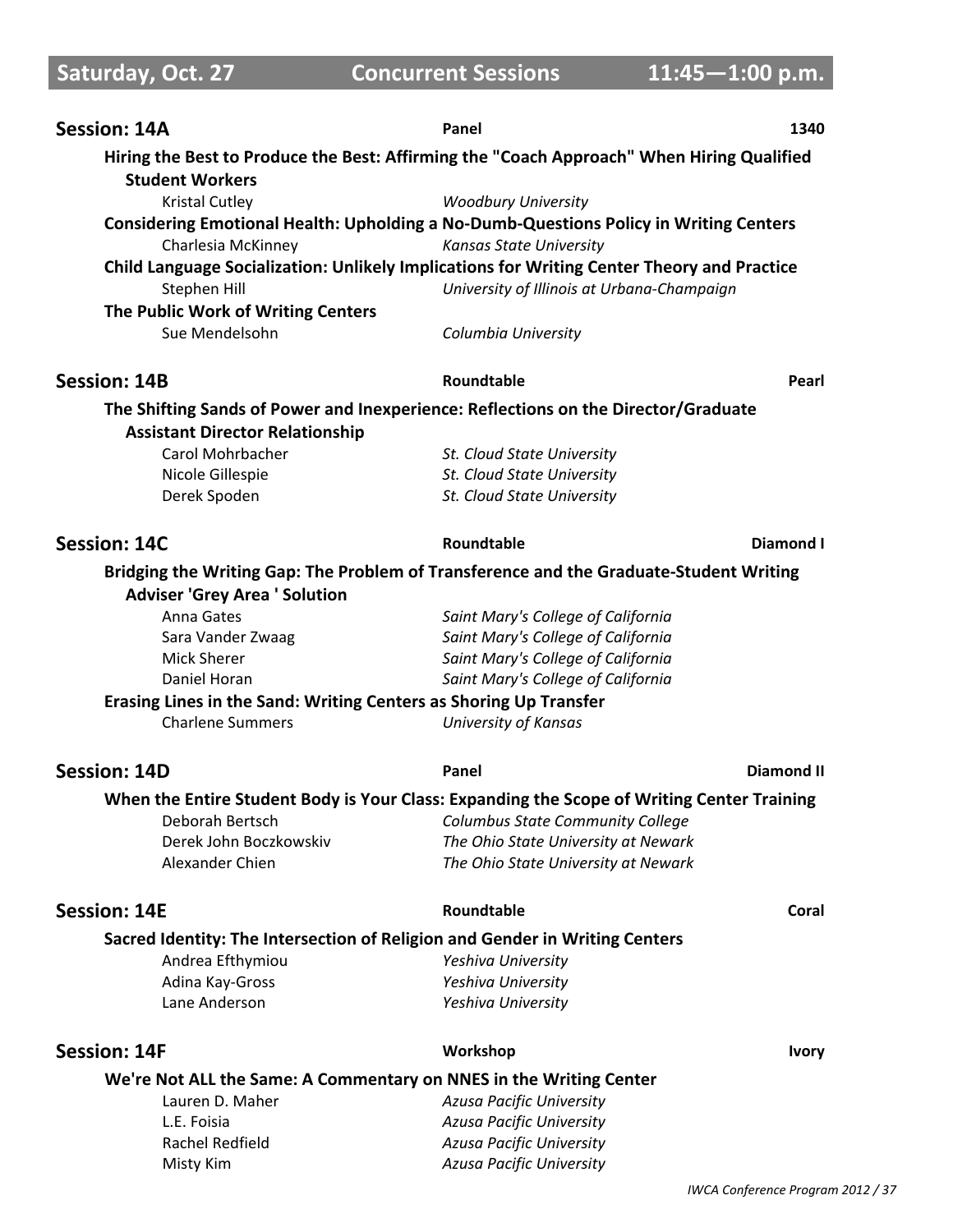| <b>Session: 14G</b>                                                                         | Panel                                   | 1360A              |
|---------------------------------------------------------------------------------------------|-----------------------------------------|--------------------|
| <b>Knowing Your Audience: A Strategy for Shifting Sands</b>                                 |                                         |                    |
| <b>Tess Stockslager</b>                                                                     | Liberty University                      |                    |
| <b>Allison Scoles</b>                                                                       | Liberty University                      |                    |
|                                                                                             |                                         |                    |
| Shelah Simpson                                                                              | Liberty University                      |                    |
| <b>Session: 14H</b>                                                                         | Panel                                   | <b>Topaz</b>       |
| <b>Rhetoric +: Introducing Multimodal Thinking</b>                                          |                                         |                    |
| Sohui Lee                                                                                   | <b>Stanford University</b>              |                    |
| Christine Alfano                                                                            | <b>Stanford University</b>              |                    |
| <b>Russell Carpenter</b>                                                                    | Eastern Kentucky University             |                    |
|                                                                                             |                                         |                    |
| Session: 14I                                                                                | Roundtable                              | 1360B              |
| Riding the Tide of Standardized Testing: Examining the Impact of NCLB on College Writers    |                                         |                    |
| Lisha Daniels Storey                                                                        | <b>UMass Amherst</b>                    |                    |
| Robin Garabedian                                                                            | <b>UMass Amherst</b>                    |                    |
| <b>Betty Matthews</b>                                                                       | <b>UMass Amherst</b>                    |                    |
|                                                                                             |                                         |                    |
| Session: 14J                                                                                | Roundtable                              | <b>Emerald</b>     |
| <b>Tutoring as Community Building</b>                                                       |                                         |                    |
| Teresa Cordova                                                                              | California State University, Sacramento |                    |
| Mary Zilkie                                                                                 | California State University, Sacramento |                    |
| Svetlana Popova                                                                             | California State University, Sacramento |                    |
|                                                                                             |                                         |                    |
|                                                                                             |                                         |                    |
|                                                                                             |                                         |                    |
| Saturday, Oct. 27                                                                           | <b>Concurrent Sessions</b>              | $1:15 - 2:30$ p.m. |
|                                                                                             |                                         |                    |
| <b>Session: 15A</b>                                                                         | Panel                                   | Pearl              |
| Appropriating Clausewitz's "Center of Gravity": Creating a Writing Center at the U.S. Naval |                                         |                    |
| <b>War College</b>                                                                          |                                         |                    |
| Donna Connolly                                                                              | U.S. Naval War College                  |                    |
| Neil Cunningham                                                                             | U.S. Naval War College                  |                    |
| "Tutoring" a Faculty Member in the Writing Center: An Activity Theory Analysis              |                                         |                    |
| Kathleen Vacek                                                                              | University of North Dakota              |                    |
| "Midwiving" the Writing Center                                                              |                                         |                    |
| <b>Nancy Grigg</b>                                                                          | University of Michigan-Flint            |                    |
|                                                                                             |                                         |                    |
| <b>Session: 15B</b>                                                                         | Workshop                                | 1340               |
| "I Am; I Am Not: Re-Envisioning 'Problematic ' Aspects of Writing Center Identity"          |                                         |                    |
| Cassandra Bausman                                                                           | University of Iowa                      |                    |
| <b>Matthew Capdevielle</b>                                                                  | University of Notre Dame                |                    |
| Mitch Nakaue                                                                                | University of Iowa                      |                    |
|                                                                                             |                                         |                    |
| <b>Session: 15C</b>                                                                         | Roundtable                              | <b>Diamond I</b>   |
| <b>Recasting Peer Tutors as Professionals</b>                                               |                                         |                    |
| Patricia Morelli                                                                            | University of Hartford (CT)             |                    |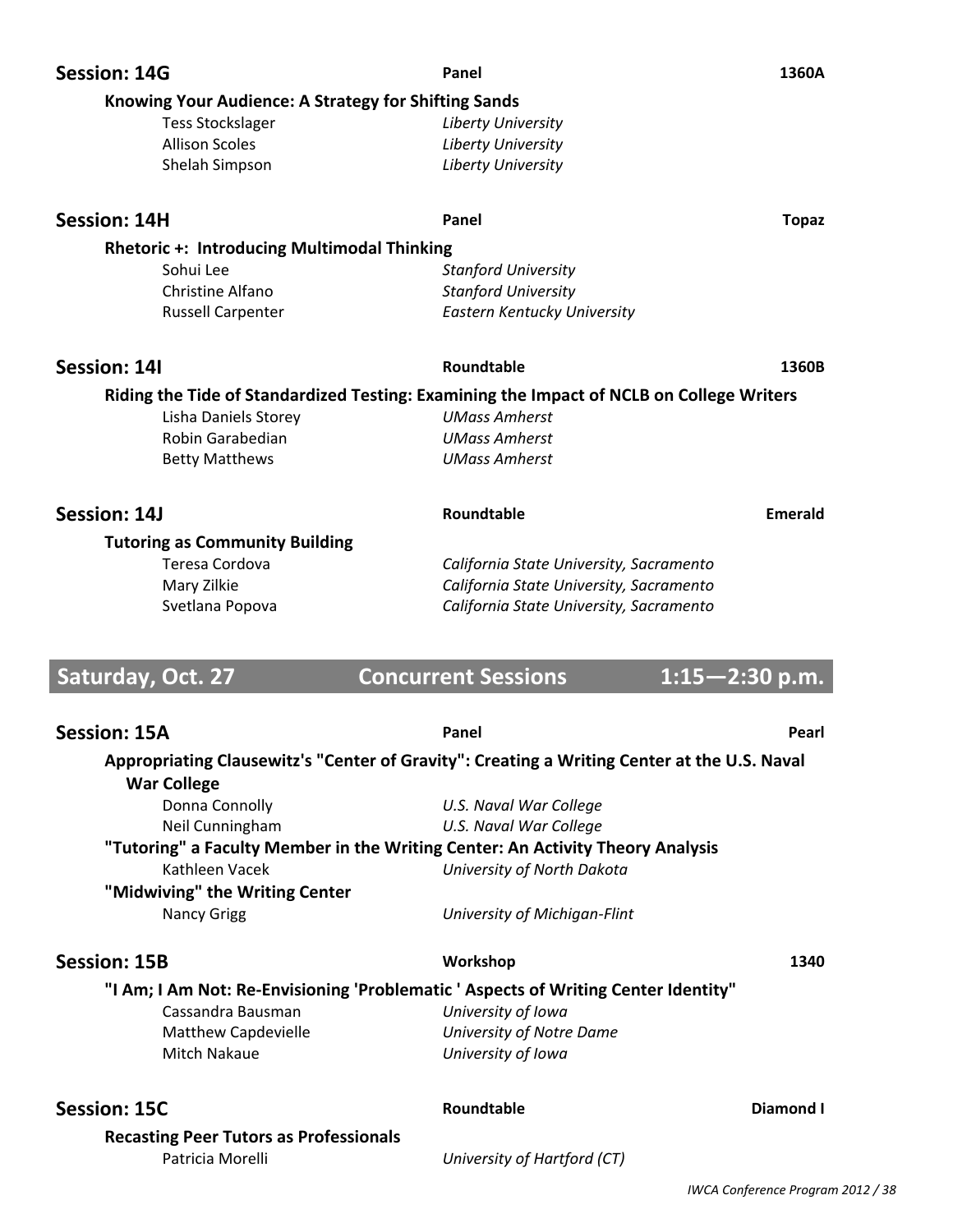| The Shifting Sands of Self-Perception: Developing Self-Efficacy in Student Writers<br>Diane Boehm<br>Saginaw Valley State University<br>Helen Raica-Klotz<br>Saginaw Valley State University<br>When the Lines You See are Crow's Feet: Self-Efficacy in Tutoring Nontraditional Student<br><b>Writers</b><br>Donna Evans<br><b>Eastern Oregon University</b><br><b>Diamond II</b><br>Workshop<br><b>Publishing in The Writing Center Journal</b><br>Melissa lanetta<br>University of Delaware<br><b>Session: 15F</b><br>Panel<br>1360B<br>Cross-Institutional Writing Center Focus Groups: Benefits, Surprises, and Pitfalls<br>Pam Bromley<br>Pomona College<br>Kara Northway<br>Kansas State University<br>Kanika Agrawal<br>University of Denver<br>Rachel Dunleavy<br>University of Denver<br>TaraShea Nesbitt<br>University of Denver<br>Pomona College<br>Dan Martin<br>Pomona College<br>Faye Wang<br><b>Emily Miner</b><br>Pomona College<br>Jessica Reyes<br><b>Kansas State University</b><br>Rachel Davison<br>Pomona College<br><b>Session: 15G</b><br>Panel<br><b>Ivory</b><br>Communication, Collaboration, and Community: Building a Writing Center Using<br><b>Participatory Design Methodology</b><br>University of South Carolina, Lancaster<br>Dana Lawrence<br>Collaboration's Shifting Sands: The RER and Everyday Discourse in the Writing Center<br>Melody Denny<br>Oklahoma State University<br>Redrawing Lines and Reshaping Ties: Promoting a High School Writing Center Across the<br>Curriculum<br>Olivia Rios<br><b>Bloomsburg University</b><br><b>Session: 15H</b><br>Workshop<br><b>Topaz</b><br>Playing with Mobile Technologies: Options for Creativity and Innovation in the Writing<br><b>Center</b><br>Tammy Conard-Salvo<br><b>Purdue University</b><br>Jennifer Wells<br><b>Florida State University</b><br><b>Clint Gardner</b><br>Salt Lake Community College<br><b>Session: 15I</b><br>Panel<br>Coral<br>Playing Nice in the Sandbox: Collaboratively Constructing our Ideal Learning Commons<br>Mary Beth Simmons<br>Villanova University<br>Juliana Morro<br>Villanova University | <b>Session: 15D</b> | Workshop | 1360A |
|--------------------------------------------------------------------------------------------------------------------------------------------------------------------------------------------------------------------------------------------------------------------------------------------------------------------------------------------------------------------------------------------------------------------------------------------------------------------------------------------------------------------------------------------------------------------------------------------------------------------------------------------------------------------------------------------------------------------------------------------------------------------------------------------------------------------------------------------------------------------------------------------------------------------------------------------------------------------------------------------------------------------------------------------------------------------------------------------------------------------------------------------------------------------------------------------------------------------------------------------------------------------------------------------------------------------------------------------------------------------------------------------------------------------------------------------------------------------------------------------------------------------------------------------------------------------------------------------------------------------------------------------------------------------------------------------------------------------------------------------------------------------------------------------------------------------------------------------------------------------------------------------------------------------------------------------------------------------------------------------------------------------------------------------------------------------------------------------------------------------------------|---------------------|----------|-------|
|                                                                                                                                                                                                                                                                                                                                                                                                                                                                                                                                                                                                                                                                                                                                                                                                                                                                                                                                                                                                                                                                                                                                                                                                                                                                                                                                                                                                                                                                                                                                                                                                                                                                                                                                                                                                                                                                                                                                                                                                                                                                                                                                |                     |          |       |
|                                                                                                                                                                                                                                                                                                                                                                                                                                                                                                                                                                                                                                                                                                                                                                                                                                                                                                                                                                                                                                                                                                                                                                                                                                                                                                                                                                                                                                                                                                                                                                                                                                                                                                                                                                                                                                                                                                                                                                                                                                                                                                                                |                     |          |       |
|                                                                                                                                                                                                                                                                                                                                                                                                                                                                                                                                                                                                                                                                                                                                                                                                                                                                                                                                                                                                                                                                                                                                                                                                                                                                                                                                                                                                                                                                                                                                                                                                                                                                                                                                                                                                                                                                                                                                                                                                                                                                                                                                |                     |          |       |
|                                                                                                                                                                                                                                                                                                                                                                                                                                                                                                                                                                                                                                                                                                                                                                                                                                                                                                                                                                                                                                                                                                                                                                                                                                                                                                                                                                                                                                                                                                                                                                                                                                                                                                                                                                                                                                                                                                                                                                                                                                                                                                                                |                     |          |       |
|                                                                                                                                                                                                                                                                                                                                                                                                                                                                                                                                                                                                                                                                                                                                                                                                                                                                                                                                                                                                                                                                                                                                                                                                                                                                                                                                                                                                                                                                                                                                                                                                                                                                                                                                                                                                                                                                                                                                                                                                                                                                                                                                |                     |          |       |
|                                                                                                                                                                                                                                                                                                                                                                                                                                                                                                                                                                                                                                                                                                                                                                                                                                                                                                                                                                                                                                                                                                                                                                                                                                                                                                                                                                                                                                                                                                                                                                                                                                                                                                                                                                                                                                                                                                                                                                                                                                                                                                                                | <b>Session: 15E</b> |          |       |
|                                                                                                                                                                                                                                                                                                                                                                                                                                                                                                                                                                                                                                                                                                                                                                                                                                                                                                                                                                                                                                                                                                                                                                                                                                                                                                                                                                                                                                                                                                                                                                                                                                                                                                                                                                                                                                                                                                                                                                                                                                                                                                                                |                     |          |       |
|                                                                                                                                                                                                                                                                                                                                                                                                                                                                                                                                                                                                                                                                                                                                                                                                                                                                                                                                                                                                                                                                                                                                                                                                                                                                                                                                                                                                                                                                                                                                                                                                                                                                                                                                                                                                                                                                                                                                                                                                                                                                                                                                |                     |          |       |
|                                                                                                                                                                                                                                                                                                                                                                                                                                                                                                                                                                                                                                                                                                                                                                                                                                                                                                                                                                                                                                                                                                                                                                                                                                                                                                                                                                                                                                                                                                                                                                                                                                                                                                                                                                                                                                                                                                                                                                                                                                                                                                                                |                     |          |       |
|                                                                                                                                                                                                                                                                                                                                                                                                                                                                                                                                                                                                                                                                                                                                                                                                                                                                                                                                                                                                                                                                                                                                                                                                                                                                                                                                                                                                                                                                                                                                                                                                                                                                                                                                                                                                                                                                                                                                                                                                                                                                                                                                |                     |          |       |
|                                                                                                                                                                                                                                                                                                                                                                                                                                                                                                                                                                                                                                                                                                                                                                                                                                                                                                                                                                                                                                                                                                                                                                                                                                                                                                                                                                                                                                                                                                                                                                                                                                                                                                                                                                                                                                                                                                                                                                                                                                                                                                                                |                     |          |       |
|                                                                                                                                                                                                                                                                                                                                                                                                                                                                                                                                                                                                                                                                                                                                                                                                                                                                                                                                                                                                                                                                                                                                                                                                                                                                                                                                                                                                                                                                                                                                                                                                                                                                                                                                                                                                                                                                                                                                                                                                                                                                                                                                |                     |          |       |
|                                                                                                                                                                                                                                                                                                                                                                                                                                                                                                                                                                                                                                                                                                                                                                                                                                                                                                                                                                                                                                                                                                                                                                                                                                                                                                                                                                                                                                                                                                                                                                                                                                                                                                                                                                                                                                                                                                                                                                                                                                                                                                                                |                     |          |       |
|                                                                                                                                                                                                                                                                                                                                                                                                                                                                                                                                                                                                                                                                                                                                                                                                                                                                                                                                                                                                                                                                                                                                                                                                                                                                                                                                                                                                                                                                                                                                                                                                                                                                                                                                                                                                                                                                                                                                                                                                                                                                                                                                |                     |          |       |
|                                                                                                                                                                                                                                                                                                                                                                                                                                                                                                                                                                                                                                                                                                                                                                                                                                                                                                                                                                                                                                                                                                                                                                                                                                                                                                                                                                                                                                                                                                                                                                                                                                                                                                                                                                                                                                                                                                                                                                                                                                                                                                                                |                     |          |       |
|                                                                                                                                                                                                                                                                                                                                                                                                                                                                                                                                                                                                                                                                                                                                                                                                                                                                                                                                                                                                                                                                                                                                                                                                                                                                                                                                                                                                                                                                                                                                                                                                                                                                                                                                                                                                                                                                                                                                                                                                                                                                                                                                |                     |          |       |
|                                                                                                                                                                                                                                                                                                                                                                                                                                                                                                                                                                                                                                                                                                                                                                                                                                                                                                                                                                                                                                                                                                                                                                                                                                                                                                                                                                                                                                                                                                                                                                                                                                                                                                                                                                                                                                                                                                                                                                                                                                                                                                                                |                     |          |       |
|                                                                                                                                                                                                                                                                                                                                                                                                                                                                                                                                                                                                                                                                                                                                                                                                                                                                                                                                                                                                                                                                                                                                                                                                                                                                                                                                                                                                                                                                                                                                                                                                                                                                                                                                                                                                                                                                                                                                                                                                                                                                                                                                |                     |          |       |
|                                                                                                                                                                                                                                                                                                                                                                                                                                                                                                                                                                                                                                                                                                                                                                                                                                                                                                                                                                                                                                                                                                                                                                                                                                                                                                                                                                                                                                                                                                                                                                                                                                                                                                                                                                                                                                                                                                                                                                                                                                                                                                                                |                     |          |       |
|                                                                                                                                                                                                                                                                                                                                                                                                                                                                                                                                                                                                                                                                                                                                                                                                                                                                                                                                                                                                                                                                                                                                                                                                                                                                                                                                                                                                                                                                                                                                                                                                                                                                                                                                                                                                                                                                                                                                                                                                                                                                                                                                |                     |          |       |
|                                                                                                                                                                                                                                                                                                                                                                                                                                                                                                                                                                                                                                                                                                                                                                                                                                                                                                                                                                                                                                                                                                                                                                                                                                                                                                                                                                                                                                                                                                                                                                                                                                                                                                                                                                                                                                                                                                                                                                                                                                                                                                                                |                     |          |       |
|                                                                                                                                                                                                                                                                                                                                                                                                                                                                                                                                                                                                                                                                                                                                                                                                                                                                                                                                                                                                                                                                                                                                                                                                                                                                                                                                                                                                                                                                                                                                                                                                                                                                                                                                                                                                                                                                                                                                                                                                                                                                                                                                |                     |          |       |
|                                                                                                                                                                                                                                                                                                                                                                                                                                                                                                                                                                                                                                                                                                                                                                                                                                                                                                                                                                                                                                                                                                                                                                                                                                                                                                                                                                                                                                                                                                                                                                                                                                                                                                                                                                                                                                                                                                                                                                                                                                                                                                                                |                     |          |       |
|                                                                                                                                                                                                                                                                                                                                                                                                                                                                                                                                                                                                                                                                                                                                                                                                                                                                                                                                                                                                                                                                                                                                                                                                                                                                                                                                                                                                                                                                                                                                                                                                                                                                                                                                                                                                                                                                                                                                                                                                                                                                                                                                |                     |          |       |
|                                                                                                                                                                                                                                                                                                                                                                                                                                                                                                                                                                                                                                                                                                                                                                                                                                                                                                                                                                                                                                                                                                                                                                                                                                                                                                                                                                                                                                                                                                                                                                                                                                                                                                                                                                                                                                                                                                                                                                                                                                                                                                                                |                     |          |       |
|                                                                                                                                                                                                                                                                                                                                                                                                                                                                                                                                                                                                                                                                                                                                                                                                                                                                                                                                                                                                                                                                                                                                                                                                                                                                                                                                                                                                                                                                                                                                                                                                                                                                                                                                                                                                                                                                                                                                                                                                                                                                                                                                |                     |          |       |
|                                                                                                                                                                                                                                                                                                                                                                                                                                                                                                                                                                                                                                                                                                                                                                                                                                                                                                                                                                                                                                                                                                                                                                                                                                                                                                                                                                                                                                                                                                                                                                                                                                                                                                                                                                                                                                                                                                                                                                                                                                                                                                                                |                     |          |       |
|                                                                                                                                                                                                                                                                                                                                                                                                                                                                                                                                                                                                                                                                                                                                                                                                                                                                                                                                                                                                                                                                                                                                                                                                                                                                                                                                                                                                                                                                                                                                                                                                                                                                                                                                                                                                                                                                                                                                                                                                                                                                                                                                |                     |          |       |
|                                                                                                                                                                                                                                                                                                                                                                                                                                                                                                                                                                                                                                                                                                                                                                                                                                                                                                                                                                                                                                                                                                                                                                                                                                                                                                                                                                                                                                                                                                                                                                                                                                                                                                                                                                                                                                                                                                                                                                                                                                                                                                                                |                     |          |       |
|                                                                                                                                                                                                                                                                                                                                                                                                                                                                                                                                                                                                                                                                                                                                                                                                                                                                                                                                                                                                                                                                                                                                                                                                                                                                                                                                                                                                                                                                                                                                                                                                                                                                                                                                                                                                                                                                                                                                                                                                                                                                                                                                |                     |          |       |
|                                                                                                                                                                                                                                                                                                                                                                                                                                                                                                                                                                                                                                                                                                                                                                                                                                                                                                                                                                                                                                                                                                                                                                                                                                                                                                                                                                                                                                                                                                                                                                                                                                                                                                                                                                                                                                                                                                                                                                                                                                                                                                                                |                     |          |       |
|                                                                                                                                                                                                                                                                                                                                                                                                                                                                                                                                                                                                                                                                                                                                                                                                                                                                                                                                                                                                                                                                                                                                                                                                                                                                                                                                                                                                                                                                                                                                                                                                                                                                                                                                                                                                                                                                                                                                                                                                                                                                                                                                |                     |          |       |
|                                                                                                                                                                                                                                                                                                                                                                                                                                                                                                                                                                                                                                                                                                                                                                                                                                                                                                                                                                                                                                                                                                                                                                                                                                                                                                                                                                                                                                                                                                                                                                                                                                                                                                                                                                                                                                                                                                                                                                                                                                                                                                                                |                     |          |       |
|                                                                                                                                                                                                                                                                                                                                                                                                                                                                                                                                                                                                                                                                                                                                                                                                                                                                                                                                                                                                                                                                                                                                                                                                                                                                                                                                                                                                                                                                                                                                                                                                                                                                                                                                                                                                                                                                                                                                                                                                                                                                                                                                |                     |          |       |
|                                                                                                                                                                                                                                                                                                                                                                                                                                                                                                                                                                                                                                                                                                                                                                                                                                                                                                                                                                                                                                                                                                                                                                                                                                                                                                                                                                                                                                                                                                                                                                                                                                                                                                                                                                                                                                                                                                                                                                                                                                                                                                                                |                     |          |       |
|                                                                                                                                                                                                                                                                                                                                                                                                                                                                                                                                                                                                                                                                                                                                                                                                                                                                                                                                                                                                                                                                                                                                                                                                                                                                                                                                                                                                                                                                                                                                                                                                                                                                                                                                                                                                                                                                                                                                                                                                                                                                                                                                |                     |          |       |
|                                                                                                                                                                                                                                                                                                                                                                                                                                                                                                                                                                                                                                                                                                                                                                                                                                                                                                                                                                                                                                                                                                                                                                                                                                                                                                                                                                                                                                                                                                                                                                                                                                                                                                                                                                                                                                                                                                                                                                                                                                                                                                                                |                     |          |       |
|                                                                                                                                                                                                                                                                                                                                                                                                                                                                                                                                                                                                                                                                                                                                                                                                                                                                                                                                                                                                                                                                                                                                                                                                                                                                                                                                                                                                                                                                                                                                                                                                                                                                                                                                                                                                                                                                                                                                                                                                                                                                                                                                |                     |          |       |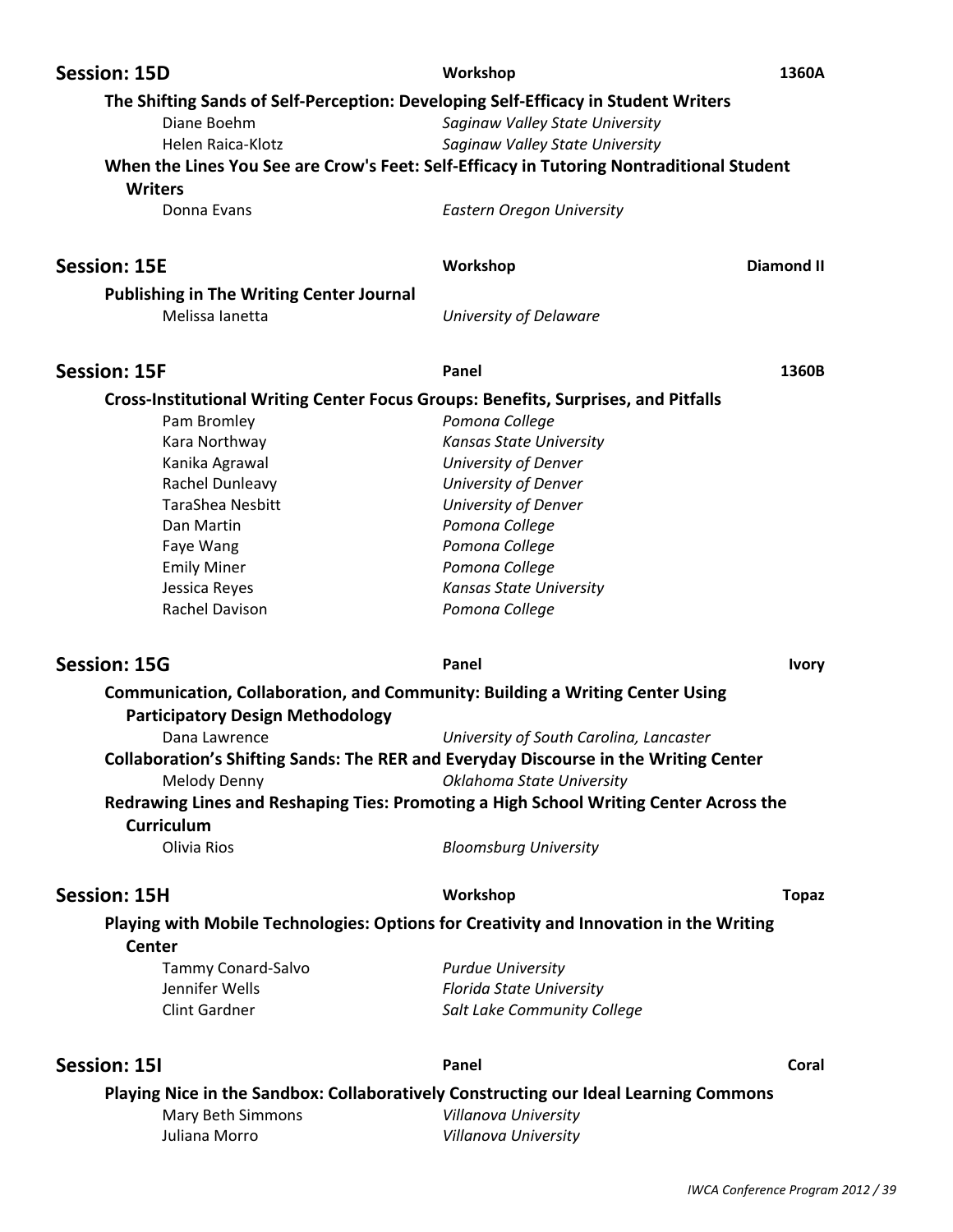## **Session: 15J Panel Emerald**

### **A Journaled Shift: Shadows, Reflections, and PreͲTutoring Internships**

| T. Mark Bentley      | Middle Tennessee State University |
|----------------------|-----------------------------------|
| Elizabeth Carpenter  | Middle Tennessee State University |
| Teresa Crouch        | Middle Tennessee State University |
| <b>Brandon Hardy</b> | Middle Tennessee State University |
| <b>Rachel Vines</b>  | Middle Tennessee State University |
| Mary LeDoux          | Middle Tennessee State University |
| Wesley Houp          | Middle Tennessee State University |
|                      |                                   |

# **Saturday, Oct. 27 Concurrent Sessions 2:45-4:00 p.m.**

| <b>Session: 16A</b> |                                                               | Panel                                                                                      | 1340         |
|---------------------|---------------------------------------------------------------|--------------------------------------------------------------------------------------------|--------------|
|                     | of Academic Honesty                                           | More Shifting Sands: Perspectives on Required Visits to the Writing Center and Discussions |              |
|                     | Angela Garner                                                 | <b>Bowling Green State University</b>                                                      |              |
|                     | <b>Avoid Plagarism</b>                                        | Becoming Citation Machines: How Writing Center Tutors Use Modeling to Help Students        |              |
|                     | <b>Brittany Leddy</b>                                         | Metropolitan State College of Denver                                                       |              |
|                     | The Writing Center as Plagiarism Safe House                   |                                                                                            |              |
|                     | Elizabeth Kleinfeld                                           | Metropolitan State University of Denver                                                    |              |
| <b>Session: 16B</b> |                                                               | Panel                                                                                      | 1360B        |
|                     |                                                               | Adapting to the Call of Duty: The Roles of the Writing Tutor in the Classroom              |              |
|                     | Erin Litsch                                                   | <b>Muhlenberg College</b>                                                                  |              |
|                     |                                                               | <b>Sticky Conversions: Recasting Our Efforts to Define Writing Center Work</b>             |              |
|                     | Kelly Webster                                                 | University of Montana                                                                      |              |
|                     | Jacob Hansen                                                  | University of Montana                                                                      |              |
|                     |                                                               | Drawing a New Line in the Sand: Exploring Peer Tutor Identities in a WAC Writing Center    |              |
|                     | Rachel L. Holtz                                               | Northeastern Illinois University                                                           |              |
| <b>Session: 16C</b> |                                                               | Panel                                                                                      | <b>Ivory</b> |
|                     | The Line That Shouldn't Be Drawn: Reading in Writing Centers  |                                                                                            |              |
|                     | G. Travis Adams                                               | <b>Auburn University</b>                                                                   |              |
|                     | <b>Reading in the Writing Center</b>                          |                                                                                            |              |
|                     | Megan Ward                                                    | Northwestern Michigan College                                                              |              |
|                     | Diane Bair                                                    | Northwestern Michigan College                                                              |              |
|                     | <b>Blase Masserant</b>                                        | Northwestern Michigan College                                                              |              |
| <b>Session: 16D</b> |                                                               | Workshop                                                                                   | 1360A        |
|                     | Life Within the Shifting Sands: Redefining the Student Writer |                                                                                            |              |
|                     | Erin Jensen                                                   | University of Utah                                                                         |              |
|                     | Sherena Huntsman                                              | <b>Utah State University</b>                                                               |              |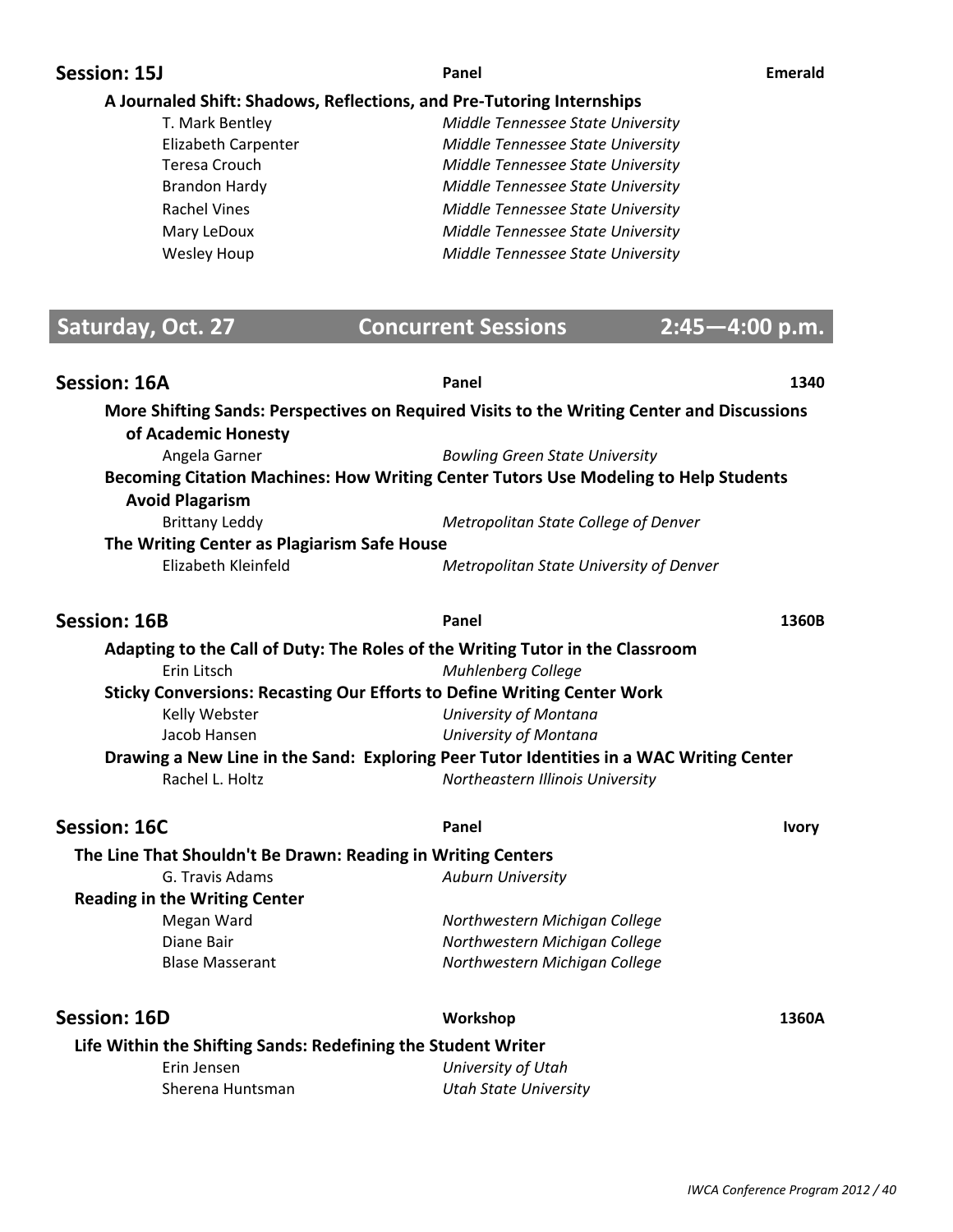| <b>Session: 16E</b>                                                                           | Panel                                | <b>Diamond II</b> |
|-----------------------------------------------------------------------------------------------|--------------------------------------|-------------------|
| It Can Take a Village: Beyond the One-to-One Writing Session                                  |                                      |                   |
| Alanna Bitzel                                                                                 | University of Texas at Austin        |                   |
| Dagmar Scharold                                                                               | University of Houston-Downtown       |                   |
| Candace Schaefer                                                                              | Texas A&M University                 |                   |
| <b>Session: 16F</b>                                                                           | Panel                                | Pearl             |
|                                                                                               |                                      |                   |
| Sex in the Writing Center: Queering Boundaries                                                |                                      |                   |
| <b>Brittanie Witter</b>                                                                       | University of Nebraska-Lincoln       |                   |
| <b>Adriana Martinez</b>                                                                       | University of Nebraska-Lincoln       |                   |
| Frankie Condon                                                                                | University of Nebraska-Lincoln       |                   |
| <b>Session: 16G</b>                                                                           | Panel                                | Emerald           |
| Funambulism in the Writing Center for Students with Learning Disabilities                     |                                      |                   |
| Caroline Le                                                                                   | <b>Beacon College</b>                |                   |
| The Prevalence of Writing Centers on the Two-Year Campus                                      |                                      |                   |
| Joshua Cruz                                                                                   | University of Pennsylvania           |                   |
| "You Can 't Get Anywhere Without Relationships": Marginality, Mattering and Shifting Sands in |                                      |                   |
| a Branch Campus Writing Center                                                                |                                      |                   |
|                                                                                               |                                      |                   |
| Lynn Shelly                                                                                   | Indiana University of Pennsylvania   |                   |
| Living off the Grid: Lessons for Surviving (and even Prospering) from an HBCU Writing Lab     |                                      |                   |
| Mark Hankerson                                                                                | Albany State University              |                   |
| A Counterpublic Lineage: Exploring Counterpublicity in Writing Centers                        |                                      |                   |
| R. Justin Wilson                                                                              | <b>University of Kansas</b>          |                   |
| <b>Session: 16H</b>                                                                           | Panel                                | <b>Topaz</b>      |
| Going Global: The Writing Center's Role in Internationalizing the Campus                      |                                      |                   |
| Kathleen Shine Cain                                                                           | Merrimack College                    |                   |
| Kathryn Nielsen Dube                                                                          | <b>Merrimack College</b>             |                   |
| A New Zealand Writing Centre: Developing a knowledge-building community                       |                                      |                   |
| Lisa Emerson                                                                                  | <b>Massey University</b>             |                   |
| The Changing Tide of Writing Centers on Taiwanese Shores: Applying Context Specific Models    |                                      |                   |
| Tzu-Shan Chang                                                                                | Wenzao Ursuline College of Languages |                   |
| <b>Session: 16I</b>                                                                           | Panel                                | Diamond I         |
| <b>Imagining the Online Writing Center Through New Literacy Studies</b>                       |                                      |                   |
| <b>Heather Lang</b>                                                                           | <b>Florida State University</b>      |                   |
| "You've Got One Line; Don 't Screw It Up.": Writing Centers and the CCCC Statement of         |                                      |                   |
| Principles and Standards for the Postsecondary Teaching of Writing                            |                                      |                   |
| Michael A. Pemberton                                                                          | Georgia Southern University          |                   |
| <b>Under Construction: Navigating the Roads of Information</b>                                |                                      |                   |
| Nichole Peacock                                                                               | University of Montevallo             |                   |
| <b>Shifting Lines for Changing Tides</b>                                                      |                                      |                   |
| Anne Ernest                                                                                   | <b>Washington State University</b>   |                   |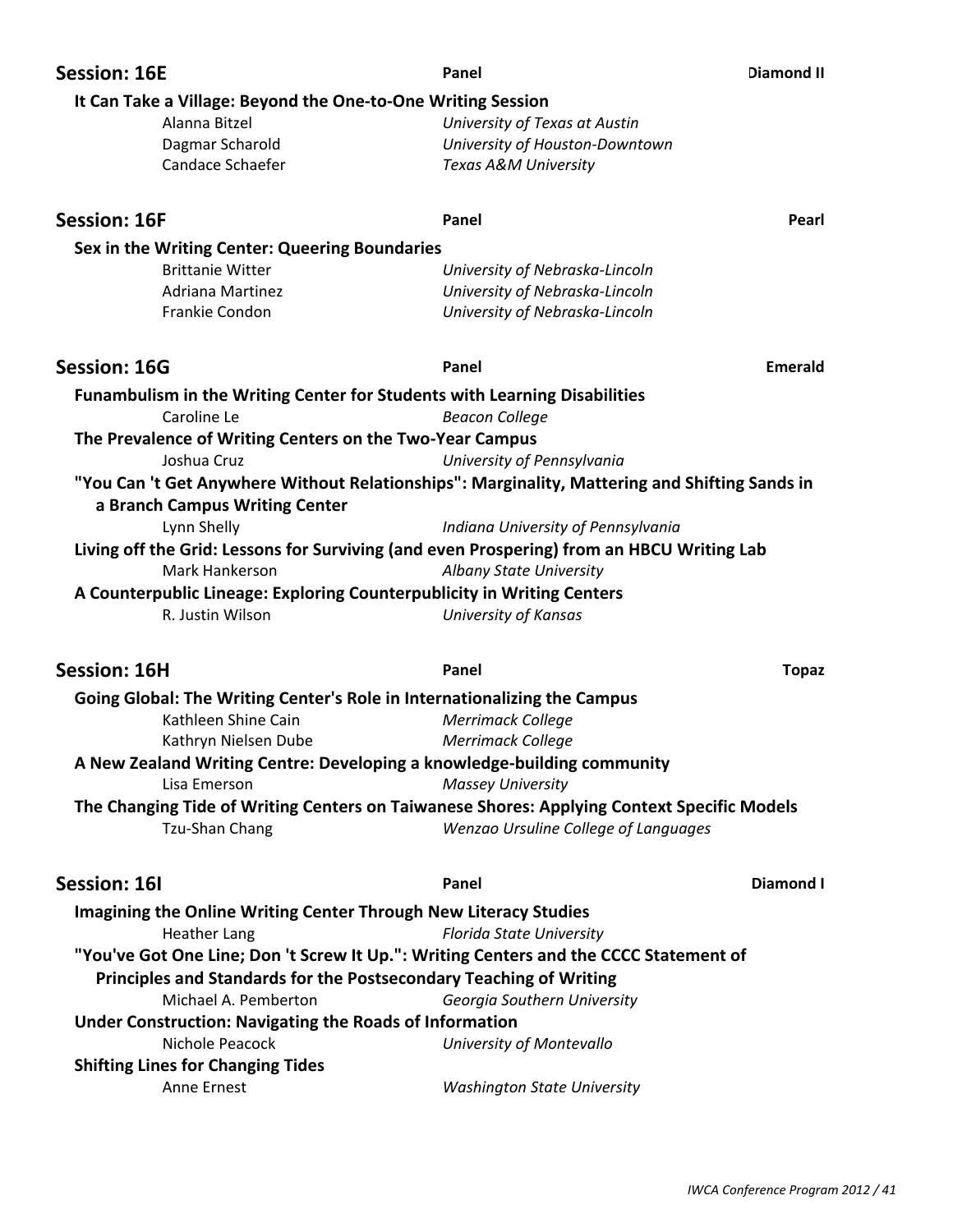### **Session: 16J Panel/Roundtable Coral**

### **Writing Centers as Communities of Practice: Three Lines of Praxis**

| Leslie Hutchinson  | California State University, San Bernardino |
|--------------------|---------------------------------------------|
| Elizabeth Polson   | California State University, San Bernardino |
| Kristen Schellhous | California State University, San Bernardino |
|                    |                                             |

### **Redrawing the Lines Within a Tutorial**

Sue Cross *University of California, Irvine*

**Shifting Tutor Authority: Vocalizing the Impact of Curricular Distractions in Writing Center Sessions**

 Sara Stanley *Nova Southeastern University* Cristine Busser *Nova Southeastern University*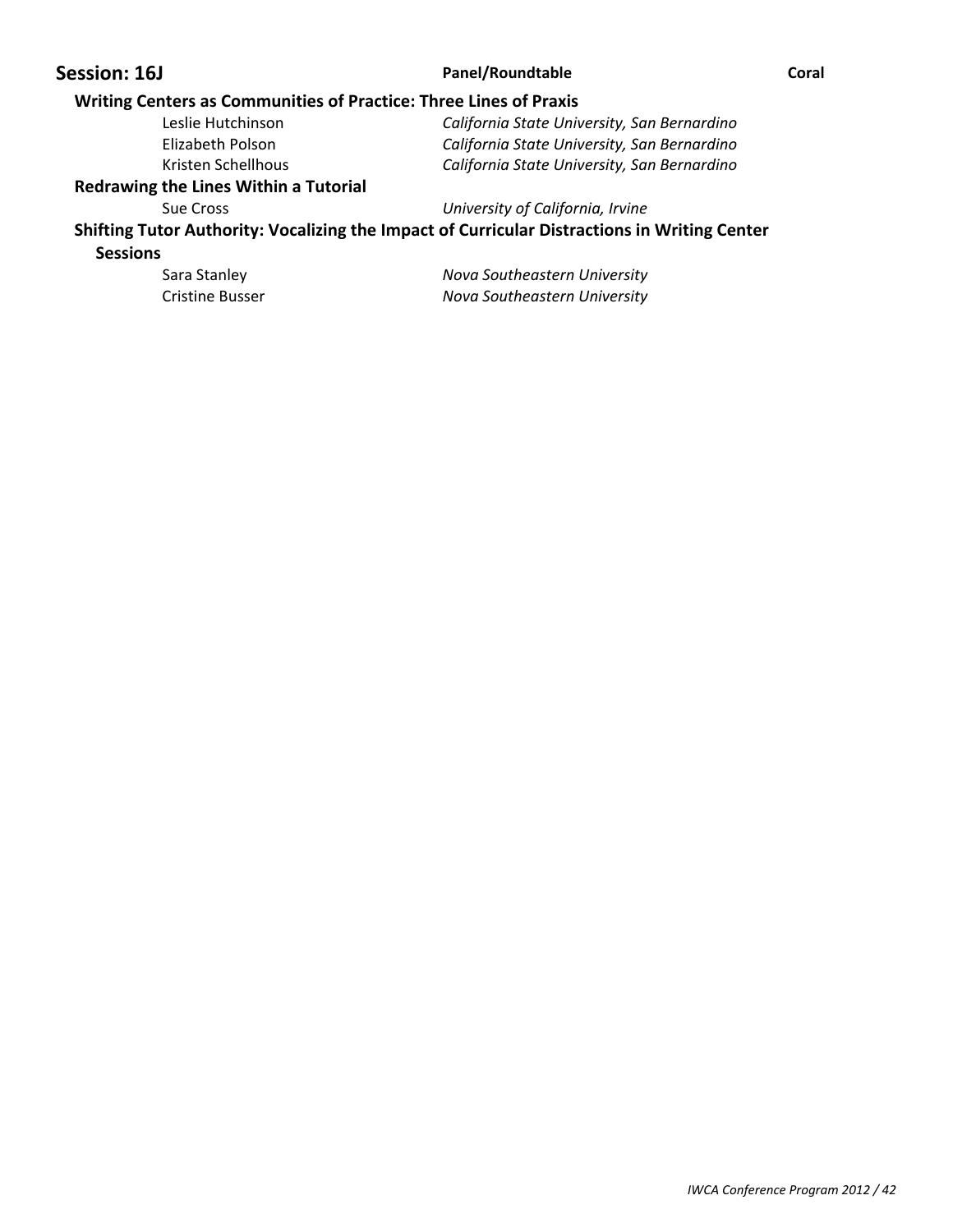*Thank you to our sponsors who provided generous support of IWCA 2012:* 

# **National University**

# **Oxford University Press**

**University of La Verne**

*Thank you to our exhibitors for your support of IWCA 2012:* 

# **Bedford St Martin`s**

# **University of Michigan Press**

**Crossroads of Learning**

**WC Online/26LLC**

**HarperCollins Publishers**

**Peter Lang Publisher**

**Parlor Press**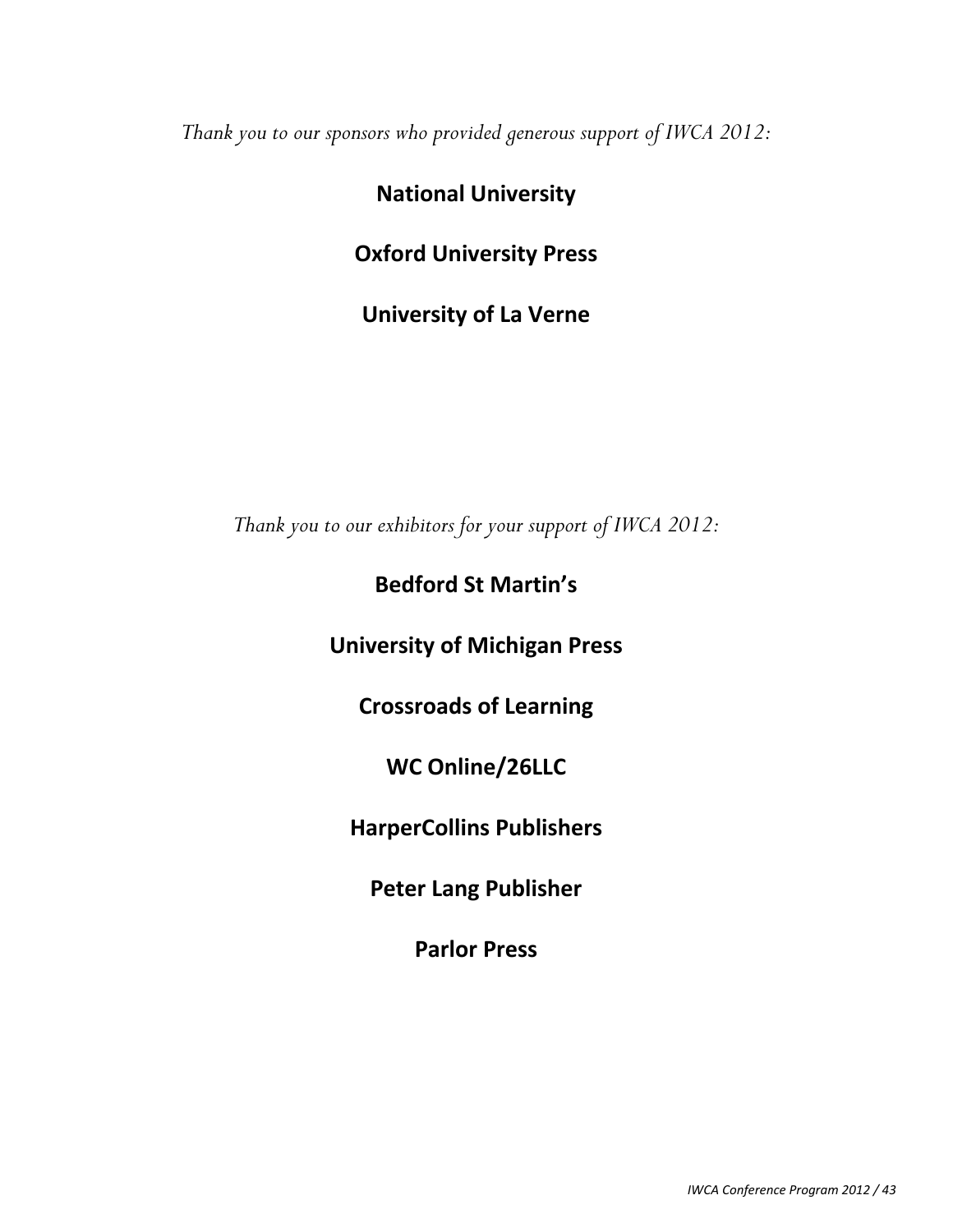### **2012 IWCA Conference Organizers**

### **Proposal Reviewers**

Valerie Balester *Texas A&M University* Brandy Blahnik *MiraCosta College* Pam Bromley *Pomona College* Bonnie Devet *College of Charleston* Kathy Evertz *Carleton College* Matthew Gilchrist *University of Iowa* Jill Gladstein *Swarthmore College* Shareen Grogan *National University* Mickey Harris *Purdue University* Kerri Jordan *Mississippi College* Christopher LeCluyse *Westminster College* Wendy Menefee-Libey *Harvey Mudd College* John Nordlof *Eastern University* Eliana Schonberg *University of Denver* LisaZimmerelli *Loyola University Maryland*

Brandi Blahnik *Mira Costa College* Online Program Pam Bromley *Pomona College* Proposal Review Maggie Cecil *CSU, San Bernardino*  Packet Assembly Katya Fairbanks *Claremont Graduate University* Exhibitors Shareen Grogan *National University* Chair Corrine Hinton *University of La Verne* Registration Kathleen Klompien *CSU, Channel Islands* Luncheon Denise KruizengaͲMuro *Riverside City College*  Packet Assembly Rob Lee *Pasadena City College* AV Equipment Adrien Lowry *Azusa Pacific University* Conference Program Jennifer Mawhorter *Claremont School of Theology*  Volunteer Coordinator Bobbi Olson *University of NebraskaͲLincoln* Works in Progress Ginny Ryan *Memorial University of Newfoundland* SIGs Denise Stephenson *Mira Costa College* CPR to Chair Jonathan Townsend *Crafton Hills College*  Packet Assembly

Sue Cross *University of California Irvine* Kevin Dvorjak *Nova Southeastern University* Katya Fairbanks *Claremont Graduate University* Dawn Fels *George Mason University* Traci Freeman *University of Colorado, Colorado Springs/Colorado College* Kristen Garrison *Midwestern State University* Paula Gillespie *Florida International University* Brad Hughes *University of Wisconsin Madison* Roberta Kjesrud *Western Washington University* Kathleen Klompien *California State University, Channel Islands* Jennifer Kunka *Francis Marion University* Neal Lerner *Northeastern University* Adrien Lowery *Azuza Pacific University* Barbara Lutz *University of Delaware* Kara Northway *Kansas State University* Jeff Rhyne *Moreno Valley College* Leigh Ryan *University of Maryland* Virginia Ryan *Memorial University of Newfoundland* Mary Wislocki *New York University/Seton Hall University*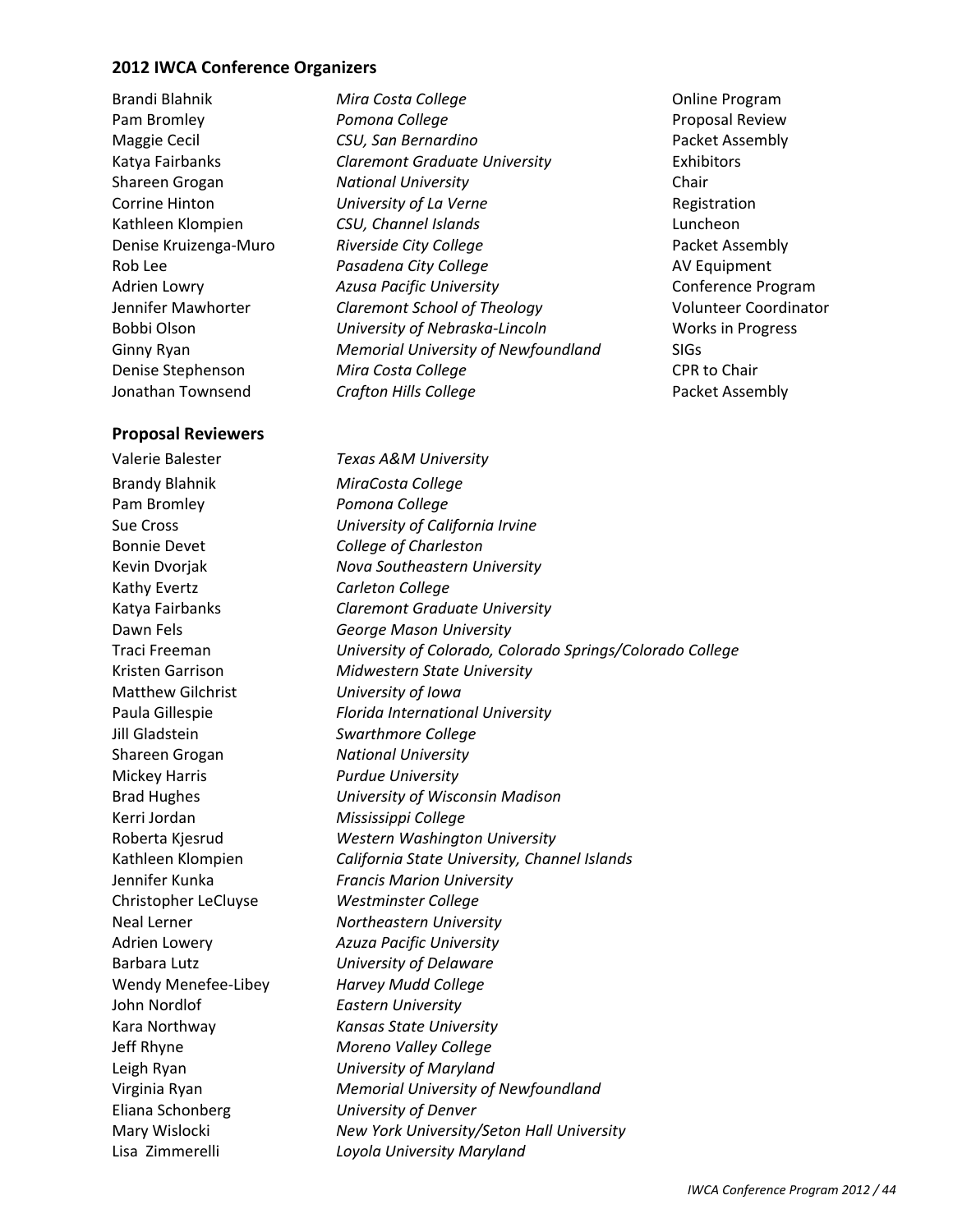### **Southern California Writing Centers Association Officers**

President Shareen Grogan *National University* Vice President Jonathan Townsend *Crafton Hills College* Secretary Denise KruizengaͲMuro *Riverside City College* Treasurer Corrine Hinton *University of La Verne* Webmaster Pam Bromley *Pomona College* Two-year College Representative Jonathan Townsend *Crafton Hills College*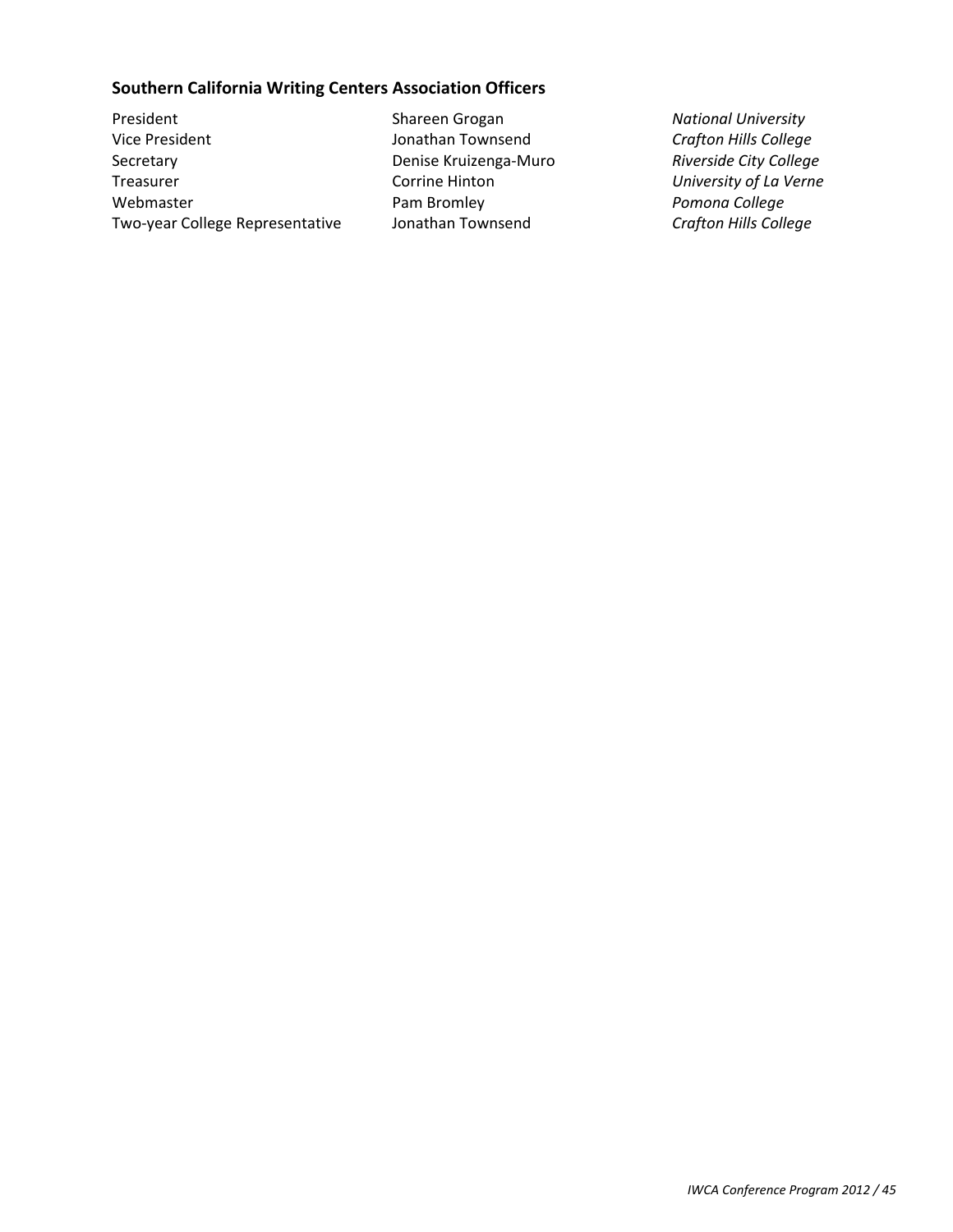### **IWCA 2012 Travel Scholarship Recipients**

| Evelyn Doman          | <b>University of Macau</b>      |
|-----------------------|---------------------------------|
| <b>Grant Eckstein</b> | University of California, Davis |
| Angela Garcia-Sermeno | Southwestern College            |
| Kimberly Hardin       | Del Mar College                 |
| Heather Lindenman     | University of Maryland          |
| Bobbi Olson           | University of Nebraska, Lincoln |
| Samantha Strine       | Shippensburg University         |
| Gretchen Vollmer      | <b>Texas State University</b>   |
| Deborah Wong          | Carleton College                |

# **IWCA 2012 Scholarship Committee**

| Deaver Traywick   | University of North Carolina at Asheville          |
|-------------------|----------------------------------------------------|
| Katrin Girgensohn | European University Viadrina                       |
| Lisa Zimmerelli   | Loyola University Maryland                         |
| Donna Evans       | Eastern Oregon University                          |
| Jennifer L. Kunka | <b>Francis Marion University</b>                   |
| Leslie Valley     | Eastern Kentucky University                        |
| Laura Benton      | Caldwell Community College and Technical Institute |
| Christopher Ervin | Western Kentucky University                        |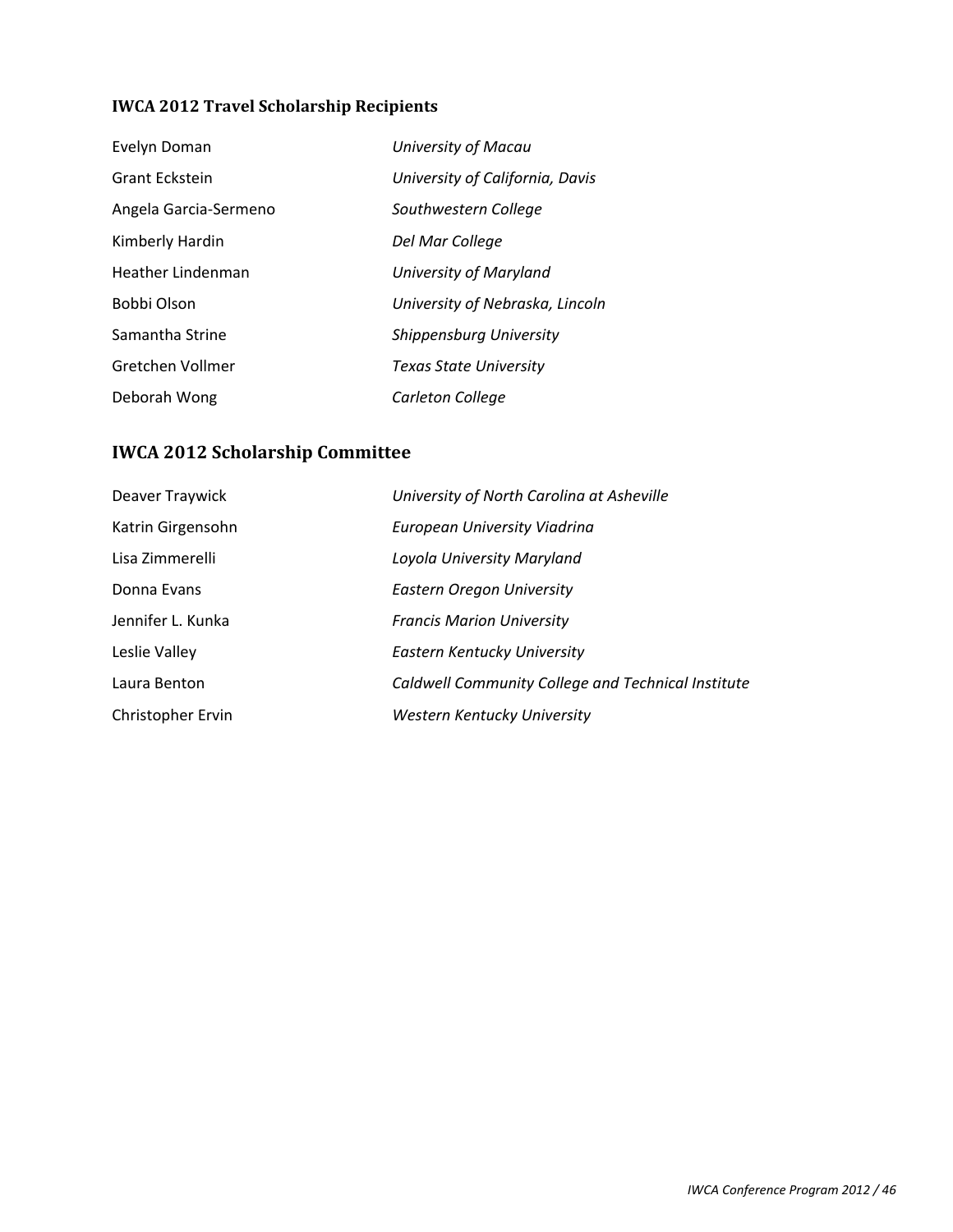### **Conference Participants**

| Abels            | Kimberly      | <b>UNC-Chapel Hill</b>                  | abelskim@gmail.com              |
|------------------|---------------|-----------------------------------------|---------------------------------|
| Adair            | Tessa         | Harvey Mudd College                     |                                 |
| Adams            | G.Travis      | Auburn University                       | kap0021@auburn.edu              |
| Agrawal          | Kanika        | <b>University of Denver</b>             | eschonbe@du.edu                 |
| Aiello           | Ryan          | University of Nebraska, Lincoln         | ryancaiello@gmail.com           |
| Allen            | Matthew       | <b>Purdue University</b>                | iota_rho_theta@hotmail.com      |
| Allen            | Lauren        | Westminster College                     |                                 |
| Alvarez          | Nancy         | St. John's University                   | nancy53181@yahoo.com            |
| Aminy            | Marina        | Saddleback College                      | teachertype@hotmail.com         |
| Amoura-Patterson | Sana          | Metropolitan Community College          | spatterson@mccneb.edu           |
| Andersen         | Susan         | <b>Utah State University</b>            | star.coulbrooke@usu.edu         |
| Anderson         | D.M.          | <b>Brookdale Community College</b>      | dmanderson222@gmail.com         |
| Anderson         | Mike          | Coe College                             |                                 |
| Anderson         | Lane          | Yeshiva University                      | laneanderson@gmail.com          |
| Andres           | Jan           | Pitzer College                          |                                 |
| Anthony          | Libby         | Virginia Tech                           | libby.anthony@gmail.com         |
| Arcuri           | Emily         | <b>Bloomsburg University</b>            |                                 |
| Asendorf         | Amy           | Muhlenberg College                      |                                 |
| Astiazaran       | Francesca     | CSU San Bernardino                      | fmajaquez@gmail.com             |
| Avineri          | Netta         | <b>UCLA</b>                             |                                 |
| AwadScrocco      | Diana         | <b>Carnegie Mellon University</b>       | dianalinawad@gmail.com          |
| Azima            | Rachel        | Iowa State University                   | razima@iastate.edu              |
| <b>Babcock</b>   | Rebecca       | University of Texas Permian Basin       | puga_v@utpb.edu                 |
| Badesheim        | Max           | <b>Boise State University</b>           | badmaxvIII@yahoo.com            |
| <b>Bailey</b>    | Nicole        | Indiana State University                |                                 |
| Bair             | Diane         | Northwestern Michigan College           |                                 |
| <b>Baker</b>     | <b>Brooke</b> | <b>Finger Lakes Community College</b>   |                                 |
| Baldwin-DiMeo    | Caren         | Colby-Sawyer College                    | cbaldwin-dimeo@colby-sawyer.edu |
| Ballard          | Kim           | Western Michigan University             | kim.ballard@wmich.edu           |
| <b>Ballmer</b>   | Noelle        | Texas A&M University Corpus Christi     | noelle.ballmer@tamucc.edu       |
| Banke            | Jessica       | Texas A&M University                    |                                 |
| Barksdale        |               | Bloomsburg University of                | wcb39506@huskies.bloomu.edu     |
|                  | Whitney       | Pennsylvania                            |                                 |
| <b>Barrett</b>   | Robert        | Sonoma State University                 |                                 |
| Barton           | Anna          | Coe College                             |                                 |
| Basaldua         | Sophia        | <b>Clemson University</b>               | sugahpocras@gmail.com           |
| <b>Batt</b>      | Alice         | University of Texas at Austin           | abatt@austin.utexas.edu         |
| Bauer            | Holly         | <b>UC San Diego</b>                     | warrenwritingprogram@ucsd.edu   |
| Bausman          | Cassandra     | The University of Iowa                  | cassandrabausman@yahoo.com      |
| Beare            | Zachary       | University of Nebraska-Lincoln          | zacharybeare@gmail.com          |
| Behrens          | Vicki         | <b>UNC-Chapel Hill</b>                  |                                 |
| Benjamin         | Lauren        | Sonoma State Sonoma                     | and_dance@msn.com               |
| Bennett          | Cole          | Abilene Christian University            |                                 |
| Benson           | Alan          | U Wisconsin-Eau Claire                  | bensonat@uwec.edu               |
| Bentley          | Thomas        | Middle Tennessee State University       | mbentley12@gmail.com            |
| Bergmann         | Linda         | <b>Purdue University</b>                | lbergmann@purdue.edu            |
| Bertino          | Keri          | Baruch College, CUNY                    | kebertino@hotmail.com           |
| Bertsch          | Deborah       | <b>Columbus State Community College</b> |                                 |
| Bevington        | Richard       | <b>University of Notre Dame</b>         | rbevingt@nd.edu                 |

*IWCA Conference Program 2012 / 47*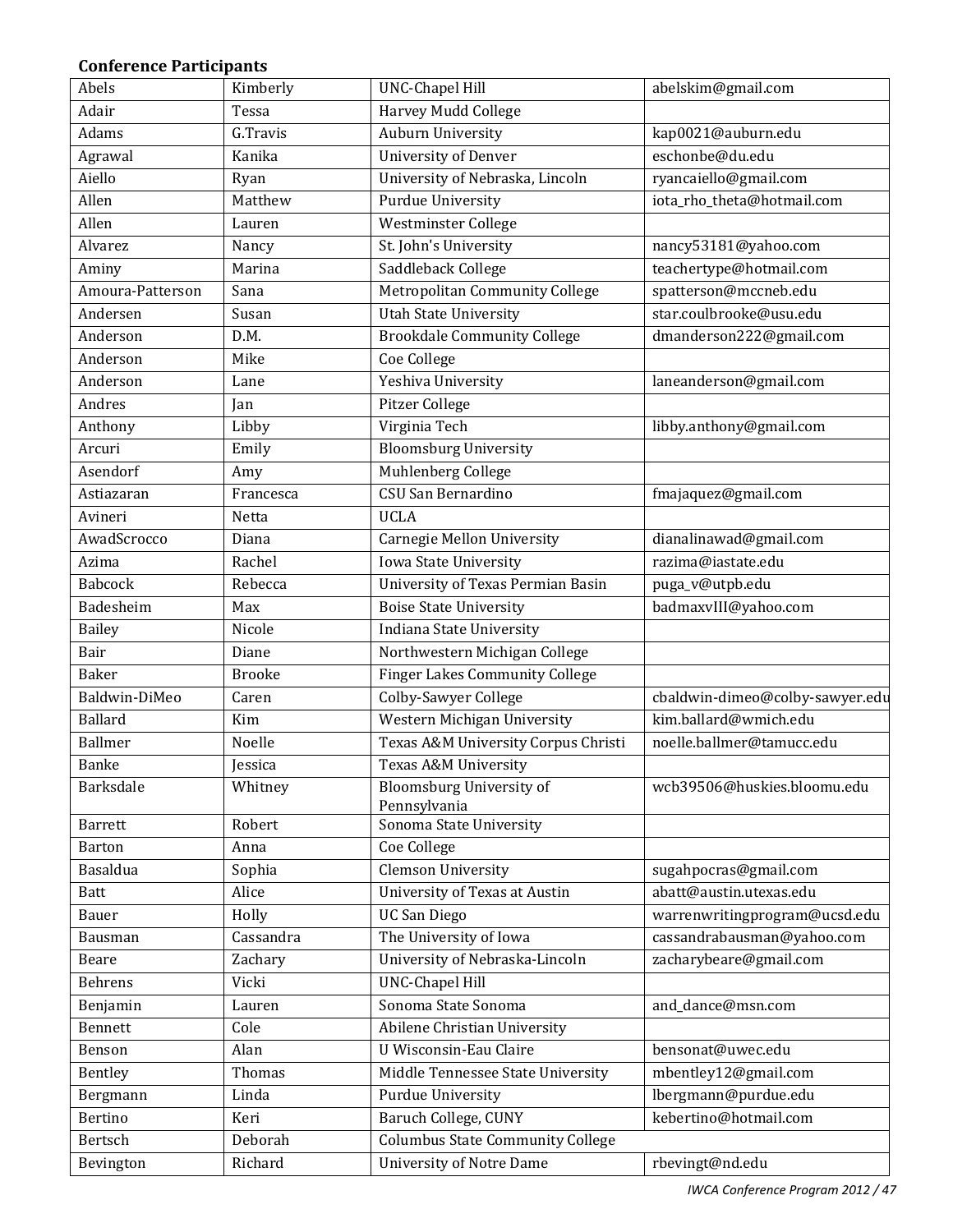| <b>Bitzel</b>      | Alanna         | The University of Texas                                 | alanna.bitzel@athletics.utexas.edu |
|--------------------|----------------|---------------------------------------------------------|------------------------------------|
| Blahnik            | <b>Brandi</b>  | MiraCosta College                                       |                                    |
| Blazer             | Sarah          | Indiana University of Pennsylvania                      | sblazer@gmail.com                  |
| Bleakney           | Julia          | Stanford University                                     | bleakney@stanford.edu              |
| Blumner            | Jacob          | University of Michigan-Flint                            | blumner@umflint.edu                |
| Boczkowski         | Derek          | The Ohio State University at Newark                     | boczkowski.1@osu.edu               |
| Boehm              | Diane          | Saginaw Valley State University                         | dboehm@svsu.edu                    |
| Boeshart           | Megan          | Texas State University/Ohio State                       | mboeshart@gmail.com                |
|                    |                | University-Newark                                       |                                    |
| Boone              | Joseph         | University of Houston-Clear Lake                        | hartkm@uhcl.edu                    |
| <b>Bottino</b>     | Marissa        | Muhlenberg College                                      |                                    |
| Bouquet            | Elizabeth      | Fairfield University                                    |                                    |
| Bowden             | <b>Brynya</b>  | Allegheny College                                       | bowdenb@allegheny.edu              |
| Bowden             | Amber          | <b>Utah State University</b>                            | star.coulbrooke@usu.edu            |
| Boyd               | John           | <b>Washington College</b>                               | jboyd2@washcoll.edu                |
| Brandeberry        | Lizzie         | <b>Texas A&amp;M University</b>                         |                                    |
| <b>Brantly</b>     | John Paul      | Salt Lake Community Collegw                             |                                    |
| <b>Brendel</b>     | Chris          | Penn State, Berks                                       |                                    |
| <b>Brendel</b>     | Chris          | Penn State, Berks                                       |                                    |
| <b>Bright</b>      | KimberlyDel    | The Pennsylvania State University                       | kdb9@psu.edu                       |
| <b>Bromley</b>     | Pam            | Pomona College                                          | pamela.bromley@pomona.edu          |
| <b>Brooks</b>      | Laura          | Southwestern College                                    | acrempt@cox.net                    |
| <b>Brown</b>       | Catherine      | DePaul University                                       | cbrown42@depaul.edu                |
| <b>Brown</b>       | Leslie         | Westminster College                                     |                                    |
| <b>Brown</b>       | Rachel         | Odegaard Writing and Research                           | rachel.elle.brown@gmail.com        |
|                    |                | Center                                                  |                                    |
| <b>Brown</b>       | Harold         | University of Arkansas at Little Rock                   | hlbrown@ualr.edu                   |
| <b>Bruce</b>       | Shanti         | Nova Southeastern University                            | bshanti@nova.edu                   |
| <b>Brugger</b>     | Janet          | University of the Rockies                               | jbruggerb@aol.com                  |
| <b>Bryant</b>      | Amanda         | DePaul University                                       |                                    |
| <b>Bundy</b>       | Blaire         | University of Wisconsin, Madison                        | kmastalir@wisc.edu                 |
| Bunnell            | Todd           | Mississippi University for Women                        | tbunnell@as.muw.edu                |
| Burt               | Sam            | Coe College                                             |                                    |
| <b>Bushner</b>     | Anthony        | University of Wisconsin Oshkosh                         | bushna27@gmail.com                 |
| <b>Busser</b>      | Cristine       | Nova Southeastern University                            | cb1635@nova.edu                    |
| Cain               | Kathleen Shine | Merrimack College                                       | kshinecain@gmail.com               |
| Campanello         | Jessica        | <b>Finger Lakes Community College</b>                   |                                    |
| Campbell           | Shireen        | Davidson College                                        | shcampbell@davidson.edu            |
| Cantwell           | Kevin          | Macon State College                                     | geraldtee313@gmail.com             |
| Capdevielle        | Matthew        | <b>University of Notre Dame</b>                         | mcapdev1@nd.edu                    |
| Carithers          | Cheryl         | Texas Christian University                              |                                    |
| Carlsson           | CarlJohan      | <b>Chalmers University of Technology</b>                | caca@chalmers.se                   |
| Caron              | Caitlin        | <b>Hobart and William Smith Colleges</b>                | caitlin.caron@gmail.com            |
| Carpenter          | Russell        | Noel Studio for Academic Creativity -                   | russell.carpenter@eku.edu          |
| Carroll            | Jessica        | Eastern Kentucky University<br>Montana State University |                                    |
| Carter             | Stephanie      | <b>Bryant University</b>                                | scarter@bryant.edu                 |
| <b>CastnerPost</b> | Joanna         | <b>University of Central Arkansas</b>                   | jcastner@uca.edu                   |
| Caswell            | Nicole         | <b>East Carolina University</b>                         | UWPsecretary@gmail.com             |
| Cavales Doolan     | Sheryl         | Santa Rosa Junior College                               | cavales@sonic.net                  |
|                    |                |                                                         |                                    |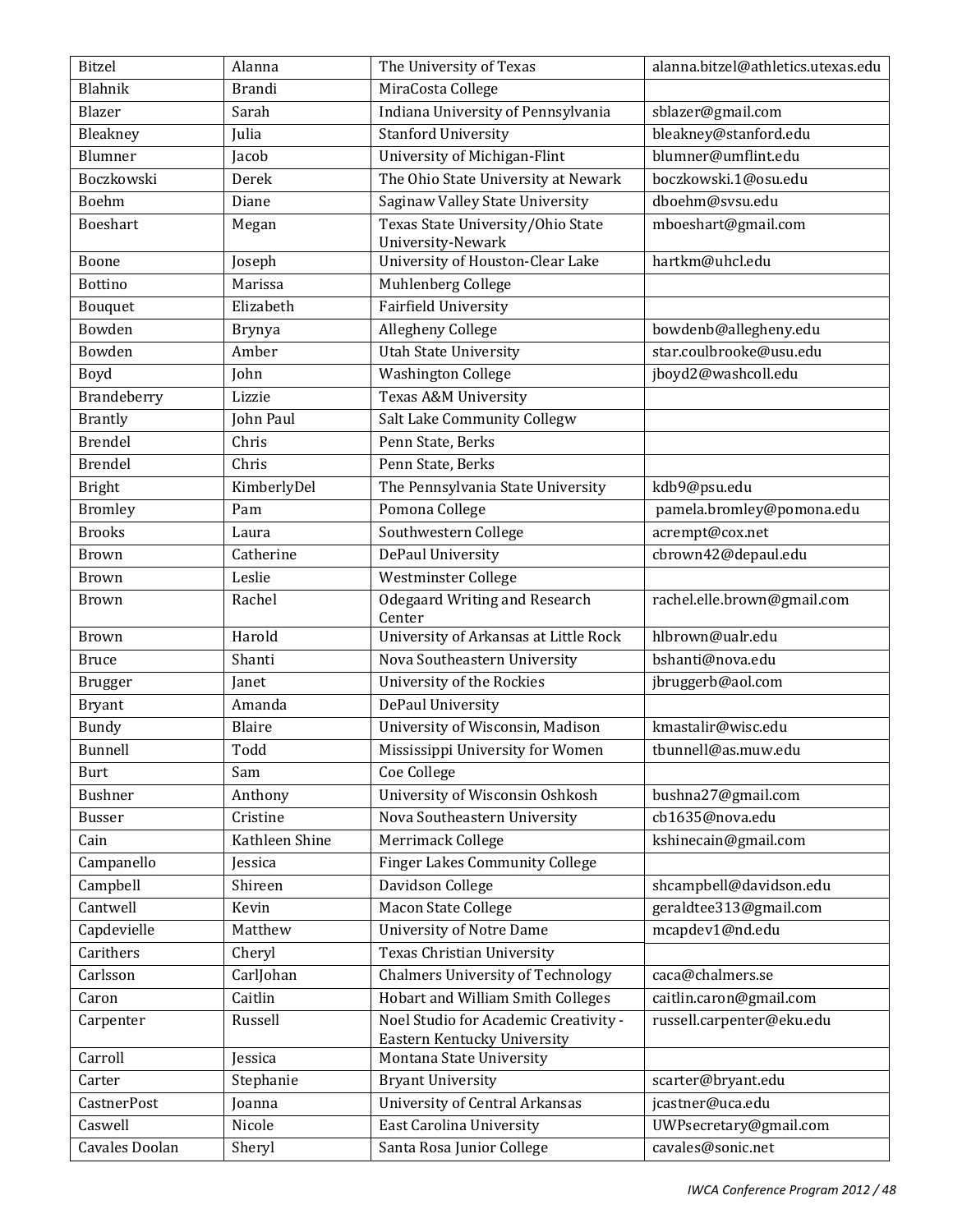| Cecil                       | Maggie           | California State University, San                                       | MCecil@csusb.edu                                   |
|-----------------------------|------------------|------------------------------------------------------------------------|----------------------------------------------------|
| Cedillo                     | Robert           | Bernardino<br>University of Nevada, Reno                               | rcedillo@unr.edu                                   |
| Cessor                      |                  | University of Arkansas at Little Rock                                  | rwduzsecur@aristotle.net                           |
| Chael                       | Jason<br>Andrew  |                                                                        |                                                    |
|                             | Tzu-Shan         | <b>Carleton College</b><br>Wenzao Ursuline College of Languages        |                                                    |
| Chang                       |                  | <b>University of Baltimore</b>                                         | nipriah@gmail.com<br>johnwentworthchapin@gmail.com |
| Chapin                      | John             |                                                                        |                                                    |
| Chapman                     | Catherine        | Middle Tennessee State University                                      | c.chapman@mtsu.edu                                 |
| Chappell                    | <b>Brian</b>     | The Catholic University of America                                     |                                                    |
| Charney-Sirott<br>Chiavetta | Jonah            | Walden University                                                      | JonahCS@gmail.com                                  |
| Childers                    | Lauren<br>Pamela | Coe College                                                            |                                                    |
| Childers                    | Malcolm          | The Clearing House                                                     |                                                    |
| Chinn                       | Marcus           |                                                                        |                                                    |
| Chon                        |                  | <b>Gateway Community College</b><br>Saint Mary's College of California | mmchinn@gmail.com<br>tereza.kramer2@stmarys-ca.edu |
| Citti                       | Jeff             | University of Iowa                                                     |                                                    |
|                             | Jessica          |                                                                        | jessica-citti@uiowa.edu                            |
| Clark                       | Maureen          | University of Utah                                                     | maureenrclark@gmail.com                            |
| Clarke                      | Anne             | Harvey Mudd College                                                    |                                                    |
| Cline                       | Abigail          | <b>Cedarville University</b>                                           |                                                    |
| Cochran                     | Dory             | Kansas State University                                                | dory.ann.cochran@gmail.com                         |
| Cogie                       | Jane             | Southern Illinois University Carbondale                                |                                                    |
| Cogswell-Gattin             | SarahJane        | <b>University of Central Arkansas</b>                                  | peggyr@uca.edu                                     |
| Coleman                     | Elizabeth        | Ontario College of Art and Design<br>Univ.                             | elizabethecoleman@gmail.com                        |
| Collom                      | Ashley           | <b>Coe College</b>                                                     |                                                    |
| Colombo                     | Julie            | California State University,                                           | jcolombo@rcsis.com                                 |
|                             |                  | Sacramento                                                             |                                                    |
| Conard-Salvo                | Tammy            | <b>Purdue University</b>                                               | conalvo@yahoo.com                                  |
| ConcannonMannise            | Kelly            | Nova Southeastern University                                           | kellymannise@gmail.com                             |
| Condon                      | Frances          | University of Nebraska-Lincoln                                         | Imessing1@unl.edu                                  |
| Conley                      | Margaret         | Northern Arizona University                                            | margo.conley@nau.edu                               |
| Connolly                    | Donna            | <b>U.S. Naval War College</b>                                          | claddaghrng@gmail.com                              |
| Connolly                    | Caitlyn          | <b>Bloomsburg University</b>                                           |                                                    |
| Connor                      | Megan            | Kent State University                                                  | mconnor3@kent.edu                                  |
| Cook                        | Amy              | <b>Bowling Green State University</b>                                  |                                                    |
| Coonrod                     | Rick             | College of Western Idaho                                               | HeatherCerovski@cwidaho.cc                         |
| Coonrod                     | Rick             | College of Western Idaho                                               | HeatherCerovski@cwidaho.cc                         |
| Copas                       | LeighAnn         | <b>Utah Valley University</b>                                          | copasle@uvu.edu                                    |
| Corbitt                     | Devin            | Southwestern University                                                |                                                    |
| Cordova                     | Teresa           | <b>CSU</b> Sacramento                                                  | iko@saclink.csus.edu                               |
| Cosgrove                    | Emily            | Auburn University                                                      | auburnwrites@auburn.edu                            |
| Cross                       | Sue              | <b>UC</b> Irvine                                                       | secross@uci.edu                                    |
| Crouch                      | Teresa           | Middle Tennessee State University                                      | d_tcrouch@yahoo.com                                |
| Cruz                        | Joshua           | University of Pennsylvania                                             |                                                    |
| Cudequest                   | <b>Brandon</b>   | Loyola Marymount University                                            |                                                    |
| Culver                      | Sara             | <b>Walden University</b>                                               | sarajoyculver@gmail.com                            |
| Cunningham                  | Neil             | U.S. Naval War College Writing Center                                  | leavesofnoise@gmail.com                            |
| Cutley                      | Kristal          | <b>Woodbury University</b>                                             | kristal.cutley@woodbury.edu                        |
| Damron                      | Rebecca          | Oklahoma State University                                              | rebecca.damron@okstate.edu                         |
| Davidson                    | Rachel           | Pomona College                                                         |                                                    |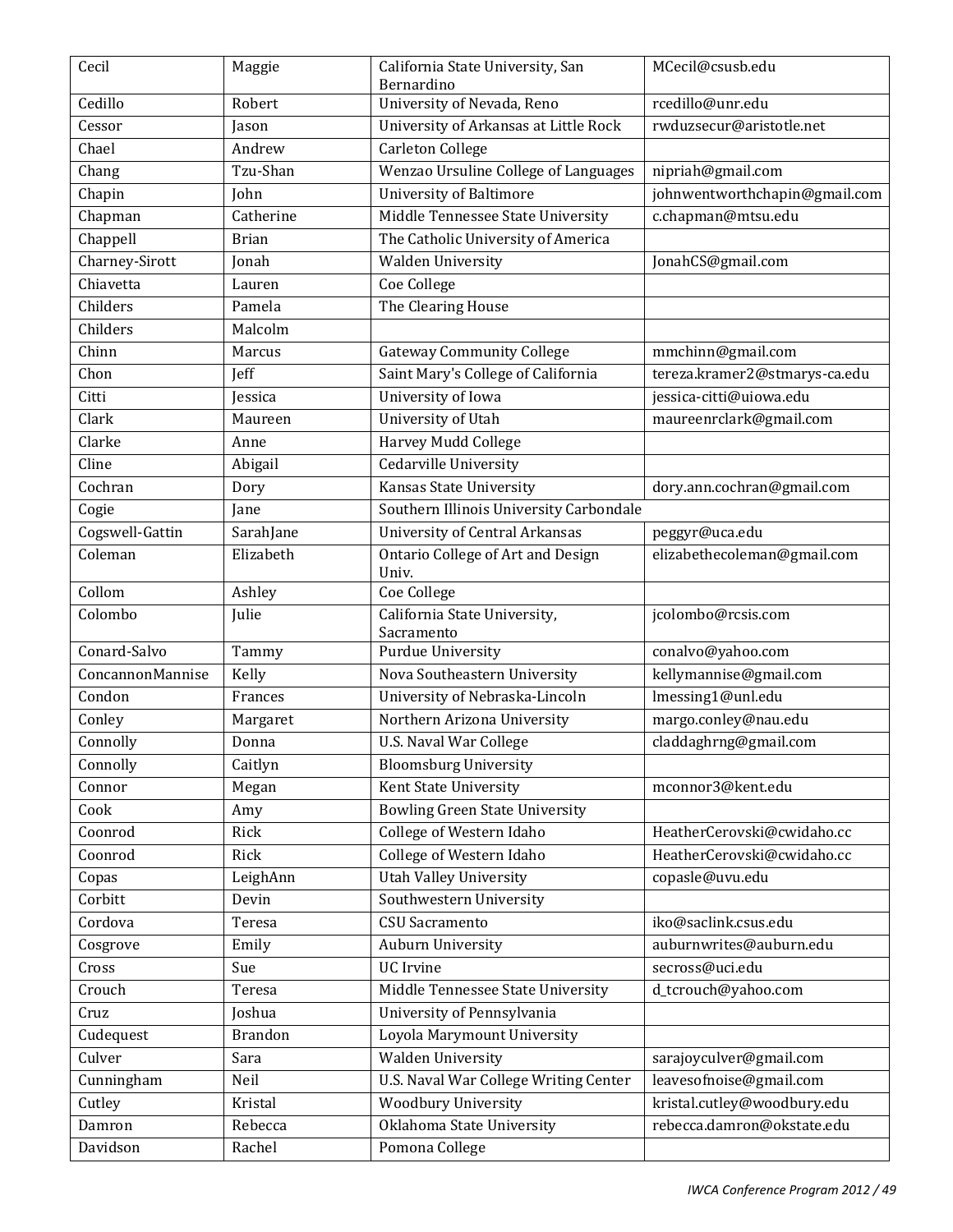| Davis             | Kevin          | <b>East Central University</b>                                       | awdkmd-ebay@yahoo.com          |
|-------------------|----------------|----------------------------------------------------------------------|--------------------------------|
| Deacon            | Andrea         | University of Wisconsin, Stout                                       |                                |
| deHaas            | Kelci          | Coe College                                                          |                                |
| DeNardi           | Gina           | Kent State University                                                | gdenardi@kent.edu              |
| Dengel            | Janet          | Montclair State University                                           | dengelj1@mail.montclair.edu    |
| Denny             | Harry          | St. John's University                                                | hdenny@nyc.rr.com              |
| Denny             | Melody         | Oklahoma State University                                            | melody.denny@okstate.edu       |
| Derilo            | Jennifer       | Southwestern College                                                 | jnn.derilo@gmail.com           |
| DeVaull           | Natalie        | <b>Albertus Magnus College</b>                                       | ndevaull@albertus.edu          |
| Dias              | Shamini        | <b>Claremont Graduate University</b>                                 |                                |
| <b>DiBiase</b>    | Christopher    | The College of New Rochelle                                          | alisha.holland@gmail.com       |
| Dickinson         | Hannah         | <b>Hobart and William Smith Colleges</b>                             | hadickinson@gmail.com          |
| Dieker            | <b>Brohgan</b> | Kansas State University                                              | brohgan@gmail.com              |
| Diepenbrock       | Chloe          | University of Houston-Clear Lake                                     | hartkm@uhcl.edu                |
| Dinitz            | Susan          | <b>University of Vermont</b>                                         | sdinitz@uvm.edu                |
| Directo           | Nathan         | <b>UC</b> Irvine                                                     |                                |
| <b>DiSarro</b>    | David          | <b>Endicott College</b>                                              | sayers@endicott.edu            |
| Doman             | Evelyn         | University of Macau                                                  | borntotravel1970@yahoo.com     |
| Donald            | Scott          | H. B. Plant High                                                     |                                |
| Donate            | Charles        | Florida International University                                     | cadonate@fiu.edu               |
| Dosch             | Kiffen         | Syracuse University                                                  | cjdosch@yahoo.com              |
| Dotseth           | Tanya          | St, Cloud State University                                           | tdot172@gmail.com              |
| Doyle             | Matthew        | <b>University of Notre Dame</b>                                      | mdoyle12@nd.edu                |
| Drabinski         | Emily          | <b>LIU Brooklyn</b>                                                  | emily.drabinski@gmail.com      |
| Driscoll          | Dana           | Oakland University                                                   | adriayna@yahoo.com             |
| Dunleavy          | Rachel         | <b>University of Denver</b>                                          |                                |
| Dunn              | Demirae        | Morningside College                                                  | debdunn4@q.com                 |
| Durkin            | Erin           | <b>Centenary College</b>                                             |                                |
| Dutcher           | Violet         | <b>Eastern Mennonite University</b>                                  | violet.dutcher@emu.edu         |
| Dvorak            | Kevin          | Nova Southeastern University                                         | kdvorak@nova.edu               |
| Dyer              | Patricia       | Widener University                                                   |                                |
| <b>Dykes</b>      | Justin         | Southwestern College                                                 | acrempt@cox.net                |
| Eckhardt          | Karl           | Odegaard Writing and Research                                        | eckhardtk@gmail.com            |
|                   |                | Center, University of Washington                                     |                                |
| Eckstein          | Grant          | <b>UC Davis</b>                                                      | gteckstein@ucdavis.edu         |
| Efthymiou         | Andrea         | Yeshiva Univ., Stern College for<br>Women                            | Andrearossoefthymiou@gmail.com |
| Elder             | David          | Morningside College                                                  | elderd@morningside.edu         |
| Elliott           | Michelle       | Texas State University-San Marcos                                    | me1049@txstate.edu             |
| Ellis             | Reuben         | <b>Woodbury University</b>                                           | reuben.ellis@woodbury.edu      |
| Elston            | Melissa        | Texas A&M University                                                 |                                |
| <b>Elton Ball</b> | David          | <b>Ozarks Technical Community College</b>                            |                                |
| Emerson           | Lisa           | School of English & Media Studies,<br>Massey University, New Zealand | c.a.seelye@massey.ac.nz        |
| Eodice            | Michele        | University of Oklahoma                                               |                                |
| Erwin             | Benjamin       | Syracuse University                                                  | bmerwin@syr.edu                |
| Espinoza          | Juan           | California State University,<br>Sacramento                           | juanespinoza@fastmail.fm       |
| Evans             | Katherine      | <b>UC Davis</b>                                                      | ktevans@ucdavis.edu            |
| Evans             | Donna          | Eastern Oregon University                                            |                                |
| Evertz            | Kathy          | Carleton College                                                     | kevertz@carleton.edu           |
|                   |                |                                                                      |                                |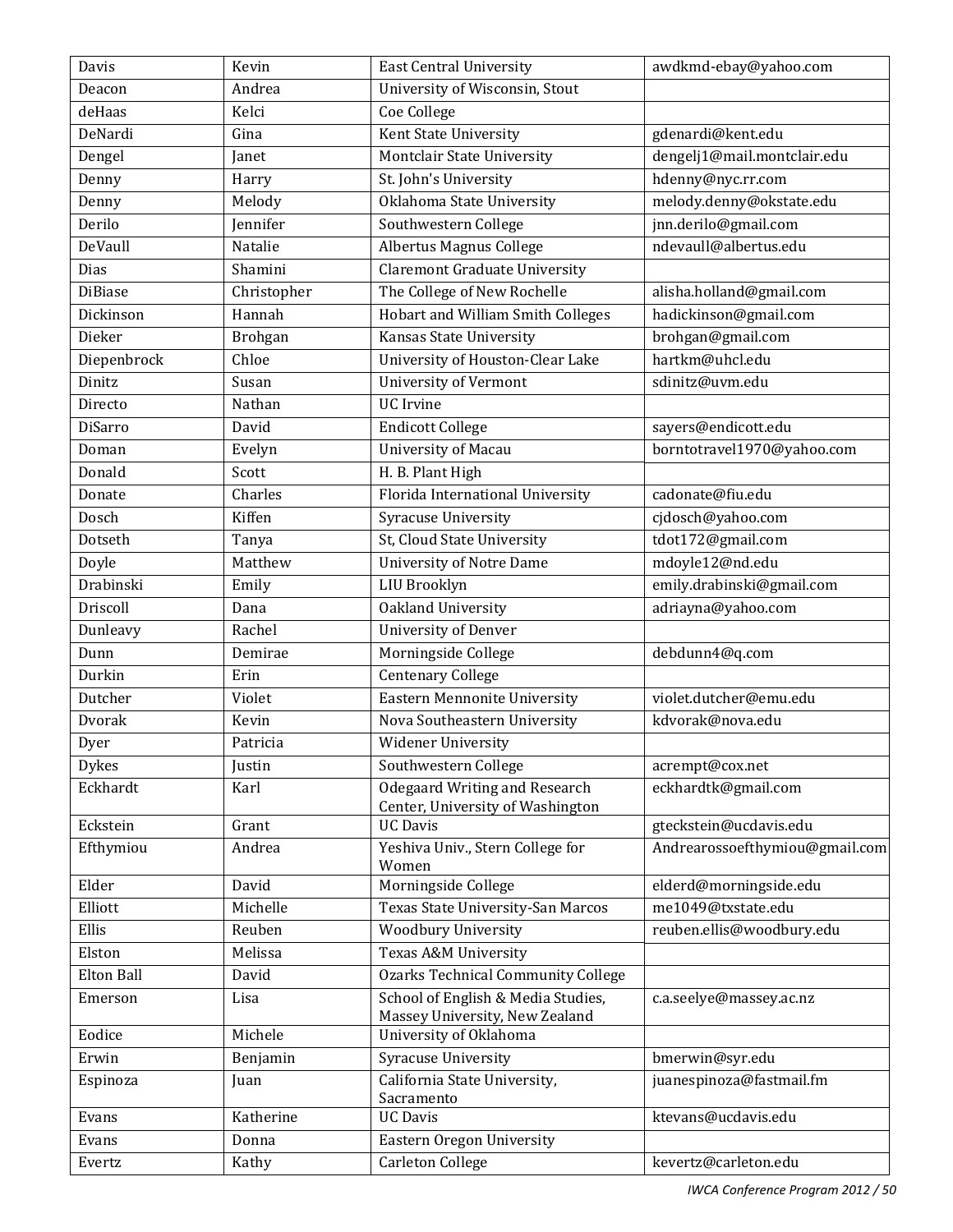| Facciuto       | Meghan        | Sacramento City College                      | meghankwagner@gmail.com       |
|----------------|---------------|----------------------------------------------|-------------------------------|
| Fagan          | Tami          | University of Saint Joseph                   | tfagan@usj.edu                |
| Fairbanks      | Katya         | <b>Claremont Graduate University</b>         | katyafair@yahoo.com           |
| Falk           | Raquel        | <b>University of Notre Dame</b>              | raquelfalk@gmail.com          |
| Fallon         | <b>Brian</b>  | Fashion Institute of Technology-SUNY         | brian_fallon@fitnyc.edu       |
| Fargo          | Hailley       | Coe College                                  |                               |
| Faye           | Sarah         | CSU Sacramento                               | sarahfaye_email@yahoo.com     |
| Featherstone   | Jared         | James Madison University                     | Joanbf2@verizon.net           |
| Fischer        | Faye          | Salt Lake Community College                  |                               |
| Fisher         | Michelle      | Shippensburg University                      | mf2501@ship.edu               |
| Fitzgerald     | Lauren        | Yeshiva University                           |                               |
| Fitzpatrick    | Renata        | Carleton College                             | rfitzpatri@carleton.edu       |
| Flaherty       | Jordan        | <b>Bloomsburg University</b>                 |                               |
| Flores-Kagan   | Diane         | <b>Antelope Valley College</b>               |                               |
| Foisia         | L.E.          | <b>Azusa Pacific University</b>              | lfoisia@yahoo.com             |
| Follett        | Jennifer      | Temple Univ.; Indiana Univ.                  | jennifer.follett@temple.edu   |
|                |               | Pennsylvania                                 |                               |
| Francis        | Kate          | Miami University - Howe Writing<br>Center    | allenml2@miamioh.edu          |
| Friedman       | Tara          | <b>Widener University</b>                    |                               |
| Gaillet        | Lynee Lewis   | Georgia State University                     |                               |
| Gallagher      | Daniel        | University of Maryland University<br>College | Dawn.Rasmussen@umuc.edu       |
| Gannon         | Andrea        | Southwestern University                      |                               |
| Garabedian     | Robin         | University of Massachusetts Amherst          |                               |
| Garcia         | Romeo         | Texas A&M University-Corpus Christi          | cynthia.peralta@tamucc.edu    |
| Garcia-Sermeno | Angela        | Southwestern College                         | acrempt@cox.net               |
| Gardner        | Clint         | Salt Lake Community College                  | christine.young@slcc.edu      |
| Garner         | Margaret      | University of Wyoming                        | cmoody5@uwyo.edu              |
| Garner         | Angela        | <b>Bowling Green State University</b>        |                               |
| Garrison       | Anthony       | Kent State University                        | garrisonm@gmail.com           |
| Garrison       | Kristen       | Midwestern State University                  | kmcgarrison@gmail.com         |
| Gates          | Anna          | Saint Mary's College of California           | tereza.kramer2@stmarys-ca.edu |
| Gebhard        | Neal          | University of Nebraska-Lincoln               | therealneix@gmail.com         |
| Geisser        | Elizabeth     | Sacramento City College                      | ecgeisser@gmail.com           |
| Gibson         | Katie         | Coe College                                  |                               |
| Gibson         | Karen         | St. Lawrence University                      | kgibson@stlawu.edu            |
| Gilchrist      | Matthew       | The University of Iowa                       | kristine-bevelacqua@uiowa.edu |
| Gilewicz       | Magda         | California State University, Fresno          | magdag@csufresno.edu          |
| Gillespie      | Paula         | Florida International University             | pgillesp@fiu.edu              |
| Gillespie      | Nicole        | Saint Cloud State University                 | gini0604@stcloudstate.edu     |
| Gimpel         | Jonathan      | The Ohio State University                    | jonathang91@yahoo.com         |
| Glade          | Fiona         | California State University                  | fionaglade@gmail.com          |
|                |               | Sacramento                                   |                               |
| Gladney        | Cholee        | Saint Martin's University                    | cgladney@stmartin.edu         |
| Glover         | Angela        | Midland University                           | glover@midlandu.edu           |
| Glover         | Drew          | University of Arkansas at Little Rock        | daglover@ualr.edu             |
| Goldin         | Erin          | University of Nevada, Reno                   | egoldin@unr.edu               |
| Golliher       | Steffanie     | <b>Clemson University</b>                    | steffaniegolliher@gmail.com   |
| Goodkin        | Kathleen      | Regis University                             | kgoodkin@gmail.com            |
| Grabow         | <b>Brandy</b> | North Carolina State University              |                               |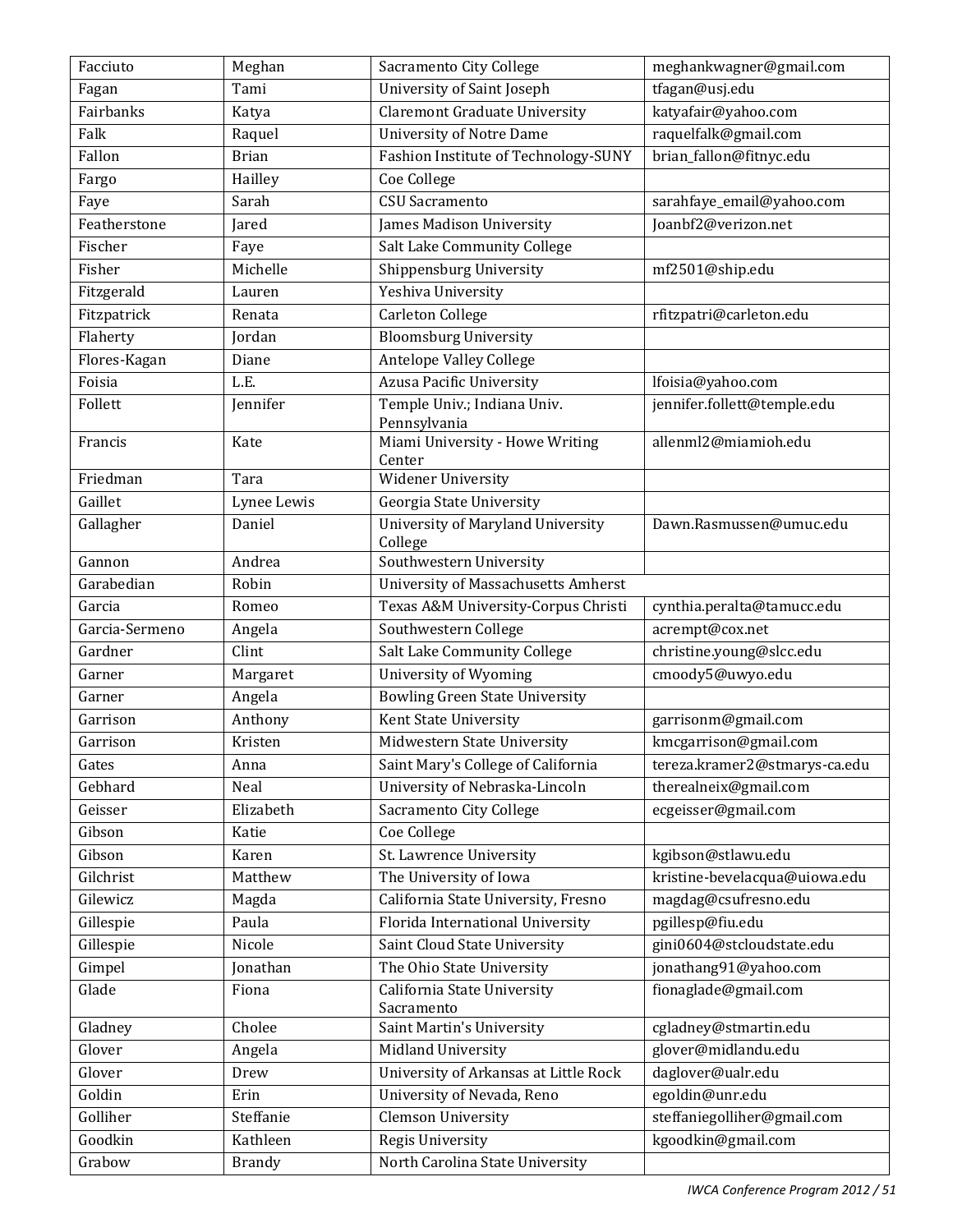| Grady                   | Meredith       | Longwood University                | merfgrady@hotmail.com        |
|-------------------------|----------------|------------------------------------|------------------------------|
| Grant                   | Lenny          | Virginia Tech                      | leonardgrant@mac.com         |
| Gray                    | Marilyn        | <b>UCLA</b>                        | mgray@saonet.ucla.edu        |
| Gregg                   | Anthony        | <b>Francis Marion University</b>   | Djackson@Fmarion.edu         |
| Grigg                   | Nancy          | University of Michigan-Flint       | ngrigg@umflint.edu           |
| Grogan                  | Shareen        | National University                | sgrogan@nu.edu               |
| Gross                   | Morgan         | <b>Pittsburg State University</b>  | morgan.gayle.gross@gmail.com |
| Grossman                | Kelly          | Miami University - Howe Writing    |                              |
|                         |                | Center                             |                              |
| Gruhler                 | Margaret       | Coe College                        |                              |
| <b>Grutsch McKinney</b> | Jackie         | <b>Ball State University</b>       | jrgmckinney@gmail.com        |
| Guevarra                | Percival       | <b>UNC Chapel Hill</b>             | percival.gv@gmail.com        |
| Gutierrez               | Daniel         | Windward School                    |                              |
| Gutstein                | Dan            | Maryland Institute College of Art  | gutstein@gmail.com           |
| Hadden                  | Jenny          | U of California, San Diego         |                              |
| Haglund                 | Kim            | <b>College of the Canyons</b>      | kimberly.haglund@canyons.edu |
| Hahn                    | susan          | DePauw University                  | shahn@depauw.edu             |
| Haigh                   | Jennifer       | Sonoma State University            | jennifer.haigh@sonoma.edu    |
| Hakimi-Hood             | Heidi          | Midwestern State University        | hhakimihood@gmail.com        |
| Hall                    | Grace          | Abilene Christian University       | cole.bennett@acu.edu         |
| Hall                    | John           | <b>Boston University</b>           | maclark@bu.edu               |
| Hall                    | Robert M       | University of Central Florida      | rmarkhall.mail@gmail.com     |
| Hall                    | Susanne        | California Institute of Technology | seh@hss.caltech.edu          |
| Hall                    | Portia         | Montana State University           | portia.hall@montana.edu      |
| Halpin                  | Jennifer       | University of Washington           | jhalpin@gmail.com            |
| Hammersley              | Dory           | <b>Boise State University</b>      | lesliejernberg@yahoo.com     |
| Hampton                 | Anna           | Coe College                        |                              |
| Hankerson               | Mark           | Albany State University            | marknstephanie@yahoo.com     |
| Hanlon-Baker            | Patti          | <b>Stanford University</b>         | hanlon@stanford.edu          |
| Hansen                  | Jacob          | The University of Montana          | kelly.webster@umontana.edu   |
| Hansen                  | Samantha       | Morningside College                | ssh004@morningside.edu       |
| Hansler                 | Kathryn        | CSU San Bernardino                 | khansler@csusb.edu           |
| Hanson                  | Gina           | CSU San Bernardino                 | spunjim@aol.com              |
| Hardin                  | Kimberley      | Del Mar College                    | kimtx1182@yahoo.com          |
| Hardy                   | <b>Brandon</b> | Middle Tennessee State University  | propwerx@gmail.com           |
| Harris                  | Muriel         | Purdue (retired)                   | harrism@purdue.edu           |
| Harris                  | Sian           | University of Exeter, UK           | s.l.harris@exeter.ac.uk      |
| Hart                    | Katie          | University of Houston-Clear Lake   | hartkm@uhcl.edu              |
| Hartwell                | Laura          | UJF - LIDILEM                      | laurhartwell@aol.com         |
| Hassan                  | Lynn           | Long Island University             | michael@outwithit.net        |
| Head                    | Karen          | Georgia Institute of Technology    | poetphd@att.net              |
| Heaton                  | Heidi          | Coe College                        |                              |
| Hedengren               | Mary           | University of Texas at Austin      | mary.hedengren@gmail.com     |
| Hedrick                 | Elisa          | Southwestern College               | eqhedrick@yahoo.com          |
| Herb                    | Maggie         | <b>Stetson University</b>          | mherb@stetson.edu            |
| Hill                    | Rebecca        | <b>UCLA</b>                        |                              |
| Hill                    | Stephen        | University of Illinois at Urbana-  | rstephenhill@gmail.com       |
|                         |                | Champaign                          |                              |
| Hines                   | Alice          | Hendrix College                    | vanaman@hendrix.edu          |
| Hinton                  | Corrine        | University of La Verne             | chinton@laverne.edu          |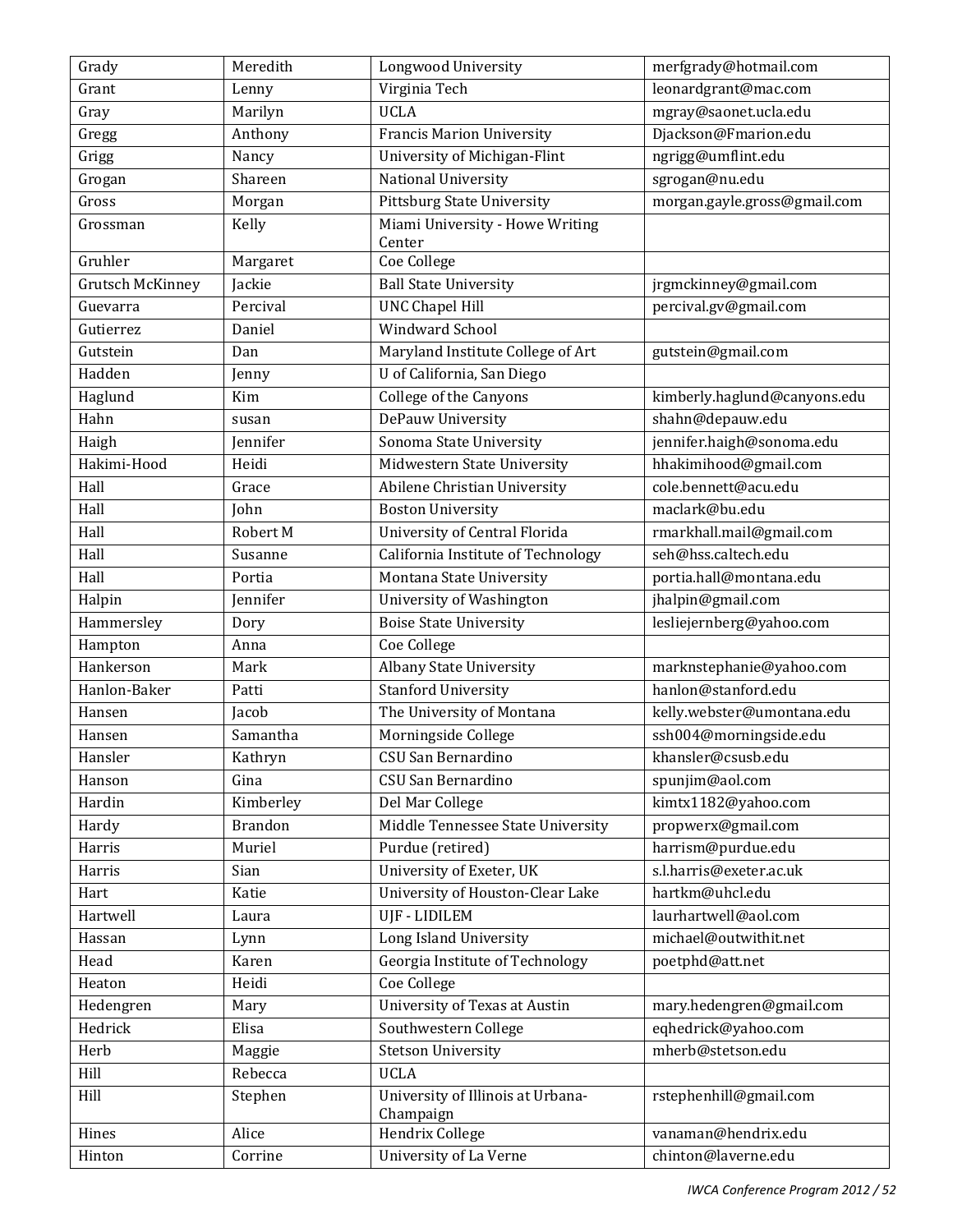| Hitt          | Sarah          | <b>Colorado School of Mines</b>                                | sjhitt@mines.edu                   |
|---------------|----------------|----------------------------------------------------------------|------------------------------------|
| Hitt          | Allison        | Syracuse University                                            | allison.hitt@gmail.com             |
| Hixson-Bowles | Kelsey         | Kansas State University                                        | hixsonbowles@ksu.edu               |
| Holland       | Allison        | University of Arkansas at Little Rock                          |                                    |
| Holt          | Eric           | University of Nebraska-Lincoln                                 | ericholt.rds@gmail.com             |
| Holtz         | Rachel         | Northeastern Illinois                                          |                                    |
| Holtz         | Rachel         | Northeastern Illinois University                               |                                    |
| Horan         | Daniel         | Saint Mary's College of California                             | tereza.kramer2@stmarys-ca.edu      |
| Hostutler     | Emily          | Sonoma State University                                        | Bobbyhoss@gmail.com                |
| Houp          | Wesley         | Middle Tennessee State University                              | wesley.houp@mtsu.edu               |
| Hudson        | Renee          | <b>UCLA</b>                                                    |                                    |
| Huebschmann   | Kathryn        | <b>Boise State University</b>                                  | bariterose@gmail.com               |
| Hughes        | <b>Brad</b>    | U of Wisconsin, Madison                                        |                                    |
| Huntsman      | Sherena        | <b>Utah State University</b>                                   |                                    |
| Hurst         | Victoria       | <b>Clemson University</b>                                      | victoriasummershurst@gmail.com     |
| Hutchinson    | Leslie         | California State University San                                | lesliehutch@live.com               |
|               |                | Bernardino                                                     |                                    |
| Hutchinson    | Glenn          | Florida International University                               | gchutchi@fiu.edu                   |
| Hyer          | Andrew         | <b>Boise State University</b>                                  | agarcia@boisestate.edu             |
| Ianetta       | Melissa        | <b>University of Delaware</b>                                  | cclark@udel.edu                    |
| Inks          | Mary           | Penn State Fayette                                             | mei112@psu.edu                     |
| Inskeep       | McKenna        | Coe College                                                    |                                    |
| Irgens        | Jette          | Wartburg College                                               | jette.irgens@wartburg.edu          |
| Ivey          | Nicole         | California State University, San<br>Bernardino                 | ncivey@gmail.com                   |
| Jackson       | Becky          | <b>Texas State University</b>                                  | rj10@txstate.edu                   |
| Jacques       | Marie-Paule    | LIDILEM - Grenoble                                             | marie-paule.jacques@ujf-grenoble.f |
| Jager         | Dawnelle       | Syracuse University                                            | dajager@esf.edu                    |
| Janke         | Dawn           | Cal Poly State University San Luis<br>Obispo                   | djanke@calpoly.edu                 |
| Janney        | Alexandria     | <b>Hobart and William Smith Colleges</b>                       | alexandria.hanson@gmail.com        |
| Janvrin       | Hannah         | Allegheny College                                              | janvrih@allegheny.edu              |
| Jensen        | Erin           | University of Utah                                             | erinjensen2007@yahoo.com           |
| Jerrim        | Martha         | The University of Kansas                                       |                                    |
| Johnson       | Alexis         | <b>Francis Marion University</b>                               | Djackson@Fmarion.edu               |
| Johnson       | Karen          | Shippensburg University                                        | kgjohnson@ship.edu                 |
| Johnson       | Joshua         | <b>UALR</b>                                                    | jrjohnson3@comcast.net             |
| Johnson       | <b>Brianna</b> | University of Iowa                                             | farawaybri@gmail.com               |
| Johnson       | Rebecca        | University of Nebraska-Lincoln                                 | jillwiest@gmail.com                |
| Johnson       | Neill          | Penn State                                                     | rnj1@psu.edu                       |
| Johnson       | Peggy          | Saint Mary's U of Minnesota                                    |                                    |
| Jung          | Hye-Ran        | University of Nebraska-Lincoln                                 | yoanna.hyeran@gmail.com            |
| Kaushal       | Jessica        | Pomona College                                                 |                                    |
| Kay-Gross     | Adina          | Yeshiva Univ.-Stern College for<br>Women                       | adinakay@gmail.com                 |
| Kearcher      | Kurt           | California University of Pennsylvania                          | kurtkearcher@hotmail.com           |
| Keegan        | Thomas         | University of Iowa                                             | tomkeegan@gmail.com                |
| Keenan        | Tara           | John Cabot University, Rome, Italy                             | meaculpapix@gmail.com              |
| Keim          | Terah          | Spring International Language Center,                          | tkkeim@uark.edu                    |
| Keith         | Melissa        | <b>University of Arkansas</b><br><b>Boise State University</b> | melissakeith@boisestate.edu        |
|               |                |                                                                |                                    |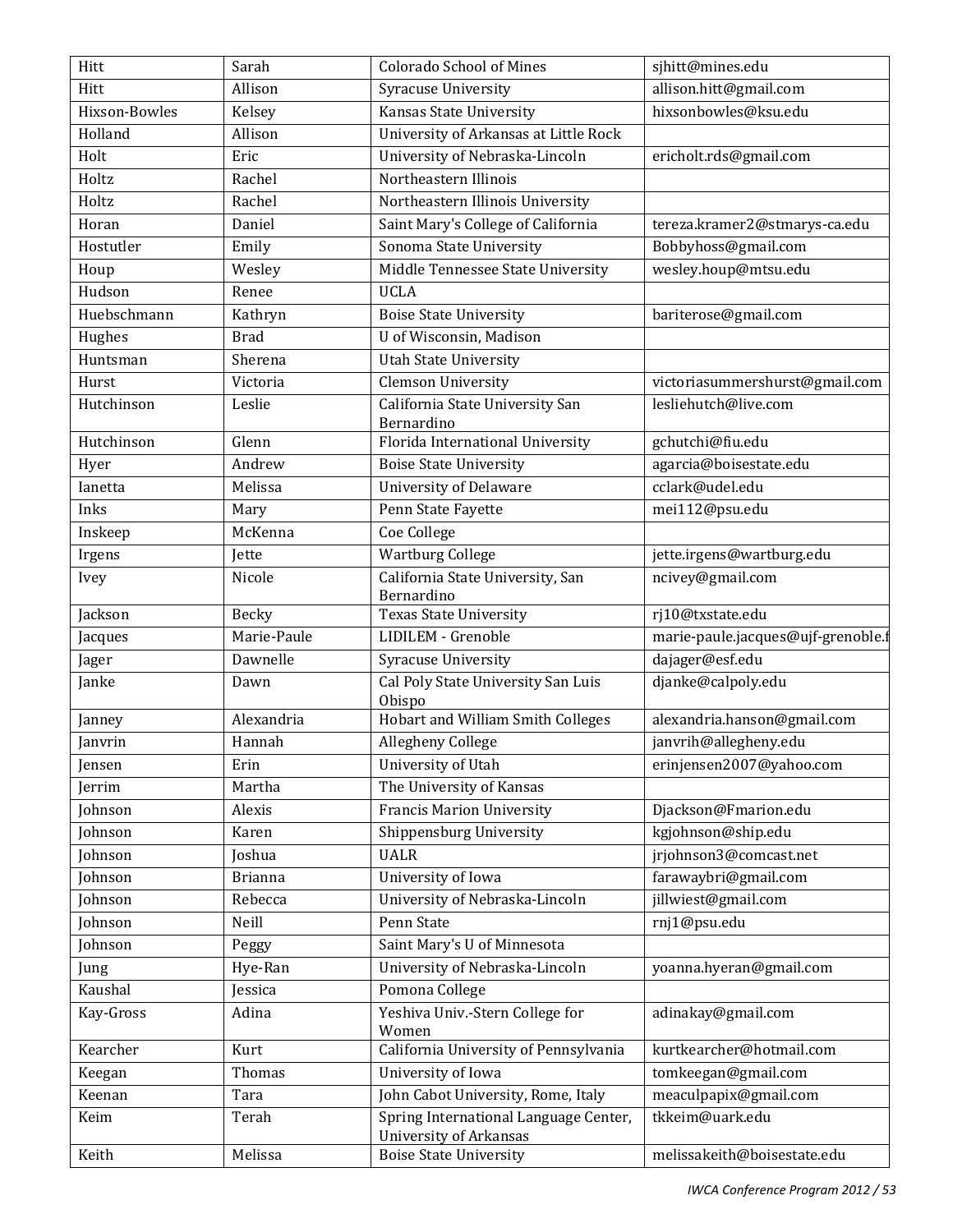| Kennedy<br>Penn State, Berks<br>holly.ryan@psu.edu<br>Kara<br>San Jacinto College South<br>Maradee<br>maradee.kern@gmail.com<br>Kern<br>Kettle<br>Coe College<br>Angela<br>Miami University - Howe Writing<br>Kiger<br>Josh<br>Center<br>Azusa Pacific University<br>11misty@hanmail.net<br>Kim<br>Eun-kyoung<br>kkinley@ksu.edu<br>Kinley<br>Kylie<br><b>Kansas State University</b><br>kelapakepala@gmail.com<br>Kirkwood<br>Keith<br>University of Puget Sound<br>St. John's University<br><b>Kitts</b><br>Dylan<br>Roberta<br>Western Washington University<br>Kjesrud<br>Klein<br><b>Clayton State University</b><br>deborahcarey@clayton.edu<br>Sipa<br>Elizabeth<br>Metropolitan State University of<br>ekleinfe@mscd.edu<br>Kleinfeld<br>Denver<br>Calif. State Univ. Channel Islands<br>Klompien<br>Kathleen<br>kklompien@gmail.com<br>Kramer<br>Saint Mary's College of California<br>tereza.kramer2@stmarys-ca.edu<br>TerezaJoy<br>Santa Clara University<br>dkst3@yahoo.com<br>Krane<br>Denise<br>California State University<br>mkronzer@gmail.com<br>Kronzer<br>Matt<br>Sacramento<br>Kunka<br><b>Francis Marion University</b><br>jkunka@fmarion.edu<br>Jennifer<br>Miami University - Howe Writing<br>Kylander<br>Mark<br>Center<br><b>Centenary College</b><br>Laden<br><b>Brad</b><br>California State University, San<br>bri.lafond@gmail.com<br>Lafond<br>Bri<br>Bernardino<br>Heather<br>Florida State University<br>hlang264@nmsu.edu<br>Lang |
|---------------------------------------------------------------------------------------------------------------------------------------------------------------------------------------------------------------------------------------------------------------------------------------------------------------------------------------------------------------------------------------------------------------------------------------------------------------------------------------------------------------------------------------------------------------------------------------------------------------------------------------------------------------------------------------------------------------------------------------------------------------------------------------------------------------------------------------------------------------------------------------------------------------------------------------------------------------------------------------------------------------------------------------------------------------------------------------------------------------------------------------------------------------------------------------------------------------------------------------------------------------------------------------------------------------------------------------------------------------------------------------------------------------------------------------------------------------------|
|                                                                                                                                                                                                                                                                                                                                                                                                                                                                                                                                                                                                                                                                                                                                                                                                                                                                                                                                                                                                                                                                                                                                                                                                                                                                                                                                                                                                                                                                     |
|                                                                                                                                                                                                                                                                                                                                                                                                                                                                                                                                                                                                                                                                                                                                                                                                                                                                                                                                                                                                                                                                                                                                                                                                                                                                                                                                                                                                                                                                     |
|                                                                                                                                                                                                                                                                                                                                                                                                                                                                                                                                                                                                                                                                                                                                                                                                                                                                                                                                                                                                                                                                                                                                                                                                                                                                                                                                                                                                                                                                     |
|                                                                                                                                                                                                                                                                                                                                                                                                                                                                                                                                                                                                                                                                                                                                                                                                                                                                                                                                                                                                                                                                                                                                                                                                                                                                                                                                                                                                                                                                     |
|                                                                                                                                                                                                                                                                                                                                                                                                                                                                                                                                                                                                                                                                                                                                                                                                                                                                                                                                                                                                                                                                                                                                                                                                                                                                                                                                                                                                                                                                     |
|                                                                                                                                                                                                                                                                                                                                                                                                                                                                                                                                                                                                                                                                                                                                                                                                                                                                                                                                                                                                                                                                                                                                                                                                                                                                                                                                                                                                                                                                     |
|                                                                                                                                                                                                                                                                                                                                                                                                                                                                                                                                                                                                                                                                                                                                                                                                                                                                                                                                                                                                                                                                                                                                                                                                                                                                                                                                                                                                                                                                     |
|                                                                                                                                                                                                                                                                                                                                                                                                                                                                                                                                                                                                                                                                                                                                                                                                                                                                                                                                                                                                                                                                                                                                                                                                                                                                                                                                                                                                                                                                     |
|                                                                                                                                                                                                                                                                                                                                                                                                                                                                                                                                                                                                                                                                                                                                                                                                                                                                                                                                                                                                                                                                                                                                                                                                                                                                                                                                                                                                                                                                     |
|                                                                                                                                                                                                                                                                                                                                                                                                                                                                                                                                                                                                                                                                                                                                                                                                                                                                                                                                                                                                                                                                                                                                                                                                                                                                                                                                                                                                                                                                     |
|                                                                                                                                                                                                                                                                                                                                                                                                                                                                                                                                                                                                                                                                                                                                                                                                                                                                                                                                                                                                                                                                                                                                                                                                                                                                                                                                                                                                                                                                     |
|                                                                                                                                                                                                                                                                                                                                                                                                                                                                                                                                                                                                                                                                                                                                                                                                                                                                                                                                                                                                                                                                                                                                                                                                                                                                                                                                                                                                                                                                     |
|                                                                                                                                                                                                                                                                                                                                                                                                                                                                                                                                                                                                                                                                                                                                                                                                                                                                                                                                                                                                                                                                                                                                                                                                                                                                                                                                                                                                                                                                     |
|                                                                                                                                                                                                                                                                                                                                                                                                                                                                                                                                                                                                                                                                                                                                                                                                                                                                                                                                                                                                                                                                                                                                                                                                                                                                                                                                                                                                                                                                     |
|                                                                                                                                                                                                                                                                                                                                                                                                                                                                                                                                                                                                                                                                                                                                                                                                                                                                                                                                                                                                                                                                                                                                                                                                                                                                                                                                                                                                                                                                     |
|                                                                                                                                                                                                                                                                                                                                                                                                                                                                                                                                                                                                                                                                                                                                                                                                                                                                                                                                                                                                                                                                                                                                                                                                                                                                                                                                                                                                                                                                     |
|                                                                                                                                                                                                                                                                                                                                                                                                                                                                                                                                                                                                                                                                                                                                                                                                                                                                                                                                                                                                                                                                                                                                                                                                                                                                                                                                                                                                                                                                     |
|                                                                                                                                                                                                                                                                                                                                                                                                                                                                                                                                                                                                                                                                                                                                                                                                                                                                                                                                                                                                                                                                                                                                                                                                                                                                                                                                                                                                                                                                     |
|                                                                                                                                                                                                                                                                                                                                                                                                                                                                                                                                                                                                                                                                                                                                                                                                                                                                                                                                                                                                                                                                                                                                                                                                                                                                                                                                                                                                                                                                     |
|                                                                                                                                                                                                                                                                                                                                                                                                                                                                                                                                                                                                                                                                                                                                                                                                                                                                                                                                                                                                                                                                                                                                                                                                                                                                                                                                                                                                                                                                     |
|                                                                                                                                                                                                                                                                                                                                                                                                                                                                                                                                                                                                                                                                                                                                                                                                                                                                                                                                                                                                                                                                                                                                                                                                                                                                                                                                                                                                                                                                     |
| U of South Carolina<br>Dana<br>Lawrence                                                                                                                                                                                                                                                                                                                                                                                                                                                                                                                                                                                                                                                                                                                                                                                                                                                                                                                                                                                                                                                                                                                                                                                                                                                                                                                                                                                                                             |
| Central College<br>Daniel<br>Lawson                                                                                                                                                                                                                                                                                                                                                                                                                                                                                                                                                                                                                                                                                                                                                                                                                                                                                                                                                                                                                                                                                                                                                                                                                                                                                                                                                                                                                                 |
| Caroline<br><b>Beacon College</b><br>cle@beaconcollege.edu<br>Le                                                                                                                                                                                                                                                                                                                                                                                                                                                                                                                                                                                                                                                                                                                                                                                                                                                                                                                                                                                                                                                                                                                                                                                                                                                                                                                                                                                                    |
| clecluyse@westminstercollege.edu<br>Westminster College<br>LeCluyse<br>Christopher                                                                                                                                                                                                                                                                                                                                                                                                                                                                                                                                                                                                                                                                                                                                                                                                                                                                                                                                                                                                                                                                                                                                                                                                                                                                                                                                                                                  |
| Metropolitan State University of<br>bleddy0124@gmail.com<br>Leddy<br><b>Brittany</b><br>Denver                                                                                                                                                                                                                                                                                                                                                                                                                                                                                                                                                                                                                                                                                                                                                                                                                                                                                                                                                                                                                                                                                                                                                                                                                                                                                                                                                                      |
| LeDoux<br>Middle Tennessee State University<br>maryledoux@comcast.net<br>Mary                                                                                                                                                                                                                                                                                                                                                                                                                                                                                                                                                                                                                                                                                                                                                                                                                                                                                                                                                                                                                                                                                                                                                                                                                                                                                                                                                                                       |
| Sohui<br><b>Stanford University</b><br>chuerta@stanford.edu<br>Lee                                                                                                                                                                                                                                                                                                                                                                                                                                                                                                                                                                                                                                                                                                                                                                                                                                                                                                                                                                                                                                                                                                                                                                                                                                                                                                                                                                                                  |
| Pasadena City College<br>Robert<br>smartboards@yahoo.com<br>Lee                                                                                                                                                                                                                                                                                                                                                                                                                                                                                                                                                                                                                                                                                                                                                                                                                                                                                                                                                                                                                                                                                                                                                                                                                                                                                                                                                                                                     |
| Cedarville University<br>Lehman<br>Michayla                                                                                                                                                                                                                                                                                                                                                                                                                                                                                                                                                                                                                                                                                                                                                                                                                                                                                                                                                                                                                                                                                                                                                                                                                                                                                                                                                                                                                         |
| Northern Michigan University<br>Z.Z.<br>zlehmber@nmu.edu<br>Lehmberg                                                                                                                                                                                                                                                                                                                                                                                                                                                                                                                                                                                                                                                                                                                                                                                                                                                                                                                                                                                                                                                                                                                                                                                                                                                                                                                                                                                                |
| Midwestern State University<br>Lerew-Phillips<br>anna.lerew-phillips@mwsu.edu<br>Anna                                                                                                                                                                                                                                                                                                                                                                                                                                                                                                                                                                                                                                                                                                                                                                                                                                                                                                                                                                                                                                                                                                                                                                                                                                                                                                                                                                               |
| lerner.n@gmail.com<br>Neal<br>Northeastern University<br>Lerner                                                                                                                                                                                                                                                                                                                                                                                                                                                                                                                                                                                                                                                                                                                                                                                                                                                                                                                                                                                                                                                                                                                                                                                                                                                                                                                                                                                                     |
| Northwestern Michigan College<br>LeRoy Homan<br>Tina                                                                                                                                                                                                                                                                                                                                                                                                                                                                                                                                                                                                                                                                                                                                                                                                                                                                                                                                                                                                                                                                                                                                                                                                                                                                                                                                                                                                                |
| University of Minnesota - Twin Cities<br>kslevin@umn.edu<br>Levin<br>Katie                                                                                                                                                                                                                                                                                                                                                                                                                                                                                                                                                                                                                                                                                                                                                                                                                                                                                                                                                                                                                                                                                                                                                                                                                                                                                                                                                                                          |
| Albright College<br>Liberatore<br>RLiberatore@alb.edu<br>Rachel                                                                                                                                                                                                                                                                                                                                                                                                                                                                                                                                                                                                                                                                                                                                                                                                                                                                                                                                                                                                                                                                                                                                                                                                                                                                                                                                                                                                     |
| California State University,<br>jes_limon@yahoo.com<br>Limon<br>Jesus<br>Sacramento                                                                                                                                                                                                                                                                                                                                                                                                                                                                                                                                                                                                                                                                                                                                                                                                                                                                                                                                                                                                                                                                                                                                                                                                                                                                                                                                                                                 |
| Lindemann<br>Coe College<br>Jane                                                                                                                                                                                                                                                                                                                                                                                                                                                                                                                                                                                                                                                                                                                                                                                                                                                                                                                                                                                                                                                                                                                                                                                                                                                                                                                                                                                                                                    |
| Heather<br><b>University of Maryland</b><br>heatherlindenman@gmail.com<br>Lindenman                                                                                                                                                                                                                                                                                                                                                                                                                                                                                                                                                                                                                                                                                                                                                                                                                                                                                                                                                                                                                                                                                                                                                                                                                                                                                                                                                                                 |
| Muhlenberg College<br>Litsch<br>Erin                                                                                                                                                                                                                                                                                                                                                                                                                                                                                                                                                                                                                                                                                                                                                                                                                                                                                                                                                                                                                                                                                                                                                                                                                                                                                                                                                                                                                                |
| Rensselaer Polytechnic Institute<br>Litterio<br>lisalitterio@gmail.com<br>Lisa                                                                                                                                                                                                                                                                                                                                                                                                                                                                                                                                                                                                                                                                                                                                                                                                                                                                                                                                                                                                                                                                                                                                                                                                                                                                                                                                                                                      |
| <b>UNCG</b><br>Littlejohn<br>Sara                                                                                                                                                                                                                                                                                                                                                                                                                                                                                                                                                                                                                                                                                                                                                                                                                                                                                                                                                                                                                                                                                                                                                                                                                                                                                                                                                                                                                                   |
| melissalloydjones@hotmail.com<br>Lloyd-Jones<br>Melissa<br>MiraCosta College                                                                                                                                                                                                                                                                                                                                                                                                                                                                                                                                                                                                                                                                                                                                                                                                                                                                                                                                                                                                                                                                                                                                                                                                                                                                                                                                                                                        |
| Lohorn<br>Southwestern College<br>acrempt@cox.net<br>Emily                                                                                                                                                                                                                                                                                                                                                                                                                                                                                                                                                                                                                                                                                                                                                                                                                                                                                                                                                                                                                                                                                                                                                                                                                                                                                                                                                                                                          |
| Lohorn<br>Southwestern College<br>acrempt@cox.net<br>Hana                                                                                                                                                                                                                                                                                                                                                                                                                                                                                                                                                                                                                                                                                                                                                                                                                                                                                                                                                                                                                                                                                                                                                                                                                                                                                                                                                                                                           |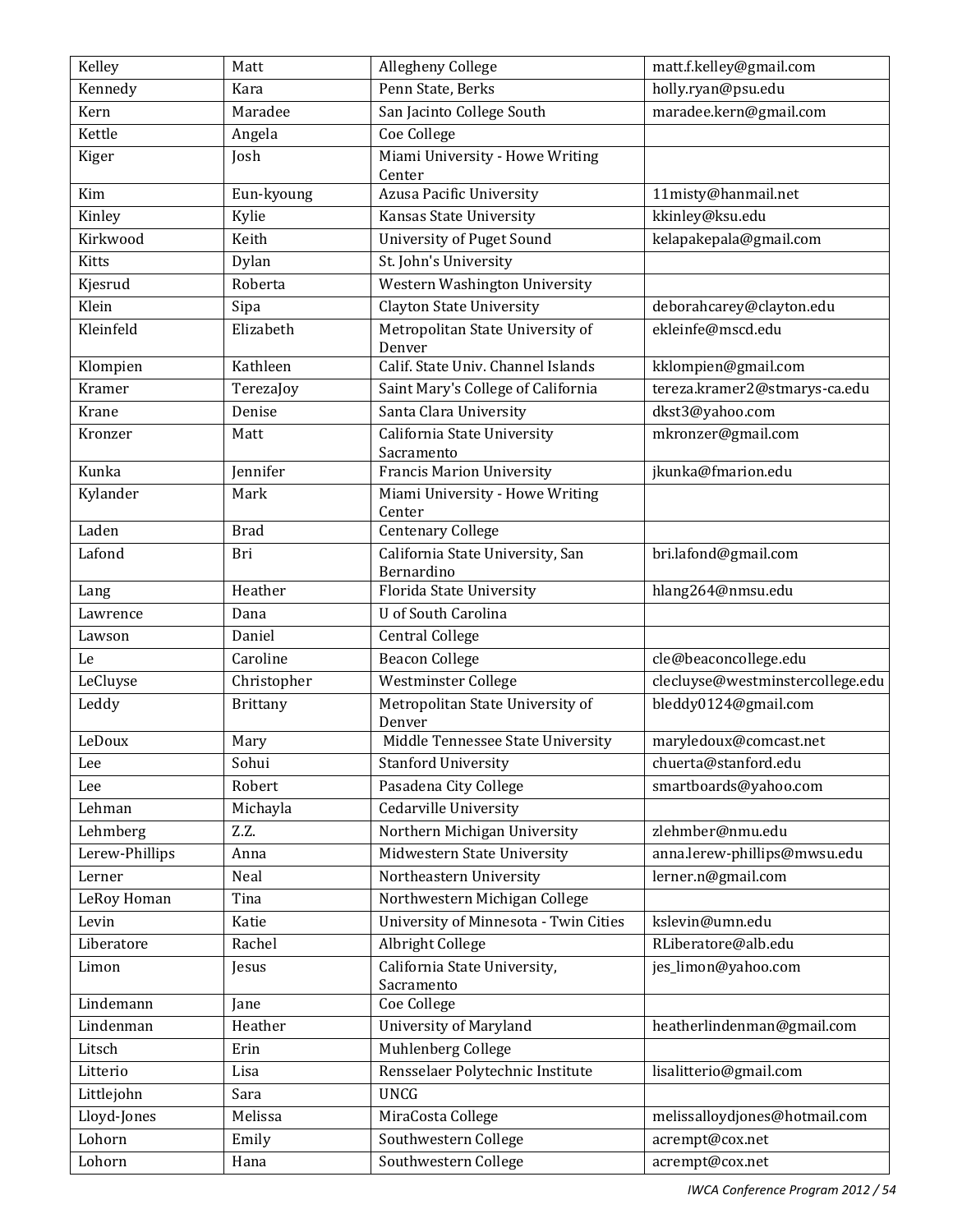| Lorimer       | Rebecca     | University of Massachusetts-Amherst         | beccaboobr@hotmail.com          |
|---------------|-------------|---------------------------------------------|---------------------------------|
| Luther        | Jason       | Syracuse University                         | jwluther@gmail.com              |
| Lutkewitte    | Claire      | Nova Southeastern University                | cl830@nova.edu                  |
| Lyles         | Ayanna      | California University of PA                 | lyles@calu.edu                  |
| Macauley      | William     | University of Nevada, Reno                  | wmacauleyjr@unr.edu             |
| MacDonald     | Janelle     | Sacramento State                            | janellemac@gmail.com            |
| Madsen        | Peter       | Coe College                                 |                                 |
| Maher         | Lauren D    | Azusa Pacific University                    | sclark@apu.edu                  |
| Malouf        | Andrea      | Salt Lake Community College                 | christine.young@slcc.edu        |
| Manley        | Lucy        | Miami University - Howe Writing<br>Center   |                                 |
| Marrs         | Bob         | Coe College                                 |                                 |
| Marshall      | Jenni       | Texas A&M University                        | m-goss@tamu.edu                 |
| Martin        | Carol       | North Park University                       | cmartin@northpark.edu           |
| Martin        | Dan         | Pomona College                              |                                 |
| Martinez      | Adriana     | University of Nebraska - Lincoln            |                                 |
| Masserant     | Blasé       | Northwestern Michigan College               |                                 |
| Mastorakos    | Eleni       | California State University, Los<br>Angeles | sweetgheek408@yahoo.com         |
| Mawhorter     | Jennifer    | <b>Claremont School of Theology</b>         |                                 |
| Mayenschein   | Taylor      | Coe College                                 |                                 |
| Maykut        | Melissa     | Miami University - Howe Writing<br>Center   |                                 |
| McAdam        | Taylor      | Harvey Mudd College                         |                                 |
| McBride       | Maureen     | University of Nevada, Reno                  | mmcbride@unr.edu                |
| McDonald      | Dani        | Cedarville University                       |                                 |
| McDonnell     | Karen       | James Madison University                    | mcdonnkm@jmu.edu                |
| McGee         | Paula       | <b>Claremont Graduate University</b>        | katyafair@yahoo.com             |
| McGee         | Justin      | <b>Francis Marion University</b>            | Djackson@Fmarion.edu            |
| McGlaun       | Sandee      | Roanoke College                             | skmcglaun@verizon.net           |
| McKinney      | Charlesia   | Kansas State University                     | lelesia@ksu.edu                 |
| McMahon       | Elizabeth   | Central College                             | mcmahone@central.edu            |
| Meade         | Marcus      | University of Nebraska-Lincoln              | meademarcus@gmail.com           |
| Meade         | Chelsea Rae | <b>Bloomsburg University</b>                |                                 |
| Meads-Jardine | Rachel      | University of Utah                          | rachel.meads.jardine@utah.edu   |
| Medzerian     | Star        | Nova Southeastern University                | sm1850@nova.edu                 |
| Meinhardt     | Michael     | Loyola University Chicago                   | mmeinhardt@luc.edu              |
| Melzer        | Dan         | Cal State Sacramento                        | melzer@csus.edu                 |
| Mendelsohn    | Susan       | Columbia University                         | suemendelsohn@gmail.com         |
| Mendoza       | Dawn        | Dean College                                | dmendoza@dean.edu               |
| Menefee-Libey | Wendy       | Harvey Mudd College                         | menefee@hmc.edu                 |
| Merai         | Janki       | <b>UC</b> Irvine                            |                                 |
| Meyer         | Kelly       | University of Nebraska-Lincoln              | kelly.meyer22@huskers.unl.edu   |
| Miers         | Marcus      | Frank Phillips College                      | mmiers@fpctx.edu                |
| Miller        | Scott       | Sonoma State University                     | millersc@sonoma.edu             |
| Miller        | Nich        | Texas A&M University                        |                                 |
| Milligan      | Chelsea     | Miami University - Howe Writing<br>Center   |                                 |
| Miner         | Emily       | Pomona College                              |                                 |
| Mitchell      | Charlene    | <b>Boise State University</b>               | charlenecariou@u.boisestate.edu |
| Mitchell      | Jennifer    | <b>SUNY Potsdam</b>                         | jennm77@hotmail.com             |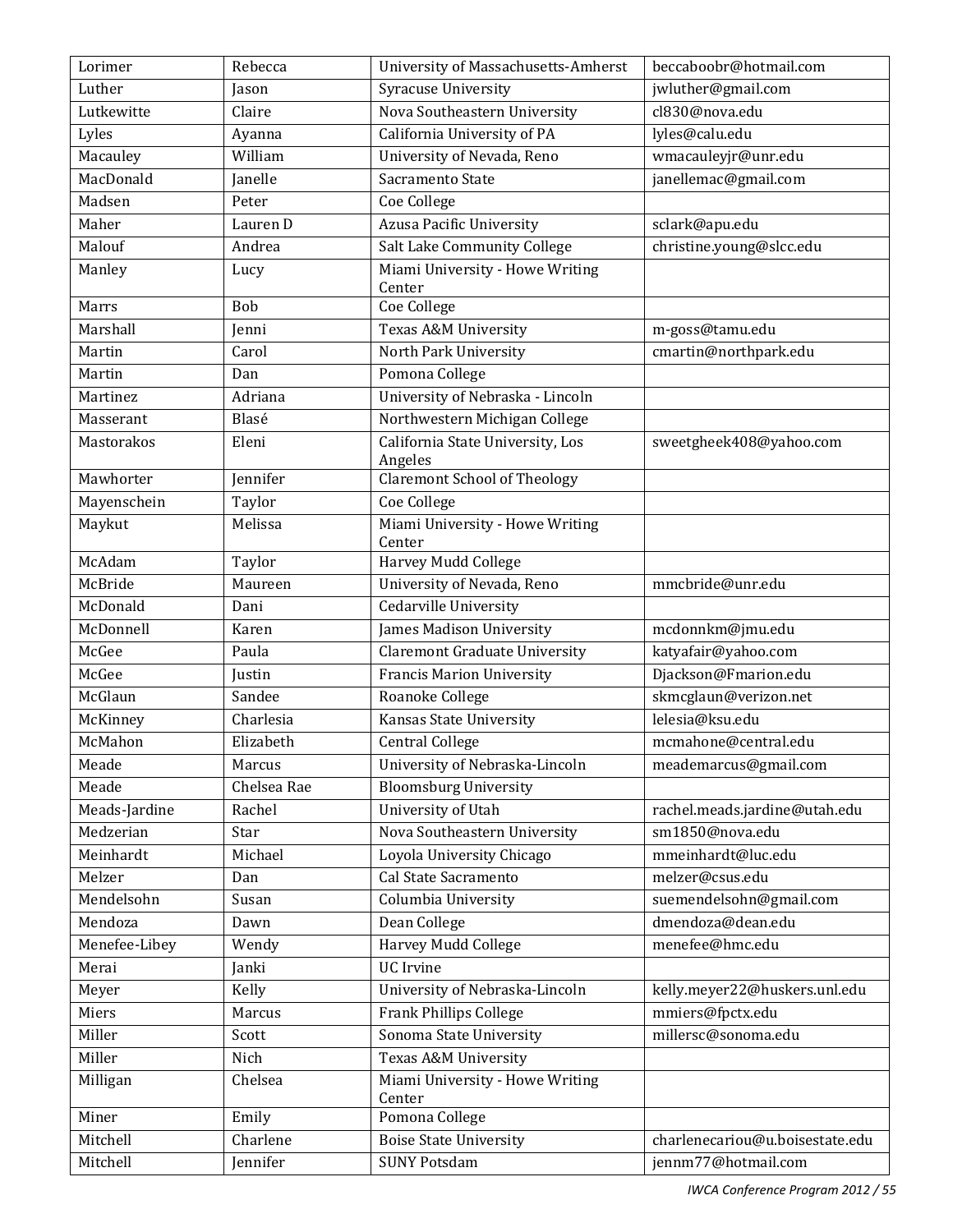| Moberly        | Matthew         | University of California, Merced             | matthewdmoberly@gmail.com     |
|----------------|-----------------|----------------------------------------------|-------------------------------|
| Moglen         | Daniel          | <b>UC Davis</b>                              | dmoglen@gmail.com             |
| Mohrbacher     | Carol           | St. Cloud State.edu                          | camohrbacher@stcloudstate.edu |
| Molina         | Sarina          | University of San Diego                      | sarina@sandiego.edu           |
| Moneyhun       | Clyde           | <b>Boise State University</b>                | clydemoneyhun@boisestate.edu  |
| Moore          | Ashley          | <b>Cedarville University</b>                 |                               |
| Moore          | Julie           | Cedarville University                        |                               |
| Morelli        | Patricia        | University of Hartford                       | odonovan@hartford.edu         |
| Moreno         | Gerardo         | Texas A&M University-Corpus Christi          | gerardo.moreno@tamucc.edu     |
| Morettoni      | Michael         | St. John's University                        |                               |
| Morro          | Juliana         | Villanova University                         |                               |
| Moss           | Julie           | San Diego State Univ. Research<br>Foundation | sserra@foundation.sdsu.edu    |
| Mott           | Mariah          | <b>Bloomsburg University</b>                 |                               |
| Moussu         | Lucie           | University of Alberta                        | moussu@ualberta.ca            |
| Mueller        | Crystal         | University of Wisconsin Oshkosh              | muellec@uwosh.edu             |
| Mueller        | Susan           | St. Louis College of Pharmacy                |                               |
| Munday         | Nicole          | Salisbury University                         |                               |
| Musser         | Chelsea         | Cedarville University                        |                               |
| Myers          | Lilianna        | Loyola Marymount University                  |                               |
| Nahoum         | Ben             | Southwestern College                         | acrempt@cox.net               |
| Nakaue         | Mitch           | The University of Iowa                       | mmnakaue@gmail.com            |
| Nash           | Morgan          | <b>ELS Language School-OKC</b>               | morgannash11@gmail.com        |
| Nash           | Gail            | Oklahoma Christian University                | gail.nash@oc.edu              |
| Nash           | LeAnn           | <b>Waldorf College</b>                       | leann.nash@gmail.com          |
| Naydan         | Liliana         | The University of Michigan                   | Inaydan@gmail.com             |
| Negri          | Loriann         | Sonoma State University                      | l-negri@sbcglobal.net         |
| Nehring-Bliss  | Nani            | <b>Finger Lakes Community College</b>        |                               |
| Nelson         | Heather         | Allegheny College                            | nelsonh@allegheny.edu         |
| Nelson         | Ann             | University of Houston-Clear Lake             | hartkm@uhcl.edu               |
| Nelson         | Eric            | Texas State University, San Marcos           | esnelson3@gmail.com           |
| Newman         | Kelsey          | Cedarville University                        |                               |
| Newmann Holmes | Alba            | Willamette University                        | albanew@gmail.com             |
| Newmann Holmes | Alba            | Willamette University                        | albanew@gmail.com             |
| Nggilari       | Sam             | Salt Lake Community College                  | andrea.malouf@slcc.edu        |
| Niccoli        | Devon           | St. John's University                        |                               |
| Nichols        | Larry           | Seattle University                           | larrycnichols@gmail.com       |
| Nickel         | Emily           | Carthage College                             |                               |
| Nicolaisen     | Kristen         | Sonoma State University                      | nicolais@sonoma.edu           |
| Nielsen        | Kathryn         | Merrimack College                            |                               |
| Norman         | <b>Brittany</b> | Midwestern State University                  | brittany.norman@mwsu.edu      |
| Northway       | Kara            | Kansas State University                      |                               |
| Nowacek        | Rebecca         | Marquette University                         | rebecca.nowacek@marquette.edu |
| Nye            | Emily           | University of Hawaii, W. Oahu                | emilynye@hawaii.edu           |
| Nygren         | Kathryn         | Kansas State University                      | knygren@ksu.edu               |
| Nyikos         | Daniel          | University of Nebraska at Lincoln            | cheguevara1967@hotmail.com    |
| O'Dell         | Allison         | University of Nebraska-Lincoln               | allieodell@huskers.unl.edu    |
| O'Donnell      | Kristie         | Texas State University - San Marcos          | kco8@txstate.edu              |
| <b>Oakley</b>  | Cameron         | Morningside College                          | cco001@morningside.edu        |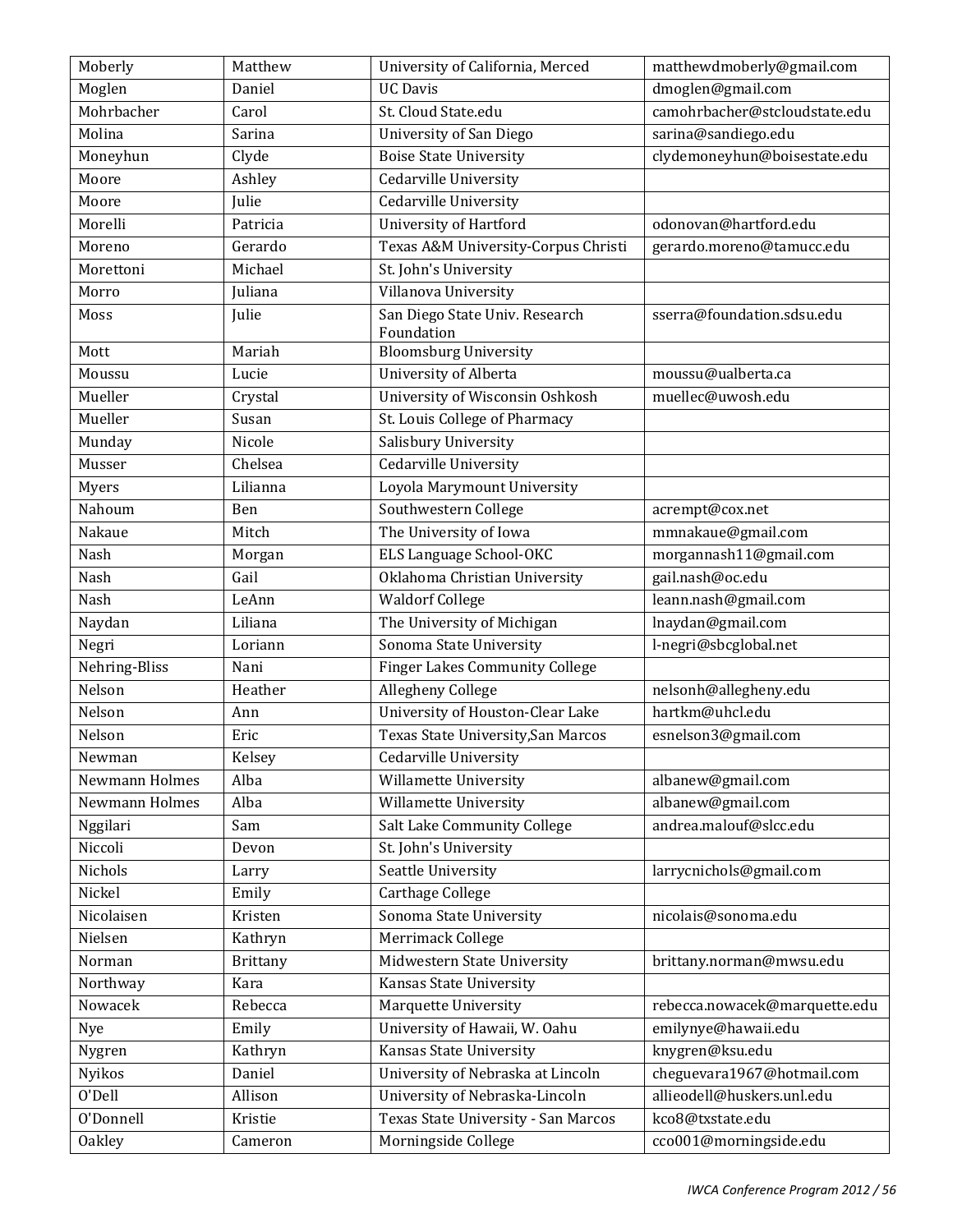| <b>Oelrich</b>   | Leeann    | Coe College                                                             |                                |
|------------------|-----------|-------------------------------------------------------------------------|--------------------------------|
| <b>Okuma</b>     | Taryn     | The Catholic University of America                                      | sullivanme@cua.edu             |
| Oleson           | Emily     | <b>Carthage College</b>                                                 |                                |
| Oliver II        | Malcolm   | Claremont McKenna College                                               | malcolm.oliver@cmc.edu         |
| <b>Olson</b>     | Bobbi     | University of Nebraska-Lincoln                                          | bobbijolson@gmail.com          |
| Onwuzuruoha      | Nkenna    | Salt Lake Community College                                             |                                |
| <b>Osburn</b>    | Millie    | Coe College                                                             |                                |
| Owens            | Blaze     | University of Nebraska Lincoln                                          | BlazeOwens70@gmail.com         |
| Owens            | Felicia   | Coe College                                                             |                                |
| Oyler            | Elisabeth | <b>Walden University</b>                                                | beth.oyler@waldenu.edu         |
| <b>Ozias</b>     | Moira     | University of Oklahoma                                                  |                                |
| Pagle            | Tod       | California State University,<br>Sacramento                              | thebizcuit@gmail.com           |
| Pate             | Charlene  | Point Loma Nazarene University                                          | cpate@pointloma.edu            |
| Patterson        | Samantha  | Coe College                                                             |                                |
| Pawlowski        | Cara      | St. Cloud Technical & Community<br>College & St. Cloud State University | caralpawlowski@yahoo.com       |
| Pearsall         | Nancy     | California State University,<br>Sacramento                              | pippearsall@hotmail.com        |
| Pemberton        | Michael   | Georgia Southern University                                             | michaelp@georgiasouthern.edu   |
| Perconti         | Alaine    | Miami University - Howe Writing<br>Center                               |                                |
| Perolio          | Jessica   | Saint Louis University                                                  | jperolio@slu.edu               |
| Perry            | Andrew    | Rochester Institute of Technology                                       | awpgsl@rit.edu                 |
| Peterson         | Nancy     | <b>Eastern New Mexico University</b>                                    | Nancy.Peterson@enmu.edu        |
| Peterson         | Nicole    | Coe College                                                             |                                |
| PetersonHaviland | Carol     | California State University, San<br>Bernardino                          | cph@csusb.edu                  |
| Philipose        | Tom       | St. John's University                                                   |                                |
| Picciotto        | Madelaine | U of California, San Diego                                              |                                |
| Piedmont-Marton  | Elisabeth | Southwestern University                                                 | lessardk@southwestern.edu      |
| Pillard          | Julia     | Coe College                                                             |                                |
| Pinsky           | Nate      | Harvey Mudd College                                                     |                                |
| Plunkey          | Nick      | <b>Rocky Mountain College</b>                                           |                                |
| Polson           | Elizabeth | California State University, San<br>Bernardino                          | compltlyincomp@hotmail.com     |
| Ponder           | Greg      | Coe College                                                             |                                |
| popova           | svetlana  | <b>CSUS Sacramento</b>                                                  | zveta555@yahoo.com             |
| Portanova        | Patricia  | University of New Hampshire                                             | patricia.portanova@gmail.com   |
| Powell           | Rebecca   | New Mexico State University                                             | rebecca.adele.powell@gmail.com |
| Preston          | Jean      | Carthage College                                                        |                                |
| Prim             | Shih-Ni   | University of Iowa                                                      | shihni@gmail.com               |
| Proctor          | Mandy     | <b>CSU</b> Sacramento                                                   | mlur@yahoo.com                 |
| Purdy            | Moriah    | <b>Washington College</b>                                               |                                |
| Quintana         | Edward    | Texas A&M University-Corpus Christi                                     | cynthia.peralta@tamucc.edu     |
| Radcliff         | Sharon    | Saint Mary's College of California                                      |                                |
| Raica-Klotz      | Helen     | Saginaw Valley State University                                         | klotz@svsu.edu                 |
| ReaseMiles       | LaTonya   | Loyola Marymount University                                             | latonya.reasemiles@lmu.edu     |
| Redfield         | Rachel    | <b>Azusa Pacific University</b>                                         | rachelredfield@gmail.com       |
| Reichelt         | Chloe     | Coe College                                                             |                                |
| Rempt            | Andrew    | Southwestern College                                                    | acrempt@cox.net                |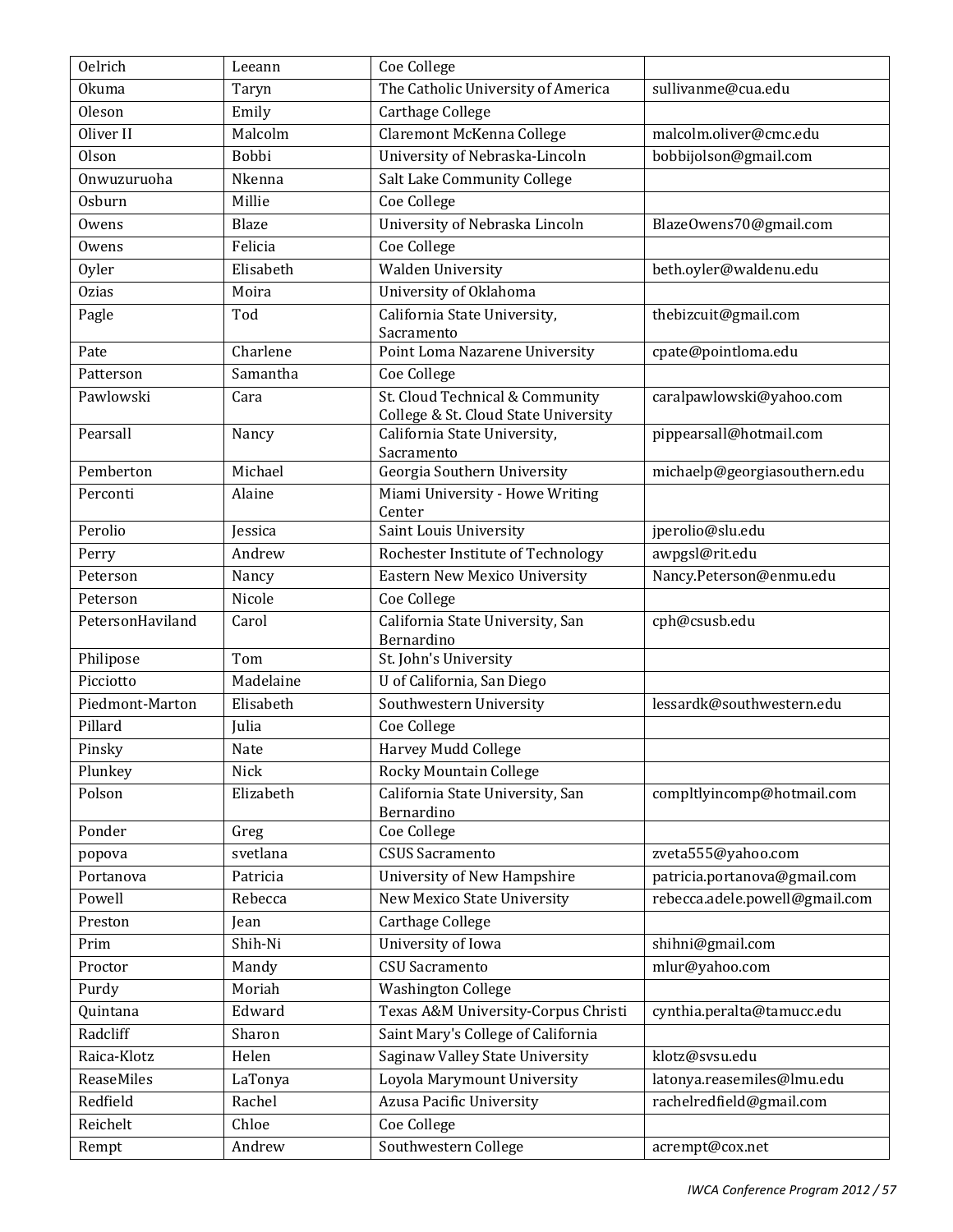| Reno            | Anne        | <b>Bloomsburg University</b>                   |                                   |
|-----------------|-------------|------------------------------------------------|-----------------------------------|
| Rentscher       | Molly       | University of Wisconsin - Madison              | mlrentscher@gmail.com             |
| Reyes           | Jorge       | <b>Centenary College</b>                       |                                   |
| Reyes           | Jessica     | Kansas State University                        | jreyes@ksu.edu                    |
| Richard         | Gail        | University of Arkansas at Little Rock          | gyr1955@yahoo.com                 |
| Richardson      | Caroline    | <b>Texas State University</b>                  | richards.caro@gmail.com           |
| Rifenburg       | J. Michael  | University of Oklahoma                         | rifenburg@ou.edu                  |
| Rios            | Olivia      | <b>Bloomsburg University</b>                   |                                   |
| Risley          | Kristin     | University of Wisconsin-Stout                  | risleyk@uwstout.edu               |
| Rodriguez       | Lisa        | University of La Verne                         |                                   |
| Ronald          | Kate        | Miami University - Howe Writing                | allenml2@miamioh.edu              |
|                 |             | Center                                         |                                   |
| Rosenwasser     | David       | Muhlenberg College                             | estockton-brown@muhlenberg.edu    |
| Roth            | Connor      | Coe College                                    |                                   |
| Roth            | Spencer     | Coe College                                    |                                   |
| Roundtree       | Sherita     | University of Nebraska-Lincoln                 | sr06650@gulls.salisbury.edu       |
| Rowan           | Jennifer    | Middle Tennessee State University              | jenny.rowan@mtsu.edu              |
| Rowe            | Nancy       | Loyola University New Orleans                  | nprowe@loyno.edu                  |
| Rulo            | Kevin       | The Catholic University of America             |                                   |
| Runte           | Jenni       | Metropolitan State University                  | jenni.runte@metrostate.edu        |
| Rupert          | <b>Jill</b> | Chemeketa Community College                    | jill.rupert@chemeketa.edu         |
| Russell         | Vicki       | Duke University                                | vgr@duke.edu                      |
| Rutford         | Yvonne      | University of Wisconsin - Superior             | yrutford@uwsuper.edu              |
| Ryan            | Holl        | Penn State Berks                               | holly.mandes@gmail.com            |
| Ryan            | Leigh       | <b>University of Maryland</b>                  | lr@umd.edu                        |
| Sabatino        | Lindsay     | Indiana University of Pennsylvania             | lindsay.sabatino@gmail.com        |
| Sabbah          | Manar       | California State University, San<br>Bernardino | manars88@yahoo.com                |
| Salem           | Lori        | <b>Temple University</b>                       | lori.salem@temple.edu             |
| Salis           | Tim         | Coe College                                    |                                   |
| Salisbury       | Maureen     | Coe College                                    |                                   |
| Sallee          | JoLynn      | Lee College                                    |                                   |
| Samples         | Heather     | <b>Baruch College</b>                          | hlsamples@gmail.com               |
| Sandberg        | James       | Cedarville University                          |                                   |
| Sanders         | Jennifer    | Oklahoma State University                      | kim.lewer@okstate.edu             |
| Saravia         | Lydia       | University of Illinois at Chicago              | saravia@uic.edu                   |
| Sartin          | Roy Jo      | Colorado State University - Pueblo             | royjo.sartin@colostate-pueblo.edu |
| Sawyer          | Caleb       | Texas A&M University-Corpus Christi            | cynthia.peralta@tamucc.edu        |
| Schaefer        | Kathleen    | Harvey Mudd College                            |                                   |
| Schaefer        | Candace     | Texas A&M University                           | cschaefer@tamu.edu                |
| Schaefer        | MaryBeth    | Texas A&M University                           |                                   |
| Scharold        | Dagmar      | University of Houston-Downtown                 | scharoldd@uhd.edu                 |
| Schauer         | Austin      | The University of Kansas                       |                                   |
| Schellhous      | Kristen     | California State University, San               | schellhk@gmail.com                |
| Schendel        | Ellen       | Bernardino<br>Grand Valley State University    | LNSchendel@gmail.com              |
| Schiely         | Lauren      | Texas State University - San Marcos            | lschiely@ashland.edu              |
| <b>Schlacks</b> | Deborah     | University of Wisconsin-Superior               | desertswan@aol.com                |
| Schmidt         | Kristen     | Concordia University Irvine                    | k.a.schmidt@sbcglobal.net         |
| Schmidt         | Katherine   |                                                | schmidtk@wou.edu                  |
|                 |             | Western Oregon University                      |                                   |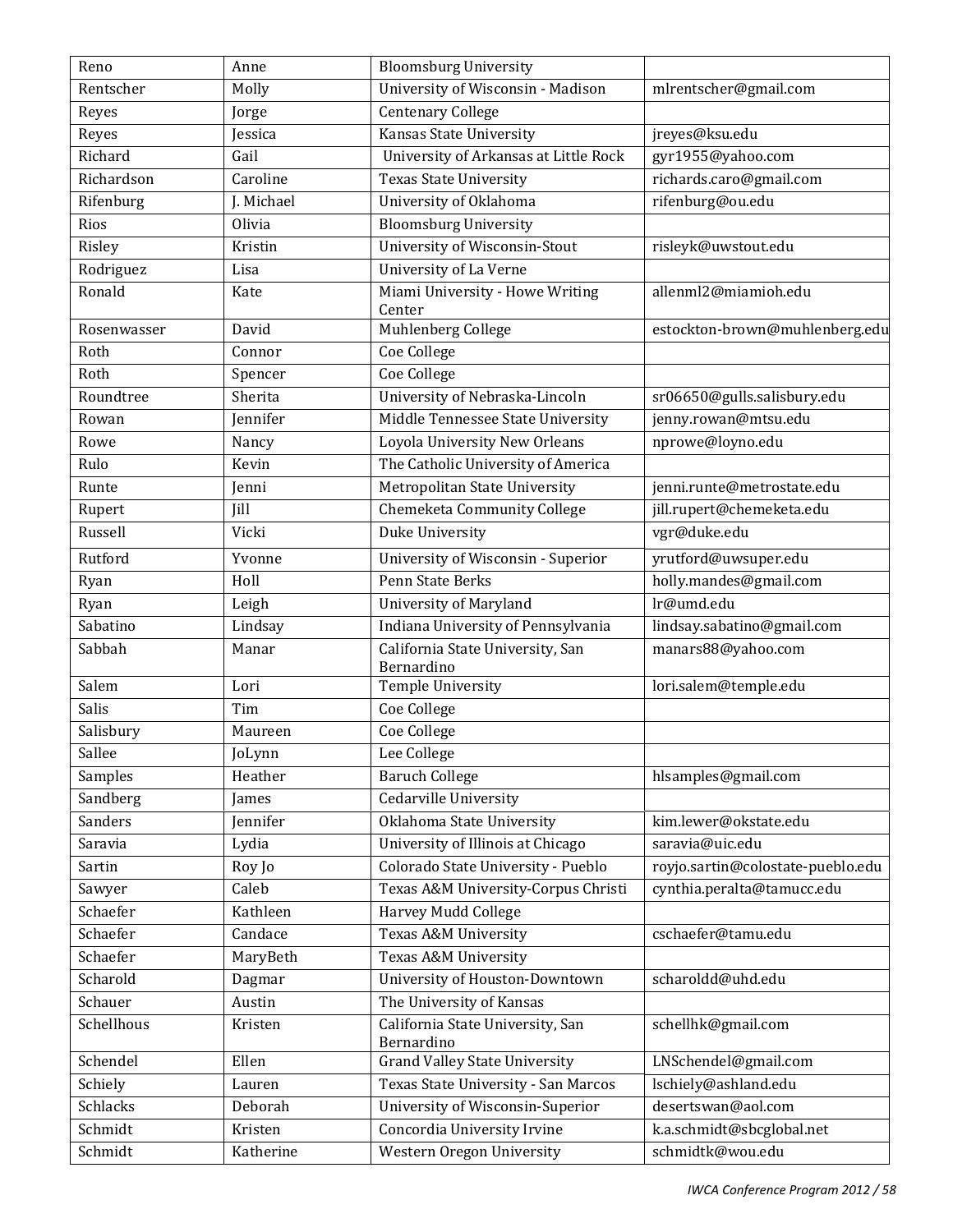| Schober        | Susan          | <b>UC</b> Irvine                               |                                |
|----------------|----------------|------------------------------------------------|--------------------------------|
| Schoenbeck     | Rob            | <b>UC</b> Irvine                               |                                |
| Schofield      | Elly           | Harvey Mudd College                            |                                |
| Schrembi       | <b>Brandon</b> | Salt Lake Community College                    |                                |
| Schubert       | Laura          | James Madison University                       |                                |
| Scoles         | Allison        | <b>Liberty University</b>                      | amscoles@liberty.edu           |
| Scoppetta      | Jessyka        | University of Saint Joseph                     | jscoppetta@usj.edu             |
| Scotten-Chin   | Sara           | California State Univ San Bernardino           | sarascotten@gmail.com          |
| <b>Seamons</b> | Karla          | Dixie State Collage of Utah                    | arich@dixie.edu                |
| Seldon         | Ryan           | Harvey Mudd College                            |                                |
| Severe         | Richard        | Centenary College, New Jersey                  | severer@centenarycollege.edu   |
| Severino       | Carol          | University of Iowa                             |                                |
| Shadden        | Jon            |                                                | jonshadden@gmail.com           |
| Shao           | Jing           | University of Nebraska-Lincoln                 | sj.daiden@hotmail.com          |
| Shelly         | Lynn           | Indiana University of Pennsylvania             | lynn.shelly@iup.edu            |
| Shepard        | Heath          | <b>Boise State University</b>                  | heathbar73@gmail.com           |
| Sherer         | Michael        | St Mary's College                              | sherermh@gmail.com             |
| Sherwood       | Steven         | Texas Christian University                     |                                |
| Shetty         | Malavika       | Georgia Institute of Technology                | mlshetty@hotmail.com           |
| Simin          | Ken            | Salt Lake Community College                    | andrea.malouf@slcc.edu         |
| Simmons        | MaryBeth       | Villanova University                           | marybeth.simmons@villanova.edu |
| Simpson        | Shelah         | Liberty University                             | ssimpson@liberty.edu           |
| Singleton      | Steve          | Coe College                                    | ssingletg@gmail.com            |
| Skripsky       | Sarah          | Westmont College                               | syoder@westmont.edu            |
| Slentz         | Jessica        | Texas A&M University - Corpus<br>Christi       | jessica.slentz@yahoo.com       |
| Smell          | Jessica        | Penn State Fayette                             | jess.smell@gmail.com           |
| Smith          | Leigh          | University of Central Oklahoma                 | lasmith@uco.edu                |
| Smith          | Ahmyah         | Salt Lake Community College                    |                                |
| Snelling       | Kym            | Metropolitan Community College                 | ksnelling@mccneb.edu           |
| Soria          | Andrew         | Azusa Pacific University                       | asoria09@apu.edu               |
| Spencer        | Kobe           | Coe College                                    |                                |
| Spitsberg      | Tija           | University of Michigan0Dearborn                | tijaspit@umd.umich.edu         |
| Spoden         | Derek          | Saint Cloud State University Writing<br>Center | spde0501@stcloudstate.edu      |
| Stahlnecker    | Katie          | Metropolitan Community College                 | jlwoods3@mccneb.edu            |
| Stahr          | Margaret       | Catawba College                                | stahr_chan@yahoo.com           |
| Stallard       | Stefani        | Pitzer College                                 | stefani_stallard@pitzer.edu    |
| Stanley        | Sara           | Nova Southeastern University                   | sararenestanley@gmail.com      |
| Starr          | Vickie         | Midwestern State University                    | toriweststarr@yahoo.com        |
| Stephen        | Jill           | Muhlenberg College                             |                                |
| Stephenson     | Denise         | MiraCosta College                              | dstephenson@miracosta.edu      |
| Stevens        | Amanda         | <b>Centenary College</b>                       |                                |
| Stockslager    | <b>Tess</b>    | Liberty University                             | trstockslager@liberty.edu      |
| Stockton-Brown | Emily          | Muhlenberg College                             |                                |
| Stone          | Kirk           | <b>CSU Fresno</b>                              | kistone@csufresno.edu          |
| Stone          | Elisa          | Salt Lake Community College                    | elisa.stone@slcc.edu           |
| Storey         | Lisha          | University of Massachusetts Amherst            | lisha.daniels@gmail.com        |
| Story          | Julie A.       | Lock Haven University of<br>Pennsylvania       |                                |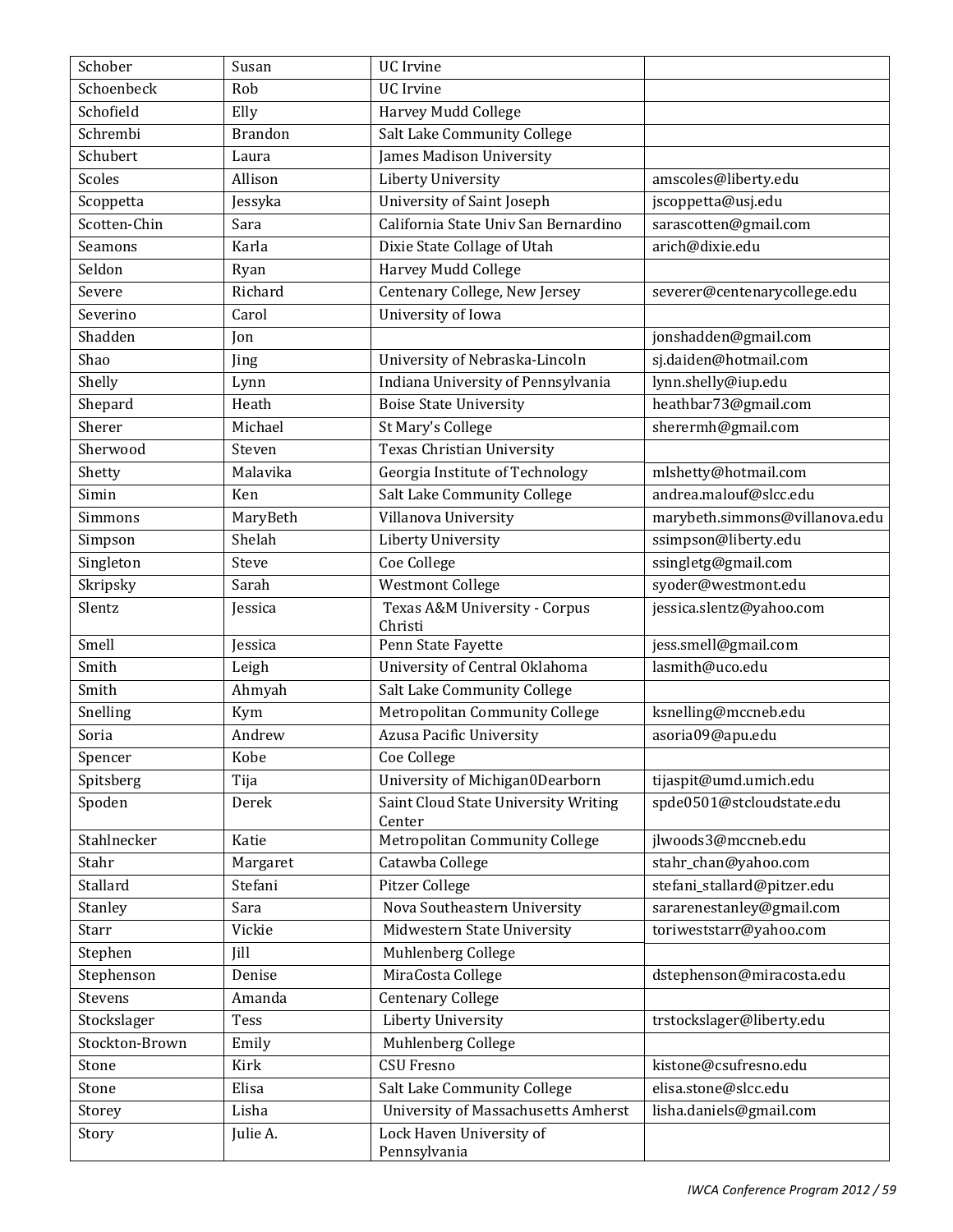| Stowe         | Graham      | University of South Carolina                                         | gbstowe@gmail.com               |
|---------------|-------------|----------------------------------------------------------------------|---------------------------------|
| Strickland    | Rachel      | Appalachian State University                                         | mehnetm@appstate.edu            |
| <b>Strine</b> | Samantha    | Shippensburg University                                              | ss2553@ship.edu                 |
| Sugarman      | Carling     | Harvey Mudd College                                                  |                                 |
| Suhr          | Trisha      | Midwestern State University                                          | stardust812@hotmail.com         |
| Summers       | Sarah       | Penn State                                                           | sarahesummers@gmail.com         |
| Summers       | Charlene    | The University of Kansas                                             |                                 |
| Sundbo        | Anna        | <b>University of Notre Dame</b>                                      | asundbo@nd.edu                  |
| Sundmacher    | Deborah     | University of San Diego                                              | deborah1@sandiego.edu           |
| Swanson       | Connor      | Coe College                                                          |                                 |
| Sweeney       | Sara        | Coe College                                                          |                                 |
| Syverson      | Margaret    | University of Texas at Austin                                        |                                 |
| Tabrizi       | Setareh     | California State University,<br>Sacramento                           | setarehtabrizi@yahoo.com        |
| <b>Tatter</b> | John        | Birmingham-Southern College                                          | jtatter@bsc.edu                 |
| Thiel         | Benjamin    | University of Iowa                                                   | Thiel13112@msn.com              |
| Thomas        | Derek       | H. B. Plant High                                                     | derek.thomas@sdhc.k12.fl.us     |
| Thompson      | Maggie      | Harvey Mudd College                                                  |                                 |
| Thompson      | Savannah    | University of Nevada, Reno                                           | thomsav@hotmail.com             |
| Thonus        | Terese      | The University of Kansas                                             | spreston@ku.edu                 |
| Tiedemann     | Lisa        | Southwestern Community College                                       | hoku_lele@sbcglobal.net         |
| Tillman       | Dylan       | <b>University of Central Arkansas</b>                                |                                 |
| Torrance      | Danny       | <b>UC</b> Irvine                                                     |                                 |
| Tripp         | Ryan        | Coe College                                                          |                                 |
| Tsai          | Michelle    | <b>UC</b> Irvine                                                     | mdobashi@uci.edu                |
| Uding         | Ariana      | Coe College                                                          |                                 |
| Updegrave     | Kelsey      | <b>Bloomsburg University</b>                                         |                                 |
| Vacek         | Kathleen    | University of North Dakota                                           | kathleen.vacek@und.edu          |
| Valdez        | Rebecca     | University of La Verne                                               |                                 |
| Valley        | Leslie      | Noel Studio for Academic Creativity -<br>Eastern Kentucky University | leslie.valley@eku.edu           |
| VanderPloeg   | Sondra      | Colby-Sawyer College                                                 | cbaldwin-dimeo@colby-sawyer.edu |
| VanderZwaag   | Sara        | Saint Mary's College of California                                   | tereza.kramer2@stmarys-ca.edu   |
| Verbais       | Chad        | Southern IL University, Edwardsville                                 | gstuken@siue.edu                |
| Vidal         | Soledad     | Soka University of America                                           | purchasing@soka.edu             |
| Vollmer       | Gretchen    | Texas State University--San Marcos                                   | gv1037@txstate.edu              |
| von Disterlo  | Gioioa      | University of Washington                                             | gioioa@hotmail.com              |
| Waldo         | Mark L.     | University of Nevada, Reno                                           |                                 |
| Walker        | Kelsie      | University of Arkansas at Little Rock                                | rwduzsecur@aristotle.net        |
| Wallace       | Beth        | Coe College                                                          |                                 |
| Waller        | Anna        | University of Arkansas at Little Rock                                | awaller137@gmail.com            |
| Wang          | Yuhe (Faye) | Pomona College                                                       |                                 |
| Wang          | Lan         | SUNY-Fredonia                                                        |                                 |
| Wang          | Yue         | University of Nebraska at Lincoln                                    | cdwangyue2009@yahoo.cn          |
| Ward          | Megan       | Northwestern Michigan College                                        |                                 |
| Watkins       | Stacia      | Lipscomb University                                                  | stacia.watkins@lipscomb.edu     |
| Watson        | Olivia      | Coe College                                                          |                                 |
| Weber         | Emily       | Coe College                                                          |                                 |
| Webster       | Kelly       | The University of Montana                                            | kelly.webster@umontana.edu      |
| Welby         | Haley       | Coe College                                                          |                                 |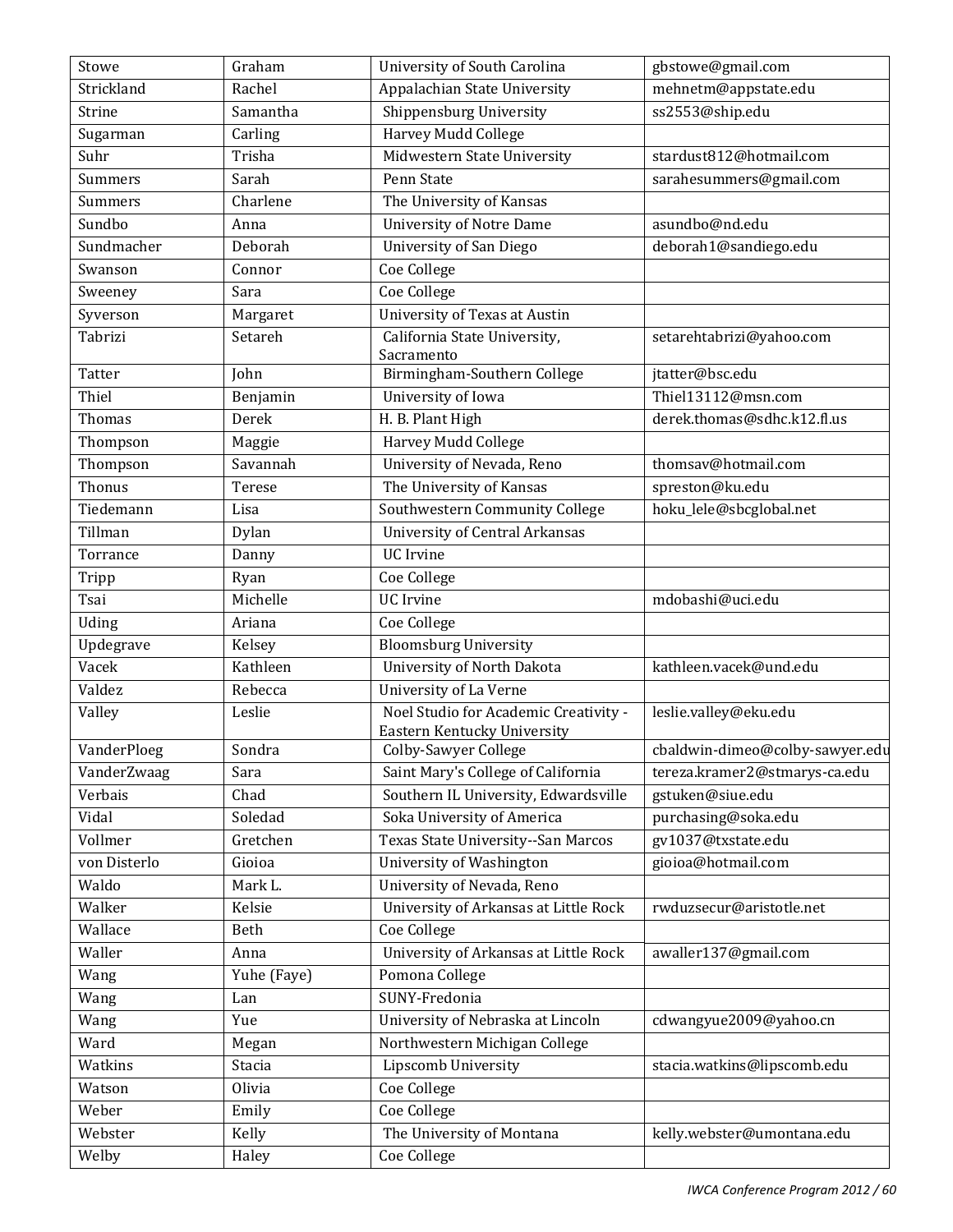| Welch       | Kristen          | Longwood University                           |                               |
|-------------|------------------|-----------------------------------------------|-------------------------------|
| Whitaker    | <b>Jennifer</b>  | University of North Carolina at<br>Greensboro | jlwhitak@uncg.edu             |
| Whitener    | Whitney          | <b>UC</b> Davis                               | wmwhitener@ucdavis.edu        |
| Wiest       | <b>Iill</b>      | University of Nebraska-Lincoln                | genoaflorists@frontiernet.net |
| Wilkerson   | Jordan           | <b>University of Central Arkansas</b>         |                               |
| Williams    | Emily            | Coe College                                   |                               |
| Williams    | Sharone          | Pitzer College                                |                               |
| Williams    | Charitianne      |                                               | charitianne@hotmail.com       |
| Wilson      | Nancy            | <b>Texas State University</b>                 | nw05@txstate.edu              |
| Wilson      | R. Justin        | The University of Kansas                      |                               |
| Wilson      | James            | University of Arkansas at Little Rock         | jcwilson@ualr.edu             |
| Wilson      | Sarah            | Cedarville University                         |                               |
| Winnans     | Sherri           | <b>Whatcom Community College</b>              |                               |
| Witter      | <b>Brittanie</b> | University of Nebraska-Lincoln                | sweettingisback03@yahoo.com   |
| Wong        | Elise            | Saint Mary's College of California            | criedel@stmarys-ca.edu        |
| Wong        | Debbie           | Carleton College                              |                               |
| Worthington | Courtney         | Coe College                                   |                               |
| Wynn        | Sherry           | Oakland University                            | wynn@oakland.edu              |
| Xochime     | Citlalin         | New Mexico State University                   | citlalin@xochime.info         |
| Yamasaki    | Lisa             | <b>UCLA</b>                                   |                               |
| Yonker      | Susan            | Southwestern College                          | susanjy@yahoo.com             |
| Zilkie      | Mary             | CSU, Sacramento                               | Maryzilkie@hotmail.com        |
| Zimmerelli  | Lisa             | Loyola University Maryland                    | ldzimmerelli@loyola.edu       |
| Zink        | Christy          | George Washington University                  | czink@gwu.edu                 |